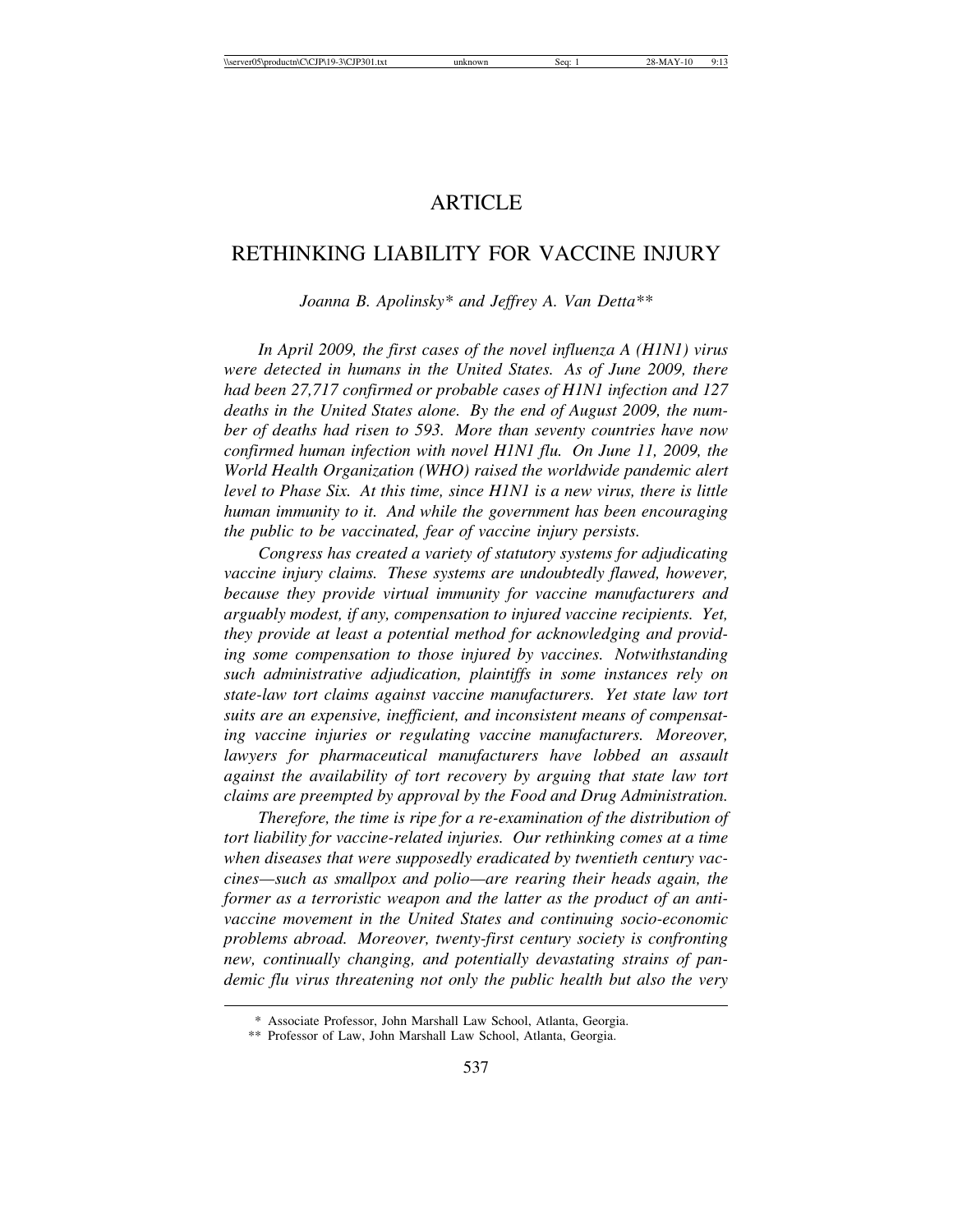*fabric of our economic system and social order. Thus, the legal questions surrounding vaccines and injury compensation have left the realm of academic speculation and been thrust into the spotlight of an imminent, looming crisis. When should there be liability for vaccine-related injuries? What kind of liability should there be? How should liability be allocated for vaccine-related injuries? And might that inquiry be made more meaningful by considering the liability-compensation question within a holistic framework of strategic planning and policy for vaccination as a cornerstone of societal stability and progress, rather than as an isolated pocket of tort or administrative law?*

|     | 539                                                |                                                                                                                                                         |     |
|-----|----------------------------------------------------|---------------------------------------------------------------------------------------------------------------------------------------------------------|-----|
|     | I. CONGRESSIONAL VACCINATION PROGRAMS              | 546                                                                                                                                                     |     |
|     |                                                    | A. The National Swine Flu Immunization Program of                                                                                                       |     |
|     |                                                    |                                                                                                                                                         | 546 |
|     | B.                                                 | National Childhood Vaccine Injury Act                                                                                                                   | 549 |
|     | $C_{\cdot}$                                        | Smallpox Vaccination Program                                                                                                                            | 555 |
|     |                                                    | D. Public Readiness and Emergency Preparedness Act                                                                                                      | 558 |
| II. | NONRECIPROCAL RISK THEORY AS APPLIED TO VACCINE-   |                                                                                                                                                         |     |
|     | RELATED INJURIES AND THE APPROPRIATE LIABILITY AND |                                                                                                                                                         |     |
|     | COMPENSATION SCHEME                                | 562                                                                                                                                                     |     |
|     |                                                    | A. The Preemption Debate: FDA Preemption in Light of                                                                                                    |     |
|     |                                                    | the Nonreciprocal Risk Theory of Corrective Justice.                                                                                                    | 563 |
|     | В.                                                 | Criticisms of Current Congressional Vaccine                                                                                                             |     |
|     |                                                    | $Programs \ldots \ldots \ldots \ldots \ldots \ldots \ldots \ldots \ldots \ldots \ldots \ldots \ldots$                                                   | 573 |
| Ш.  | RETHINKING THE MODEL FOR VACCINE-INJURY            |                                                                                                                                                         |     |
|     | REGULATION: A PARADIGM FOR CONGRESSIONAL ACTION.   | 581                                                                                                                                                     |     |
|     | $A_{\cdot}$                                        | $Introduction \dots \dots \dots \dots \dots \dots \dots \dots \dots \dots \dots \dots \dots \dots$<br>Using Principles and a Dépeçage Approach to Begin | 581 |
|     | <b>B.</b>                                          |                                                                                                                                                         |     |
|     |                                                    | the Rethinking of Approaches to Vaccine-Injury                                                                                                          |     |
|     |                                                    |                                                                                                                                                         | 582 |
|     |                                                    | 1.                                                                                                                                                      | 582 |
|     |                                                    | 2.                                                                                                                                                      | 589 |
|     |                                                    | 3.<br>Dépeçage Classification: The Method of Sorting                                                                                                    |     |
|     |                                                    | Choices by Scenarios and the Implications of the                                                                                                        |     |
|     |                                                    |                                                                                                                                                         | 592 |
|     |                                                    | Class One Risks—In Which the Injury Risk<br>a.                                                                                                          |     |
|     |                                                    | is Known, Its Probability Significant, and                                                                                                              |     |
|     |                                                    | <b>Cannot Be Eliminated with All Reasonable</b>                                                                                                         |     |
|     |                                                    | $Care \dots \dots \dots \dots \dots \dots \dots \dots \dots \dots \dots \dots \dots$                                                                    | 598 |
|     |                                                    | Class Two Risks—In Which the Injury Risk<br>b.                                                                                                          |     |
|     |                                                    | is Known, Its Probability Remote, and                                                                                                                   |     |
|     |                                                    | <b>Cannot Be Eliminated with All Reasonable</b>                                                                                                         |     |
|     |                                                    | $Care \dots \dots \dots \dots \dots \dots \dots \dots \dots \dots \dots \dots$                                                                          | 600 |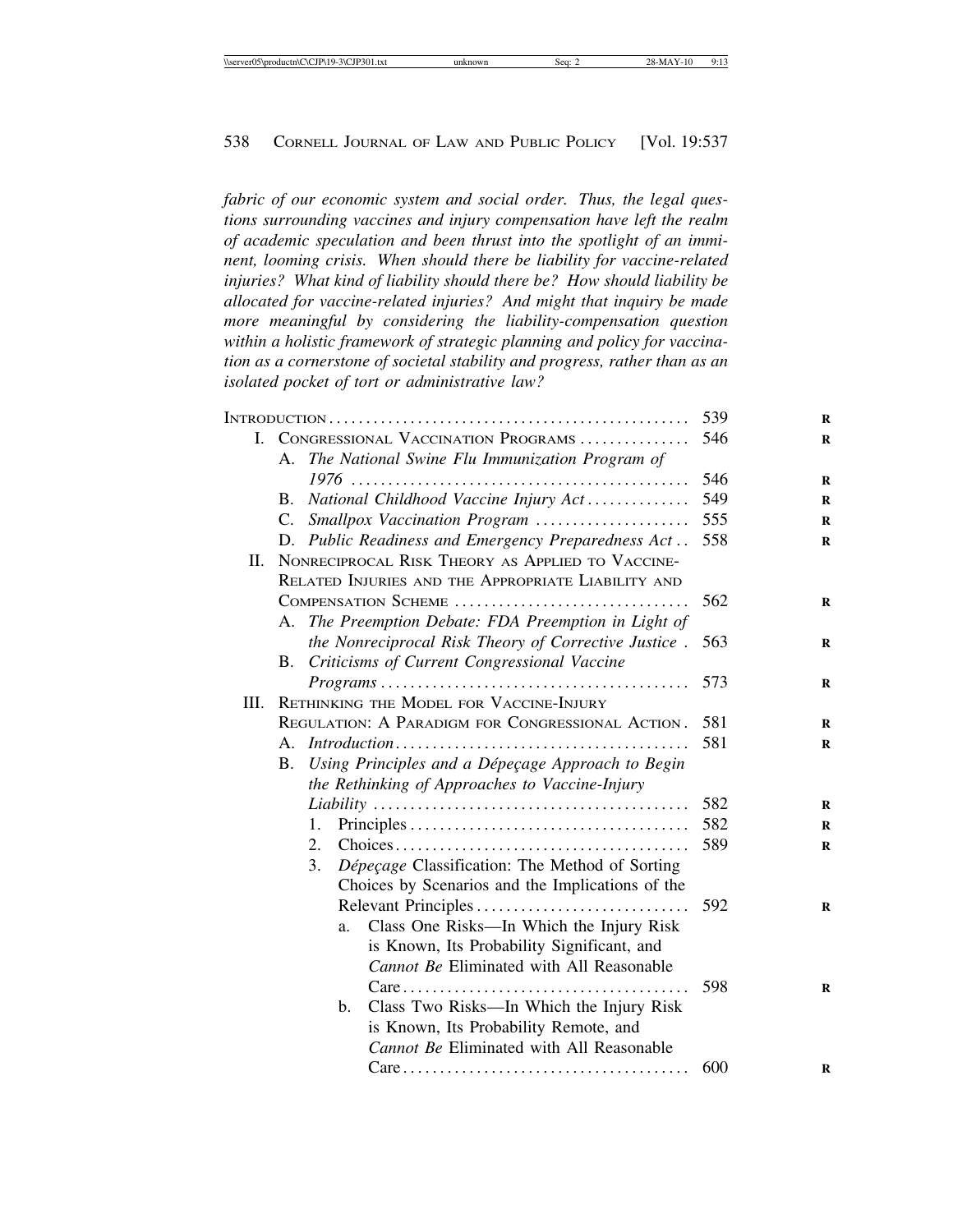|    | C <sub>1</sub> | Class Three Risks—In Which the Injury                                                |     |
|----|----------------|--------------------------------------------------------------------------------------|-----|
|    |                | Risk is Known, Its Probability Significant,                                          |     |
|    |                | and Can Be Eliminated by Exercise of at                                              |     |
|    |                | Least Reasonable Care                                                                | 603 |
|    | d.             | Class Four Risks-In Which Injury Risk is                                             |     |
|    |                | Known, Its Probability Remote, and Can Be                                            |     |
|    |                | Eliminated by Exercise of at Least                                                   |     |
|    |                | Reasonable Care                                                                      | 606 |
|    | e.             | Class Five Risks-In Which the Injury Risk                                            |     |
|    |                | is Unknown, but Could Be Discovered by                                               |     |
|    |                | Exercise of at Least Reasonable Care                                                 | 608 |
|    | f.             | Class Six Risks—In Which the Injury Risk                                             |     |
|    |                | is Unknown, but Could Not Have Been                                                  |     |
|    |                | Discovered Even by Exercise of Reasonable                                            |     |
|    |                | $Care \dots \dots \dots \dots \dots \dots \dots \dots \dots \dots \dots \dots \dots$ | 612 |
| C. |                | Implications of a "Distribution of the Costs of                                      |     |
|    |                | Nonreciprocal Harms" Approach to Rethinking                                          |     |
|    |                | Vaccine-Injury Liability                                                             | 613 |
|    | 1.             | Beyond Nonreciprocal Risks to Nonreciprocal                                          |     |
|    |                |                                                                                      | 613 |
|    | 2.             | Distribution of the Costs of Vaccine-Injuries and                                    |     |
|    |                | Broader Policy Implications                                                          | 616 |
|    | 3.             | Toward a Holistic National Vaccine Policy                                            | 617 |
|    | a.             | From Vaccine-Injury Claims to a                                                      |     |
|    |                | Comprehensive National Vaccine Policy                                                | 618 |
|    | h.             | Causation and Determination                                                          | 623 |
|    | $\mathbf{c}$ . |                                                                                      | 626 |
|    | d.             | Services Instead of Payouts                                                          | 629 |
|    | e.             | Funding-A Modest Proposal for a                                                      |     |
|    |                | "Donative Excise"                                                                    | 630 |
|    | 635            |                                                                                      |     |
|    |                |                                                                                      |     |

#### **INTRODUCTION**

"A Pandemic is Declared"1

In April 2009, the first cases of the novel influenza A (H1N1) virus (earlier called "swine flu") were detected in humans in the United States.<sup>2</sup> As of June 2009, there were 27,717 confirmed or probable cases

<sup>1</sup> Ctrs. for Disease Control & Prevention, Novel H1N1 Flu: Background on the Situation, http://www.cdc.gov/h1n1flu/background.htm [hereinafter Novel H1N1 Flu: Background on the Situation] (last visited Mar. 28, 2010). <sup>2</sup> *Id.* The virus originated in Mexico. *Id.* It has genes similar to those found in swine

flu viruses in Europe and Asia, as well as avian genes and human genes. *See* Ctrs. for Disease Control & Prevention, 2009 H1N1 Flu ("Swine Flu") and You, http://www.cdc.gov/h1n1flu/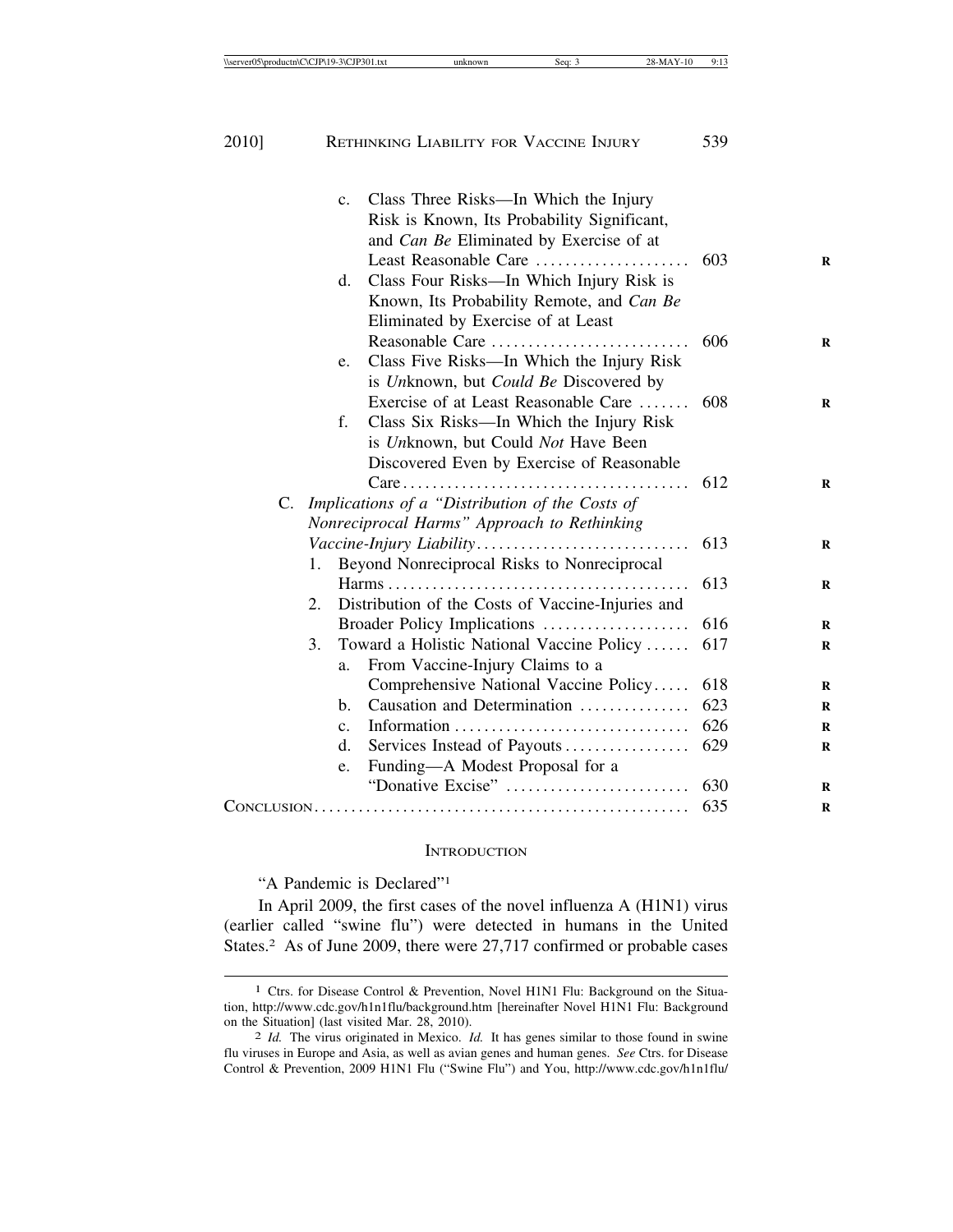of H1N1 infection and 127 deaths in the United States alone.3 By the end of August 2009, the number of deaths rose to 593.4 More than seventy countries have now confirmed human infection with the novel H1N1 flu.5 On June 11, 2009, the World Health Organization (WHO) raised the worldwide pandemic alert level to Phase Six.6 The alert level is based on the spread of the virus, as opposed to the severity of the illness.7 However, at this time, since H1N1 is a new virus, there is little

3 *See* Ctrs. for Disease Control & Prevention, Novel H1N1 Flu Situation Update, http:// www.cdc.gov/h1n1flu/updates/062609.htm (last visited Mar. 28, 2010).

4 *See* Ctrs. for Disease Control & Prevention, Novel H1N1 Flu Situation Update, http:// www.cdc.gov/h1n1flu/updates/090409.htm [hereinafter Novel H1N1 Flu Situation Update] (last visited Mar. 28, 2010). On July 24, 2009, the CDC ceased tracking and reporting confirmed and probable H1N1 flu cases. *See* Ctrs. for Disease Control & Prevention, Monitoring Influenza Activity, Including 2009 H1N1, http://www.cdc.gov/h1n1flu/reportingqa.htm (last visited Mar. 28, 2010). As the outbreak expanded, case counts became increasingly more difficult because only a small number of those with respiratory illnesses were being tested for H1N1. *Id.* Moreover, case counting was extremely resource intensive. *Id.* Instead, the CDC has been reporting hospitalizations and deaths (either confirmed or probable) resulting from all types of influenza, including H1N1. *Id.* The CDC estimates that as of January 16, 2010, the number of cases of H1N1 in the United States to range between 41 million and 84 million; the number of hospitalizations in the United States from H1N1 to range between 183,000 and 378,000; and the number of deaths in the United States from H1N1 to range between 8,330 and 17,160. Ctrs. for Disease Control & Prevention, CDC Estimates of 2009 H1N1 Influenza Cases, Hospitalizations and Deaths in the United States, April 2009 to January 16, 2010, Mar. 12, 2010, http://www.cdc.gov/h1n1flu/estimates\_2009\_h1n1.htm (last visited Mar. 28, 2010).

5 *See* Ctrs. for Disease Control & Prevention, Novel H1N1 Flu Situation Update, June 12, 2009, http://www.cdc.gov/h1n1flu/updates/061209.htm (last visited Mar. 28, 2010).

6 *See id.*

In nature, influenza viruses circulate continuously among animals, especially birds. Even though such viruses might theoretically develop into pandemic viruses, in Phase 1 no viruses circulating among animals have been reported to cause infections in humans. In Phase 2 an animal influenza virus circulating among domesticated or wild animals is known to have caused infection in humans, and is therefore considered a potential pandemic threat. In Phase 3, an animal or human-animal influenza reassortant virus has caused sporadic cases or small clusters of disease in people, but has not resulted in human-to-human transmission sufficient to sustain communitylevel outbreaks. . . . Phase 4 is characterized by verified human-to-human transmission of an animal or human-animal influenza reassortant virus able to cause 'community-level outbreaks.' . . . Phase 5 is characterized by human-to-human spread of the virus into at least two countries in one WHO region. While most countries will not be affected at this stage, the declaration of Phase 5 is a strong signal that a pandemic is imminent and that the time to finalize the organization, communication, and implementation of the planned mitigation measures is short. Phase 6, the pandemic phase, is characterized by community level outbreaks in at least one other country in a different WHO region in addition to the criteria defined in Phase 5. Designation of this phase will indicate that a global pandemic is under way.

Current WHO phase of pandemic alert, http://www.who.int/csr/disease/avian\_influenza/phase/ en (last visited Feb. 10, 2010).

7 *See* Novel H1N1 Flu: Background on the Situation, *supra* note 1. **R**

qa.htm (last visited Mar. 28, 2010). Scientists refer to this as a "quadruple reassortant" virus. *Id.*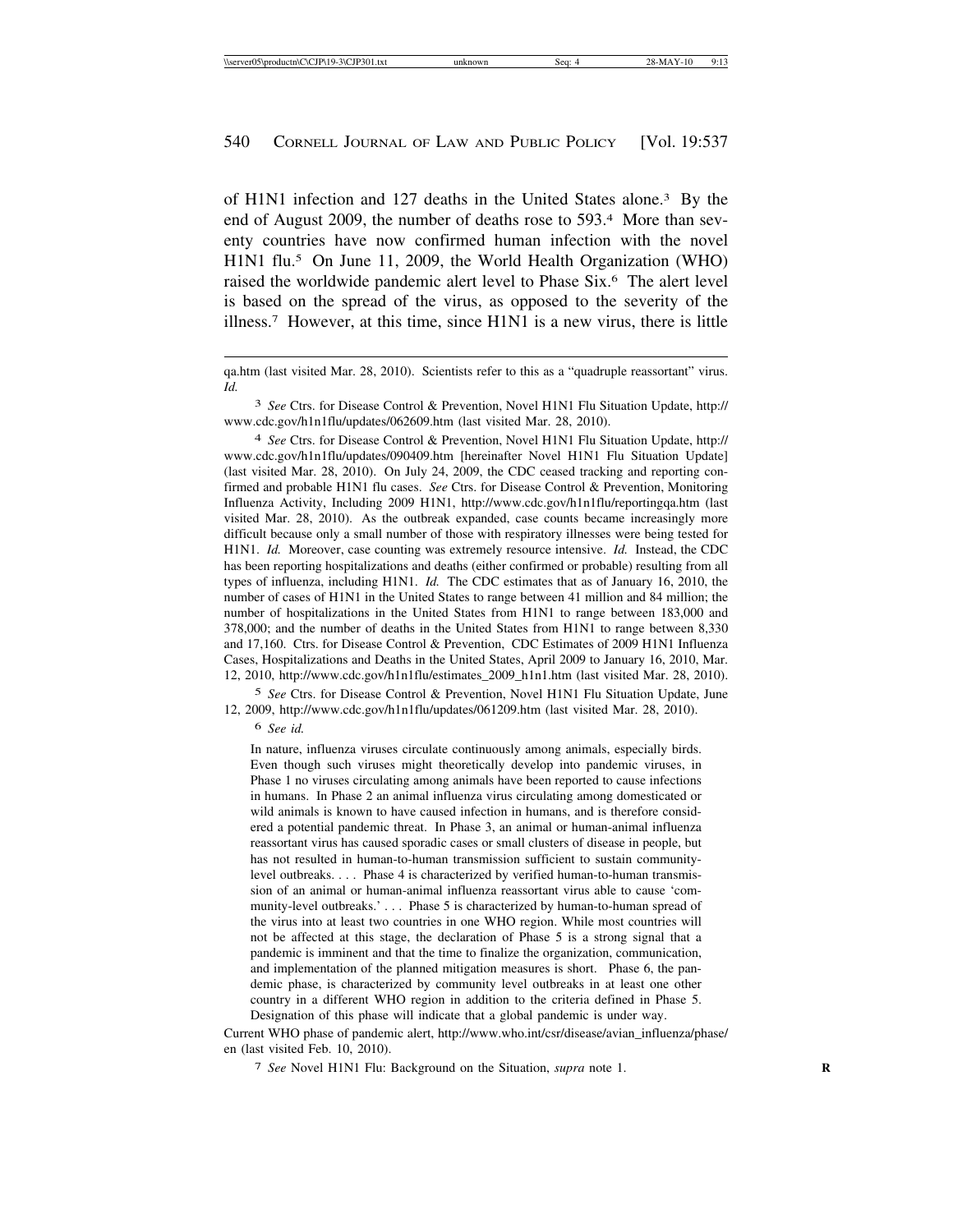human immunity to it.<sup>8</sup> The Centers for Disease Control's (CDC) earlier warnings that the virus could cause significant illness and death during the 2009–2010 flu season were correct.9

The government is working aggressively to continue manufacturing the H1N1 vaccine.10 The vaccine undoubtedly helped millions ward off a potential threat of significant illness due to the virus. But what of others who suffer significant adverse consequences from a vaccine? The safety and efficacy of the H1N1 vaccine is at the center of a growing debate. Many are skeptical of the vaccine's safety and have criticized the way in which it has been produced, as well as its rushed distribution.11 The uncertainty is not merely being channeled from the usual "anti-vaccinators."<sup>12</sup> Rather, many who have historically supported vaccination are wary of the H1N1 vaccine.13 This skepticism has even resulted in a lawsuit against the State of New York filed by three nurses who claim the State has violated their civil rights by requiring that all state health employees be vaccinated against the H1N1 virus by November 30, 2009 or face fines.14

Currently, atypical, but possible, side effects from the "generic" flu vaccine include severe allergic reactions or Guillian-Barré syndrome, a rare and occasionally fatal paralytic condition.<sup>15</sup> All too often, significantly debilitating and sometimes deadly side effects result from other

11 *See* Jennifer Steinhauer, *Swine Flu Shots Revive a Debate About Vaccines*, N.Y. TIMES, Oct. 16, 2009, at A1.

12 *See id.* at A19; Sewell Chan & Anemona Hartocollis, *Judge Halts Mandatory Flu Vaccines for Health Care Workers*, NYTIMES.COM, http://cityroom.blogs.nytimes.com/2009/ 10/16/judge-halts-mandatory-flu-vaccines-for-health-care-workers, (Oct. 16, 2009, 12:58 PM).

13 *See* Steinhauer, *supra* note 11, at A19. **R**

14 *See* Chan & Hartocollis, *supra* note 12. The mandate was subsequently dropped, with **R** the State citing a shortage in availability of the vaccine as the reason. *See* Rick Karlin & Scott Waldman, *New York Drops Mandatory Swine Flu Shots for Health Workers After Lawsuit Filed*, THE FLU CASE, Oct.23, 2009, http://www.theflucase.com/index.php?option=com\_content&view=article&id=1339%3Anew-york-drops-mandatory-swine-flu-shots-for-health-workers-after-lawsuit-filed&catid=41%3Ahighlighted-news&Itemid=105&lang=en.

15 *See* James M. Wood et al., *Product Liability Protection for Stem Cell Research and Therapies – A Proposal*, 18 HEALTH LAWYER 1, 8 (2005); Ctrs. for Disease Control & Prevention, General Questions and Answers on 2009 H1N1 Influenza Vaccine Safety, http://www. cdc.gov/h1n1flu/vaccination/vaccine\_safety\_qa.htm (last visited Mar. 28, 2010).

<sup>8</sup> *See* Ctrs. for Disease Control & Prevention, Interim Guidance on Infection Control Measures for 2009 H1N1 Influenza, http://www.cdc.gov/h1n1flu/guidelines\_infection\_control. htm (last visited Mar. 28, 2010).

<sup>9</sup> *See* Novel H1N1 Flu Situation Update, *supra* note 4*. See also* Richard P. Wenzel, Op- **R** Ed., *What We Learned from H1N1's First Year*, N.Y. TIMES, Apr. 13, 2010, at A25, *available at* http://www.nytimes.com/2010/04/13/opinion/13wenzel.html (positing that although the 2009-2010 H1N1 epidemic was not as deadly as initially feared, it was more serious than many have suggested).

<sup>10</sup> *See* Ctrs. for Disease Control & Prevention, Key Facts About 2009 H1N1 Flu Vaccine, http://www.cdc.gov/h1n1flu/vaccination/vaccine\_keyfacts.htm (last visited Mar. 28, 2010).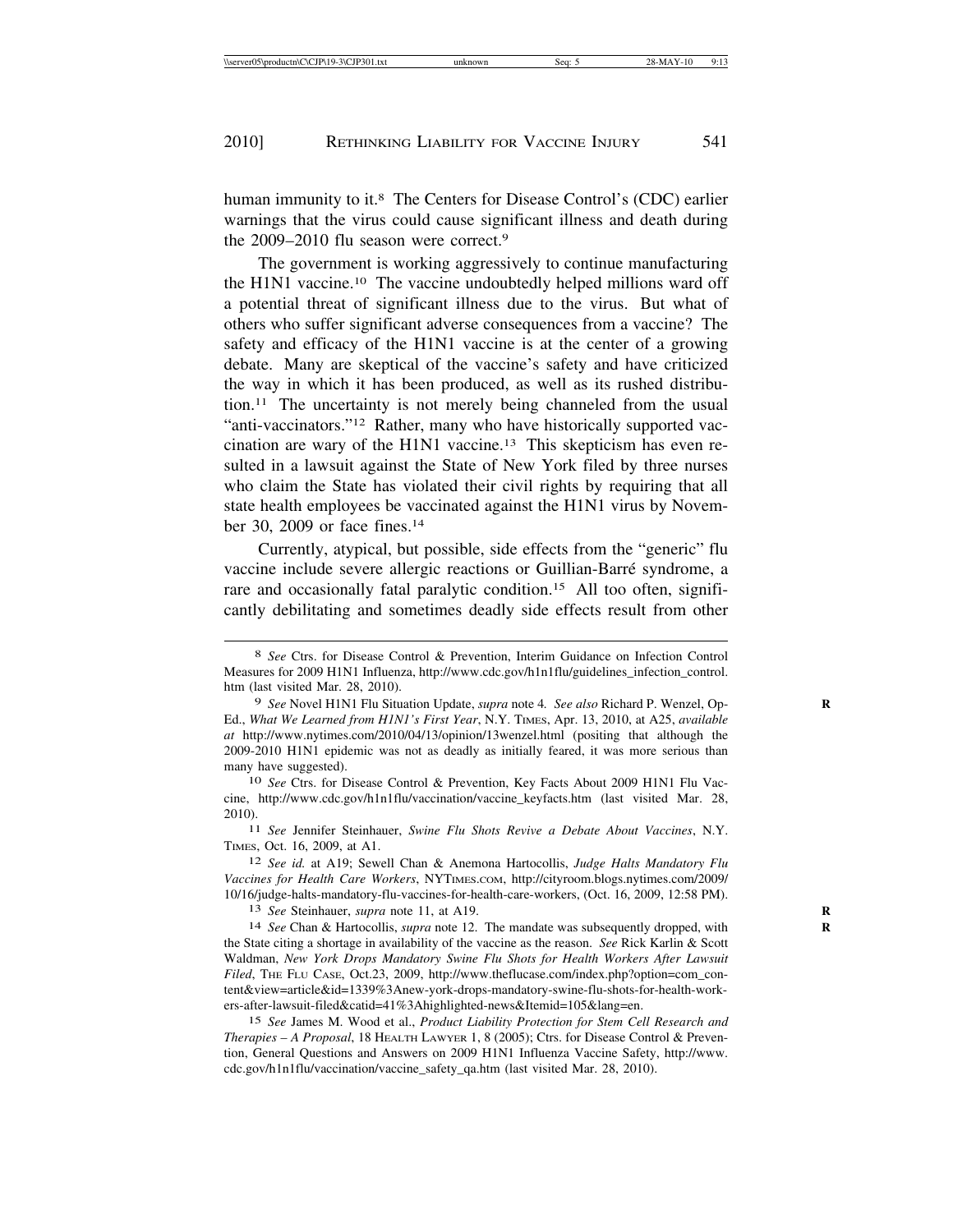vaccines that are routinely administered to the population.16 In an effort to prevent an avalanche of state law tort claims against manufacturers of those vaccines, Congress has created a variety of statutory systems in an attempt to protect manufacturers, while sometimes also providing for a compensation model for victims of vaccine-related injury. Most notable of these is the National Childhood Vaccine Injury Act (NCVIA) and its attendant Vaccine Injury Compensation Trust Fund.17 As discussed below, these types of systems undeniably are flawed. Yet, they at least provide a potential method for acknowledging and providing some compensation to those injured by vaccines.

In other contexts when victims are injured by drugs and medical devices, no statutory compensation scheme exists; rather, plaintiffs must rely on state law tort claims against manufacturers of such products.18 The "unavoidably unsafe" product concept makes state law products liability claims against manufacturers a very tough road for the injured; and even when the injured can find another state law theory (such as inadequate patient warnings), state law tort suits are an expensive, inefficient, and inconsistent means of compensating vaccine injuries or regulating vaccine manufacturers.19

Not surprisingly, the pharmaceutical industry—and their shareholder investors—would prefer no transactional costs for litigation. Yet with NCVIA-style programs allowing claimants to opt for a regular tort lawsuit after prior vaccine court adjudication, state tort lawsuits remain a potential problem. In pursuit of a régime in which pharmaceutical companies would enjoy virtually absolute immunity from legal claims, lawyers for pharmaceutical manufacturers have lobbed an assault against the availability of tort recovery by arguing that state law tort claims are preempted by approval of the drug or device in question by the Food and Drug Administration (FDA).<sup>20</sup> Now that an H1N1 vaccine exists, the federal government could attempt to protect manufacturers of the vaccine by statutorily preempting any tort claims which otherwise could be brought by an injured recipient of the vaccine.21 Even if Congress did

<sup>16</sup> *See* Ctrs. for Disease Control & Prevention, Possible Side-effects from Vaccines, http://www.cdc.gov/vaccines/vac-gen/side-effects.htm (last visited Feb. 24, 2010).

<sup>17</sup> *See infra* I.B.

<sup>18</sup> *See, e.g.*, Wyeth v. Levine, 129 S. Ct. 1187 (2009); Riegel v. Medtronic, Inc., 128 S. Ct. 999 (2008); Medtronic, Inc. v. Lohr, 518 U.S. 470 (1996).

<sup>19</sup> *See* Okianer Christian Dark, *Is the National Childhood Vaccine Injury Act of 1986 the Solution for the DTP Controversy?*, 19 U. TOL. L. REV. 799, 817–34 (1988); Mary Beth Neraas, *The National Childhood Vaccine Injury Act of 1986: A Solution to the Vaccine Liability Crisis?*, 63 WASH. L. REV. 149, 151–56, 159 (1988).

<sup>20</sup> *See generally* Lawrence O. Gostin, *Regulating the Safety of Pharmaceuticals: The FDA, Preemption and the Public's Health*, 301 JAMA 2036–37 (2009).<br><sup>21</sup> Currently, the H1N1 vaccine is considered a "covered countermeasure" under the

Countermeasures Injury Compensation Program which administers the compensation fund uti-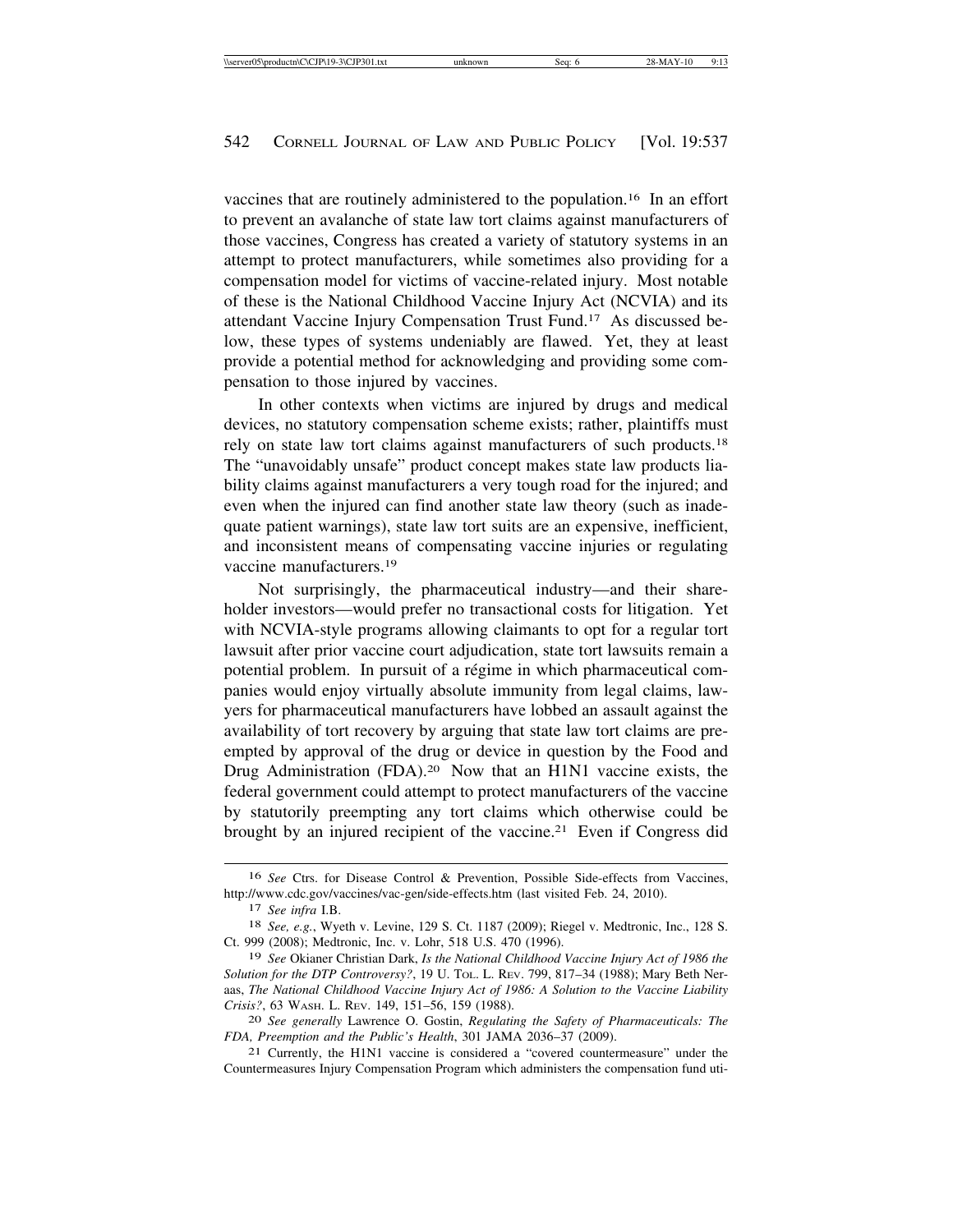not act, preemption due to FDA approval of the vaccine, undoubtedly, would be argued aggressively in defense of the claim. If preemption was found to exist, the vast majority of those injured by the vaccine over time would have little to no compensation for injuries that may be disabling for life. The time is ripe, therefore, for a re-examination of the distribution of tort liability for vaccine-related injuries. This Article proposes in the first instance that FDA preemption of state law tort claims against manufacturers of vaccines is inappropriate, for it would leave vaccine injury victims who fall outside the NCVIA or other statutory program with no compensation at all. It then proposes a more appropriate compensation model for injured victims that borrows from the NCVIA that takes into consideration the unique role of vaccines within the pharmaceutical industry, medicine, and society as a whole. We propose that Congress re-examine vaccine liability, not in isolation, but as part of a broader review of vaccines as a holistic social phenomenon—i.e., programmatic planning for vaccine research, development, testing, distribution, monitoring, and injury compensation. Various elements of programmatic planning currently exist in isolation. Congress has the opportunity to take this foundation of modern public health out of the partisan arena where it is treated as a manufacturer's liability problem and pits the perceived self-interests of "trial lawyers" against the pro-industry lobby of "tort reformists." Congress could develop comprehensive legislation to shift the paradigm to one of holistic strategic planning that assures the maintenance of current vaccines and the development of new vaccines, incentivizes the expensive research required for vaccine development and renewal, and protects the public which undertakes substantial risks yet reaps unprecedented benefits from no longer having to suffer the costs, casualties, and catastrophic calamities that infectious disease wrought for thousands of years.

Our rethinking of vaccine-injury liability comes at a time when diseases, like smallpox and polio, that were supposedly eradicated by twentieth century vaccines, are rearing their heads again, the former as a terroristic weapon<sup>22</sup> and the latter as the product of an anti-vaccine movement in the United States,<sup>23</sup> and continuing socio-economic

lized by the Prep Act. *See* U.S. Dept. of Health and Human Services Health Resources and Services Administration, Countermeasures Injury Compensation Program, http://www.hrsa. gov/countermeasurescomp/default.htm (last visited Feb. 24, 2010). For more information on the Prep Act, see *infra* Part I.D. <sup>22</sup> *See* Remarks Announcing the Smallpox Vaccination Plan, 1 PUB. PAPERS 2191 (Dec.

<sup>13, 2002) (</sup>discussing the possibility of smallpox as a bioterrorist weapon); *see also* Alan W. Dove & Vincent R. Racaniello, *The Polio Eradication Effort: Should Vaccine Eradication Be*

<sup>&</sup>lt;sup>23</sup> The anti-vaccine movement consists both of those parents who oppose compulsory vaccination on grounds of personal autonomy as well as fear of injury and parents who do not vaccinate children because they are home schooled and therefore the state school-registration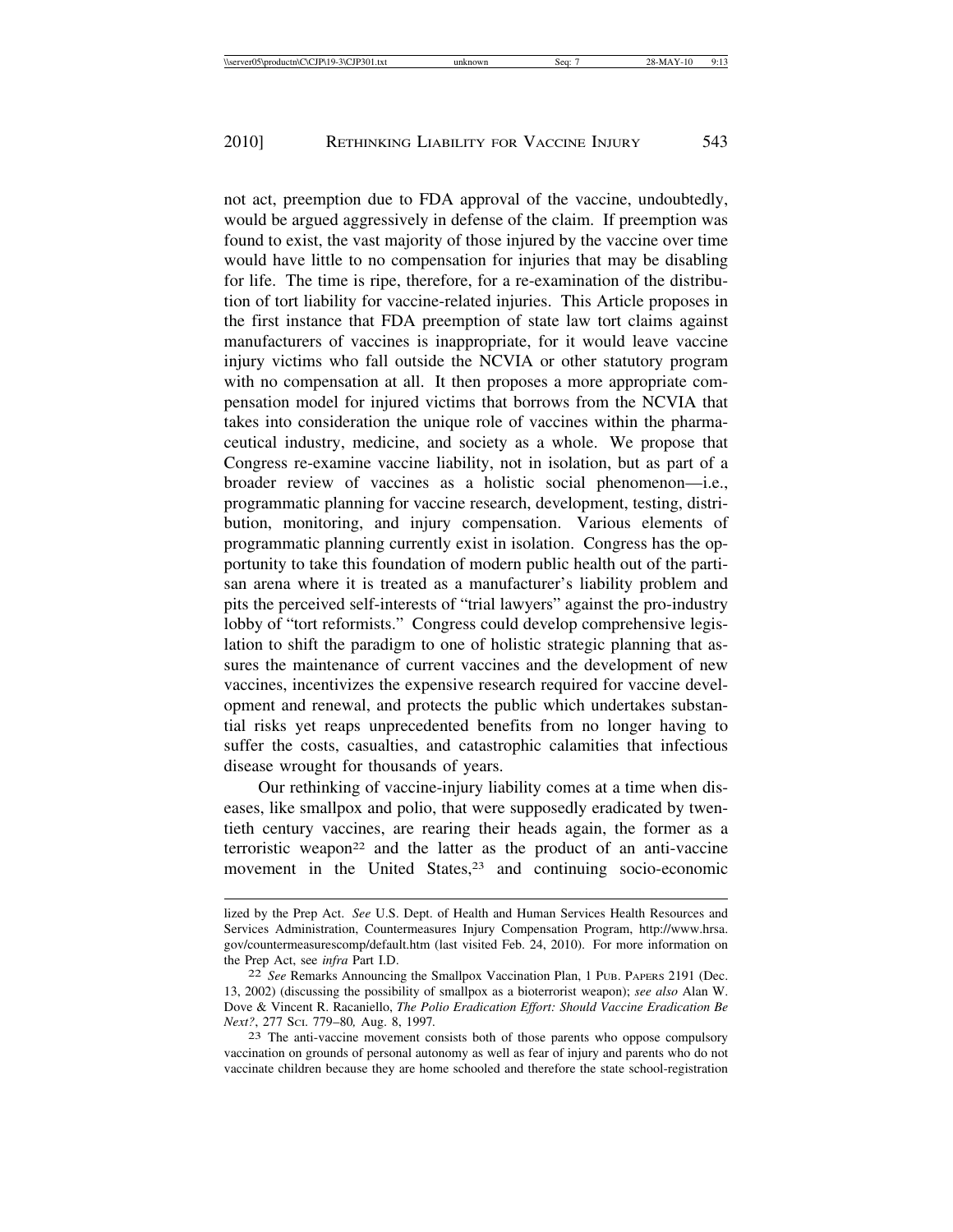problems abroad.24 Moreover, twenty-first century society has been confronted with new, continually changing, and potentially devastating strains of pandemic flu viruses, threatening not only the public health, but also the very fabric of our economic system and social order. Thus, the legal questions surrounding vaccines and injury compensation have left the realm of academic speculation and been thrust into the spotlight of an imminent, looming crisis. When should there be liability for vaccine-related injuries? What kind of liability should there be? How should liability be allocated for vaccine-related injuries? And might that inquiry be made more meaningful by considering the liability-compensation question within a holistic framework of strategic planning and policy for vaccination, rather than as an isolated pocket of tort or administrative law? These are the fundamental questions that drive our rethinking of vaccine-injury liability.

The time has come for such an examination, not only practically, as noted in this introduction, but also legally. Between 1976 and the present, Congress has enacted several vaccine-injury liability control programs.25 Current world events have changed the potential role and scope of mandatory vaccine programs in America. Since September 11, 2001, the world has been recognized as a far more dangerous place than most had realized in the 1990s, due to the threat of bio-terrorism.<sup>26</sup> Similarly, globalization has increased the opportunities for global pandemics—with H1N1 virus the most serious recent and continuing concern—against which some governments and pharmaceutical companies are racing to develop a new generation of rapidly manufactured and widely distributed vaccines.27 Moreover, conditions in some countries have led to the resurgence of disease, such as polio, against which existing vaccines and

system for enforcing vaccinations is not engaged. *See, e.g.*, Donya Khalili & Arthur Caplan, *Off the Grid: Vaccinations Among Homeschooled Children*, 35 J.L. MED. & ETHICS 471, 471 (2007). *See also* Jacobson v. Commonwealth of Massachusetts 197 U.S. 11, 31 n.1 (1905) (reciting the history of compulsory vaccination around the world since creation of England's National Vaccine Establishment in 1808).<br><sup>24</sup> *See, e.g.*, LEAH EISENSTEIN ET AL., FLA. DEPT. OF HEALTH, EPIDEMIOLOGY OF VAC-

CINE- PREVENTABLE DISEASES PART 4: SMALLPOX, POLIO AND VARICELLA (July 2009), *available at* http://www.doh.state.fl.us/disease\_ctrl/epi/epi\_updates/2009/July2009EpiUpdate.pdf (stating that at least in the Polio context vaccination refusal as well as socio-economic factors, including displaced populations, migration, act as barriers complete irradication of the virus).

<sup>25</sup> *See infra* Part I.

<sup>26</sup> *See* U.S. Food & Drug Admin., Emergency Preparedness and Response, Counterterrorism-Related Legislation, www.fda.gov/emergencypreparedness/counterterrorism/bioterrorismact/default.htm (last visited Jan. 26, 2010). <sup>27</sup> *See, e.g.*, Donald G. McNeil, Jr., *Clinical Trials for Flu Vaccine Are to Begin Soon*,

N.Y. TIMES, July 23, 2009, at A4. The tenor of this news story should make any member of the public nervous about corner-cutting and risk-imposition in the scramble for roll-out with only limited field testing. *Id*. (quoting leading federal vaccine official stating that because the trials are so small—2,400 participants—"researchers will be able to pick up only obvious problems").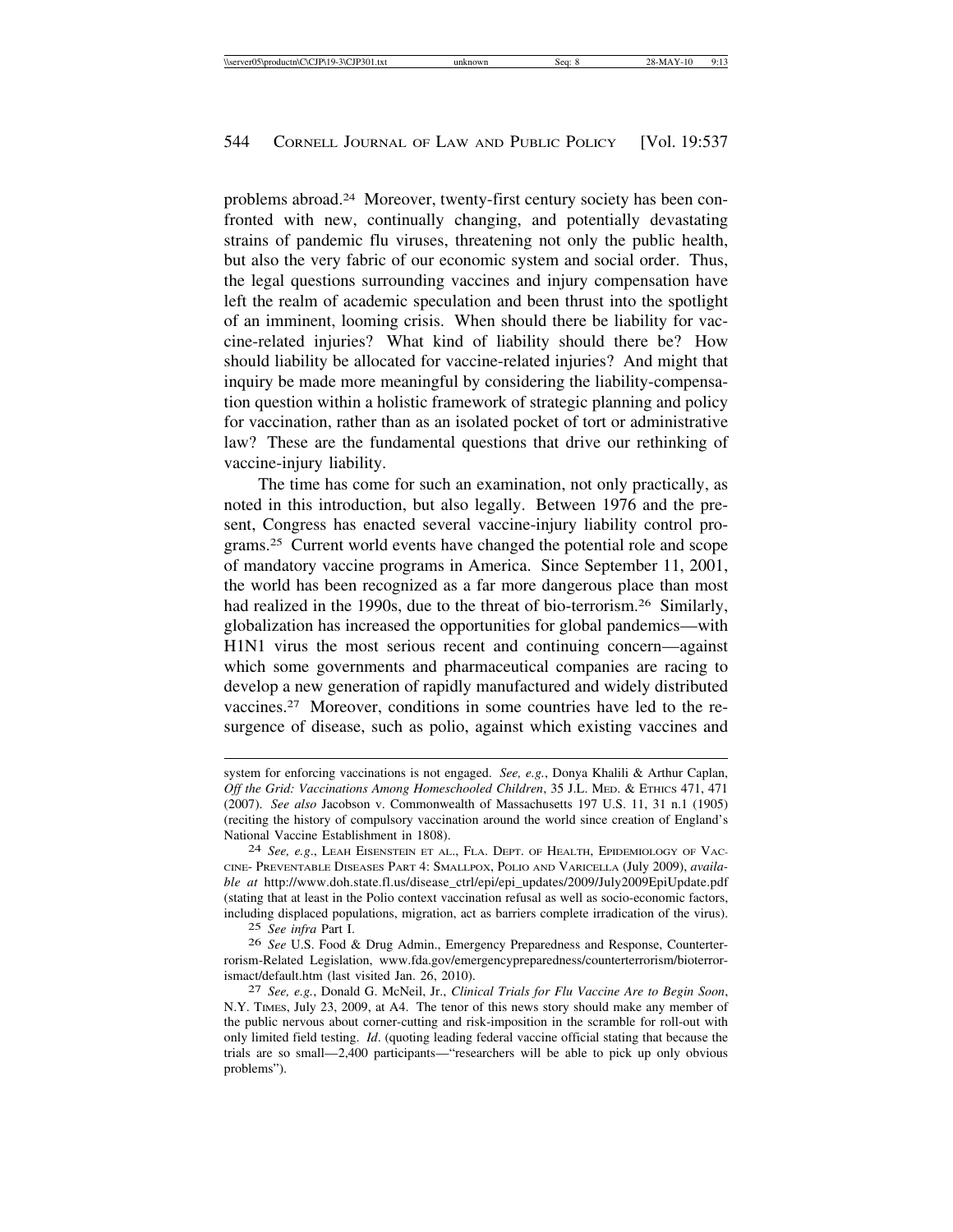vaccination programs in America may be vulnerable.28 Thus, public health authorities are confronted with calls for new and broad vaccination programs, some using new vaccines. And with these efforts to meet new—and renewed—biological threats to the public comes the age-old question of the risks posed by vaccines and how the risks ought to distributed among the public, individuals, manufacturers, and governments.

Part I of this Article describes the congressional vaccination programs to date and highlights the major differences among them. In Part II, we explore various criticisms of these congressional programs and analyze how the goals associated with each of these programs, although born of arguably well-placed intentions, may be better served in the context of fairness, without an oversimplified emphasis on a risk-utility analysis or the overall benefit to society as a whole. Part II opens with a close look at the more aggressive program of "tort reform" through preemption: that federal regulation, especially federal approval and labeling processes promulgated by the FDA, "preempts" any claims by injured persons, thereby effectively eliminating remedies and compensation for injuries that arise during post-approval actual experience. In Part III, we suggest that the time has come for Congress to review vaccine liability. We provide a paradigm in which future congressional consideration of legislation regulating vaccine liability can proceed from a principled, rather than purely instrumentalist, basis. Building upon Professor George Fletcher's nonreciprocal risk theory of corrective justice,<sup>29</sup> as further refined by Professor Gregory C. Keating in what we call "the distribution of nonreciprocal harms,"30 we set out a new perspective from which Congress can perceive the intersecting legal principles implicated by the competing interests along a vast spectrum. The interests implicated by vaccine injury range from strict liability, as argued successfully by attorney Melvin Belli fifty years ago in *Gottsdanker v. Cutter Laboratories*31 (that the process of vaccine manufacture "should and

<sup>28</sup> *See, e.g.*, Donald G. McNeil, Jr., *Polio: New Outbreak of Polio in Africa Prompts Appeal for Vaccine Financing*, N.Y. TIMES, Apr. 21, 2009, at D6.

<sup>29</sup> *See* George P. Fletcher, *Fairness and Utility in Tort Theory*, 85 HARV. L. REV. 537

<sup>(1972).</sup> <sup>30</sup> *See* Gregory C. Keating, *Distributive and Corrective Justice in the Tort Law of Acci-*

<sup>&</sup>lt;sup>31</sup> 6 Cal. Rptr. 320 (Cal. Ct. App. 1960); *see* PAUL A. OFFIT, M.D., THE CUTTER INCI-DENT: HOW AMERICA'S FIRST POLIO VACCINE LED TO THE GROWING VACCINE CRISIS 132–53 (2005). This case involved one of the seven laboratories that had made the original issue of the Salk killed-virus polio vaccine, Cutter Laboratories, and its failure to ensure that all live polio viruses had been killed in the vaccine, resulting in Cutter-produced lots of the vaccine causing the very disease in children it was supposed to prevent. *Id.* at 3, 133. In the worlds of vaccinology and law, this event quickly acquired the moniker, "The Cutter Incident." *Id*. at 3; *see, e.g*., Neal Nathanson & Alexander D. Langmuir, *The Cutter Incident: Pliomyelitis Following Formaldehyde-inactivated Piliovirus Vaccination in the United States During the Spring of 1955, II: Relationship of Poliomyelitis to Cutter Vaccine*, 78 AM. J. OF HYGIENE 29–60 (1963).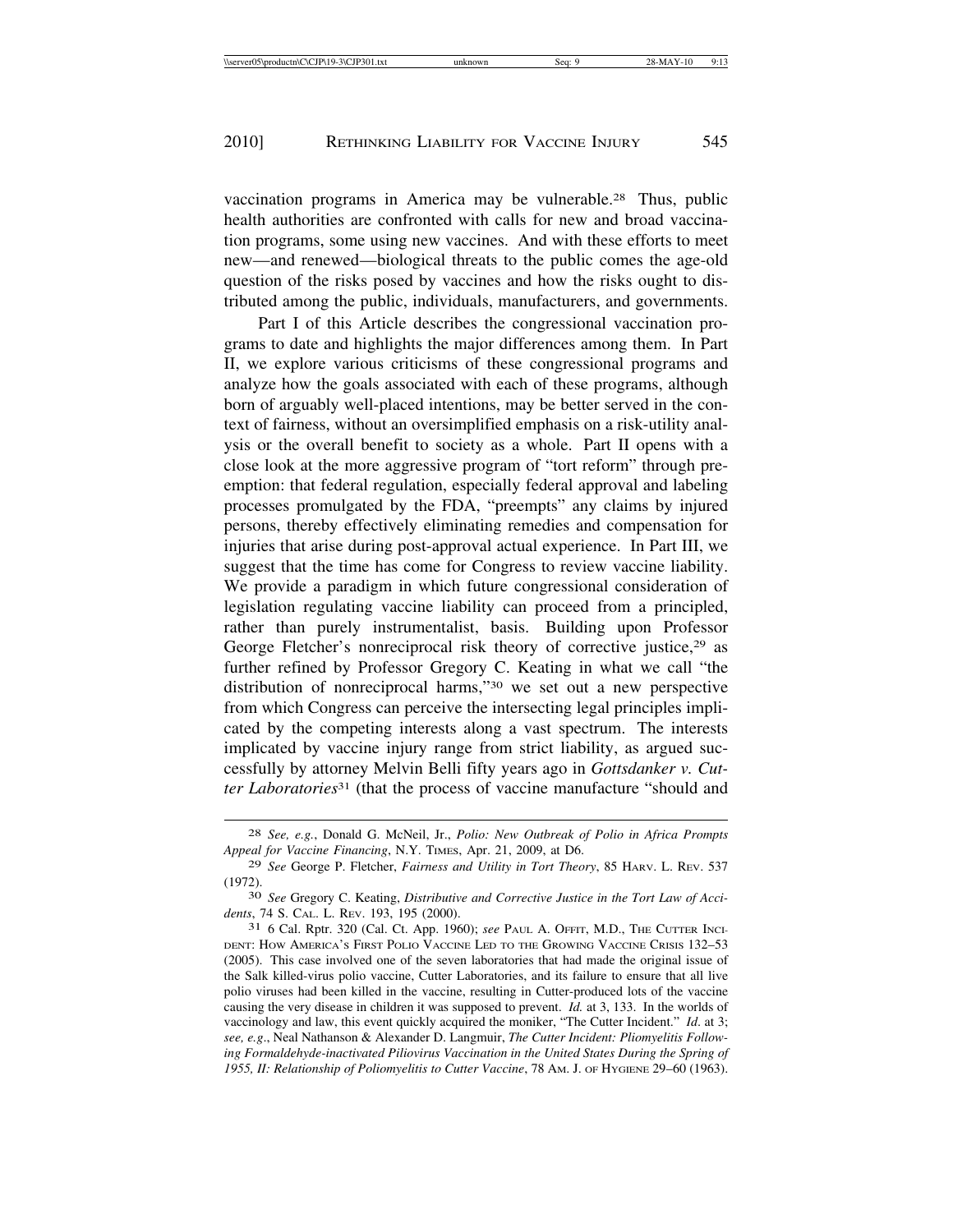could be perfect"),<sup>32</sup> to government immunity from tort liability, the responsibility of the public in preventing preventable disease, the role of the pharmaceutical industry in modern life, and the social responsibilities that must attend the profits<sup>33</sup> reaped for shareholders. These substantial profits pharmaceutical companies enjoy include those acquired from necessary vaccines, "designer" or convenience pharmaceuticals such as Viagra, "me-too" drugs that are but prosaic variations of currently marketed drugs, and drugs that are the product of "promot[ing] diseases to fit their drugs" rather than "promot[ing] drugs to treat diseases."34

### I. CONGRESSIONAL VACCINATION PROGRAMS

#### A. *The National Swine Flu Immunization Program of 1976*

When four cases of swine flu were discovered at Fort Dix, New Jersey in January 1976, fear of a flu pandemic prompted the federal government to pass the Swine Flu Act.<sup>35</sup> The swine flu virus was the same virus that caused the 1918–1919 flu pandemic, which reportedly infected

Overall, profits have increased for eight of the world's ten largest pharmaceutical companies. Pfizer, the largest pharmaceutical company, had the largest increase in profits. The company's profits over this six-month period increased by \$2.7 billion, a 73% increase. Merck's profits have increased by almost \$1 billion (44%); Sanofi-Aventis's profits have increased by more than \$1.3 billion (35%); and AstraZeneca's profits have increased by more than \$750 million (33%).

*See* REP. HENRY A. WAXMAN, ANALYSIS: PHARMACEUTICAL INDUSTRY PROFITS INCREASE BY OVER \$8 BILLION AFTER MEDICARE DRUG PLAN GOES INTO EFFECT 2 (Sept. 2006), *available at* http://oversight.house.gov/images/stories/documents/20060919115623-70677.pdf. <sup>34</sup> MARCIA ANGEL, THE TRUTH ABOUT DRUG COMPANIES xv–xvi, 12, 74–85, 86, 87–94

(2004). Angel notes that drug companies are spending 2.5 times as much on "marketing and administration" as they are on "research and development." *Id*. at 12. She also notes that a common pharmaceutical business strategy is "treat[ing] the normal accompaniments of aging . . . as diseases" for which drugs must be developed. *Id*. at 86.

35 *See* Michael Greenberger, *The 800 Pound Gorilla Sleeps: The Federal Government's Lackadaisical Liability and Compensation Polices in the Context of Pre-Event Vaccine Immunization Programs*, 8 J. HEALTH CARE L. & POL'Y 7, 11 (2005); Charles F. Hagan, *Vaccine Compensation Schemes*, 45 FOOD DRUG COSM. L.J. 477, 477 (1990).

<sup>32</sup> OFFIT, THE CUTTER INCIDENT, *supra* note 31, at 141–42. Dr. Offit quotes attorney **R** Belli in his closing argument from the Gottsdanker trial transcript:

Belli concluded that if medicine was a process of evolution, Anne Gottsdanker shouldn't have to pay for the process. '[T]here is, as a matter of law [the notion] that you cannot assume a risk in a case like this. Maybe only a few got [paralyzed]. Maybe science advanced. Maybe science must advance over the bodies of the young and old and the twisted and the lame, [but] there is no doubt in my mind—and there should be none in yours—that the process could and should be perfect.'

*Id.* at 142 (quoting the reporter's transcript, Gottsdadanker v. Cutter Labs, 6 Cal. Rptr. 320 (Cal. Ct. App. 1960) (Civ. 18413-14).

<sup>33</sup> For example, Congressman Waxman complied a table of leading drug company profit increases from 2005 to 2006 that showed, among other things:

The ten largest pharmaceutical companies enjoyed substantial profit increases in the first six months of the new Medicare drug program. In the first half of 2006, profits for these companies increased by over \$8 billion, a 27% increase.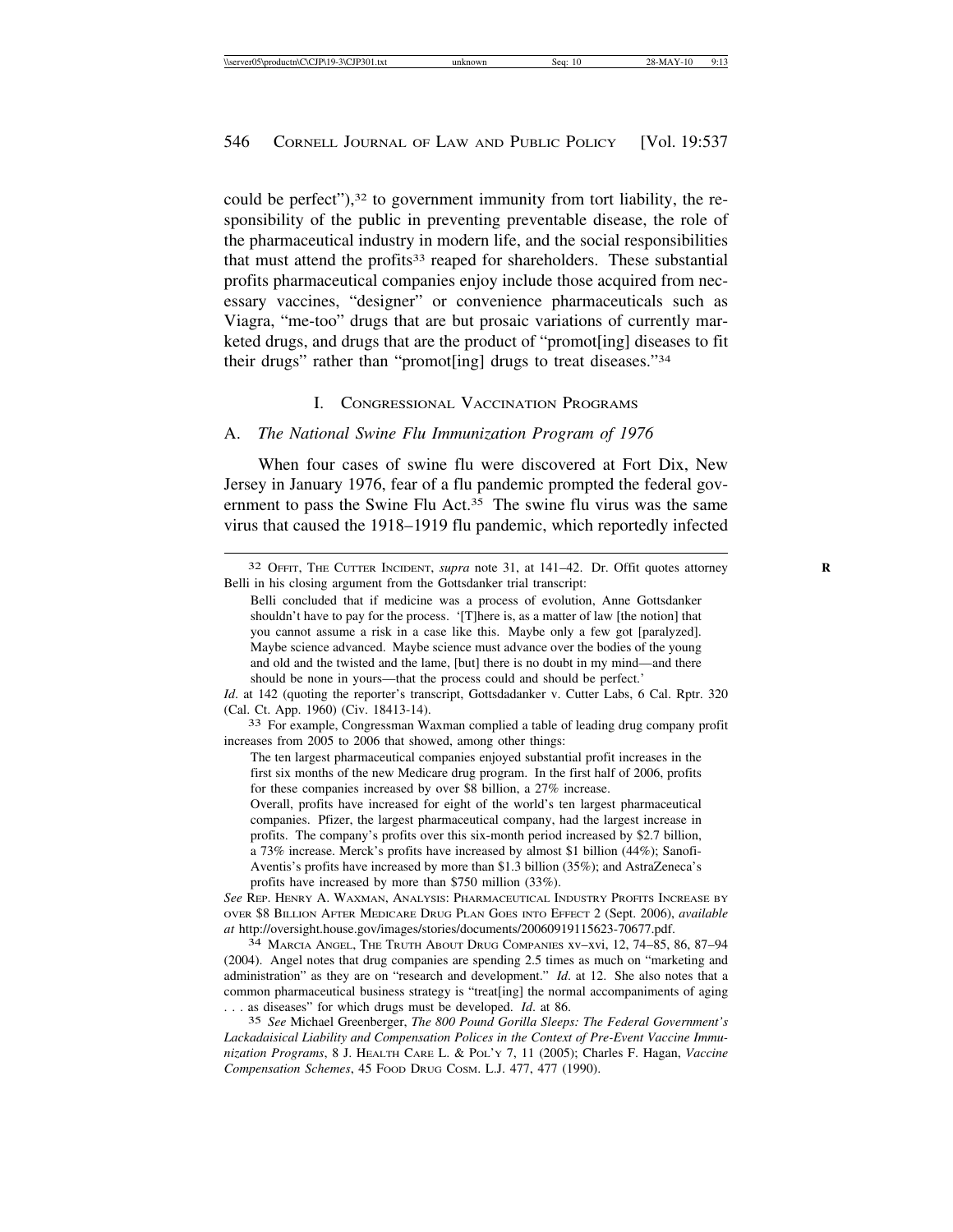two billion people and killed twenty million worldwide.<sup>36</sup> In an attempt to avoid a similar pandemic, the administration of President Gerald Ford requested that Congress appropriate emergency funds to support a nationwide vaccination initiative.<sup>37</sup> The need for liability protection in the Act for vaccine manufacturers was not a concern until insurance companies declined to provide liability coverage for vaccine manufacturers for any liability this particular vaccine allegedly caused.38 This refusal was largely because of the 5th Circuit's decision in *Reyes v. Wyeth Laboratories*, 39 holding polio vaccine manufacturers liable for failing to provide adequate product warnings directly to vaccinees even if they had provided them in package inserts.40 The *Reyes* court recognized the practical problems of vaccine-injury liability; pediatricians and epidemiologists, for example, argued that "the holding [the court] reached is 'dangerous' to the nation's preventive medicine programs and contravenes a strong public policy favoring large-scale participation in immunization efforts to combat infectious disease."<sup>41</sup> Moreover, these problems raise "public health policy questions [that] cut across the law"<sup>42</sup> and:

> [u]ntil Americans have a comprehensive scheme of social insurance, courts must resolve by a balancing process the head-on collision between the need for adequate recovery and viable enterprises . . . . This balancing task should be approached with a realization that the basic consideration involves a determination of the most just allocation of the risk of loss between the members of the marketing chain.

> Statistically predictable as are these rare cases of vaccine-induced polio, a strong argument can be advanced that the loss ought not lie where it falls (on the victim),

<sup>36</sup> *See* Hagan, *supra* note 35, at 477. **R**

<sup>37</sup> *Id.*

<sup>38</sup> *Id.*; Greenberger, *supra* note 35, at 11. **R**

<sup>39</sup> 498 F.2d 1264 (5th Cir. 1974)

<sup>&</sup>lt;sup>40</sup> *See id.* at 1295; *see also* Greenberger, *supra* note 35, at 11. *Reyes* dealt with the manufacturer's failure to provide a direct warning of the risks associated with the vaccine directly to the vaccine recipient. *See Reyes*, 498 F.2d at 1270. The manufacturer, Wyeth Laboratories, argued that it had provided an adequate warning in a package insert to the nurse who administered the vaccine, *id.* at 1275, claiming that the nurse was a "learned intermediary." *Id.* The learned intermediary doctrine allows a manufacturer to rely on the warnings provided to the prescribing physician, as the physician is in a better position than the manufacturer to balance the risks posed by the vaccine against its utility. *Id.* at 1277–78. The Fifth Circuit rejected this argument, however, largely because the vaccine was administered in a county health clinic, as opposed to by a private physician. *Id.* at 1277.

<sup>41</sup> *Id.* at 1295.

<sup>42</sup> *Id.* at 1293.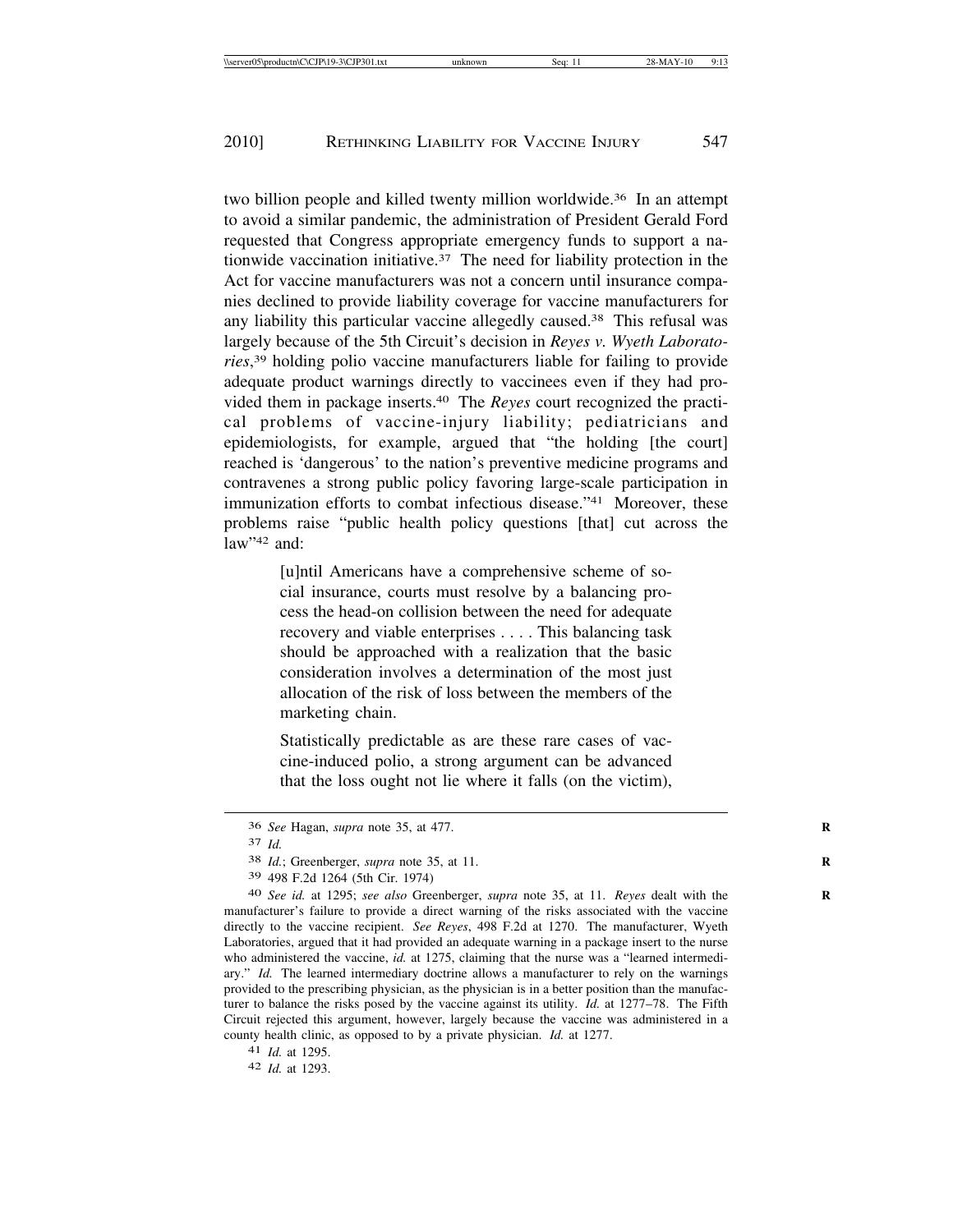but should be borne by the manufacturer as a foreseeable cost of doing business, and passed on to the public in the form of price increases to his customers.43

Thus, a bill was introduced in Congress in June 1976, providing for government indemnification for swine flu vaccine manufacturers.44 Congress did not act on the bill immediately, however, because the federal government did not want to accept financial responsibility on behalf of the manufacturers.45 As a result, manufacturers ceased producing the swine flu vaccine.46 Had a pandemic actually occurred (which ultimately did not happen), there would have been no vaccine for the potentially millions of Americans who would have contracted this flu.47 Yet later that summer, the fear created by an outbreak of Legionnaire's disease, another infectious disease which is a type of pneumonia,<sup>48</sup> prompted Congress to finally pass the Swine Flu Act.49 To encourage the development of the vaccine without any resulting liability, the Act provided protection for manufacturers against liability for other than their own negligence and thus provided plaintiffs a cause of action exclusively under the Federal Tort Claims Act (FTCA).<sup>50</sup>

The Swine Flu Act provided that the exclusive remedy against the United States was necessary due to the government's "unique role in the initiation, planning, and administration of the swine flu program."51 Thus, the Act provided protection for not only manufacturers, but also distributors and administrators of the vaccine (collectively, defined in the Act as "program participants").<sup>52</sup> The plaintiff would sue the United States instead of the actual program participant under any theory of liability the plaintiff could have otherwise brought against the participant, "including negligence, strict liability in tort, and breach of warranty."53 The courts interpreted the language allowing such a suit to effectively create a no-fault compensation system, whereby the United States would be liable to any plaintiff who could show that his injuries were caused by

<sup>43</sup> *Id*. at 1293–94 & n.57 (citations & footnotes omitted). Judge Wisdom also observed that "*[i]t can also be argued, of course, that since all society benefits from universal immunization against infectious disease, the loss should be borne by the local, state or federal government.*" *Id.* (emphasis added). 44 *See* Greenberger, *supra* note 35, at 11.

<sup>45</sup> *See id.* at 11–12.

<sup>46</sup> *See id.* at 12.

<sup>47</sup> *See id.*

<sup>48</sup> *See* Ctrs. for Disease Control & Prevention, Patient Facts: Learn More About Legionnaires' Disease, http://www.cdc.gov/legionella/patient\_facts.htm (last visited Feb. 10, 2010). 49 *See* Greenberg, *supra* note 35, at 12. **R**

<sup>50</sup> 42 U.S.C. § 274b(k)(1)(A)(i)–(ii) (1976); *see also* Greenberger, *supra* note 35, at 12. **R**

<sup>51</sup> § 274b(k)(1)(A)(ii).

<sup>52</sup> § 274b(k)(2).

<sup>53</sup> § 274b(k)(2)(A)(i).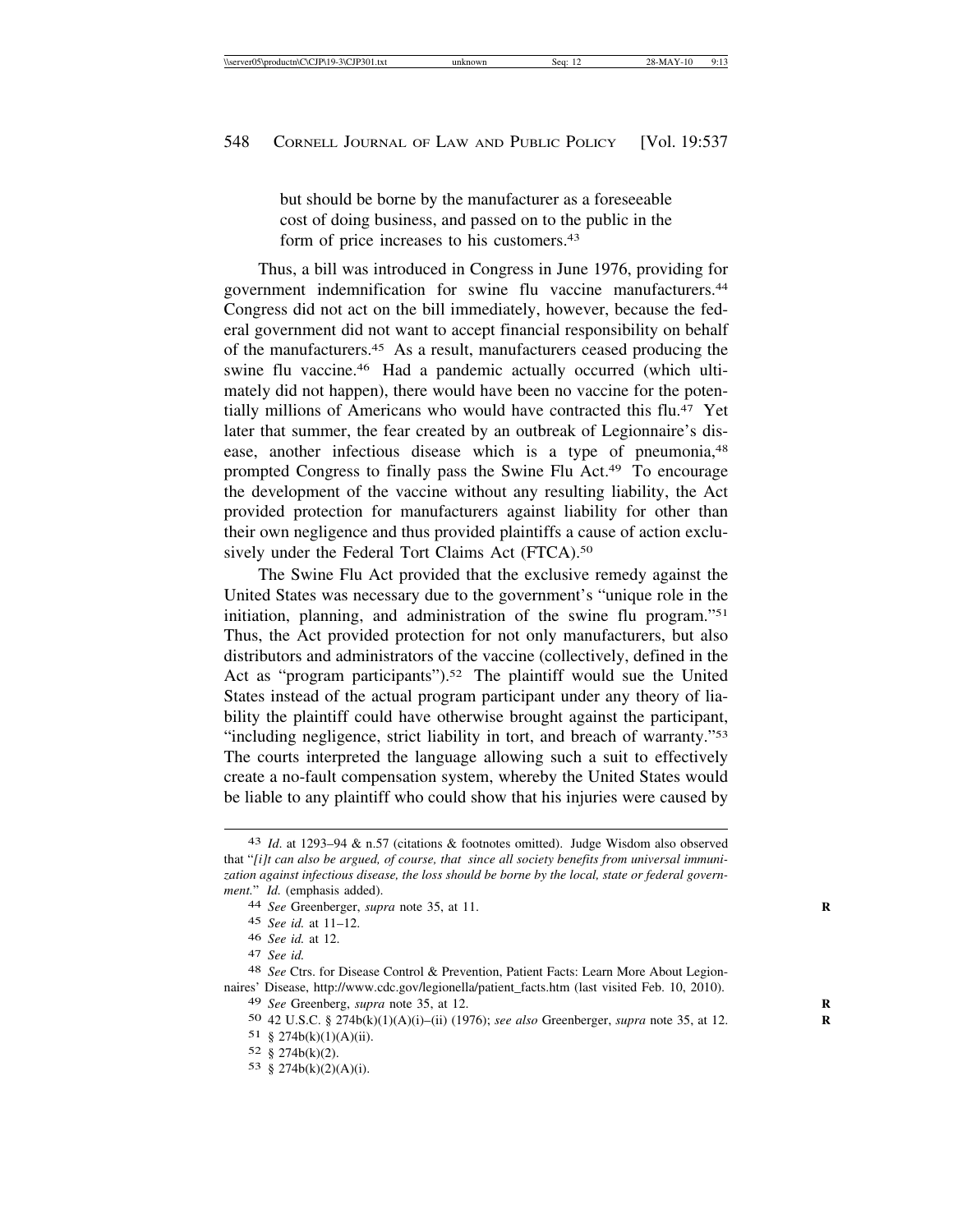the vaccine.54 However, if the United States was held liable due to a program participant's negligence or failure to carry out any obligation under the program, it could seek indemnification from that participant because of that negligence or failure.<sup>55</sup> Further, the Act did not place any limits on the amount of compensation that could be awarded to any particular plaintiff.56

Under the program, roughly forty million Americans were vaccinated in a two-month period.57 And although the program achieved the goals of broad manufacturer and doctor participation,58 and high vaccination levels around the country, it has been criticized for being too hasty a reaction to a pandemic that never transpired.59 Further, the government abruptly halted the program because the vaccine itself increased the risk to those who had been vaccinated from developing Guillain-Barré syndrome, a rare and occasionally fatal paralytic condition.<sup>60</sup> Research showed that those who received the swine flu vaccination developed Guillain-Barré at seven times the rate of those who had not been vaccinated.<sup>61</sup> Vaccine recipients filed suit after contracting Guillain-Barré, which was ultimately attributed to the vaccine.<sup>62</sup> By 1985, the federal government had paid over \$90 million in damages to these injured plaintiffs who had contracted Guillian-Barré. $63$ 

### B. *National Childhood Vaccine Injury Act*

Vaccines administered in childhood have been the most pervasive vaccine programs, originating with childhood vaccines against smallpox in colonial times,<sup>64</sup> and currently encompassing diphtheria, tetanus, pertussis, haemophilus influenzae type b, hepatitis A, hepatitis B, human papillomavirus, seasonal influenza, measles, mumps, rubella, meningococcal, polio, pneumococcal conjugate, rotavirus, varicella, and "[a]ny

59 *See, e.g.*, Sharon L. Begley, *The Failure of the 1976 Swine Influenza Immunization Program*, 50 YALE J. BIOLOGY & MED. 645, 645, 655 (1977).

64 *See* Alvin Powell, *The Beginning of the End of Smallpox*, HARV. UNIV. GAZETTE, May 20, 1999, *available at* http://www.news.harvard,edu/gazette/1999/05.20/waterhouse.html.

<sup>54</sup> *See* Greenberger, *supra* note 35, at 12. **R**

<sup>55</sup>  $§$  274b(k)(5)(C)(ii).

<sup>56</sup> 42 U.S.C. § 274b (1976).

<sup>57</sup> *See* Greenberger, *supra* note 35, at 13. **R**

<sup>58</sup> *See* Michael H. LeRoy, *Pox Americana? Vaccinating More Emergency Doctors for Smallpox: A Law and Economics Approach to Work Conditions*, 54 EMORY L.J. 597, 626 (2005).

<sup>60</sup> *See* Wood et al., *supra* note 15, at 8. **R**

<sup>61</sup> *See id.*

<sup>62</sup> *See* Greenberger, *supra* note 35, at 13. **R**

<sup>63</sup> *See id.*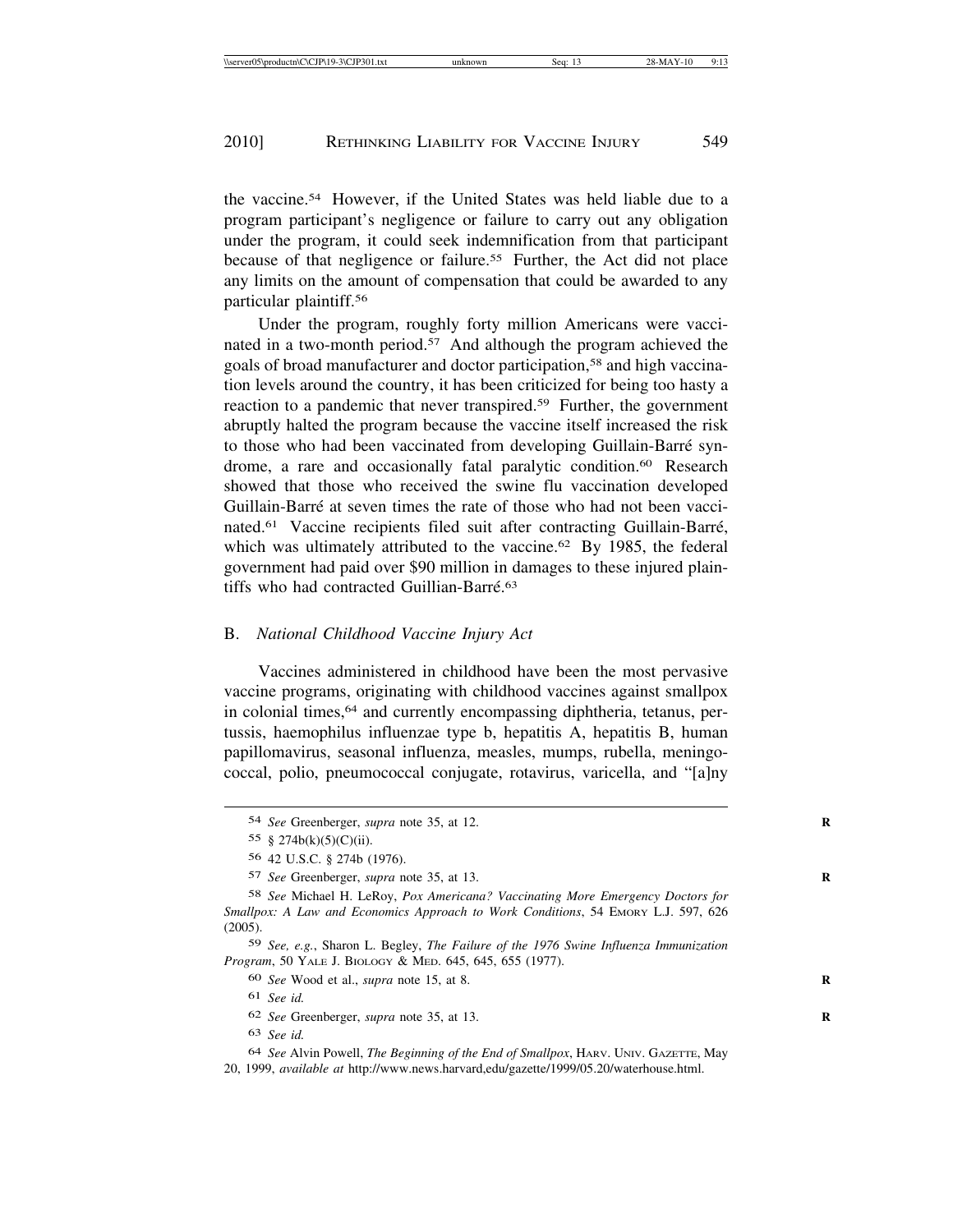combination of the vaccines above."65 Sales of such vaccines generated \$16.3 billion for pharmaceutical companies in 2007.<sup>66</sup> Yet manufacturers of childhood vaccines have also incurred liability for injuries and death allegedly caused by vaccines that were administered to a previously healthy child.67 In the preceding twenty years, a number of childhood vaccine manufacturers left the market for a complex set of reasons relating primarily to the labor-intensive production process and lower profitability of vaccines than pharmaceuticals that are less challenging to manufacture. The departure also related, in some measure, to litigation costs experienced and even more so to the perception of the potentially high costs of future litigation as well as the lack of liability insurance coverage due to the unpredictability of tort liability.68 This decline in available manufacturers affected the country's ability to maintain acceptable vaccine supply and vaccination levels.69 In addition, as the occurrence of many historically common and very serious childhood diseases had seemingly been all but eradicated,<sup>70</sup> many people became less concerned with these diseases themselves and more concerned with the risk of potential side effects from the vaccinations.71 Further, there was great

67 *See* H.R. REP. NO. 99–908, at 4–6 (1986). The pertussis component of the DPT vaccine (diphtheria, pertussis and tetanus) has been one of the most controversial of the childhood vaccines because of the pertussis component of the vaccine. *See* Keith E. Abbott, *The National Vaccine Injury Compensation Program*, 20 COLO. LAW. 1825, 1825 (1991). *See generally* Susan G. Clark, Commentary, *The National Childhood Vaccine Injury Act—The National Vaccine Injury Compensation Program*, 94 EDUC. L. REP. 671, 674 (1994) (addressing the issues raised by manufacture liability for vaccine-related injuries and the resulting enactment of the National Vaccine Injury Compensation Program).

68 *See, e.g.*, H.R. REP. NO. 99-908, at 4–5; Hagan, *supra* note 35, at 479. The Centers **R** for Disease Control website also claims that liability was imposed on manufacturers for alleged vaccine-related injuries when there was little or no scientific evidence to establish causation. Ctrs. for Disease Control & Prevention, History of Vaccine Safety, http://www.cdc.gov/ vaccinesafety/Vaccine\_Monitoring/history.html (last visited Feb. 10, 2010).

69 *See* H.R. REP. NO. 99–908, at 7.

70 *See* U.S. FOOD & DRUG ADMIN., A PARENT'S GUIDE TO KIDS' VACCINES, 1 (2007), http://www.fda.gov/downloads/ForConsumers/ConsumerUpdates/ucm048771.pdf.

71 *See* Ctrs. for Disease Control & Prevention, History of Vaccine Safety, http://www. cdc.gov/vaccinesafety/Vaccine\_Monitoring/history.html (last visited Feb. 24, 2010).

<sup>65</sup> *See* U.S. Dep't Health & Human Services, Health Resources & Services Administration, National Vaccine Injury Compensation Program—Covered Vaccines, http://www.hrsa. gov/vaccinecompensation/covered\_vaccines.htm (last visited Feb. 10, 2010).

<sup>66</sup> Andrea Hiller, *Gardasil, Other New Products Spur Strong Vaccine Sales in 2007*, REUTERS, Apr. 7, 2008, http://www.reuters.com/article/pressRelease/idUS184052+07-Apr-2008+PRN20080407 (noting that this "represents an increase of 38% over 2006 sales of \$11.7 billion" among the "five major players—Merck & Co., GlaxoSmithKline, Sanofi Pasteur, Wyeth and Novartis—which "dominate vaccine sales" expected to "more than double in five years"). Full, worldwide market reports on vaccines and their pharmaceutical manufacturers are proprietary and available only from research firms such as Kalorama, at a price-tag of \$4,000.00 —beyond our budget but well within Congress's in considering our recommendations in Part III, *infra. See generally* Kalorama Information, http://www.kaloramainformation. com (last visited Feb. 24, 2010).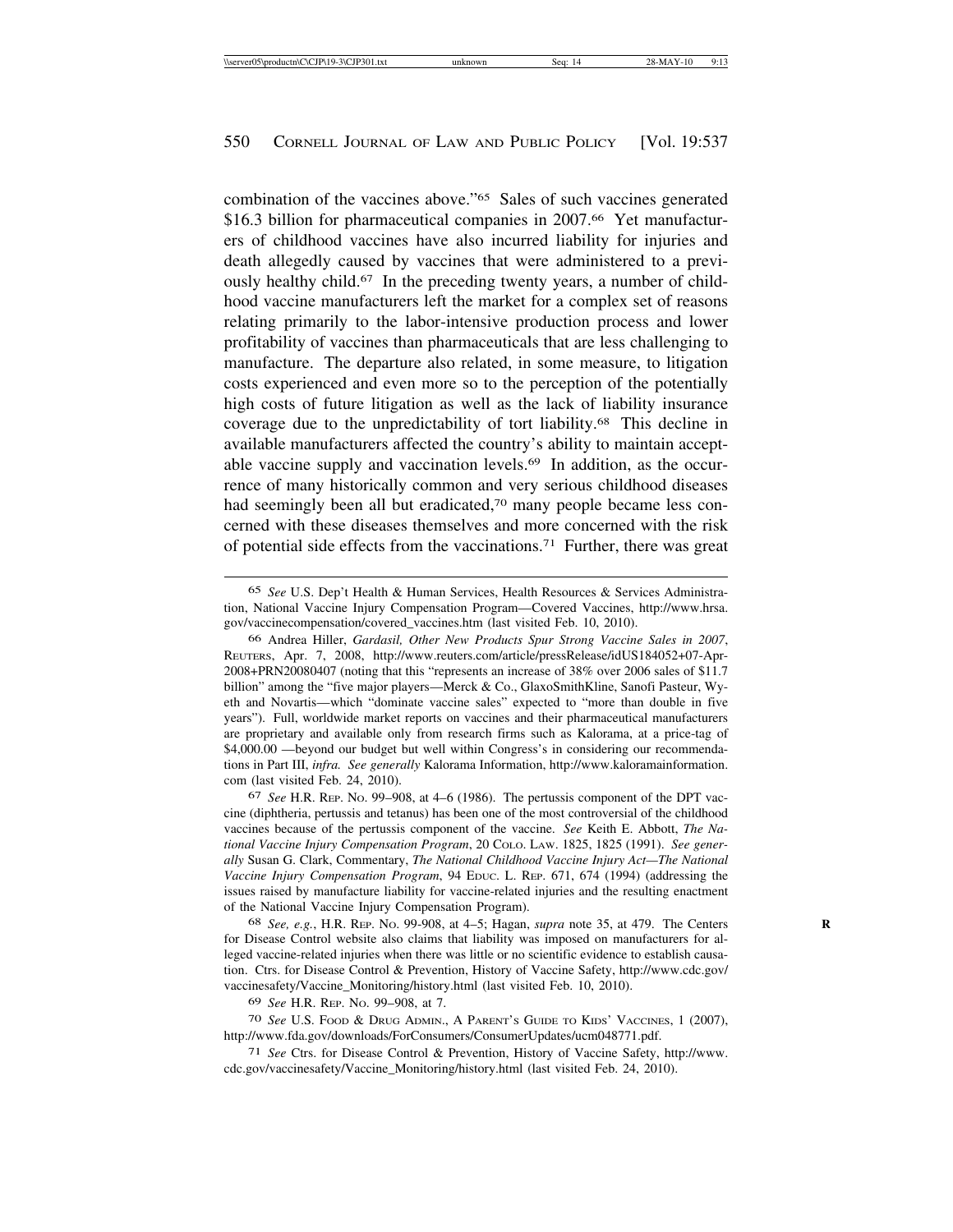uncertainty as to whether victims injured by vaccines would be able to obtain compensation.72 This concern was due in large part to the many different theories of liability a plaintiff could bring against a manufacturer and the inconsistencies among the jurisdictions in how these various theories were applied.73

In response to the concerns of both manufacturers and vaccine recipients, Congress passed the National Childhood Vaccine Injury Act of 1986 (NCVIA).74 The NCVIA, through the National Childhood Vaccine Compensation Program (the Program), created a no-fault compensation system, allowing claimants to proceed with their claim without having to prove fault on the part of the manufacturer.75 The Program is designed to be a two-tiered system, whereby a claimant must first fully adjudicate her claims under the NCVIA.<sup>76</sup> If the claimant is dissatisfied with the result under the Program, he is then allowed to file a civil action against the manufacturer.77 This system is intended to be a more efficient alternative to a civil action against a manufacturer with more consistent results for claimants.78 Further, claimants are diverted away from the tort system, thereby limiting the potential financial exposure risked by the manufacturers.79

Claimants file their petitions with the United States Court of Federal Claims.80 The Secretary of the Department of Health and Human Services (HHS Secretary) is the named respondent in the petition, rather than the manufacturer of the vaccine alleged to have caused the injury.81 The claims are heard initially by a Special Master, who decides whether and to what extent compensation should be awarded.82 The judges of the Federal Court of Claims have sole discretion in determining the qualifications of, and appointments to, these Special Master positions, and no medical or scientific background has been mandated as a prerequisite to appointment as a Special Master.<sup>83</sup> Moreover, once a Special Master is

79 See Neraas, *supra* note 19, at 162.<br>
80 42 U.S.C. § 300aa-11(a)(1) (1994).<br>
81 See id.<br>
82 Id. § 300aa-12(d)(3)(A).<br>
83 See, e.g., Craig A. Conway, *Federal Court Reverses Denial of Vaccination Compen-*

*sation Claim*, HEALTH L. PERSPECTIVES (2009), *available at* http://www.law.uh.edu/health

<sup>72</sup> *See* Hagan, *supra* note 35, at 479. **R**

<sup>73</sup> *See* Dark, *supra* note 19, at 817; Neraas, *supra* note 19, at 153–56, 159. **R**

<sup>74</sup> 42 U.S.C. § 300aa-1 (1994); *see* Elizabeth A. Breen, *One Shot Deal: The National Childhood Vaccine Injury Act*, 41 WM. & MARY L. REV. 309, 316, 319–20 (1999) (explaining the two concerns of the act, while also indicating that the Act has not adequately met the concerns of vaccine recipients).

<sup>75</sup> *See* § 300aa-11(c).

<sup>76</sup> *See* Neraas, *supra* note 19, at 162. <sup>77</sup> *See id*. <sup>78</sup> *See* H.R. REP. NO. 99–908, at 5–7 (1986); Neraas, *supra* note 19, at 164, 165; *see also* Breen, *supra* note 74, at 317. **R**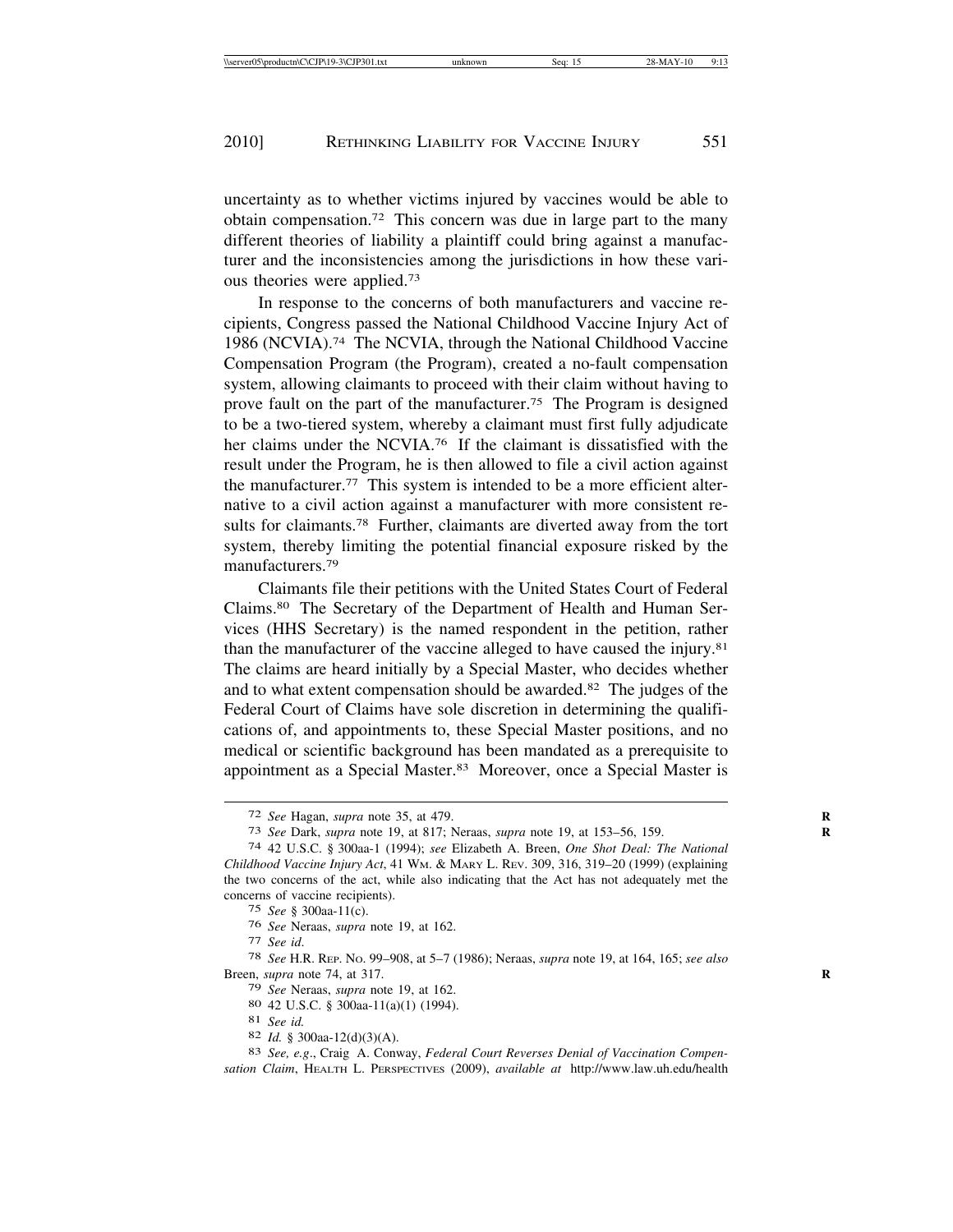appointed, he may be removed during his four-year term only for "incompetence, misconduct, neglect of duty, or physical or mental disability."84 Criticism has been leveled at the selection process, qualifications, and jurisdictional purview of these vaccine court Special Masters for creating arguably improper "unbridled discretion."85

Generally, in order to succeed with their claims, claimants must establish, by a preponderance of the evidence, the following four elements: [1] that they received a vaccine set forth on a "Vaccine Injury Table,"86 [2] they sustained injury, aggravation of an illness, disability, injury or condition listed on the Table, or died as a result of administration of the vaccine,87 [3] that the first symptoms or onset of injury, aggravation of an injury, or condition, or death, occurred within the period of time specified in the Table,<sup>88</sup> and [4] that the injury or death was not caused by factors unrelated to the administration of the vaccine.89 The parties shall have the right for the Special Master's decision to be reviewed by the Court of Federal Claims, and then may obtain review of the Claims Court's judgment by the Federal Circuit Court of Appeals.90

Any compensation paid to a claimant is based on the Vaccine Injury Table.91 This Table includes all routinely recommended childhood vaccines, the potential adverse side effects a particular vaccine might cause, and the time frame within which a side effect might occur.92 To the extent the claimant can establish these requirements, he is entitled to a presumption of causation.93 If, however, a claimant's injury is not on the Table, or a manifestation of symptoms did not occur within the period of time specified in the Table, then the claimant must establish, by a preponderance of the evidence, that the vaccine was a cause-in-fact of his

84 Breen, *supra* note 74, at 321 (footnotes omitted).

85 *Id*.

86 42 U.S.C. § 300aa-14 (2006) (listing the table); § 300aa-11(c)(1)(A) (indicating that the vaccinated individual must have "received a vaccine set forth in the Vaccine Injury Table).

- 89 *Id.* § 300aa-13(a)(1).
- 90 *Id.* §§ 300aa-12(e)(1), (f).
- 91 *See* H.R. Rep. No. 99-908 at 15 (1986).
- 92 *See id.* at 19.
- 93 *See id.* at 18.

law/perspectives/2009/(CC)%20Vaccine.pdf. Surprisingly, "[t]here is no requirement that a special master has any formal medical training, and none of the current special masters have an extensive scientific background. The special masters have two primary functions: collection of relevant information in a timely manner, and rendering a final, enforceable decision." *Id*. at 3 (quoting Bruce Patsner, *Childhood Vaccines and Autism, Special Courts and Torts*, HEALTH L. PERSP., Feb. 18, 2008, http://www.law.uh.edu/healthlaw/perspectives/2008/(BP)%20autism. pdf).

<sup>87</sup> *Id.* § 300aa-11(c)(1)(C)(i).

<sup>88</sup> *Id.*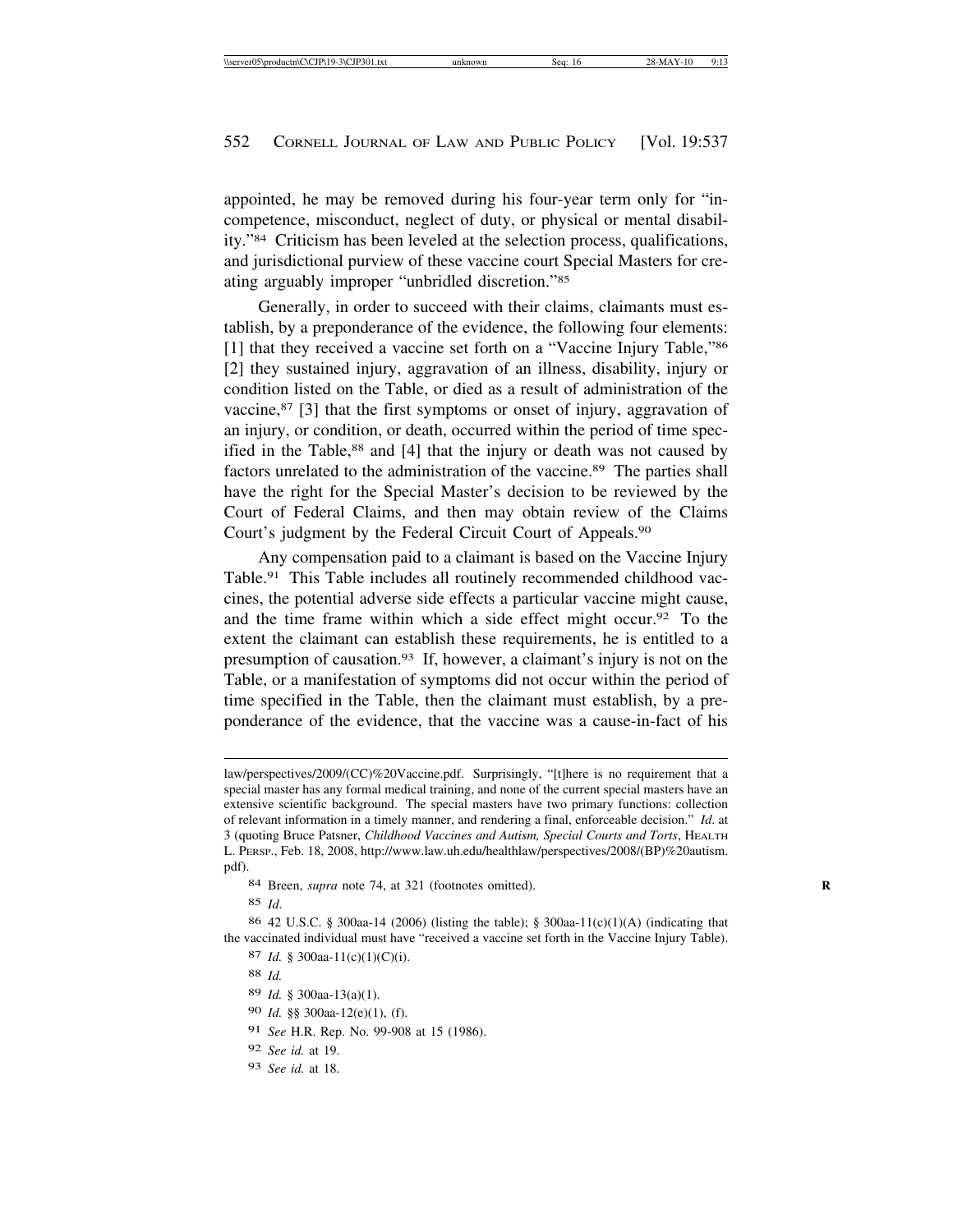injury by providing some scientific study or expert medical testimony.94 This Table is periodically updated based on the most up to date data in an attempt to more justly compensate those with "good" claims, while weeding out the "bad" claims.<sup>95</sup>

Compensation under the Program includes expenses that have been or will be incurred for diagnosis and medical or other remedial care, "rehabilitation, developmental evaluation, special education, vocational training and placement, case management services, counseling, emotional or behavioral therapy, residential and custodial care and service expenses, special equipment, related travel expenses, and facilities determined to be reasonably necessary."96 Determining these damages is a complicated process that requires the use of an expert who should be experienced in preparing a comprehensive "life care plan" that details the types of care the claimant will need over the course of his lifetime.<sup>97</sup> However, compensation under the Program is secondary to other sources of compensation, including state compensation programs or insurance policies.98 Thus, a claimant must first exhaust those sources of payment before receipt of funds under the Program.99

Unlike the Swine Flu Act which did not place caps on any awards, the NCVIA caps compensation at \$250,000 for the estate of the deceased, as well as for pain and suffering and emotional distress.100 Claimants are entitled to compensation for actual and anticipated loss of earnings, and reasonable attorney's fees and other costs.101 Punitive or exemplary damages, however, are not allowed.102 Damage awards are paid from the Vaccine Injury Compensation Trust Fund,103 which is funded by an excise tax charged on all childhood vaccines.<sup>104</sup>

If the claimant chooses to receive the compensation awarded under the Program, he is prohibited from bringing a civil suit against the vaccine manufacturer.105 However, if he is unsatisfied with the administra-

- 98 *See* § 300aa-15(g).
- 99 *See id.*
- 100 *See id.* § 300aa-15(a)(2), (4).

- 102 *Id.* § 300aa-15(d)(1), (e)(1).
- 103 *See id.* § 300aa-15(i)(2); Hagan, *supra* note 35, at 482. **R**
- 104 *See* 26 U.S.C. §§ 4131, 9510 (2006); Hagan, *supra* note 35, at 482. **R**
- 105 *See* 42 U.S.C. § 300aa-21(a); *see also id.* § 300aa-11(a)(2) (specifying the limitations on bringing a civil action after October 1, 1988).

<sup>94</sup> *See id.* at 15; Lisa J. Steel, *National Childhood Vaccine Injury Compensation Program: Is This the Best We Can Do for Our Children?*, 63 GEO. WASH. L. REV. 144, 156–57 (1994–1995).

<sup>95</sup> *See* 42 U.S.C. § 300aa-14(c) (2006); Breen, *supra* note 74, at 326 (describing the **R** authorities that bring the table up to date).

<sup>96</sup> § 300aa-15(a)(1)(A).

<sup>97</sup> *See* Abbott, *supra* note 67, at 1827. **R**

<sup>101</sup> *See id.* § 300aa-15(a)(3)(A), (B).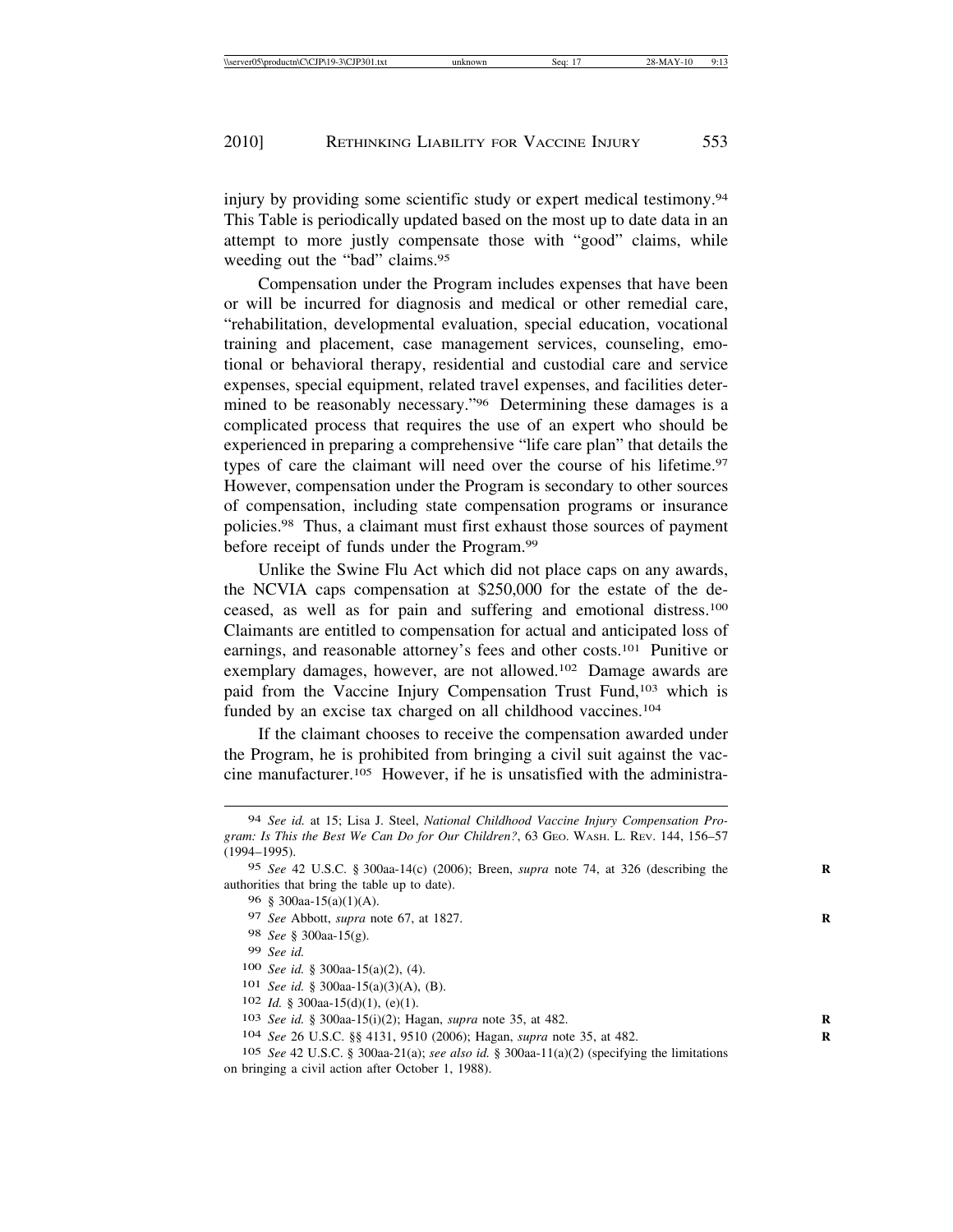tive award, he can file a civil tort action against the manufacturer.<sup>106</sup> As this route is not the "desired" one in the NCVIA's two-tiered structure,<sup>107</sup> Congress amended certain aspects of traditional tort law in an effort to maintain protections for manufacturers.<sup>108</sup> For example, no vaccine manufacturer shall be liable in a civil action for damages if the injury or death resulting from administration of the vaccine resulted from "unavoidable" side effects that are inherent in the vaccine, "even though the vaccine was properly prepared and was accompanied by proper directions and warnings."109 Further, a vaccine is presumed to be accompanied by proper instructions and warnings if the manufacturer shows it complied with the federal Food, Drug and Cosmetic Act and the Public Health Service Act, unless the plaintiff can show fraudulent or intentional and wrongful withholding of information when submitting information for the vaccine's approval, or other criminal or illegal activity relating to the vaccine's safety.<sup>110</sup>

Congress also legislatively amended the rule from *Reyes* by providing that no manufacturer shall be liable for any injury or death due to the manufacturer's failure to provide warnings about the risks associated with the vaccines directly to the vaccinee.<sup>111</sup> Recall that it was precisely the holding from that case that led insurance companies to drop liability insurance for vaccine manufacturers in connection with liability associated with the swine flu vaccine.<sup>112</sup>

Thus, due to the government's increasing unwillingness to accept full financial responsibility for vaccine manufacturers,<sup>113</sup> the NCVIA did many things to change what the Swine Flu Act had provided.<sup>114</sup> First, the Swine Flu Act created an exclusive civil tort remedy against the federal government, rather than the two-step program mandated by the NCVIA, which requires the preliminary step of administrative adjudication of claims.115 And to the extent a claimant chooses to pursue civil tort liability, manufacturers are exposed to liability to which they were not otherwise exposed under the Swine Flu Act,<sup>116</sup> but yet certain tenets

111 *Id.* § 300aa-22(c).

- 113 *See* Greenberger, *supra* note 35, at 14. **R**
- 114 *See id.* at 11.

<sup>106</sup> *See* § 300aa-21(a); *see also id.* § 300aa-11(a)(2) (specifying the limitations on bringing a civil action after October 1, 1988).

<sup>107</sup> *See* Greenberger, *supra* note 35, at 15. **R**

<sup>108</sup> *See* § 300aa-22; Greenberger, *supra* note 35, at 15. **R**

<sup>109</sup> § 300aa-22(b)(1).

<sup>110</sup> *Id.* § 300aa-22(b)(2).

<sup>112</sup> *See supra* notes 38–46 and accompanying text. **R**

<sup>115</sup> *See id.* at 14.

<sup>116</sup> *See id.* at 16 ("NCVIA's litigation stage potentially exposed vaccine manufacturers and others to liability, if claimants were not satisfied with their administrative awards.").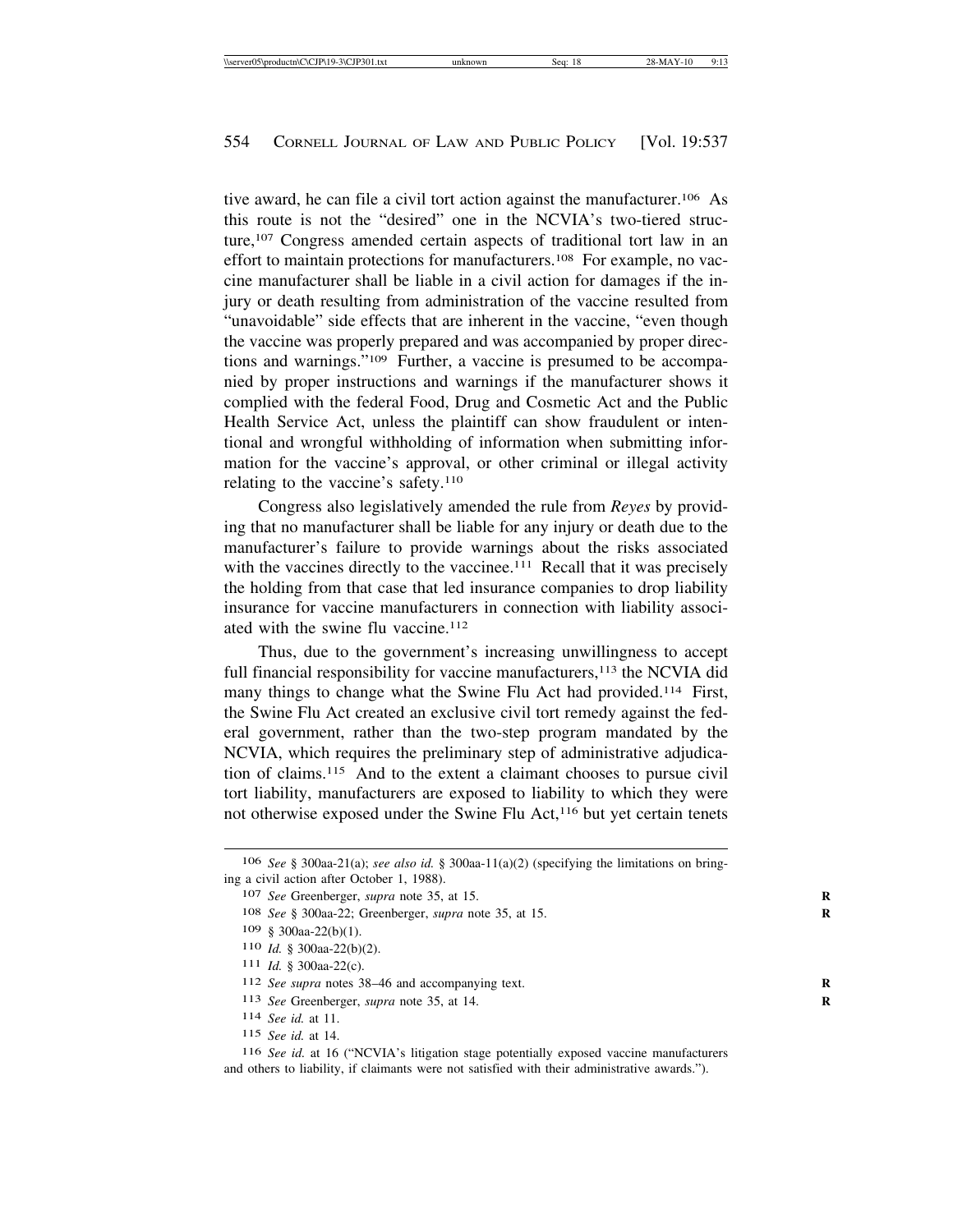of tort law have been statutorily amended to the claimant's detriment.117 Further, the NCVIA capped certain damages awards that the Swine Flu Act did not.<sup>118</sup> Thus, "NCVIA's limitations clearly demonstrate that Congress 'learned a lesson' from the 'open-ended' liability of the Swine Flu Act and wanted to limit expenditures for injuries and deaths resulting from childhood vaccines under NCVIA."119

#### C. *Smallpox Vaccination Program*

More recently, the government has dictated vaccination liability and compensation policy in the context of this country's war on terror. In December 2002, President Bush announced a plan to vaccinate roughly 500,000 civilian health care workers and emergency personnel against smallpox in anticipation of the potential for terrorists to use smallpox as a weapon against the United States.120 Although the White House stressed that there was no imminent threat of smallpox, the terrorist attacks of September and October 2001 created heightened concern that terrorists may have access to and use smallpox in another terrorist attack against this country.121 Thus, the President requested that health care workers and emergency personnel, or "first responders," volunteer to receive the smallpox vaccination, allowing them to mobilize quickly and without risk of infection in the event of a smallpox attack.<sup>122</sup> Even though the WHO declared in 1980 that smallpox had been eradicated worldwide, the virus still exists in laboratories, and the President expressed concern that terrorist régimes may possess it.<sup>123</sup>

Unfortunately, Bush's vaccination plan was an incredible failure.<sup>124</sup> Section 304 of the Homeland Security Act (HSA),<sup>125</sup> which authorized the civilian smallpox countermeasures, specifically protected vaccine manufacturers and those who administer the vaccine (collectively, "covered persons" under the HSA) from liability, except in the case of negligence.126 These covered persons are made federal employees under the

<sup>117</sup> *See id.* at 15 ("Congress made certain alterations to traditional tort law to protect vaccine manufacturers, as the government would not pay awards that arose out of litigation.").

<sup>118</sup> *Id.* at 14.

<sup>119</sup> *Id.* at 16.

<sup>120</sup> *See* Remarks Announcing the Smallpox Vaccination Plan, *supra* note 22, at 2191; **R** Greenberger, *supra* note 35, at 16. **R**

<sup>121</sup> *See* Remarks Announcing the Smallpox Vaccination Plan, *supra* note 22. **R**

<sup>122</sup> *See id.*

<sup>123</sup> *See id.*

<sup>124</sup> *See* Marcia Coyle, *Congress Tackles Vaccine Liability*, FULTON COUNTY DAILY REP., Dec. 14, 2005, at 5 (quoting Michael Greenberger).

<sup>125</sup> Homeland Security Act of 2002, Pub. L. No. 107-296, 116 Stat. 2135, 2165 (codified as amended at 42 U.S.C. § 233(p) (2003)).

<sup>126</sup> *Id.*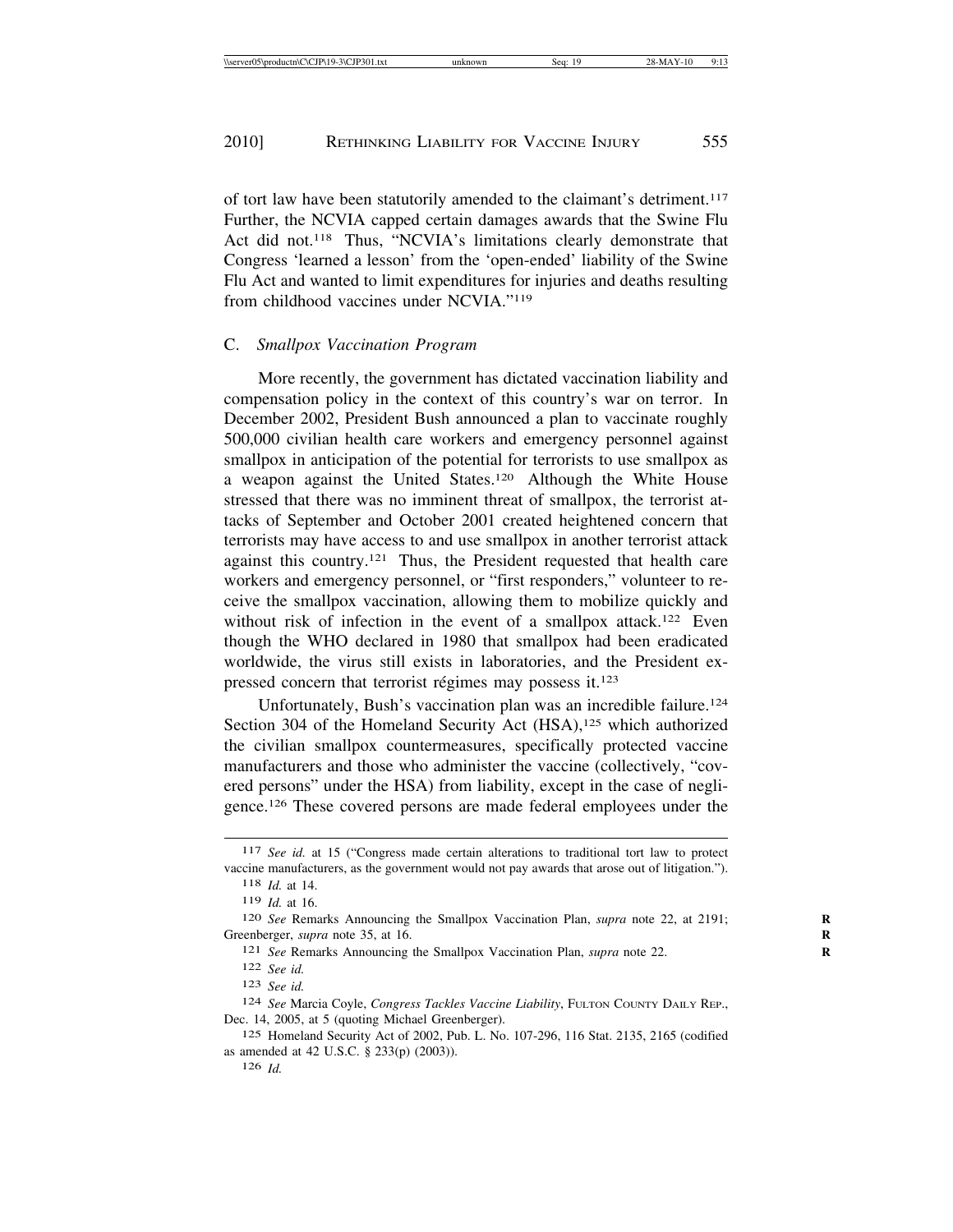HSA.127 Thus, any cause of action for injuries would have to be brought against the federal government under the Federal Tort Claims Act (FTCA).128 However, commentators have suggested that it would be very difficult for a plaintiff to claim negligence, as there would be no reason to believe anyone would negligently administer (or presumably, manufacture) the vaccine.<sup>129</sup> This liability scheme was in stark contrast to the "no-fault" compensation schemes of the Swine Flu Act and NCVIA, where injured victims need only establish that their injuries were caused by administration of the vaccine, rather than prove fault.<sup>130</sup> Further, under the FTCA, the federal government is immune from liability for any discretionary policy decision.131 Thus, while it may be a poor public policy decision to vaccinate health care workers against smallpox, it is not necessarily a negligent decision.<sup>132</sup>

More importantly, the HSA provided no sufficient mechanism for compensation for those injured due to their inoculation.133 Rather than provide for a no-fault compensation system like the Swine Flu Act and NCVIA, the HSA simply provided that those injured by the administration of a vaccine had an exclusive remedy against the United States.134 However, the United States would only assume liability for negligence or any other wrongful act or omission by a covered person,135 which, as stated above, would be very difficult to establish. Thus, those injured had either their own health insurance plans or state workers' compensation laws as their only remedy.136 However, one commentator has suggested that securing private insurance coverage for this kind of injury is virtually impossible.137 Further, it was not certain that all state workers'

<sup>131</sup> Federal Tort Claims Act, 28 U.S.C. §§ 2671, 2680(a) (1948). <sup>132</sup> Robert Pear, *Legal Risks; For Victims of Vaccine, Winning Case Will Be Hard*, N.Y. TIMES, Dec. 13, 2002, at A13; *see also* Wood, *supra* note 15, at 12 (stating that under the **R** Swine Flu Act, the federal government could not avail itself of the discretionary function exception).<br><sup>133</sup> The CDC reports complications of the smallpox vaccine to include that "[a]bout 1 out

of 10,000 people vaccinated for the first time will experience an inflamed heart (can be mild to life-threatening); about 1 out of 83,000 people vaccinated will experience encephalitis, which can lead to permanent brain damage or death; and about 1 out of 667,000 people vaccinated will experience skin and tissue destruction which can lead to scarring or death." Ctrs. for Disease Control & Prevention, Smallpox Vaccine: What You Need to Know, http://www.bt. cdc.gov/agent/smallpox/vaccination/needtoknow.asp (last visited Feb. 11, 2010). <sup>134</sup> *See* 42 U.S.C. § 233(a) (2006).

135 *See id.*

136 *See* AFL-CIO, State and Federal Smallpox Compensation, http://www.aflcio.org/issues/safety/smallpoxcomp.cfm#smact (last visited Feb. 11, 2010). <sup>137</sup> *See* Greenberger, *supra* note 35, at 19.

<sup>127</sup> *Id.* <sup>128</sup> *See* Susan J. Landers, *Compensation Plan Needed to Offset Smallpox Vaccine Risks*, AM. MED. NEWS, Jan. 13, 2003, http://www.ama-assn.org/amednews/2003/01/13/hlsa0113. htm<br> $129$  See id.

<sup>130</sup> *See* Greenberger, *supra* note 35, at 18.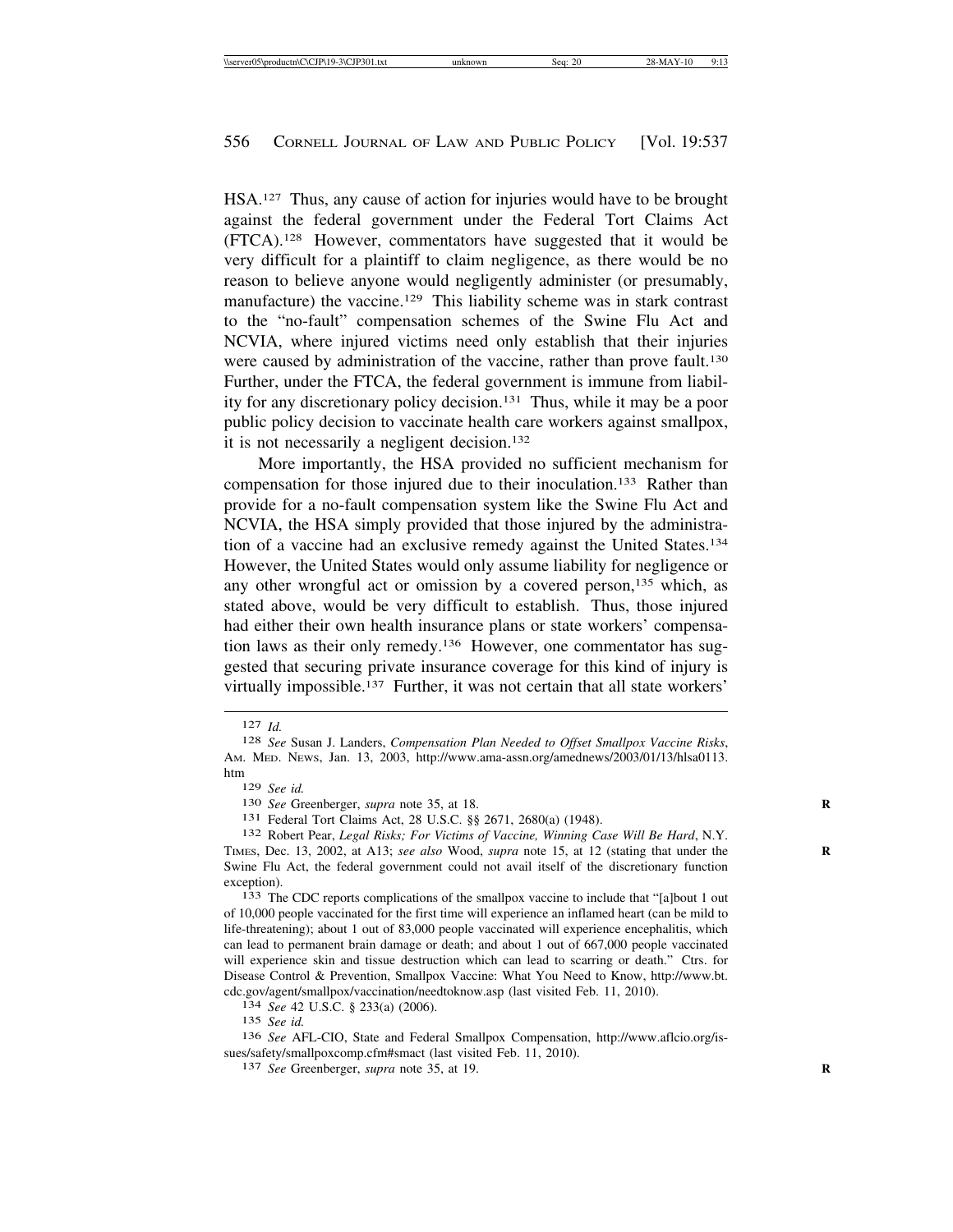compensation laws would accept claims for sickness caused by the smallpox vaccine.<sup>138</sup>

Bush's plan was ambitious: beginning January 24, 2003 and continuing for the next month, 500,000 first responders would be vaccinated.139 However, only 5,000 first responders were vaccinated, due in large part to the lack of compensation in the HSA.140 In response to the low success rate of the vaccination plan, Congress passed the Smallpox Emergency Personnel Protection Act (SEPPA) on April 30, 2003.141

SEPPA created a no-fault compensation system, similar to an extent in structure to the NCVIA, for first responders who are injured as the result of the administration of smallpox countermeasures.142 Unfortunately (as under the NCVIA), state workers' compensation and health insurance plans are still the primary source of recovery for smallpoxrelated injuries.143 Claimants may request benefits from the HHS Secretary who will determine whether payment of benefits is appropriate based on a vaccine injury table.144 Benefits include: all reasonable and necessary medical expenses to treat the injury, loss of employment income benefits at the rate of 66 2/3 percent of wages (increased by 8 1/3 percent if there are dependents) with total compensation per year not to exceed \$50,000 and capped for life at \$262,100 for those with only partial disability, as opposed to permanent disability; and a lump sum death benefit payment of \$262,100, to be reduced by any lost employment income benefits previously paid.145 These benefits seemingly cover significantly fewer medical expenses than those provided for in the NCVIA,

*Id.*

<sup>138</sup> *See* AFL-CIO, *supra* note 136. According to the AFL-CIO website: **R**

First Responders who have health insurance have the same cost-sharing now required by all health insurance plans. Less fortunate First Responders, who figure among the forty-one million uninsured Americans, have nothing at all to cover the medical care required to treat smallpox reactions. As for state workers' compensation, an AFL-CIO survey reveals that only fourteen states clearly guarantee coverage of smallpox injuries as of April 2, 2003.

<sup>139</sup> Donald G. McNeil, Jr., *Smallpox Inoculations Begin with Four Connecticut Doctors*, N.Y. TIMES, Jan. 25, 2003, at A11; AFL-CIO, *supra* note 136. **R**

<sup>140</sup> AFL-CIO, *supra* note 136. **R**

<sup>141</sup> *See* Greenberger, *supra* note 35, at 19. SEPPA is codified at 42 U.S.C. §§ 233, 239, **R** 239a–239h (2006). <sup>142</sup> 42 U.S.C. § 239a(c) (2006). <sup>143</sup> *Id.* § 239c(b); *see* Greenberger, *supra* note 35, at 20. **<sup>R</sup>**

<sup>144</sup> *Id.* §§ 239a, 239b. The vaccine injury table component is similar to that under the NCVIA. *See id.* In other words, if an injury or other adverse effect is specified on the table and occurs within the time period specified in the table, such injury or side effect shall be presumed to have been caused by administration of the vaccine. *Id.* § 239b.

<sup>145</sup> *Id.* §§ 239c, 239d, 239e. For the purpose of providing benefits under these subsections, Congress authorized appropriations in such sums as may be necessary for each of the fiscal years 2003 through 2007. *Id.* § 239g. The Secretary's payment of any benefits is subject to the availability of such appropriations. *Id. See also* Greenberger, *supra* note 35, at 20 (discussing SEPPA benefit scheme).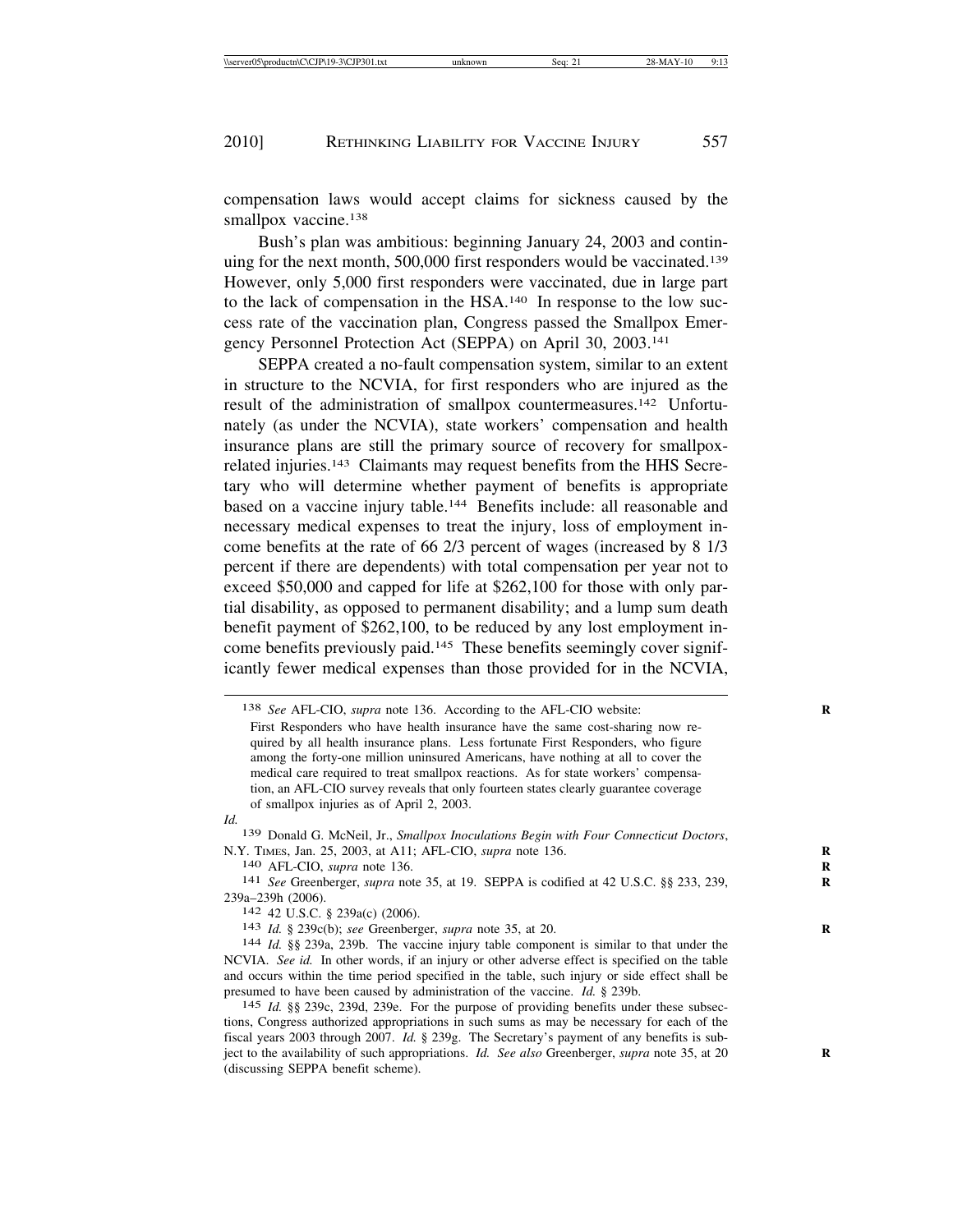which includes things like special education, counseling, special equipment, and the like.146 SEPPA, on the other hand, provides only expenses necessary to "treat" the injury.147 Assuming SEPPA's benefits would not cover such future expenses, many injured by the smallpox vaccination may not receive full compensation for all of their injuries.

Unlike the NCVIA, there is no judicial review by any court of the HHS Secretary's determination of appropriate compensation.148 Moreover, SEPPA's caps on these awards are more stringent than those imposed in prior federal vaccine compensation programs: the Swine Flu Act did not cap any awards, and the NCVIA's awards are generally more generous than those in SEPPA.149 For example, NCVIA's lost income benefit is equivalent to the "actual and anticipated loss of earnings," as opposed to the \$50,000 per year and life total of \$262,100 (in the absence of a permanent and total disability) under SEPPA.150 Notwithstanding the government's attempt to reinvigorate the Program by passing SEPPA, as of October 31, 2005, only 39,608 individuals have been vaccinated.151

## D. *Public Readiness and Emergency Preparedness Act*

Another recent congressional vaccine-related initiative is the Public Readiness and Emergency Response Act, or "Prep Act."152 Reports of bird flu and the possibility of a worldwide flu pandemic recently flooded the news media.153 The bird flu, or avian influenza, known as A (H5N1), has been in existence for the past ten years in Southeast Asia.<sup>154</sup> The cause of the more recent concern about the spread of bird flu, however, is the fact that a few years ago, it moved out of Southeast Asia to Europe, Africa and India.155 Many scientists believe it is only a matter of time before the bird flu reaches North America.156 Not only has the bird flu migrated across the globe, it has also infected other animals, such as

152 *See* Public Readiness and Emergency Response Act, 42 U.S.C. § 247d-6d (2006).

153 Donald G. McNeil, Jr., *Avian Flu: The Worrier; At the U.N.: This Virus Has an Expert 'Quite Scared'*, N.Y. TIMES, Mar. 28, 2006, at F1.

154 *Id.*

155 *Id.* at F1–F2.

156 Erin Aigner & David Constantine, *Avian Flu: Calibrating the Message; The Spread: In 3 Years, 3 Continents*, N.Y. TIMES, Mar. 28, 2006, at F5.

<sup>146</sup> *See* 42 U.S.C. § 300aa-15(a)(1)(A)(iii)(II) (2006).

<sup>147</sup> *See* 42 U.S.C. § 239c(a) (2006).

<sup>148</sup> *Id.* § 239a(f)(2).

<sup>149</sup> *See* Greenberger, *supra* note 35, at 14–16, 20. **R**

<sup>150</sup> *Id.* at 14, 16, 20.

<sup>151</sup> *See* Ctrs. for Disease Control & Prevention, Smallpox Vaccination Programs by State, Oct. 31, 2005, http://www.cdc.gov/media/pressrel/smallpox/spvaccin.htm (last visited Feb. 11, 2010).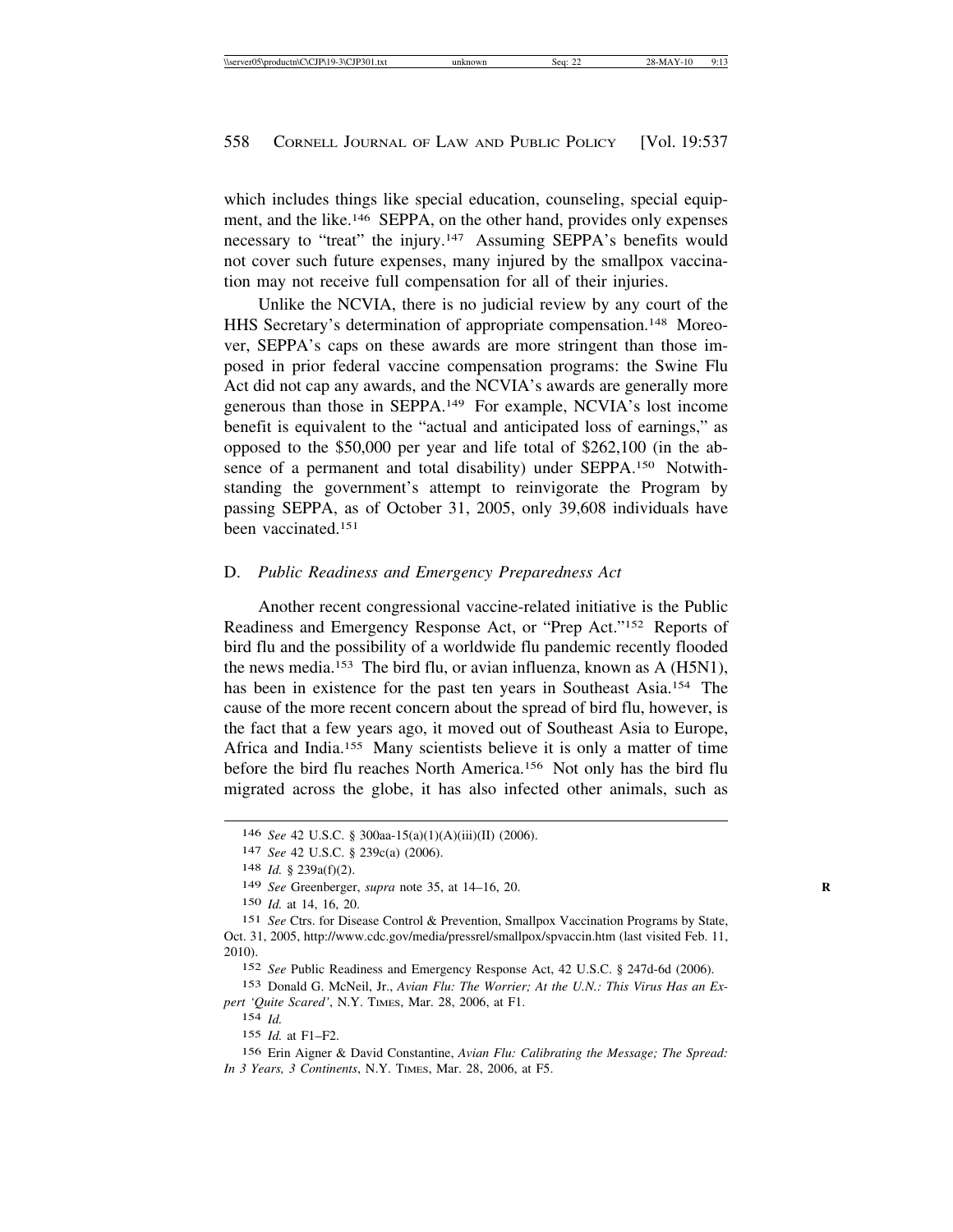ferrets and cats.157 Further, influenza generally is a virus that can quickly mutate;<sup>158</sup> thus, the H5N1 virus could combine with a human flu strain and create a new virus that could cause a pandemic.159 All of these factors combine to create a real concern around the globe that the virus will infect more humans, and that human to human transmission of the virus will also begin to occur.160 To date, the virus has killed millions of birds and approximately 200 people.161 However, this flu is still largely an avian disease, and the humans who have contracted the disease have mostly been exposed to infected birds.<sup>162</sup> And although there are people on both sides of the debate who believe a pandemic either is or is not likely, there is no doubt that the disease can be quite deadly when contracted by a human.163

In December of 2005, Congress passed bio-defense legislation as part of a Department of Defense appropriations bill.<sup>164</sup> The appropriations provisions in the bill provided funds "to prepare for and respond to an influenza pandemic, including the development and purchase of vaccines, antivirals, and necessary medical supplies, and for planning activities[.]"165 These appropriations allowed the federal government to procure and stockpile vaccines in the event of a bird flu pandemic.166 However, provisions were later added to the bill after a House-Senate conference committee, which offered drug manufacturers "targeted liability protection,"<sup>167</sup> even though House Republicans had earlier prom-

158 *See* McNeil, *supra* note 153. **R**

161 *See id.*

<sup>157</sup> Elisabeth Rosenthal, *On the Front: A Pandemic is Worrisome but 'Unlikely'*, N.Y. TIMES, Mar. 28, 2006, at F1.

<sup>159</sup> *See* Lawrence K. Altman, M.D., *With Every Epidemic, Health Officials Face Tough Choices*, N.Y. TIMES, Mar. 28, 2006, at F5.

<sup>160</sup> *See* Denise Grady & Gina Kolata, *How Avian Flu: The Uncertain Threat*, N.Y. TIMES, Mar. 28, 2006, at F1.

<sup>162</sup> *Id.* The *New York Times* reports an example of bird-to-human transmission, where a 13-year old boy died within nine days of being hospitalized with flu symptoms. *From Birds to Humans*, N.Y. TIMES, Mar. 28, 2006, at F4. He lived near a live-poultry market and handled birds at cockfights. *Id.* An example of possible human-to-human contact occurred where a mother sat at her 11-year old daughter's hospital bedside for 16 hours, wiping and kissing the girl's mouth. *Id.* Although the girl played and slept where chickens were kept, the mother lived in Bangkok and had no exposure to birds. *Id.* The mother died 12 days after her daughter. *Id.*

<sup>163</sup> *See* Grady & Kolata, *supra* note 160. In the few human autopsies that have been done, **R** it appears that the virus can attack the lungs, the brain and possibly the intestines. *See id.* And of the 186 people in the world who have contracted the virus, 105 have died. *See* Altman, *supra* note 159. **R**

<sup>164</sup> *See* Department of Defense, Emergency Supplemental Appropriations to Address Hurricanes in the Gulf of Mexico, and Pandemic Influenza Act, 2006, Pub. L.109-148, 119 Stat. 2818 (2005).

<sup>165</sup> *Id* 119 Stat. at 1786.

<sup>166</sup> *Id.*

<sup>167</sup> *See* Public Readiness and Emergency Response Act, 42 U.S.C. § 247d-6d (2006).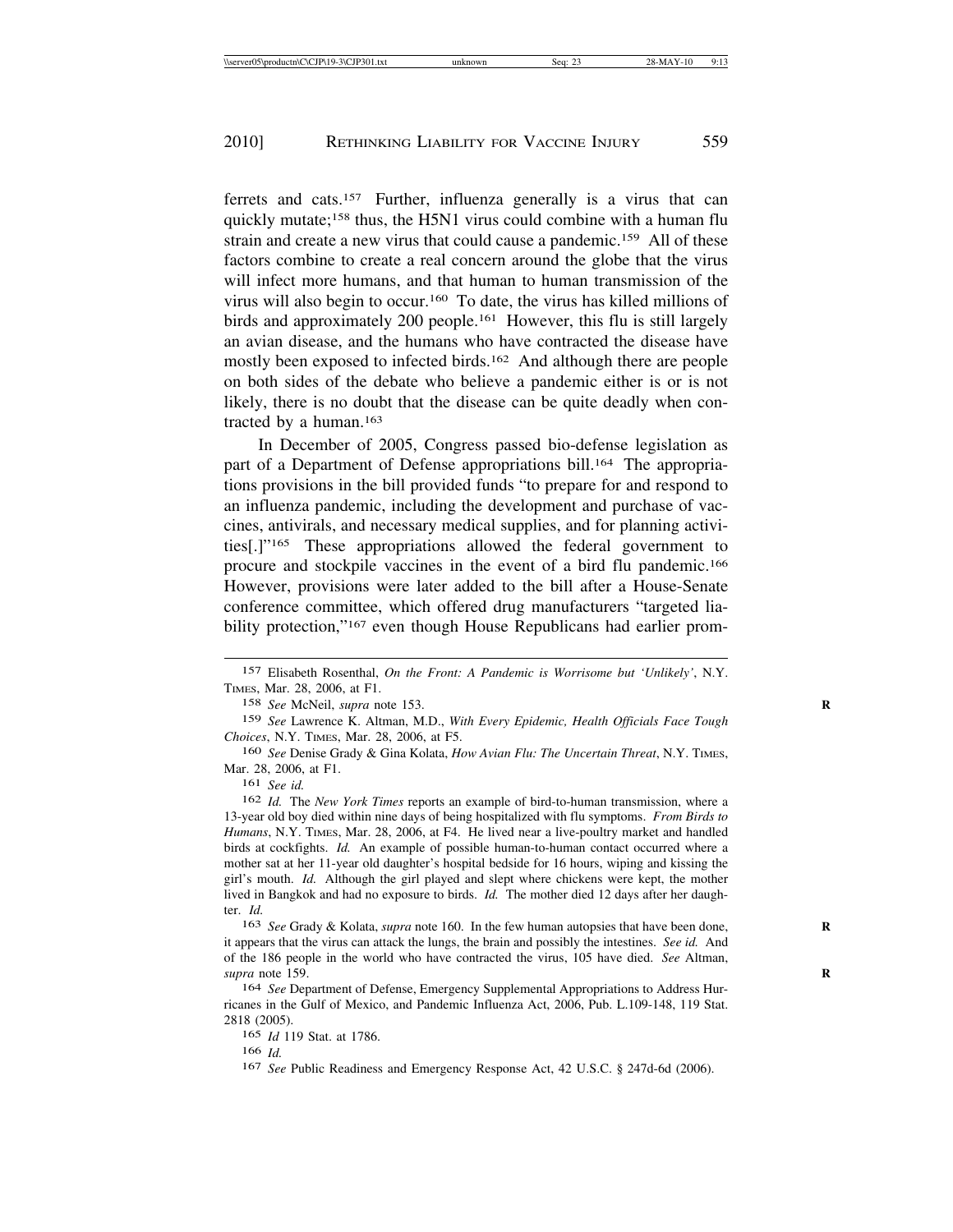ised that there would be no liability protections included in the legislation.168 Leading Senate Democrats alleged that then-Senate Majority Leader Bill Frist and others "cut a back room deal" at the last minute to give massive liability protections to drug companies.<sup>169</sup>

These immunity provisions, collectively called the Prep Act,<sup>170</sup> provide immunity from lawsuits for any manufacturer, distributor or administrator of a "covered countermeasure"—drugs, vaccines or other medical devices—used to protect Americans in the event of a pandemic, epidemic, or biological attack.171 The sole exception to immunity "shall be" for injury caused by willful misconduct.<sup>172</sup> The immunity is qualified in that it is afforded only to the extent the countermeasure was administered during the period of a declaration issued by the HHS Secretary.<sup>173</sup>

Although effectively immunizing drug manufacturers from virtually all liability, the Prep Act does allow compensation from a fund to victims injured by a vaccine administered pursuant to the HHS Secretary's declaration.174 However, the fund is contingent—Congress will appropriate funds only after the issuance of a declaration.<sup>175</sup> The compensation amounts provided in the Prep Act are the same as those provided by SEPPA to victims injured by smallpox vaccinations.<sup>176</sup> Further, like SEPPA and the NCVIA, injuries eligible for compensation are only those that fall on a vaccine injury table, which are presumed to be caused by the vaccine, assuming the symptoms or manifestation or onset of adverse side effects occur within a specified period of time.<sup>177</sup> Moreover, no

*Id.* § 247d-6d(b)(1).

174 *See id.* § 247d-6e.

- 176 *See id.* § 247d-6e(b)(2).
- 177 *See id.* § 247d-6e(b)(5).

<sup>168</sup> *See* Sheryl Gay Stolberg, *Legal Shield for Vaccine Makers Is Inserted into Military Bill*, N.Y. TIMES, Dec. 20, 2005, at A26; *Democrats Blast 'Midnight Rider' Adding Rx Liability Shield to DOD Bill,* FDA WEEK, Dec. 23, 2005.

<sup>169</sup> Stolberg, *supra* note 168. **R**

<sup>170</sup> *See* § 247d-6d.

<sup>171</sup> *See id.* § 247d-6d(a)(1).

<sup>172</sup> *Id.* § 247d-6d(d)(1). Most significantly, if an act or omission by a manufacturer is alleged to constitute willful misconduct, and that act or omission is subject to FDA regulation, the act or omission shall not constitute willful misconduct unless the HHS Secretary or Attorney General has initiated an enforcement action with respect thereto, establishing the willful misconduct. *Id.* § 247d-6d(c)(5).<br><sup>173</sup> 42 U.S.C. § 247d-6d(a)(3) (2006).

<sup>[</sup> I]f the Secretary makes a determination that a disease or other health condition or other threat to health constitutes a public health emergency, or that there is a credible risk that the disease, condition, or threat may in the future constitute such an emergency, the Secretary may make a declaration . . . recommending . . . the manufacture, testing, development, distribution, administration, or use of one or more covered countermeasures.

<sup>175</sup> *See id.*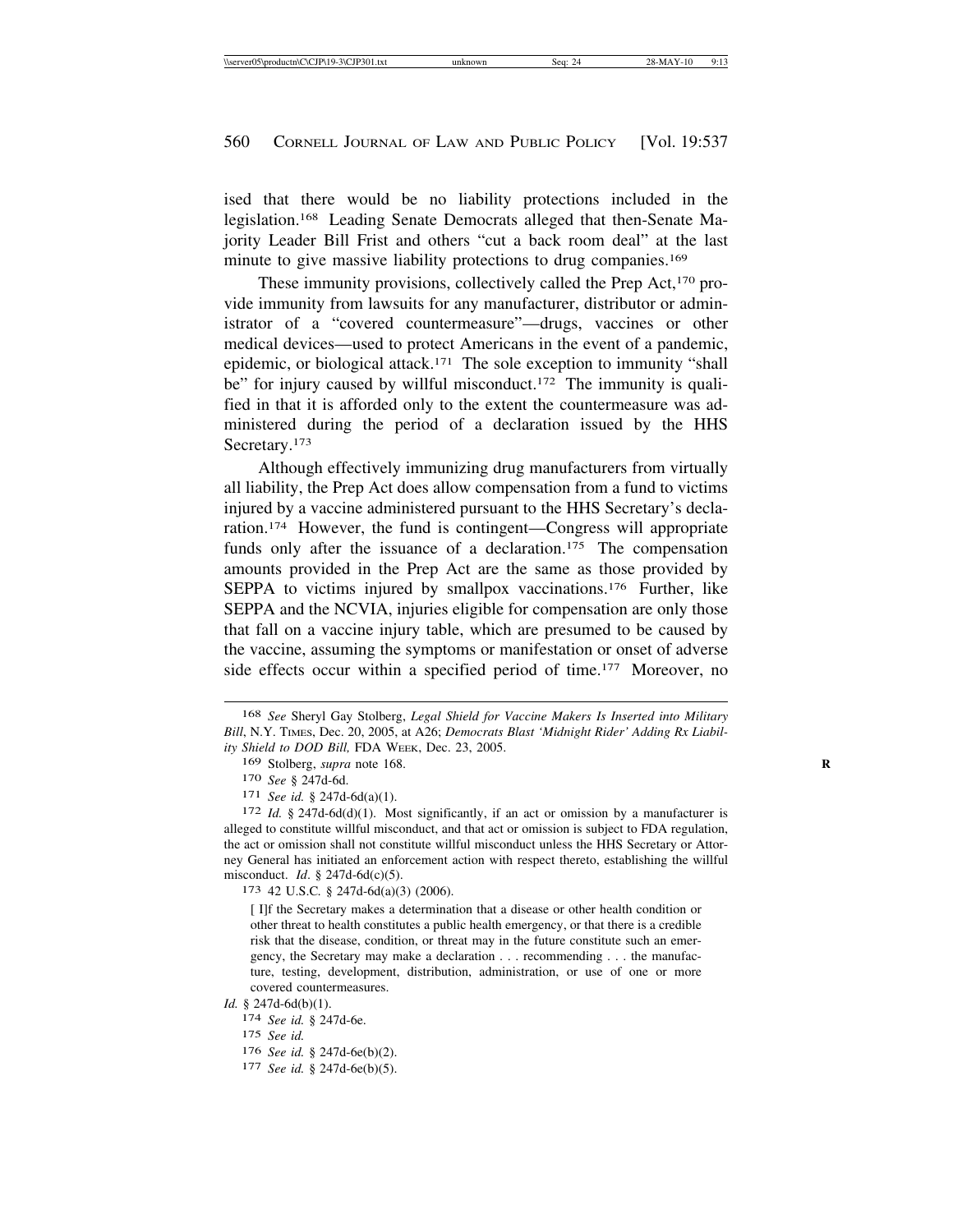court may review any action of the HHS Secretary taken under the Prep Act,<sup>178</sup> nor may one eligible for compensation bring a civil tort action without first exhausting his remedies available under these provisions.<sup>179</sup>

According to critics, the Prep Act falls short of its goal on a variety of fronts. Not only was manufacturer immunity inserted allegedly "behind closed doors,"<sup>180</sup> and "without Congressional debate or public scrutiny,"181 critics have condemned the compensation provided in the Act as a "fig leaf"—a compensation fund that has not been funded ahead of time.<sup>182</sup> According to a statement by Senator Edward Kennedy, "[t]here is no guarantee that any victim of a faulty or negligently made drug or vaccine will receive any compensation whatsoever."183 Finally, critics argue that the language of the Prep Act is too broad.184 A determination by the HHS Secretary that a public health emergency exists (and thus, immunity for manufacturers would attach) is not specifically limited in the Prep Act to a pandemic, epidemic, or bio-terror attack "emergency"; rather, the HHS Secretary's declaration could be used to include any "epidemic" such as obesity, diabetes, or arthritis.185 Thus, the provisions could allow the manufacturers of Vioxx, for example, to escape liability for any act other than the manufacturer's willful misconduct.<sup>186</sup> The HHS Secretary has not exercised any declaratory power as yet, so the effect this law will have is unclear.187

Many Democrats joined with Senator Kennedy in proposing what they call the Responsible Public Readiness and Emergency Preparedness Act of 2006.188 This Act would repeal the Prep Act and replace it with limited liability protection (rather than effectively full immunity) for a specified set of countermeasures.<sup>189</sup> It would also include a fully-funded

181 *Id.*

182 Stolberg, *supra* note 168, at 1. **R**

183 *See id.* The Republican response to this criticism is that it is impossible to know how much money to set aside in a fund, and to allocate money to the fund right now could make the bill too expensive to pass. *Id.* at 2. Rather, the compensation fund would be funded after an emergency has been declared. *Id.*

184 *See Senator Kennedy, Colleagues*, *supra* note 180, at 3. **R**

185 *See id.*

186 *See id.*

189 S. 2291, § 3(a).

<sup>178</sup> *See id.* § 247d-6e(b)(5)(C).

<sup>179</sup> 42 U.S.C. § 247d-6e(d) (2006).

<sup>180</sup> *Senator Kennedy, Colleagues Call on Majority Leader Frist, Speaker Hastert to Repeal 'Dead of Night' Vaccine Liability Provision, Enact Real Protections*, U.S. FED. NEWS, Feb. 16, 2006, at 2, *available at* 2006 WLNR 2705752 (Westlaw) [hereinafter *Senator Kennedy, Colleagues*].

<sup>187</sup> *See* Thomas O. McGarity, The Preemption War: When Federal Bureaucracies TRUMP LOCAL JURIES 127 (2008).

<sup>188</sup> Responsible Public Readiness and Emergency Preparedness Act, S. 2291, 109th Cong. (2006).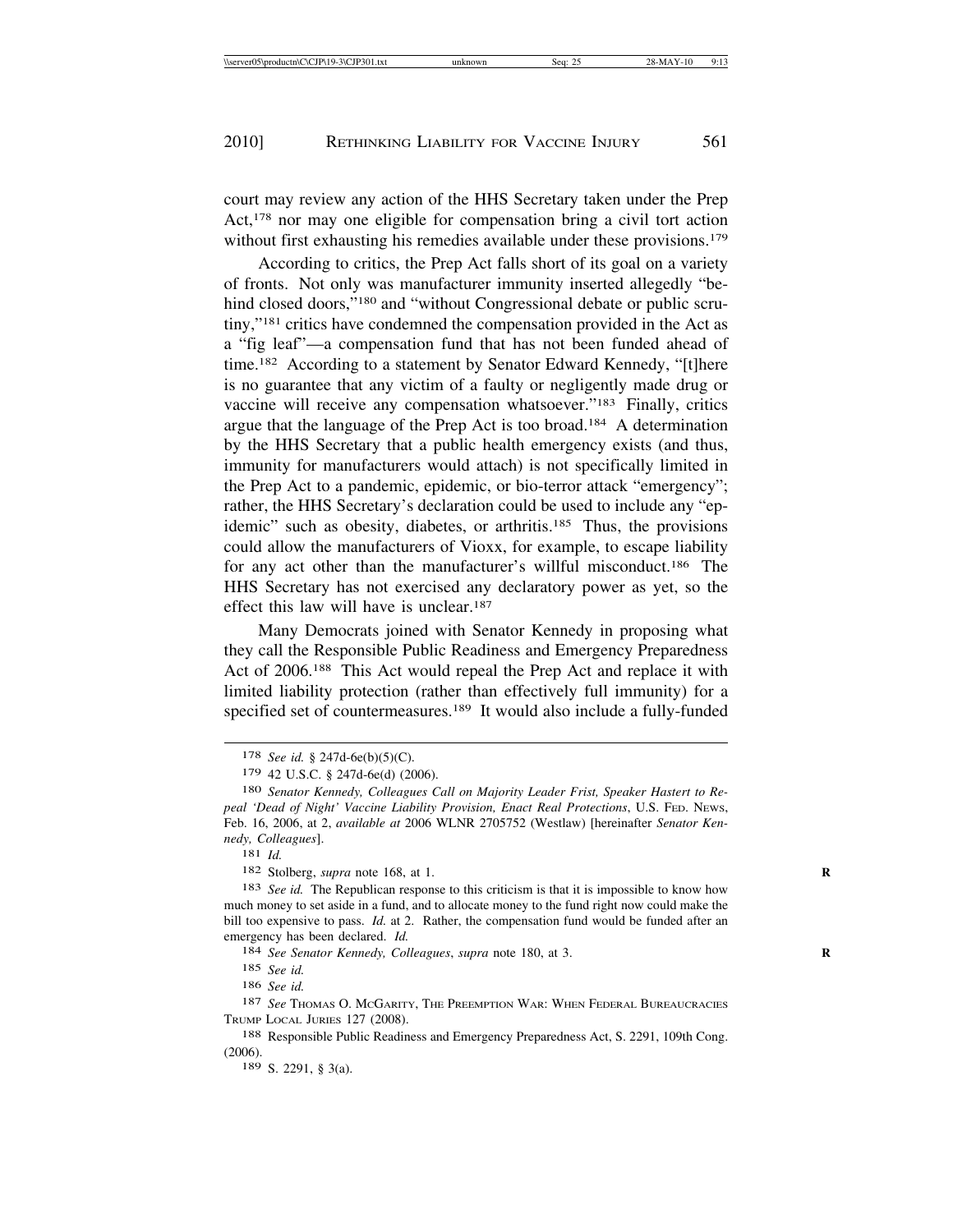compensation plan, modeled after the NCVIA.190 Further, the federal government would indemnify manufacturers, distributors, and administrators of certain countermeasures.191 Thus, victims may choose to sue the federal government under any theory of liability.192 However, the government would indemnify manufacturers only where [1] the product has not undergone full FDA testing, and [2] the product is recommended by the HHS Secretary in a declaration for use to protect the American people.193 Thus, manufacturers of drugs and vaccines that must be used in an emergency situation for this specific set of countermeasures (rather than any public health "epidemic"), but have not undergone full FDA testing, would be protected.194 Finally, the government would be able to sue a manufacturer or administrator who was grossly negligent or reckless to recover payments made by the government to an injured victim.195 Supporters of the Prep Act, on the other hand, maintain that the liability protections are in fact targeted only for pandemic, epidemic and biodefense products, and that such protections are necessary to better protect American citizens, as not doing so would expose the United States to threats such as avian influenza.196

# II. NONRECIPROCAL RISK THEORY AS APPLIED TO VACCINE-RELATED INJURIES AND THE APPROPRIATE LIABILITY AND COMPENSATION SCHEME

Other commentators have reviewed the positive and negative aspects of these congressional programs from the confines of a purely instrumentalist or "goal-oriented" perspective by suggesting a variety of ways to "fix" the problems of manufacturer immunity or victim compensation inherent in these programs.197 Yet their suggestions disregard the fact that vaccine liability and compensation should be driven by principle, rather than instrument. Principles implicated by vaccine injury include corrective justice (that the tort system should fully compensate victims of torts) and nonreciprocal risks (that liability for injury-causing conduct should not be determined by the reasonableness—or social utility—of such conduct, but rather on the disproportionality of the risks the conduct imposes on its victims). Professor Fletcher's nonreciprocal risk

<sup>190</sup> *Id.*

<sup>191</sup> S. 2291, § 4(5)(D).

<sup>192</sup> *Id.*

<sup>193</sup> S. 2291, § 4(6)(A).

<sup>194</sup> *Id.*

<sup>195</sup> *Senator Kennedy, Colleagues*, *supra* note 180. **R**

<sup>196</sup> *See* John Clerici & Dana Perkins, *From BioShield to the Prep Act and Beyond: Developing a Market for Infectious Disease and Bioterror Countermeasures*, 14 METRO CORP. COUNS. 18 (2006).

<sup>197</sup> *See infra* Part II.B. (discussing the various criticisms of these congressional programs).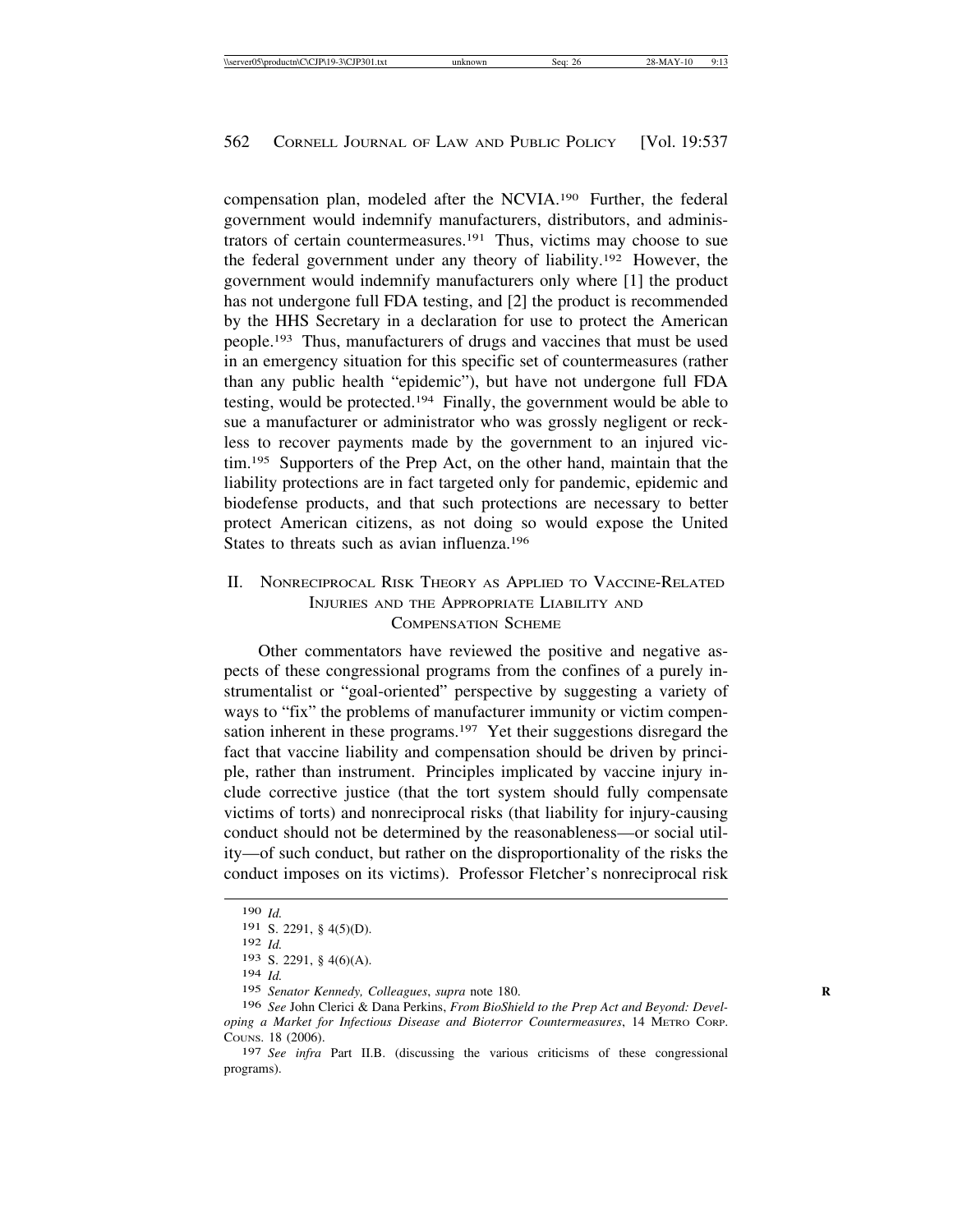theory of corrective justice challenged the historical development of tort doctrine along instrumentalist lines.198 His theory focuses on the fairness of recovery, measured not by fault, social costs, or utility of the riskcreating activity, but by injuries resulting from nonreciprocal risks: risks imposed on the plaintiff that are greater in degree than those the plaintiff imposes on the defendant.199

We apply Fletcher's theory of nonreciprocal risk as a starting point for rethinking what kind of liability various stakeholders should have for vaccine injury and how that liability ought to be distributed among the stakeholders. At its most intuitive level, vaccine liability seems to present a conflict of objectives that appear difficult to reconcile without doing violence to the interests of objectives that are preferred over other objectives. Certainly, it is a socially desirable goal for our society to be vaccinated against a variety of contagious diseases. But if that instrumentalist objective dictates the result that one injured by a vaccine should receive no compensation, this Article concludes otherwise. Drawing coherence between such objectives requires us to examine the principles at work behind any régime of compensation and regulation, and to recognize the limits of the reciprocity paradigm to permit a fully coherent resolution of the tension among those principles, as well as between those principles and the various outcomes that may be seen to serve them. Those are the complex tasks we undertake in this Part and Part III.

## A. *The Preemption Debate: FDA Preemption in Light of the Nonreciprocal Risk Theory of Corrective Justice*

Notwithstanding the current statutory régimes pursuant to which many vaccine injuries are adjudicated, the tort system still exists for injuries which fall outside of those programs and for exceptions to immunity provided therein. Yet tort liability is threatened by a new argument which defendants have thrust before the courts in the last few years in the context of other prescription drugs and medical devices: preemption. Preemption offers a certain superficial appeal, but poses serious problems and, if applied to vaccines, would transgress fundamental aspects of corrective justice and enterprise regulation principles. FDA preemption of private tort claims is a widely debated issue.200 The debate

<sup>&</sup>lt;sup>198</sup> *See* Fletcher, *supra* note 29.<br><sup>199</sup> *See id.* 

<sup>199</sup> *See id*. <sup>200</sup> On March 8, 2010, the United States Supreme Court granted review in Bruecewitz v. Wyeth, No. 09-152, to determine whether section 22(b)(1) of the NCVIA preempts all vaccine design defect claims, whether based on negligence or strict liability. *See* Wyeth v. Levine, 129 S. Ct. 1187 (2009); Riegel v. Medtronic, Inc., 128 S. Ct. 999 (2008); Medtronic, Inc. v. Lohr, 518 U.S. 470 (1996); Richard A. Epstein, *Why the FDA Must Preempt Tort Litigation: A Critique of Chevron Deference and a Response to Richard Nagareda*, 1 J. TORT LAW 5 (2007);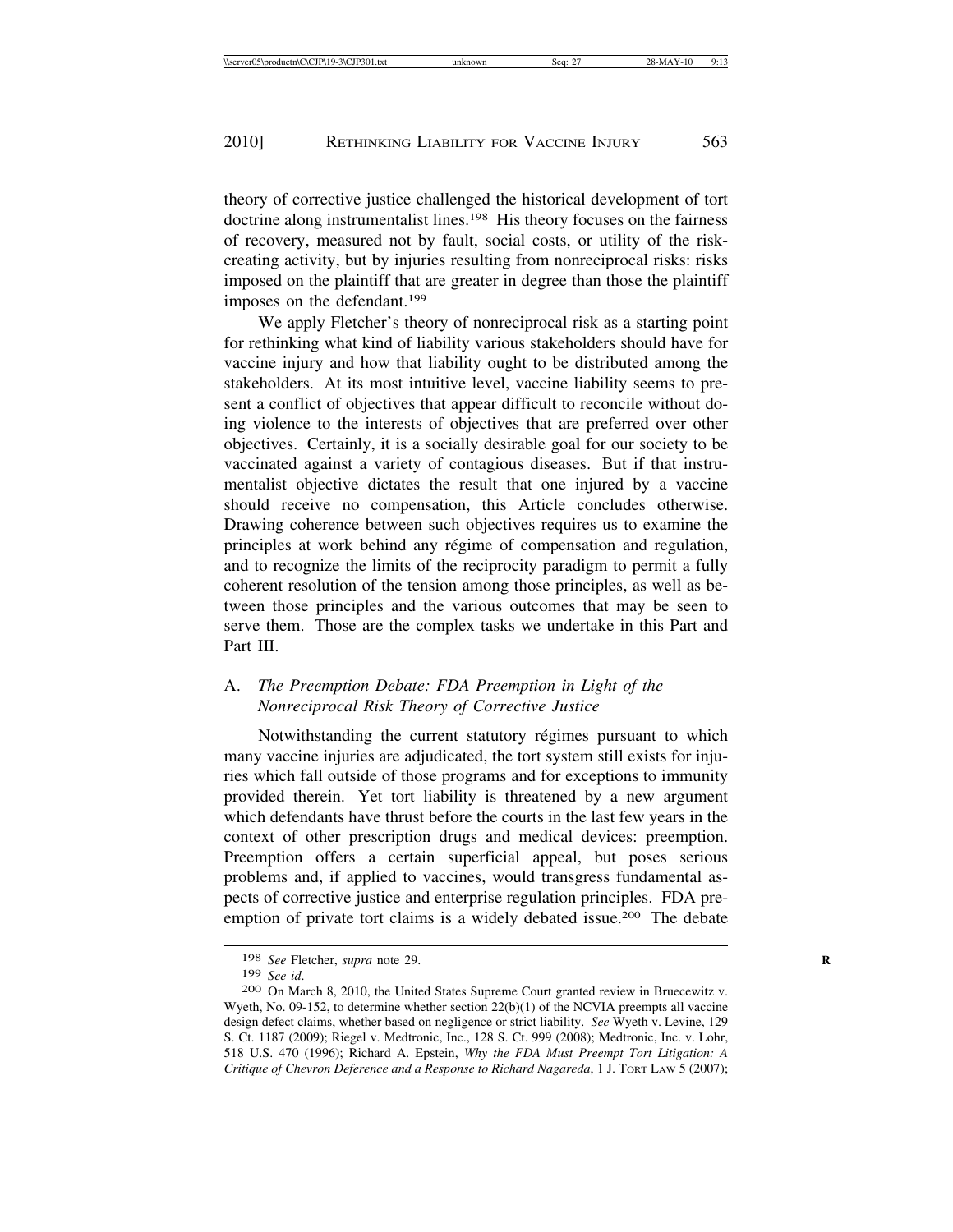lies at the intersection of the advisability of tort recovery against a manufacturer who, theoretically, has complied with all FDA regulations regarding its medical product, and the disquiet accompanying a failure to provide a remedy for victims injured by a FDA-approved product. The Supreme Court jurisprudence in this area has been inconsistent, stoking the fires of this dispute.201 In addition, the FDA's own position as to preemption has changed, from one in which FDA regulatory action and tort liability "maintained a relatively tranquil coexistence"202 to one in which tort liability must yield to the administrative state.<sup>203</sup> Much scholarly commentary has been devoted to this debate, and the sometimes widely divergent views are dramatic in their breadth and depth.<sup>204</sup> Yet the recognition of corrective justice principles in any of these contexts is largely absent.205 And the extent to which tort claims for injuries caused by vaccines would be preempted due to FDA approval of those vaccines is unclear.

One of the first Supreme Court cases to take up the FDA preemption debate was *Medtronic, Inc. v. Lohr*. 206 In *Lohr,* the Court held that the plaintiff's design defect claim against the manufacturer of a pacemaker was not preempted by § 360k of the Medical Device Amendments (MDA)207 to the Food, Drug, and Cosmetic Act of 1938 (FDCA).208 The

David A. Kessler & David C. Vladeck, *A Critical Examination of the FDA's Efforts to Preempt Failure-to-Warn Claims*, 96 GEO. L.J. 461 (2008); Richard A. Nagareda, *FDA Preemption: When Tort Law Meets the Administrative State*, 1 J. TORT LAW 4 (2007); Catherine M. Sharkey, *Federalism in Action: FDA Regulatory Preemption in Pharmaceutical Cases in State Versus Federal Courts*, 15 J. L. & POL'Y, 1013 (2007) [hereinafter Sharkey, *Federalism in Action*]; Catherine M. Sharkey, *Products Liability Preemption: An Institutional Approach*, 76 GEO. WASH. L. REV. 449 (2008) [hereinafter Sharkey, *Products Liability Preemption*]. *See also*, Tara Guffrey, Note, *Does the National Childhood Vaccine Injury Compensation Act Really Prohibit Design Defect Claims?: Examining Federal Preemption in Light of* American Home Products Corp. v. Ferrari, 26 GA. ST. U. L. REV. 617 (2010). <sup>201</sup> *Compare Lohr*, 518 U.S. 470, *and Wyeth*, 129 S.Ct. 1187 (finding no preemption of

state law tort claims), *with Riegel*, 128 S.Ct. 999 (finding preemption of state law tort claims to exist). The question of FDA preemption appears to turn on "the nature of the claim and the degree of prior FDA scrutiny of the product." Catherine T. Struve, *The FDA and the Tort System: Postmarketing Surveillance, Compensation, and the Role of Litigation*, 5 YALE J. HEALTH POL'Y, L. & ETHICS 587, 610 (2005). <sup>202</sup> Nagareda, *supra* note 200, at 1. **<sup>R</sup>**

203 *See Wyeth*, 129 S. Ct. at 1201–03; Epstein, *supra* note 200, at 4–7; Nagareda, *supra* **R** note 200, at 37-40; Jonathan V. O'Steen, *The FDA Defense: Vioxx and the Argument Against Federal Preemption of State Claims for Injuries Resulting from Defective Drugs*, 48 ARIZ. L. REV. 67, 77 (2006); Sharkey, *Products Liability Preemption*, *supra* note 200, at 472–76. **R**

204 *See supra* note 200. **R**

205 *But see* MCGARITY, *supra* note 187, at 183, 185, 195, 210, 232, 237, 253. Professor **R** McGarity notes that if preemption of tort claims is to be found to exist, the regulatory agencies must perform their functions close to perfectly for corrective justice principles not to be thwarted. *Id.*<br>206 518 U.S. 470 (1996).

207 21 U.S.C. § 360c (2006).<br><sup>208</sup> 21 U.S.C. § 301 (2006); *Lohr*, 518 U.S. at 487–89.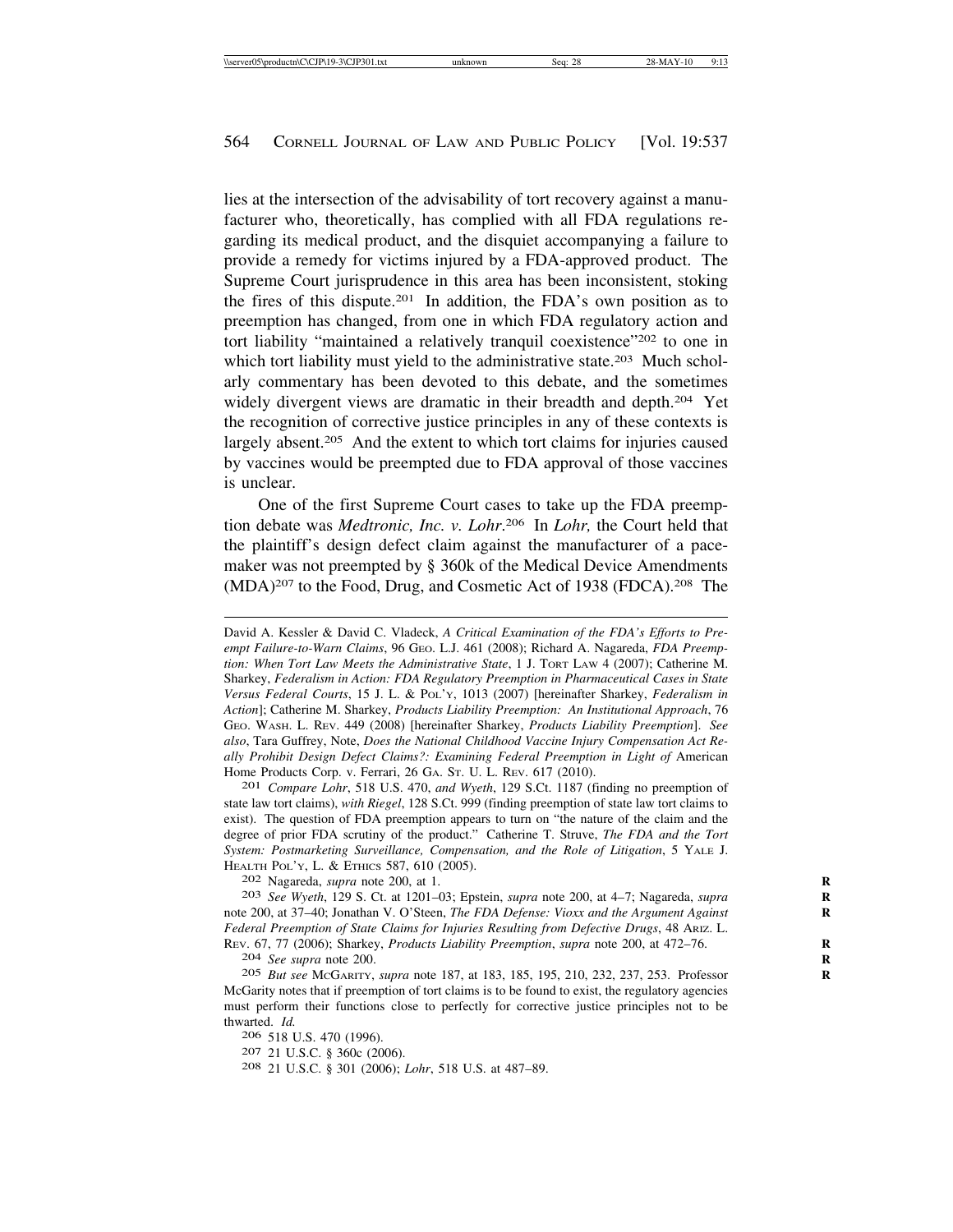pacemaker at issue in *Lohr* was designated a "Class III" medical device.209 Class III medical devices must receive premarket approval from the FDA before being introduced to the market, unless it can be shown that the device is "substantially equivalent" to a Class III device that is already on the market.<sup>210</sup> In that instance, the device can avoid the rigorous premarket approval process and be introduced to the market pursuant to a "premarket notification" process, a more rapid process pursuant to § 360e of the MDA.211 Section 360k of the MDA provides that subject to limited exceptions:

> no State or political subdivision of a State may establish or continue in effect with respect to a device . . . any requirement—(1) which is different from, or in addition to, any requirement applicable under this chapter to the device, and (2) which relates to the safety or effectiveness of the device or to any other matter included in a requirement applicable to the device under this chapter.212

The manufacturer in *Lohr* argued that by the language in this section, Congress meant to preempt all common law tort claims, insofar as tort liability would amount to a "requirement" that is different from or in addition to the requirements imposed by the FDA approval process.213 The Court held otherwise; none of the legislative history with regard to the MDA suggested a comprehensive preemption of traditional common law remedies.214 Moreover, had Congress intended such a result, it chose a very odd word with which to achieve it.215 When it used the word *requirement*, Congress was primarily concerned with conflicting

<sup>209</sup> Medtronic, Inc. v. Lohr, 518 U.S. 470, 476–77 (1996). A Class III device is one which either "presents a potential unreasonable risk of illness or injury," or which is "purported or represented to be for a use in supporting or sustaining human life or for a use which is of substantial importance in preventing impairment of human health." 21 U.S.C. § 360c(a)(1)(C)(ii) (2006).

<sup>210</sup> *See Id.* § 360c(f)(1)(A).

<sup>211</sup> *See* 21 U.S.C. § 360e(b)(1); *Lohr*, 518 U.S. at 477–79. As the Court explains in *Lohr*, this process of limited review by the FDA for devices which are substantially equivalent to previously approved devices is known as the "premarket notification process" or the "510(k) process," after the number of the section in the original MDA. *Id.* at 478. The Court in *Riegel v. Medtronic, Inc.*, 552 U.S. 312 (2008), noted that in 2005 the "FDA authorized the marketing of 3,148 devices under § 510(k) and granted premarket approval to just 32 devices." 128 S.Ct. 999, 1004 (citing P. Hutt, R. Merrill, & L. Grossman, FOOD AND DRUG LAW 992 (3d ed. 2007)).

<sup>212</sup> 21 U.S.C. § 360k(a) (2006).

<sup>213</sup> *See Lohr*, 518 U.S. at 486.

<sup>214</sup> *Id.* at 491. The portion of the opinion rejecting the argument that common law tort claims are preempted by § 360k was joined by only three other justices, in addition to Justice Stevens, who delivered the opinion. *Id.* at 474.

<sup>215</sup> *Lohr*, 518 U.S. at 487.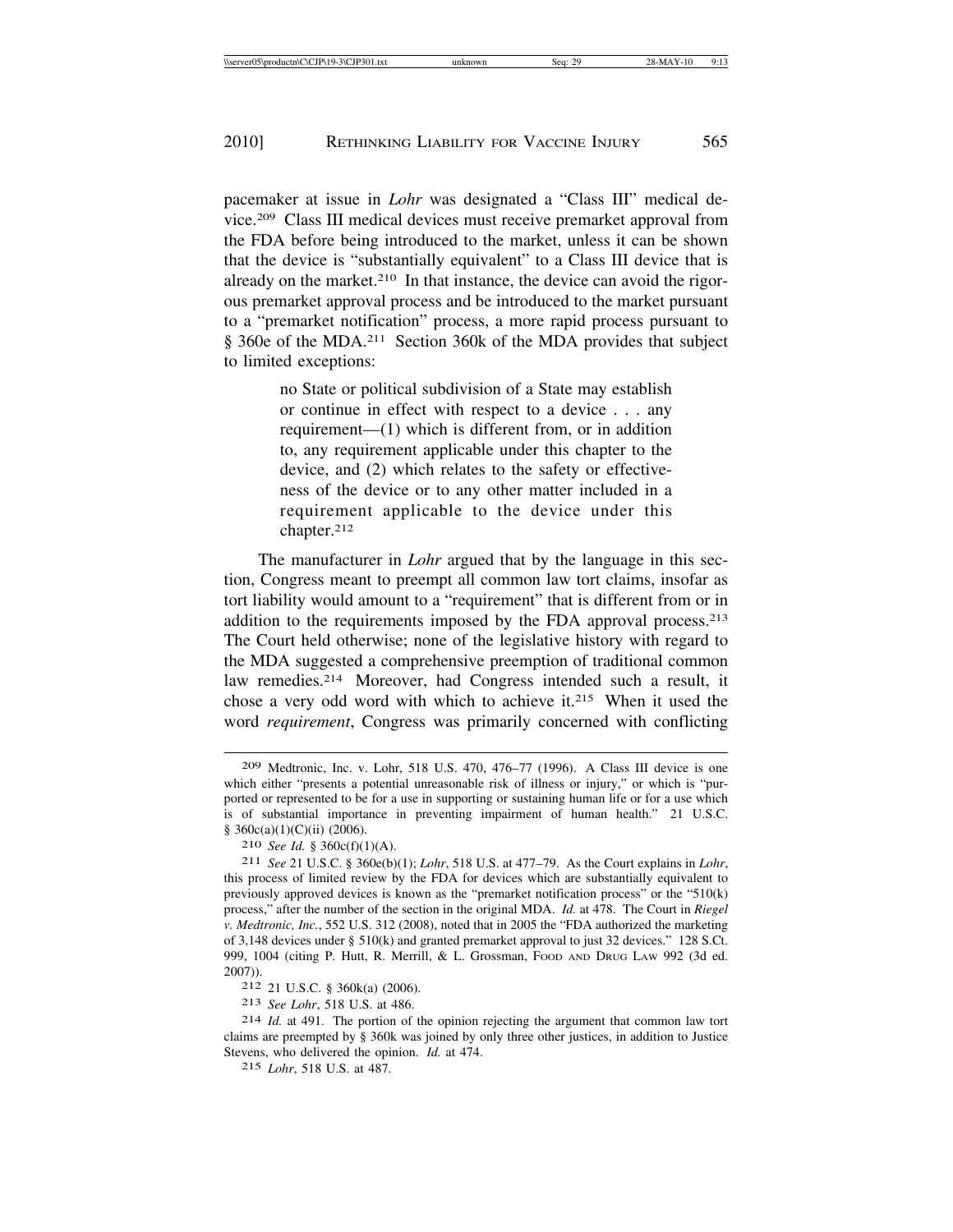state statutes and regulations, not state common law duties and remedies.216 With specific regard to the design defect claim, the manufacturer argued that since the pacemaker was deemed "substantially equivalent" to an earlier-approved device, that determination amounted to a specific, federal requirement that could not be affected by tort liability.217 The Court rejected this argument. As the premarket notification process is concerned with "equivalence" to another device, as opposed to safety of the current device, the Court reasoned that the process could not be deemed to impose requirements on the manufacturer.<sup>218</sup>

The Court changed course in *Riegel v. Medtronic, Inc.* when it again considered the preemptive effect of § 360k.219 In *Riegel,* however, the device at issue—a balloon catheter used for a coronary angioplasty—had undergone the rigorous premarket approval process.220 The Court reasoned that the premarket approval process does impose "requirements," as it relates specifically to the "safety and efficacy" of a particular device.221 Moreover, the Court held that a tort judgment also imposes a requirement, insofar as it "establishes that the defendant has violated a state law obligation."<sup>222</sup> Thus, a tort judgment that requires the manufacturer's device to be safer than what was prescribed by the FDA approval process would "disrupt[ ] the federal scheme no less than state regulatory law to the same effect."223

The most recent Supreme Court case to address the tension between FDA preemption and common law tort claims is *Wyeth v. Levine*. <sup>224</sup> *Wyeth* involved a failure to warn claim against Wyeth, the manufacturer of Phenergan, an anti-nausea drug.<sup>225</sup> The plaintiff's right forearm had to be amputated after she developed gangrene caused by injection of the drug by the "IV-push method,"226 whereby the drug entered plaintiff's

220 *Id.* at 1005.<br>
221 *Id.* at 1007.<br>
222 *Id.* at 1008 (quoting Cipollone v. Liggett Group, Inc., 505 U.S. 504, 522 (1992)).<br>
223 *Id.* Justice Scalia, writing for the Court, reasoned that tort judgments should yield t

FDA regulation because a jury does not engage in the same cost-benefit analysis that the FDA does in determining whether a device is safe. *Id.* The jury only sees the harm done to this one plaintiff before it; it does not see the patients who have benefited greatly from the device. *Id.* <sup>224</sup> 129 S.Ct. 1187 (2009).

226 Phenergan can be administered either directly into a muscle or intravenously, by either an IV drip (where the drug is introduced into a saline solution and then dripped into the patient

<sup>216</sup> *Id.* at 489. <sup>217</sup> *Id.* at 492. <sup>218</sup> *Id.* at 492–94. Even though the Court held that the premarket notification process did not impose requirements sufficient to satisfy the preemptive effect of § 360k, five Justices concluded that, in a different context, tort liability could be a requirement that is different from, or in addition to, a federal requirement. *Id.* at 503–05 (Breyer, J., concurring), 512 (O'Connor, J., concurring in part and dissenting in part) (joined by Rehnquist, C.J., Scalia, J, and Thomas, J).<br>219 See Riegel v. Medtronic, Inc., 128 S.Ct. 999, 1011 (2008).

<sup>225</sup> *Id.* at 1191.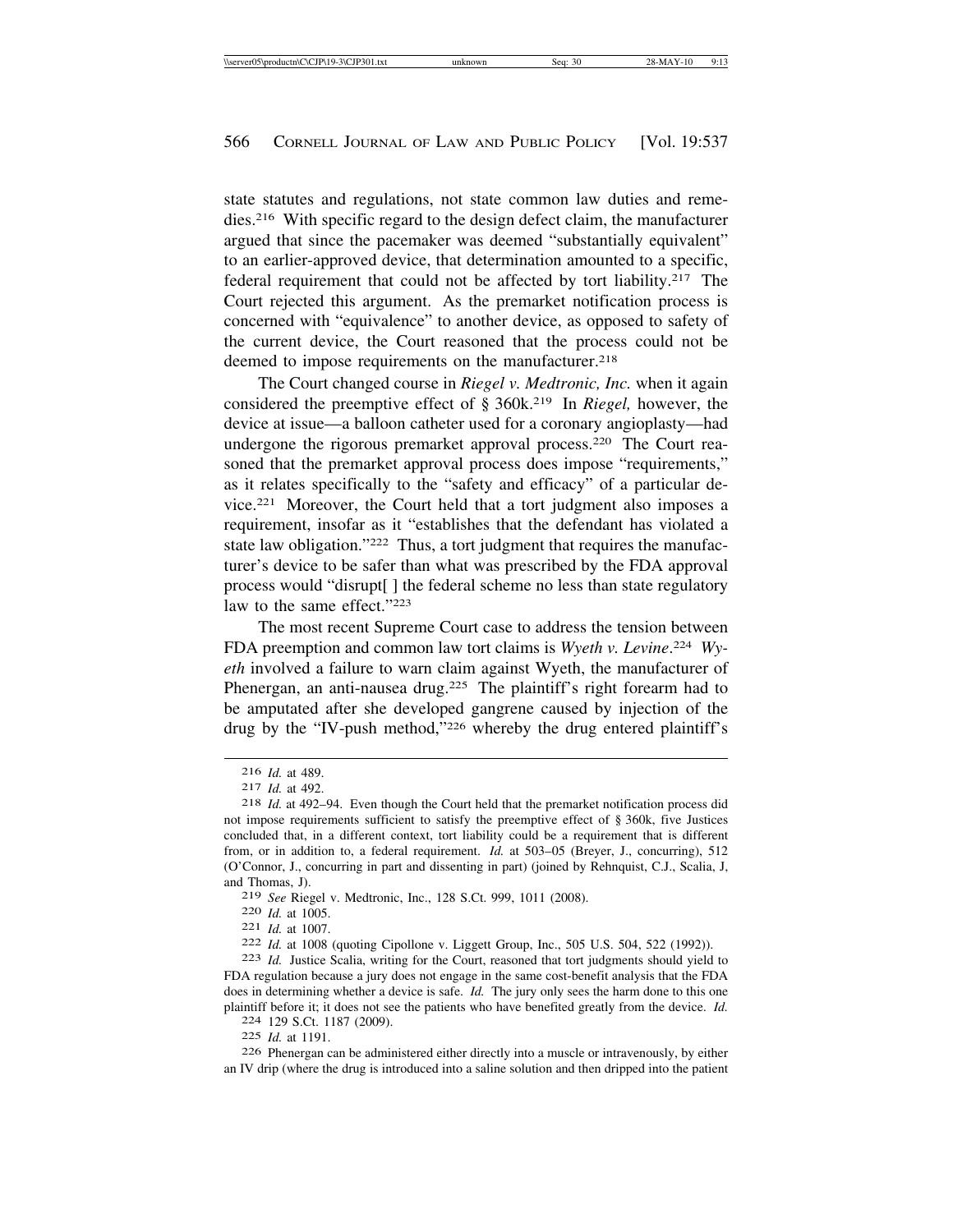artery.227 The plaintiff alleged that Phenergan's label was "defective because it failed to instruct physicians to use the IV-drip method of intravenous administration instead of the higher-risk IV-push method."228 Moreover, she alleged that intravenous administration of the drug was not reasonably safe because the risk of gangrene and amputation outweigh the drug's benefits.229

The FDA's drug labeling regulations include no preemption provision similar to that found in § 360k in the medical device context. Thus, Wyeth's preemption arguments focused on the FDA approval of Phenergan's label generally.230 As FDA approval of a drug includes approval of the drug's label, Wyeth claimed it could not have changed the Phenergan label without violating FDA regulations.231 In other words, it could not comply with both the FDA labeling requirements and the tort liability against it that would require it to change its label.232 The Court rejected this argument; the FDA regulations allow a manufacturer to "add [to] or strengthen" a drug's label without prior FDA approval.<sup>233</sup> Thus, Wyeth could have changed Phenergan's label to contraindicate the IV-push method of administration without violating federal law.234 Wyeth also contended that the plaintiff's tort claims were preempted because the FDA's preamble to its regulation governing labeling requirements declared that FDA approval of drug labels establishes "'both a 'floor' and a 'ceiling,'' so that 'FDA approval of labeling . . . preempts conflicting or contrary [s]tate law.'"235 The Court rejected this assertion, reasoning that Congress had not enacted an express preemption provision for drugs in the FDCA, nor would it accord deference to the FDA's contention.236

 *Id*. at 1191. *Id.* at 1192. 229 *Id.* Wyeth v. Levine, 129 S.Ct. 1187, 1193–94 (2009). *Id.* at 1193. *Id.* at 1196. 233 *Id.* 234 *Id.*

235 *Id.* at 1200 (citing Requirements on Content and Format of Labeling for Human Prescription Drug and Biological Products, 71 Fed.Reg. 3922, 3934–35 (Jan. 24, 2006) (to be codified at 21 C.F.R. pt. 201, 314, 601)).

236 Wyeth v. Levine, 129 S.Ct. 1187, 1200–02 (2009). The Court reasoned that in prior cases where deference was given to an agency's views of the preemptive effect on tort law of its own regulations, that deference was based on the agency's explanation of how state law affects the regulatory framework, not on a conclusory statement that state law is preempted. *Id.* at 1201.

from a hanging bag) or a direct injection into the vein. *Id.* This direct injection into the vein is called the IV-push method. *Id.* The drug causes irreversible gangrene if it enters a patient's artery. *Id.* At trial, evidence was introduced that the risks associated with the IV-push method could be almost entirely eliminated using the IV-drip, and that even an experienced and careful clinician using the IV-push method will sometimes expose an artery to Phenergan. *Id.* at 1192.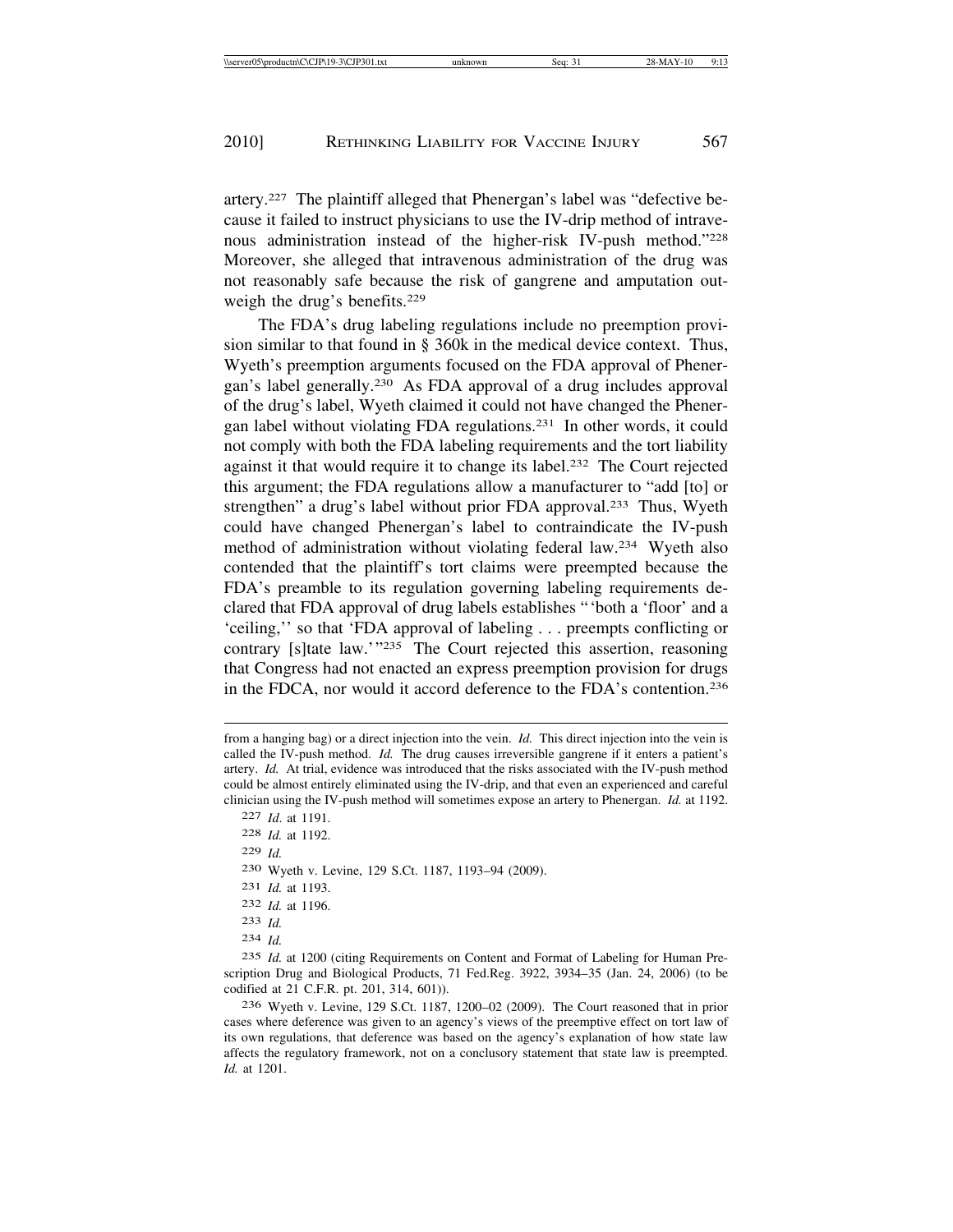These cases are troubling in light of the fact that the FDA preemption battle could next be fought in the context of vaccine injury. Imagine the next vaccine created to stave off the latest pandemic illness. Imagine, perhaps, that the HHS Secretary announces to a group of governmental leaders in July that a vaccine for the H1N1 virus will be ready by mid-October of that same year.237 The vaccine receives FDA approval prior to its use, and perhaps receives "fast track approval"238 due to timing concerns as flu season approaches. Notwithstanding FDA approval, it causes many to suffer adverse—and perhaps, life-threatening—effects. To what extent would those injured by the vaccine be able to recover against the manufacturers for their injuries in the face of a preemption argument? Since the Prep Act immunizes manufacturers for any injury absent willful misconduct upon the HHS Secretary's declaration of a pandemic, victims injured by certain vaccines may receive nothing. At this point, it is unclear whether or to what extent FDA approval of a vaccine would be considered as having imposed federal requirements on a manufacturer, and the current jurisprudential landscape yields little in the way of consistently preserving corrective justice principles in this context, particularly when the nonreciprocal risks created are so blatant. The approval process in a given context is far too open to conflicting interpretations, particularly in light of the deference a court might give to the FDA's own views on the matter.239 And, assuming a court determined federal requirements did exist, the Supreme Court's current stance on tort liability as a conflicting requirement would compel preemption of the claim. Certainly, if preemption was found to exist, any victims' injuries would go uncompensated, thwarting corrective justice principles.

If the current conventional wisdom would yield preemption as the appropriate result, the FDA approval process deserves attention, particularly since the process has been criticized as having serious deficiencies that should counter-balance any preemptive effect FDA approval would have.<sup>240</sup> To obtain FDA approval for a new vaccine, the manufacturer must submit a "new drug application" (NDA) to the FDA's Center for Drug Evaluation and Research (CDER) for review.<sup>241</sup> The NDA must contain reports of investigations which demonstrate the vaccine's safety

<sup>237</sup> *States Told to Prepare for Worst-case Swine Flu Scenario*, CNN.COM, http://www. cnn.com/2009/HEALTH/07/09/obama.swine.flu/index.html (last visited Feb. 24, 2010).

<sup>238</sup> *See infra* notes 248–54 and accompanying text.

<sup>239</sup> *See* Catherine M. Sharkey, *Preemption by Preamble: Federal Agencies and the Federalization of Tort Law*, 56 DEPAUL L. REV. 227, 233–49 (2007).

<sup>240</sup> *See infra* notes 273-76 and accompanying text.

<sup>241</sup> 21 U.S.C. § 355(b) (2006); *see* FDA, Development and Approval Process (Drugs), http://www.fda.gov/Drugs/DevelopmentApprovalProcess/default.htm [hereinafter FDA, Development and Approval Process] (last visited Feb. 24, 2010) (describing the approval process for new drugs).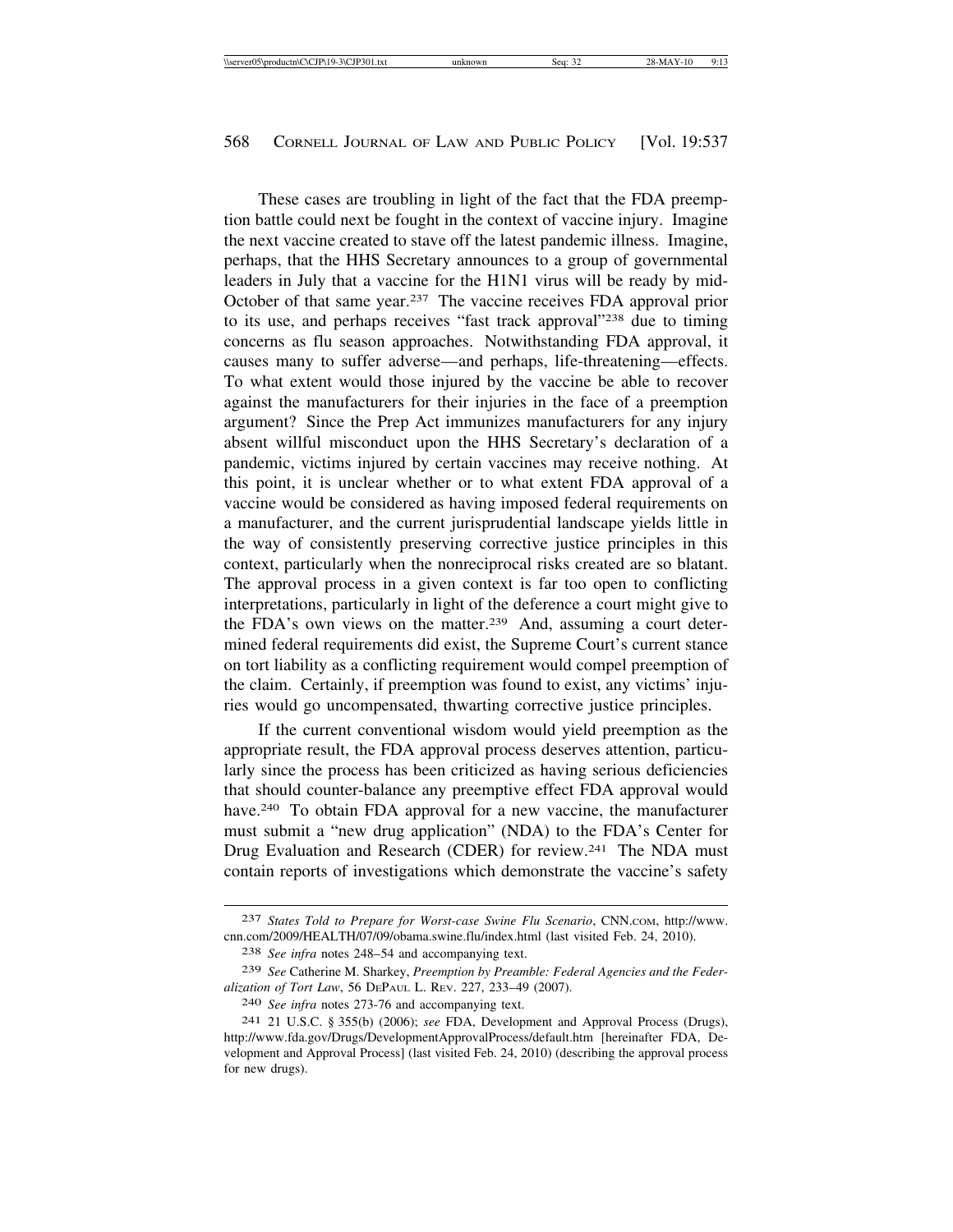and effectiveness.242 These investigations include such things as laboratory testing of the drug, as well as clinical trials on human subjects.<sup>243</sup> A team of CDER physicians, statisticians, chemists, pharmacologists, and other scientists reviews the NDA.244 The CDER may deny approval to the NDA upon a finding that, inter alia, [1] the investigations do not include adequate tests to show whether or not a drug is safe for its intended use; [2] the results of such tests show the drug is unsafe or do not show the drug is safe for its intended use; [3] there is insufficient information to determine whether the drug is safe for its intended use; or [4] there is a lack of substantial evidence that the drug will have the effect it purports.245

Approval of a drug is a lengthy process, yet an accelerated "fast track" approval process exists for a drug "if it is intended for the treatment of a serious or life-threatening condition and . . . demonstrates the potential to address unmet medical needs for such a condition."246 These drugs have shorter review periods<sup>247</sup> and may require less in the way of safety and efficacy information prior to approval.<sup>248</sup> The drug may also receive accelerated approval.249 Drugs which might receive fast track approval include those the HHS Secretary designates a "priority countermeasure," which may occur prior to any request for such a designation

244 *See id.*

246 § 356(a)(1).

248 *See* Kessler & Vladeck, *supra* note 200, at 470 (citing U.S. GOV'T ACCOUNTABILITY **R** OFFICE, DRUG SAFETY: IMPROVEMENT NEEDED IN FDA'S POSTMARKET DECISION-MAKING AND OVERSIGHT PROCESS 10, *available at* http://www.gao.gov/new.items/d06402.pdf).

249 *See* FDA, Fast Track, Accelerated Approval and Priority Review, *supra* note 247 (last **R** visited Feb. 24, 2010).

When studying a drug, it can take a long time—sometimes many years—to learn whether a drug actually provides real improvement for patients—such as living longer or feeling better. This real improvement is known as a "clinical outcome." Mindful of the fact that obtaining data on clinical outcomes can take a long time, in 1992 FDA instituted the *Accelerated Approval* regulation, allowing earlier approval of drugs . . . based on a surrogate endpoint. A surrogate endpoint is a marker—a laboratory measurement, or physical sign—that is used in clinical trials as an indirect or substitute measurement that represents a clinically meaningful outcome, such as survival or symptom improvement. The use of a surrogate endpoint can considerably shorten the time required prior to receiving FDA approval. Approval of a drug based on such endpoints is given on the condition that post marketing clinical trials verify the anticipated clinical benefit.

<sup>242</sup> § 355(b).

<sup>243</sup> *See* FDA, Development and Approval Process, *supra* note 241. **R**

<sup>245</sup> § 355(d).

<sup>247</sup> § 356(a)(3). The FDA designates certain fast-tracked drugs for Priority Review. *See* FDA, Fast Track, Accelerated Approval and Priority Review, http://www.fda.gov/ForConsumers/ByAudience/ForPatientAdvocates/SpeedingAccesstoImportantNewTherapies/ucm128291. htm. (last visited Mar. 8, 2010). The goal for completing a Priority Review is six months, as opposed to ten months for a drug receiving Standard Review. *Id.*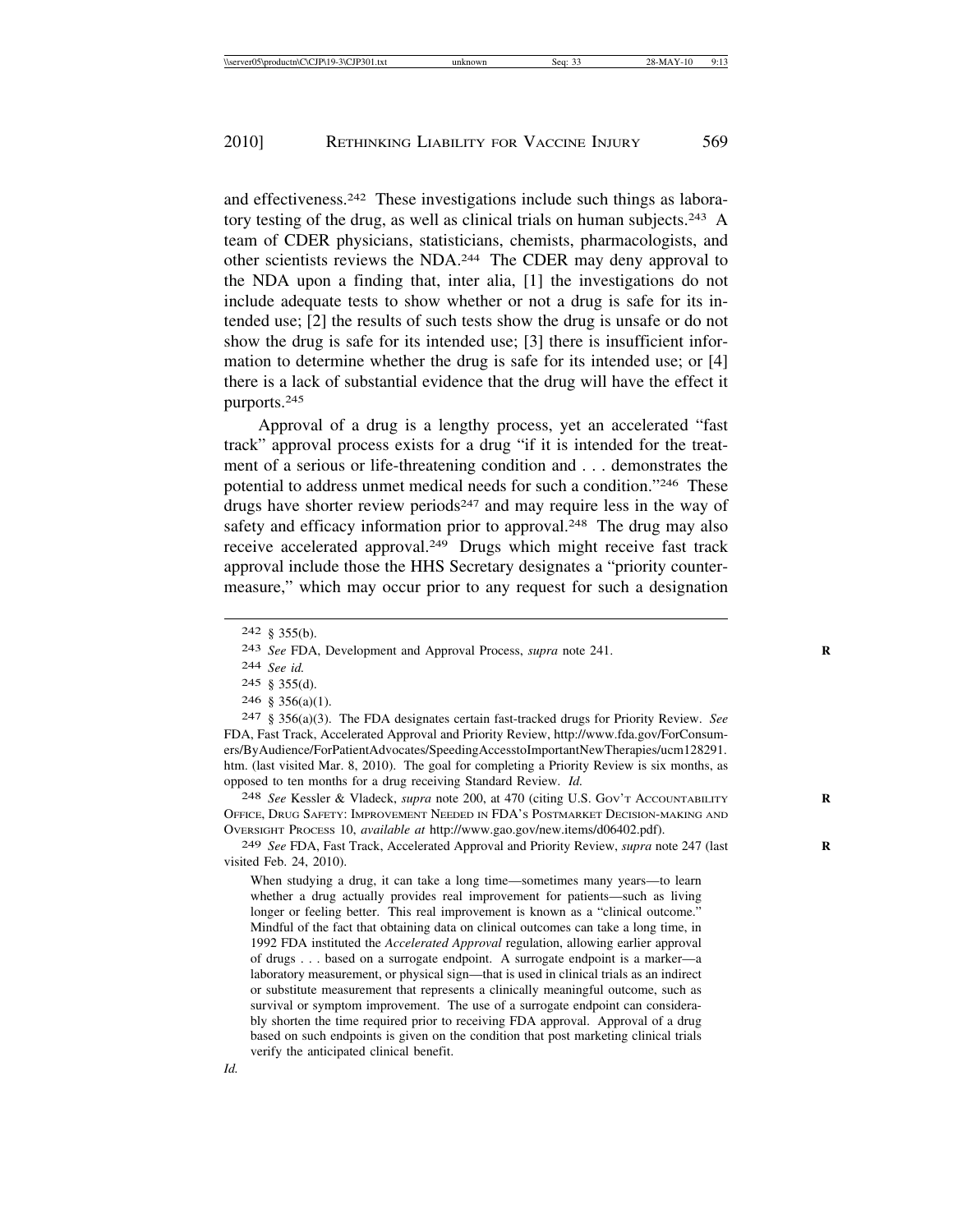by the manufacturer.250 A priority countermeasure includes any vaccine that the HHS Secretary determines to be "a priority to treat, identify, or prevent infection" by a biological agent or toxin, or to "prevent conditions that may result in adverse health consequences or death."251 In other words, the H1N1 vaccine would be designated a priority countermeasure. Presumably in response to the fast track approval process and the nature of the expedited approval process, a fast tracked drug may be subject to post-approval studies conducted by the manufacturer.<sup>252</sup>

While the FDA approval process is lengthy and detailed, many criticisms have been leveled against it, particularly as the process relates to the FDA's pro-preemption stance.253 First, the process focuses on the safety and efficacy of a drug or vaccine *prior* to its use by the general public.254 Yet, as clinical trials involve generally only a few thousand people, many adverse effects from a drug occur only after it is on the market;255 generally, clinical testing pre-approval would not reveal adverse effects which "occur infrequently, have long latency periods, or affect subpopulations not included or adequately represented in the studies."256 Thus, the FDA's approval of a drug is premised on, arguably, modest information as to the drug's potential side effects.257 Moreover,

254 *See* Kessler & Vladeck, *supra* note 200, at 483–84 (arguing that premarket approval is **R** generally incapable of detecting certain adverse effects). According to Kessler and Vladeck:

[M]ost clinical studies 'can detect drug-related injuries that occur at a rate of between one in 500 and one in 1,000. Yet, if the drug is used by 200,000 people . . . a serious adverse event appearing in as few as one in 10,000 people is very significant, since it would occur 20 times. These rare reactions can be identified only after the drug has been widely used.'

*Id.* at 471 (quoting William B. Schultz, *How to Improve Drug Safety*, WASH. POST, Dec. 2, 2004, at A35). *See also* Struve, *supra* note 201, at 595-606 (arguing that even though the premarket approval process may be rigorously conducted, it will inevitably fail to reveal all of the risks associated with a medical product).

255 *See* Kessler & Vladeck, *supra* note 200, at 466, 470. **R**

[T]he FDA's knowledge-base of the risks posed by a new drug is far from static. At the time of approval, the FDA's knowledge-base may be close to perfect, but it is also highly limited because, at that point, the drug has been tested on a relatively small population of patients. Once the drug enters the marketplace, risks that are relatively rare, that manifest themselves only after an extended period of time, or that affect vulnerable subpopulations, begin to emerge.

Id. at 466 (citing INST. OF MED. OF THE NAT'L ACADS., THE FUTURE OF DRUG SAFETY: PRO-MOTING AND PROTECTING THE HEALTH OF THE PUBLIC 36 (Alina Baciu, Kathleen Stratton & Sheila P. Burke eds., 2006) [hereinafter IOM Report]).

256 *Id.* at 471; *see* Struve, *supra* note 201, at 598–99. **R**

257 A different kind of risk created by vaccines is the extent to which they may lack potency to ward off the very disease they are meant to protect against. Recently, pharmaceutical company Sanofi Pasteur recalled 800,000 doses of the H1N1 vaccine due to a 12% loss in

<sup>250</sup> 21 U.S.C. § 356-1(c) (2006).

<sup>251</sup> 42 U.S.C. § 247d-6(e)(4) (2006).

<sup>252</sup> § 356(b)(2).

<sup>253</sup> *See* Kessler & Vladeck, *supra* note 200, at 481–90; *see also* Struve, *supra* note 201, at **R** 598–606 (discussing why post-marketing surveillance is critical to the FDA's process).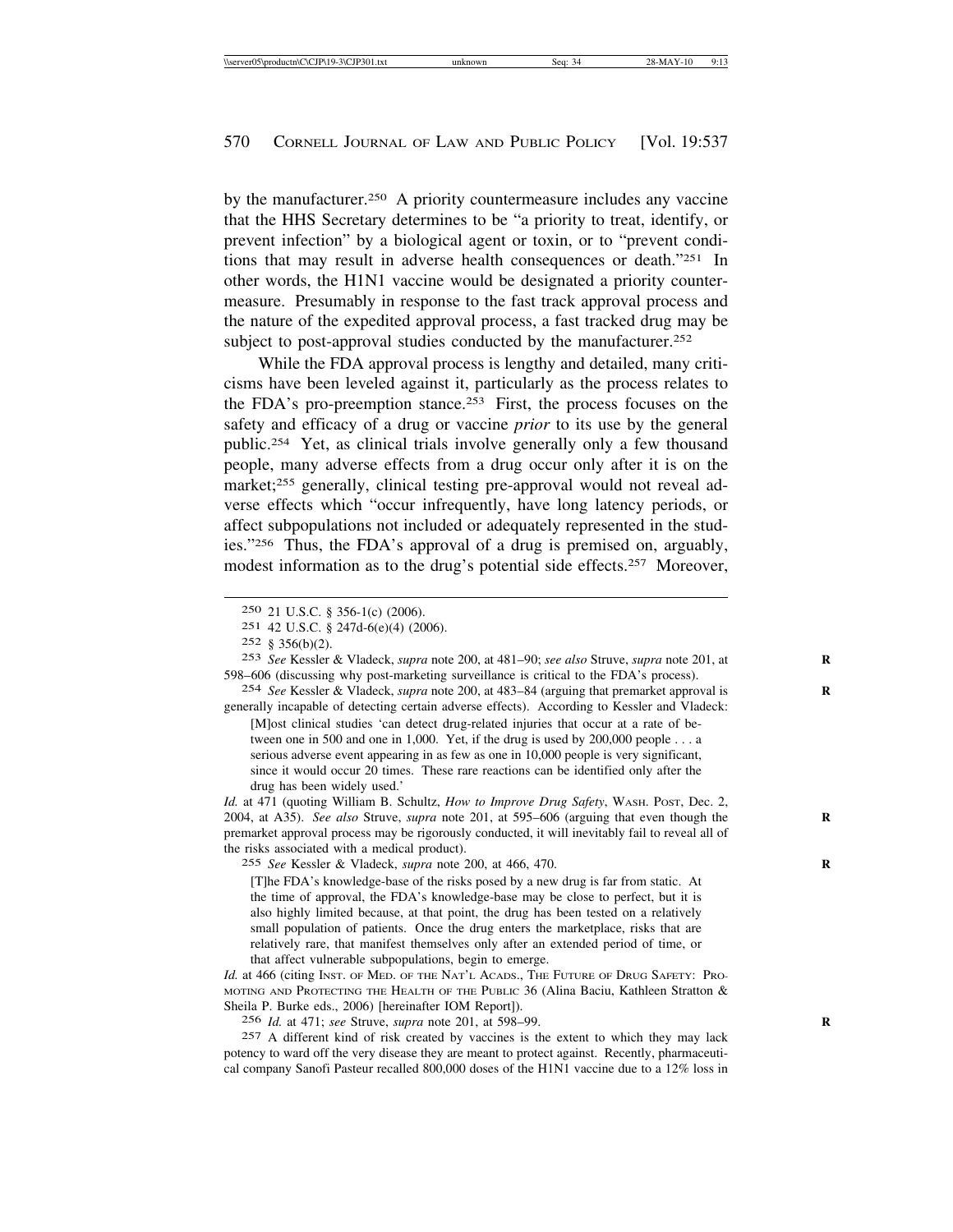in determining whether to approve a drug, the FDA relies on advisory committees composed of "independent" experts in the field.258 Yet a *Journal of the American Medical Association* study details financial conflicts of interest between advisory committee members and the pharmaceutical companies seeking approval for their drugs.259 A new report finds that the CDC's advisory committee members evaluating flu vaccines also had unresolved potential conflicts with drug companies.260 The danger in such conflicts existing, of course, is the potential that advisory committees are recommending potentially unsafe drugs in part because manufacturers are paying them.261

In addition, once a drug has been approved and distributed in the market, significant deficiencies exist regarding the FDA's post-market surveillance process. First, the FDA has limited resources that prevent it from adequately monitoring a drug's safety post-approval and taking prompt corrective measures.262 Congress recently enacted the Food and Drug Administration Amendments Act (FDAAA),<sup>263</sup> which provides the FDA with new resources to monitor a drug's safety once it has been approved.264 Although the FDAAA is a step in the right direction, the extent to which these new resources will improve the post-market surveillance process is unknown at this time. Moreover, it has been suggested that the infusion of resources by Congress suggests that Congress

259 *See* Peter Lurie et al., *Financial Conflict of Interest Disclosure and Voting Patterns at Food and Drug Administration Drug Advisory Committee Meetings*, 295 JAMA 1921–28 (Apr. 26, 2006).

260 *See* Gardiner Harris, *Advisors on Vaccines Often Have Conflicts, Report Says*, N.Y.TIMES, Dec. 18, 2009, at A28.

261 *See id.*

262 *See* Kessler & Vladeck, *supra* note 200, at 465, 467–68. The FDA's post-market **R** surveillance of approved drugs is chronically underfunded and has not functioned appropriately. *Id.* at 472. And although the FDA has an adverse reaction reporting system in place, only a small number of adverse reactions are reported. *Id.*

The Institute of Medicine (IOM) reported in 2006 that the FDA "lacks the resources needed to accomplish its large and complext mission today, let alone position itself for an increasingly challenging future." FDA doctors and scientists share this view; 70% believe that the FDA lacks sufficient resources to protect the public health, and two-thirds worry that the FDA is not adequately monitoring the safety of drugs once they are on the market.

*Id.* at 485 (quoting the IOM Report, *supra* note 255). *See* Struve, *supra* note 201, at 601. **R** 263 Food & Drug Administration Amendments Act of 2007, Pub. L. No. 110-85, 121 Stat.

823 (2007) [hereinafter FDAAA].

264 FDAAA, tit. I, sec. 103(b)(4), § 736(b), 121 Stat. 823, 828 (2007).

potency. *See* Sheila M. Poole & Craig Schneider, *Ga. Got 43,000 Doses of Recalled Swine Flu Vaccine*, THE ATL. J. CONST., http://www.ajc.com/health/ga-got-43-000-242141.html (last visited Dec. 15, 2009). Although this relatively small decrease in potency did not create any safety concerns, one could envision a scenario where a vaccine has lost all or most of its potency, and thus cannot provide necessary protection.

<sup>258</sup> *See* FDA, Advisory Committees, http://www.fda.gov/AdvisoryCommittees/default. htm (last visited Feb. 24, 2010).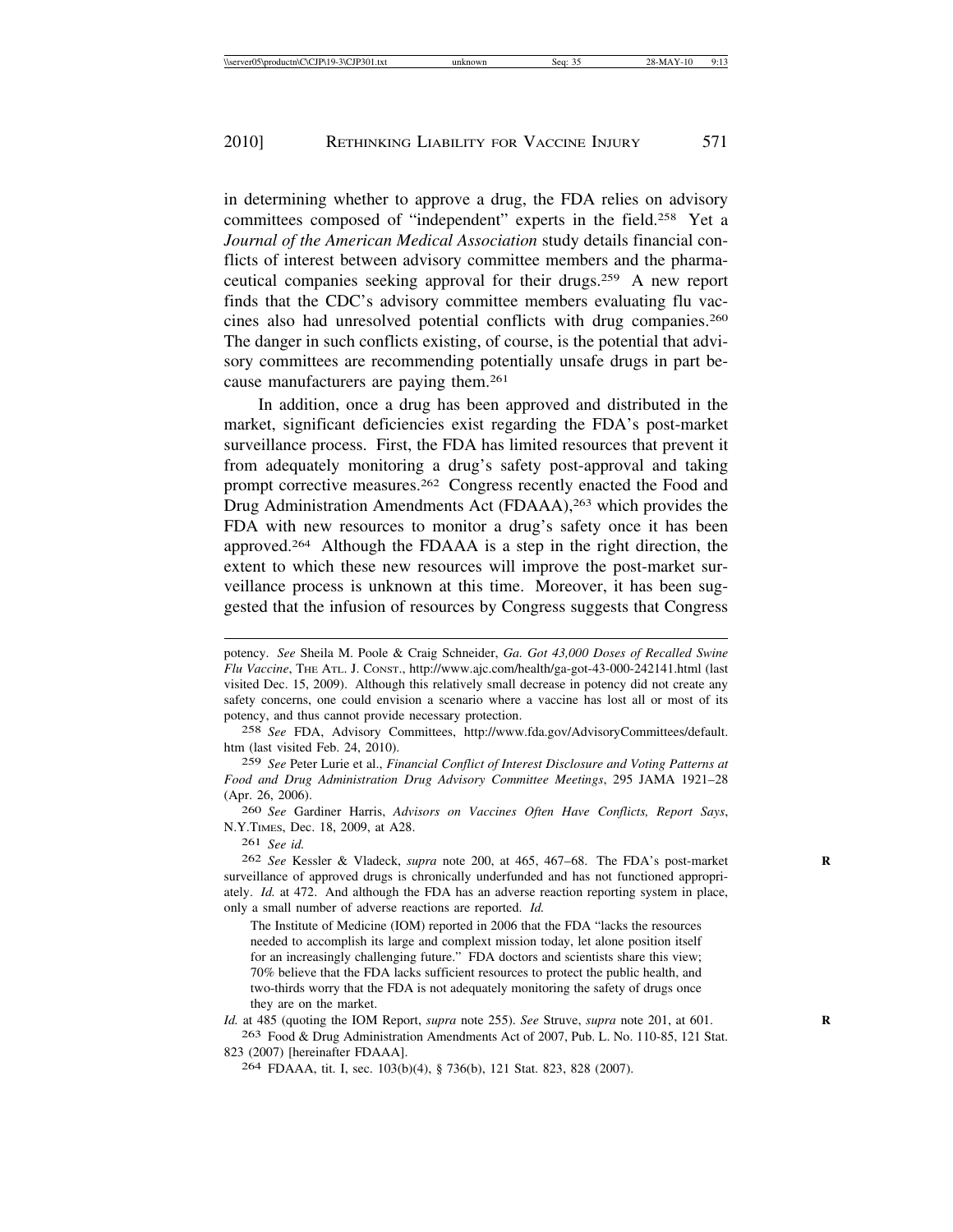does not agree with the FDA's view that it is able adequately to monitor drug safety.265 In addition, Congress did not include any preemption language in the FDAAA, much to the pharmaceutical companies' disappointment.<sup>266</sup>

Other criticisms include the lack of data the FDA can demand drug companies produce post-approval, as well as the FDA's laxity in oversight of companies that it requires to perform post-marketing studies.<sup>267</sup> These critical assessments of the FDA approval process demonstrate that the process itself, while certainly essential to the public welfare, should not provide the basis for preemption of tort claims. Even if the safety and effectiveness of a drug or vaccine can conclusively be determined at the time of approval, at most that determination should be relevant to that period of time only. To the extent adverse reactions occur over time that could not have been established at the moment of approval, tort liability—or some other form of compensation—should continue to fill in the gaps. Allowing the two systems to parallel one another will best serve corrective justice principles.

These criticisms highlight well that aspect of the preemption debate which focuses on whether the FDA regulates for "minimal" versus "optimal" safety.<sup>268</sup> In other words, does FDA regulation create a "floor" with regard to a drug's safety over which tort liability can comfortably exist? Or does it create a "ceiling," thereby effectively ensuring a drug's safety, with which tort liability would be inherently inconsistent? If the FDA approval process for vaccines creates a floor, the preemption of tort claims has effectively endorsed a structure whereby the standard for vaccine safety is less than that which would be imposed in the tort system, yet recovery is eradicated at the same time. On the other hand, if the FDA regulates for optimal safety, the argument for preemption may be stronger, but it still ignores the fact that even exceptionally safe vaccines can cause injury to some, particularly as additional risks become known over time. Yet the nonreciprocal risk theory of corrective justice would

<sup>265</sup> *See* Kessler & Vladeck, *supra* note 200, at 468. **R**

<sup>266</sup> *See* FDAAA, tit. IX, sec. 901(a), § 505(o)(4)(I), 121 Stat. 823, 925-26 (2007); Kessler & Vladeck, *supra* note 200, at 468–69. The Rule of Construction in the FDAAA clarifies the **R** FDA's authority regarding labeling, and reiterates that manufacturers have an obligation to provide up-to-date safety information without first securing FDA approval. *See* Kessler & Vladeck, *supra* note 200, at 468–69. "The codification of this obligation undercuts the key **R** pro-preemption argument the FDA and manufacturers make—namely, that the FDA alone decides the content of drug labels." *Id.* at 468–69.

<sup>267</sup> *See* Kessler & Vladeck, *supra* note 200, at 486, 488–89, 491. **R**

<sup>268</sup> *See* Peter H. Schuck, *FDA Preemption of State Tort Law in Drug Regulation: Finding the Sweet Spot*, 13 ROGER WILLIAMS U. L. REV. 73, 77–78 (2008). Professor Schuck describes optimal safety standards as those which have "the socially best balance between safety, effectiveness, cost, and other relevant factors, taking into account that some individual users may be harmed even under such a standard." *Id.*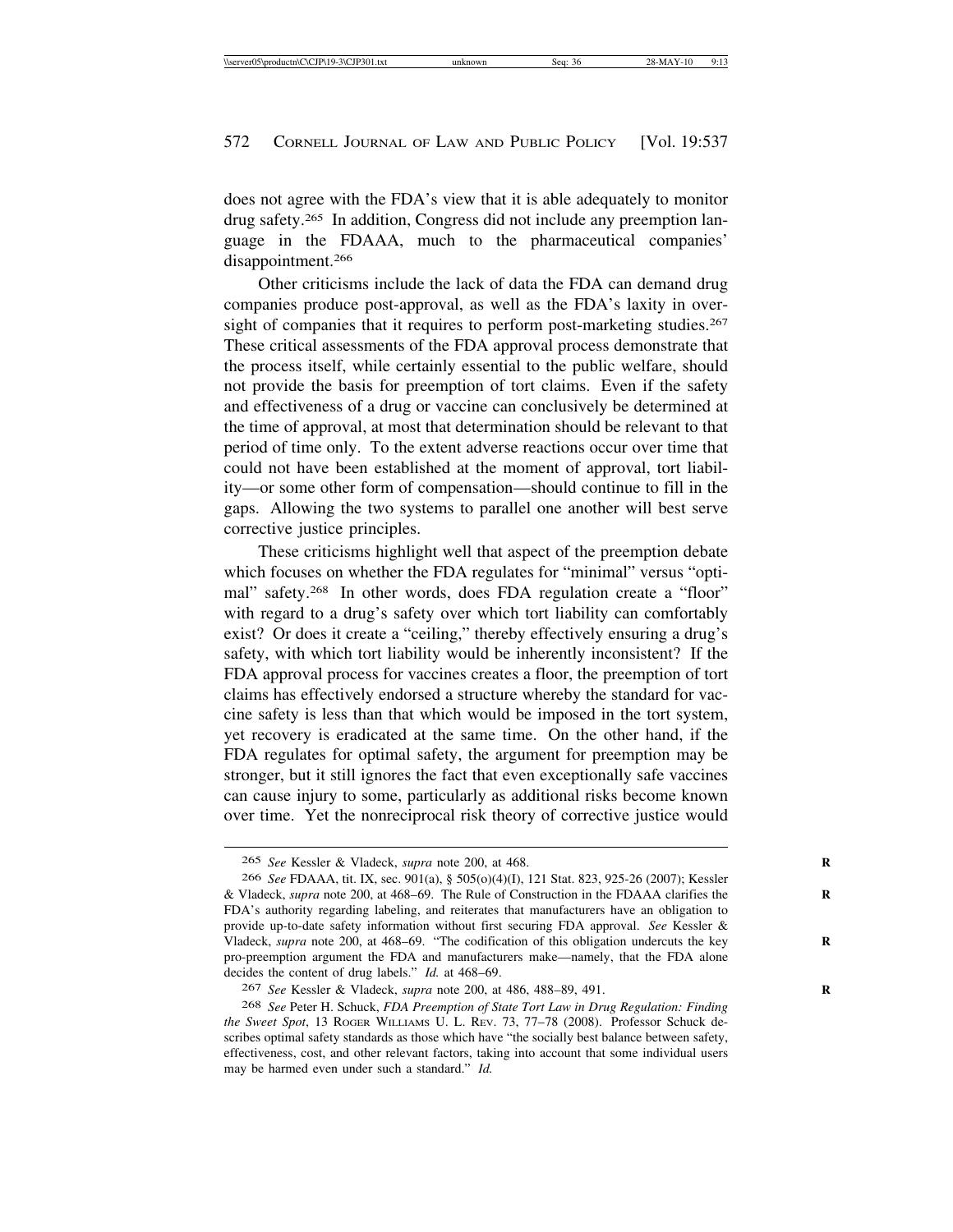deem the distinction irrelevant and demand that all injured plaintiffs be compensated for their losses. As the preceding discussion illuminates, the approval process is flawed in many respects. Thus, using the process as the basis for preemption is inappropriate, particularly in light of the corrective justice principles upon which the tort system is founded.

Despite the criticisms that accompany the FDA approval process, preemption nonetheless offers a certain attractiveness. After all, notwithstanding the flaws in the FDA's process, the manufacturer has theoretically complied with the FDA's conditions for approval. Thus, as the preemption debate continues to advance, tort liability may be usurped, leaving injured plaintiffs with no remedy. Yet corrective justice does not necessarily require tort liability; it merely requires that a plaintiff be compensated—monetarily or otherwise—for his injuries.269 Thus, as explained in greater detail in Part III below, corrective justice can still be achieved, notwithstanding the perceived effect tort liability might have on a defendant who must also comply with federal regulation.270

### B. *Criticisms of Current Congressional Vaccine Programs*

Even if traditional tort claims for vaccine injury are not deemed preempted, recovery for a particular vaccine injury may ultimately be prescribed pursuant to a statutory program. This section explores the shortcomings of the existing statutory programs for vaccine compensation upon which a future vaccine program could be based, particularly in light of the nonreciprocal risk theory of corrective justice. These inadequacies inform our determination of a more appropriate paradigm for determining liability and compensation in Part III below.

Congress has created the current statutory vaccine programs with an eye toward purely instrumentalist goals like widespread vaccination levels and protection of vaccine manufacturers that facilitate continued production of vaccines. One goal of the NCVIA does appear to be ensuring compensation to certain victims as well.271 But the other more recent vaccine programs appear to eschew such a goal, with the sole objective being manufacturer immunity.<sup>272</sup> Those programs have substantially diminished claimants' ability to recover for vaccine-related injuries, while manufacturer liability has all but disappeared.273 Although the federal government's programs have most assuredly solved the concern regarding manufacturer liability, with the subsequent consequence of limited vaccine resources and vaccination levels, injured victims increasingly ap-

<sup>269</sup> *See* Nagareda, *supra* note 200, at 15. **R**

<sup>270</sup> *See id.*; Sharkey, *Products Liability Preemption*, *supra* note 200, at 459–66. **R**

<sup>271</sup> *See* Clark, *supra* note 67, at 674. **R**

<sup>272</sup> *See* Coyle, *supra* note 124 at 5 **R**

<sup>273</sup> *See, e.g.*, Steel, *supra* note 94, at 160; *see also supra* Part I.B. **R**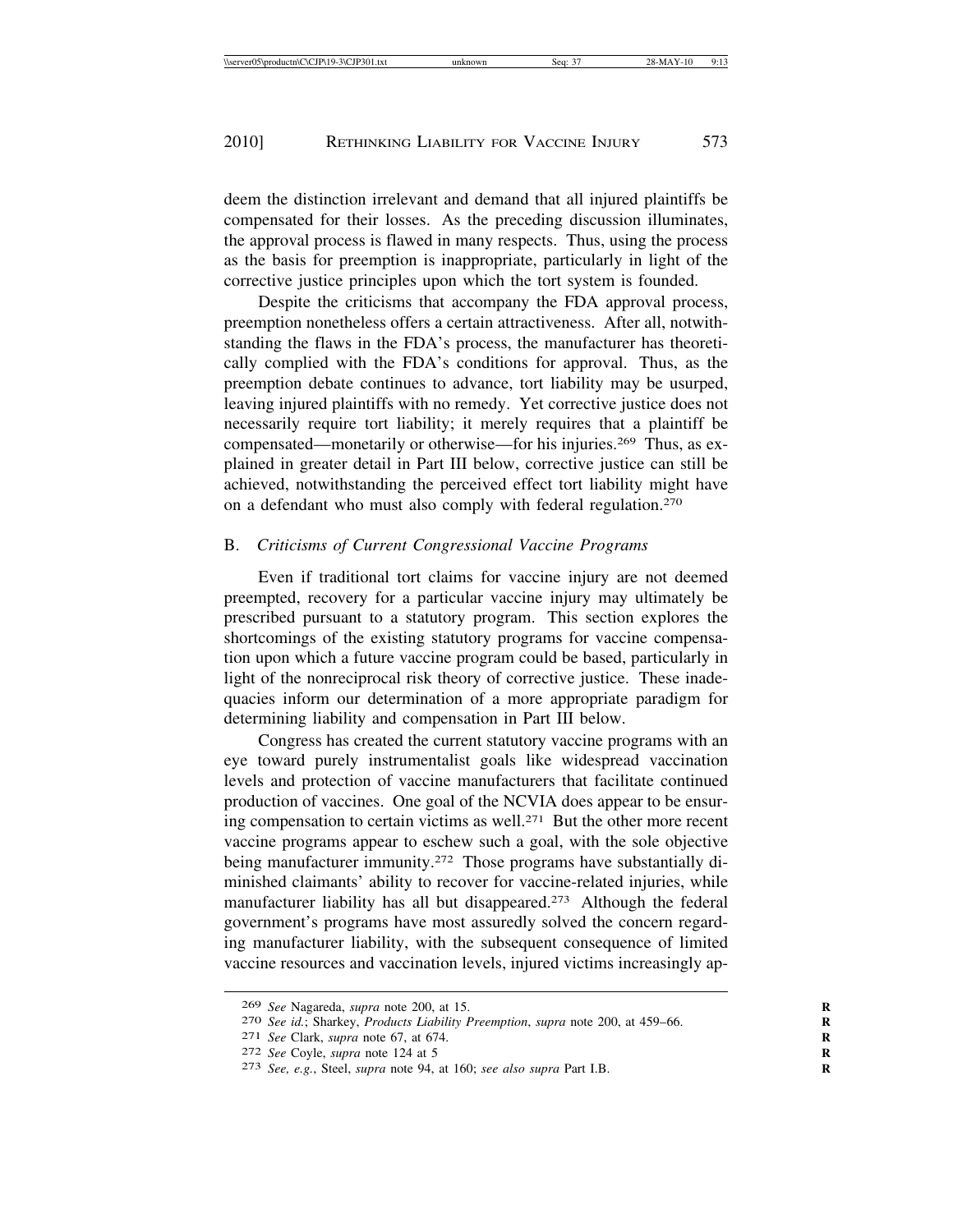pear to get the short end of the stick. Benefits received have been reduced from the unlimited awards procured by virtue of a civil tort action under the Swine Flu Act (not to mention the right of the United States to seek indemnification from manufacturers in certain instances), to capped awards, no judicial review of administrative decisions, and virtual immunity for manufacturers under SEPPA and the Prep Act.

Although it is important to keep this nation's vaccine supply at safe working levels by shielding manufacturers from liability, this goal is purely instrumental in nature. It focuses on what result would benefit society at large, as opposed to whether it is fair to allow injured victims to recover. "Targeted liability protection"274 for manufacturers has become a code word for instrumentalist thinking. However, Fletcher's theory may be a more appropriate and principled starting place for establishing rules of liability and compensation. In other words, the focus in vaccination liability and compensation should reflect what result is fair as among the parties involved, rather than allowing compensation and liability to be directed by the most powerful lobby groups in Washington. When principles of corrective justice fail to underlie a particular vaccine program, the program fails, as in the case of SEPPA. If the possibility exists that a victim of a vaccine injury may not receive any damages for that injury, then that person may choose not to be vaccinated. This result may be tolerated when the threat of infection is not imminent, as in the case of a terrorist smallpox attack when SEPPA was enacted. But what about those injured by vaccines when the threat of infection is real and imminent, as perhaps the H1N1 virus? Or those infected because they declined vaccination due to fear of injury and lack of compensatory mechanisms? Or those the infected subsequently infect? Increasingly, the existing statutory framework is failing these parties.

It is useful to keep in mind that these congressional programs were born from certain specific problems. Enactment of the NCVIA was driven by the problems inherent in the civil tort system: inconsistent judgments for plaintiffs on the one hand,275 and potentially crippling conditional liability for pharmaceutical companies on the other.<sup>276</sup>

<sup>274</sup> *See* Public Readiness and Emergency Response Act, 42 U.S.C. § 247d-6d (2006).

<sup>275</sup> *See, e.g*., Givens v. Lederle, 556 F.2d 1341, 1345 (5th Cir. 1977); Reyes v. Wyeth Labs., 498 F.2d 1264, 1295 (5th Cir. 1974); Davis v. Wyeth Labs., Inc., 399 F.2d 121, 128 (9th Cir. 1968). *But see, e.g.*, Johnson v. American Cyanamid Co., 718 P.2d 1318, 1325–26 (Kan. 1986); Wyeth Labs., Inc. v. Fortenberry, 530 So. 2d 688, 691–93 (Miss. 1999). *See also* Steel, *supra* note 94, at 152. **R**

<sup>276</sup> At least one commentator is skeptical of the vaccine industry's claims that the product liability system is responsible for deterring research and development of products. *See* Teresa Moran Schwartz, *Prescription Drugs and the Proposed Restatement (Third)*, 61 TENN. L. REV. 1357, 1361 (1994). As Schwartz points out, little data exists to provide a causal link between liability costs and the development or availability of prescription products, as the pharmaceutical companies are the best ones to provide that data, but they have been reluctant to do so. *See*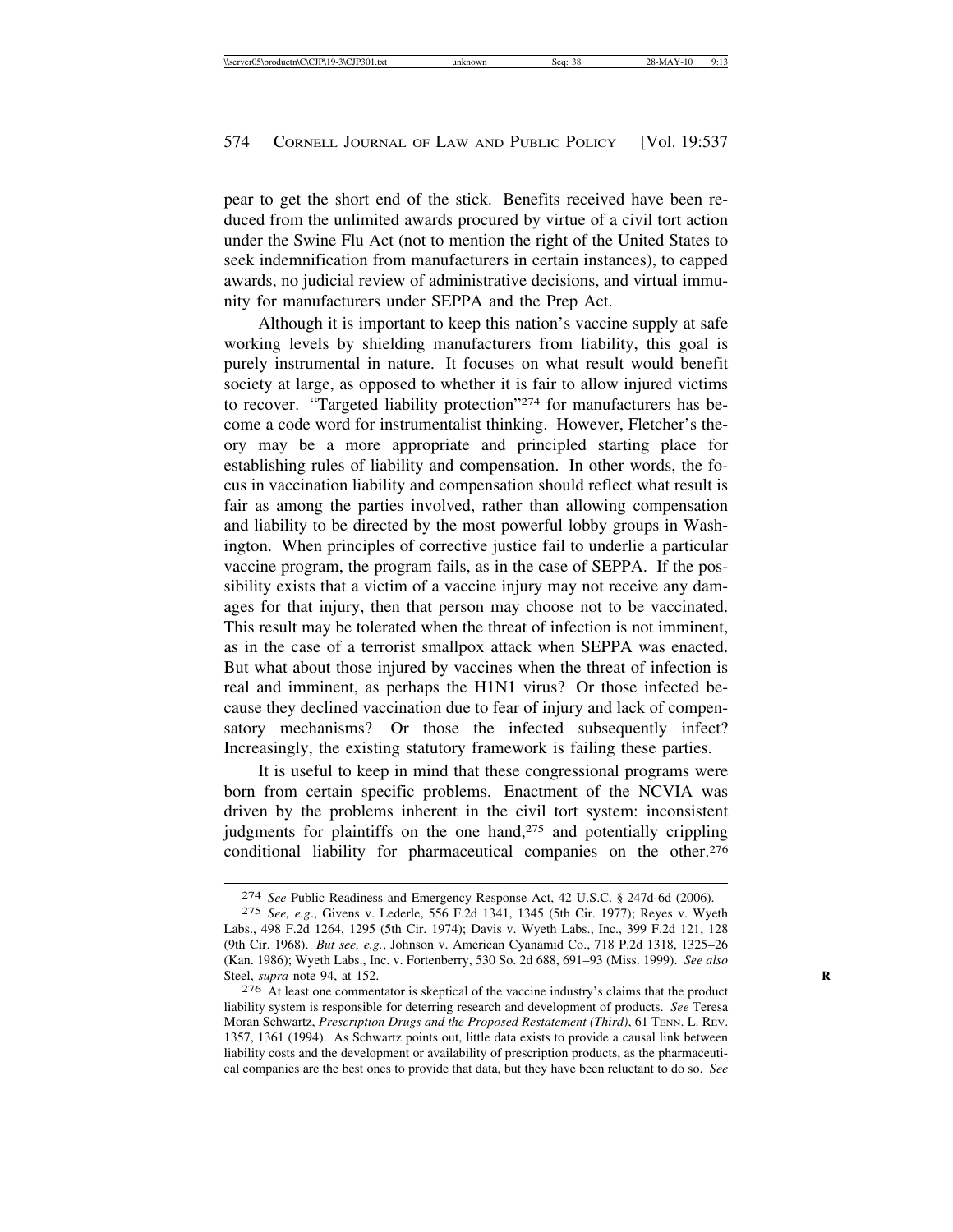SEPPA and the Prep Act were created due to governmental, and perhaps, societal, fear of a pandemic—borne either naturally, or by terroristic means. The geneses of these programs, in conjunction with the criticisms and shortcomings thereof, are significant in light of corrective justice principles and provide the basis for our construction of a more comprehensive compensation and liability model, focused on the intersection of a variety of risks implicated by vaccine injury. As discussed below, they each provide a "band-aid" for a perceived problem. Moreover, they serve to further the purely instrumentalist goals of widespread vaccination and some degree of manufacturer immunity.

Both SEPPA and the Prep Act, either effectively or directly, provide immunity for vaccine manufacturers. Thus, any compensation would be paid from funds appropriated by Congress. In this era of insurance companies refusing to cover liability costs for vaccine-related injuries, manufacturers must be protected so as not to threaten the nation's vaccine supply.<sup>277</sup> Governmental payment of claims may be appropriate here considering the government is mandating the manufacture, distribution and administration of an H1N1 vaccine, for example, in case of a pandemic. Yet the decision to vaccinate oneself is purely voluntary. This decision furthers the government's goal of public health;278 each person who voluntarily receives a vaccination is effectively a "foot soldier" for the United States fighting the war on terror or the war on disease.279 In case of a flu pandemic or bioterrorist attack, the American public must be immunized at a high rate and on a large scale to prevent the spread of disease.280

Further, the extent to which a vaccine's risks are relatively unknown at the time the government mandates its manufacture and administration to the public may very well dictate government responsibility for injuries.281 This reasoning reflects the language in the Responsible Public Readiness and Emergency Preparedness Act of 2006282 that indemnification should be available only to the extent the HHS Secretary has issued a declaration *and* the vaccine or other countermeasure has not received

*id.* at 1399; *see also* Kelley E. Cash, *The New Restatement (Third) of Torts: Is it the Cure for the AIDS Vaccine Ailment?*, 16 REV. LITIG. 413, 418–19 (1997); H. William Smith III, *Vaccinating AIDS Vaccine Manufacturers Against Product Liability*, 42 CASE W. RES. L. REV. 207, 238–39 (1992). <sup>277</sup> *See* Greenberger, *supra* note 35, at 27, 31–32. **<sup>R</sup>**

<sup>278</sup> *See* Derry Ridgway, *No-Fault Vaccine Insurance: Lessons from the National Vaccine Injury Compensation Program,* 24 J. HEALTH POL. POL'Y & L. 59, 79 (1999).

<sup>279</sup> Steel, *supra* note 94, at 145. **R**

<sup>280</sup> *See* Robert M. McKenna, *The Impact of Product Liability Law on the Development of a Vaccine Against the AIDS Virus*, 55 U. CHI. L. REV. 943, 945–46 (1988). <sup>281</sup> *See id.*; Greenberger, *supra* note 35, at 31–32. **<sup>R</sup>**

<sup>282</sup> Responsible Public Readiness and Emergency Preparedness Act, S. 2291, 109th Cong. (2006).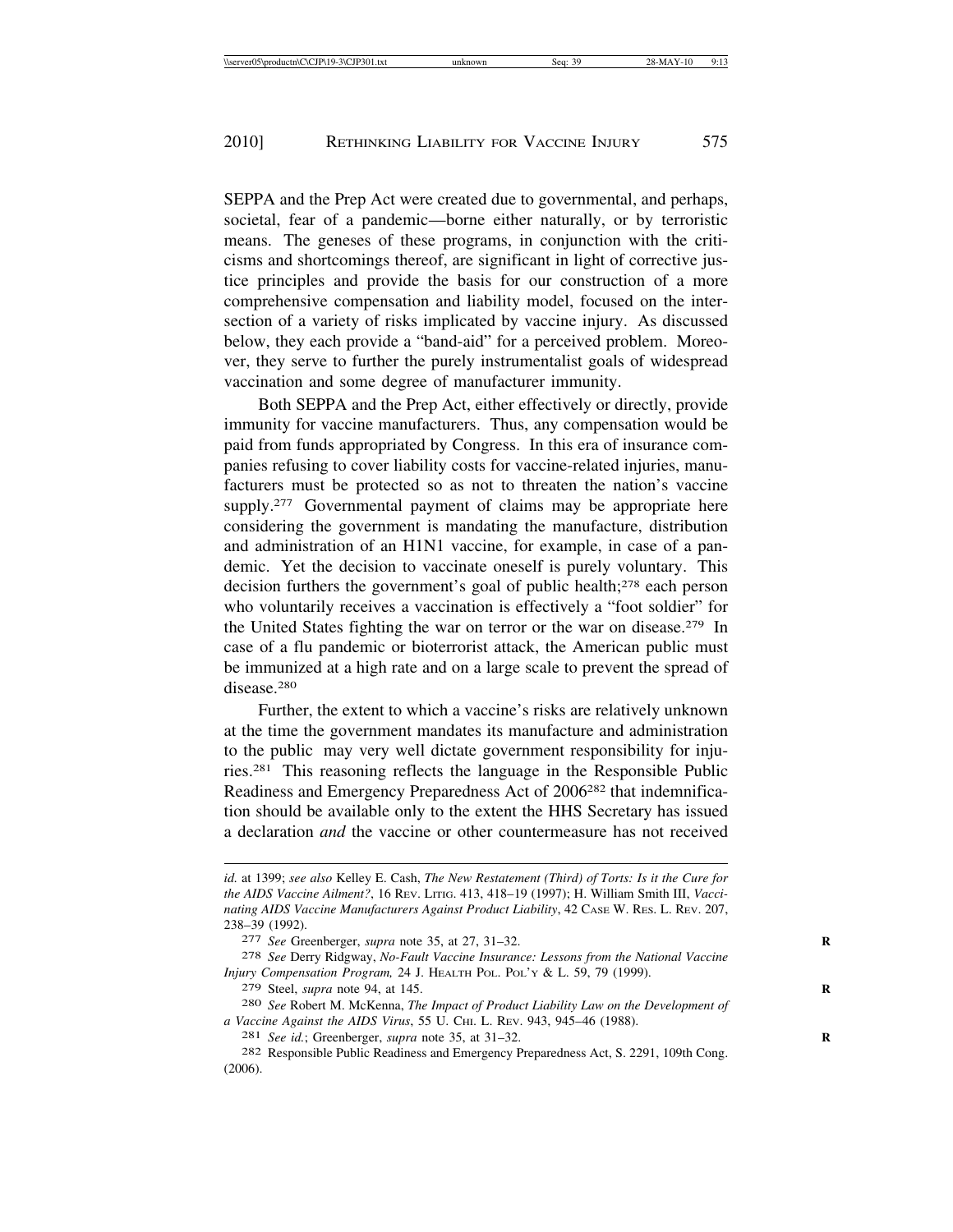full FDA testing. In other words, the fact that the government has effectively required immediate manufacture, testing, and administration of a vaccine, without knowing the full extent of the risks involved, suggests, if not requires, that the government be the one to pay any claims.283

Yet the immunity for manufacturers under SEPPA and the Prep Act, in addition to the dim prospect of just compensation for victims under these programs, is inconsistent with corrective justice principles. Not only do corrective justice principles favor compensating victims, they do so from the standpoint of forcing the wrongdoer—here theoretically, the manufacturer, not the government—to pay a victim's damages.<sup>284</sup> Thus, some specter of liability should remain to maintain vaccine manufacturers' consistent production of safe, effective vaccines.285 Moreover, the compensation provided under these Acts has been criticized as being illusory.286 If a claimant has no realistic possibility for compensation, corrective justice principles are assuredly thwarted. That does not mean, however, that the manufacturer's liability must be expressed as a judicial judgment or special-court award directly against the manufacturer. Rather, there may be other ways, through a comprehensive regulatory system and mandated contributions from all manufacturers in the pharmaceutical industry. Notions of this kind of approach are sometimes referred to as "enterprise liability"—and we will take those up in more depth in Part III.

The NCVIA, on the other hand, was the product of the compulsory system for vaccine administration to children in this country. Each state and the District of Columbia requires a child be vaccinated if the child is enrolled at a day care or is in a public school.<sup>287</sup> The decision whether to vaccinate one's child has been made for every parent who chooses either of these paths. NCVIA is arguably the most successful of these congressional programs, in terms of claimant numbers under the program and the extent to which damages are paid to those claimants.<sup>288</sup> Yet the NCVIA is still not an adequate model upon which to formulate a future program

<sup>283</sup> The FDA also states that, notwithstanding a rigorous licensure system for vaccines, all potential risks and side effects cannot be anticipated until the vaccine is administered to the general public and may need to undergo further studies. FDA, Vaccines, http://www.fda.gov/ BiologicsBloodVaccines/Vaccines/default.htm (last visited Feb. 12, 2010). <sup>284</sup> *See* MCGARITY, *supra* note 187, at 232. **<sup>R</sup>**

<sup>285</sup> *See* Victor E. Schwartz & Liberty Mahshigian, *National Childhood Vaccine Injury Act of 1986: An Ad Hoc Remedy or a Window for the Future?*, 48 OHIO ST. L.J. 387, 395 (1987). 286 *See* Breen, *supra* note 74, at 319–20. **R**

<sup>287</sup> *See* Hagan, *supra* note 35, at 479. Although compulsory vaccination laws are a prod- **R** uct of state law, the funding of state's vaccination programs is made possible by a grant from the federal government. *Id.* "These federal grants require compliance with national objectives, such as 'the rigorous enforcement of school immunization laws.'" *Id.* 

<sup>288</sup> *See* U.S. Dep't of Health & Human Services, Health Resources and Services Admin., National Vaccine Injury Compensation Program Statistics Report, Jan. 20, 2009, http://www. hrsa.gov/vaccinecompensation/statistics\_report.htm.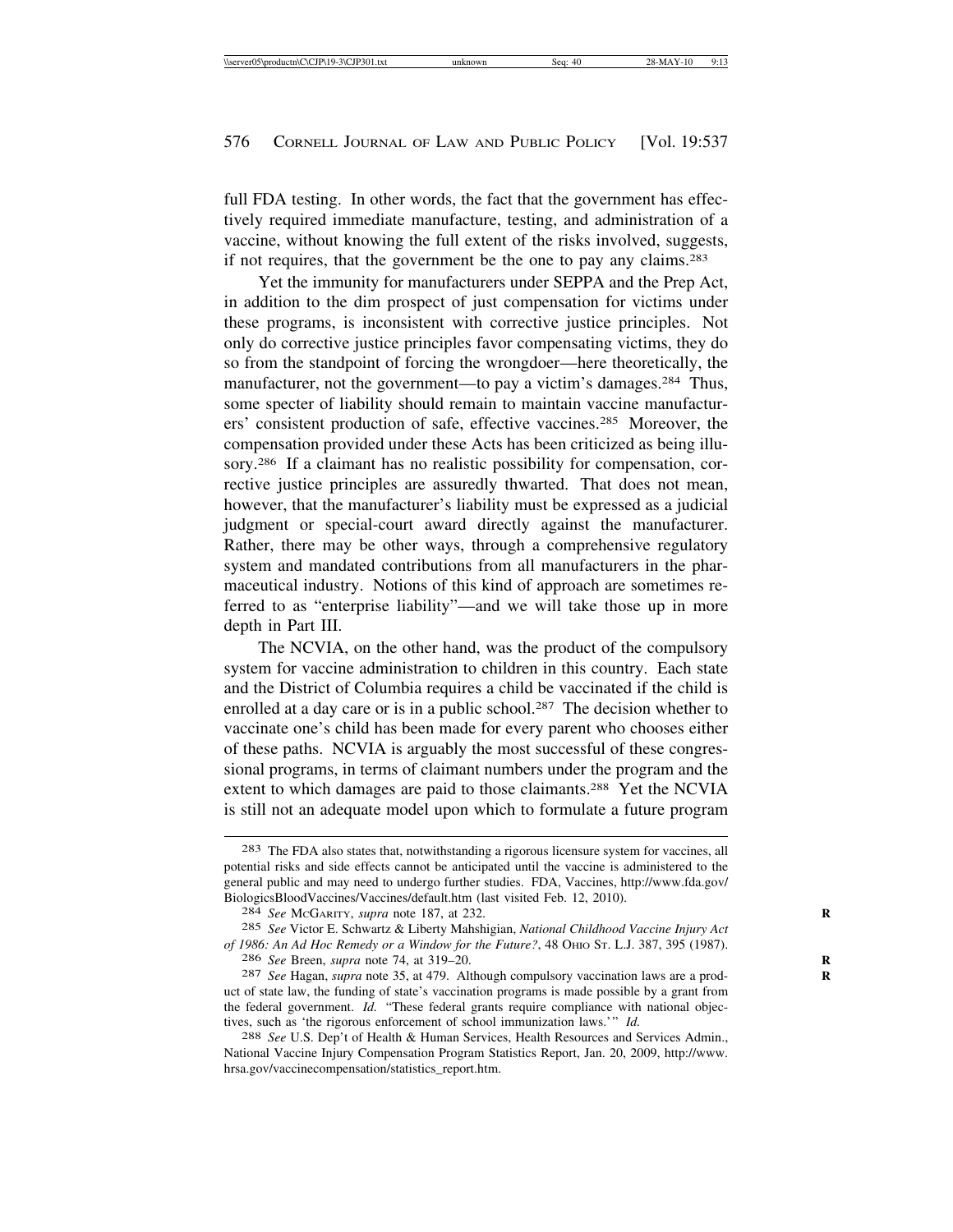for injuries due to other vaccines. First, although the government mandates administration of childhood vaccines, the manufacturer should bear some responsibility for any injuries suffered. As suggested by the vaccine table, there are a number of well-known side effects, as well as wellknown rates of such side effects occurring.289 Thus, insurance companies may be able, and perhaps should be willing, to insure manufacturers to the extent there is predictable liability. Currently, manufacturers feel no sting of liability under the NCVIA, as the compensation fund from which claimants are paid is funded by excise taxes paid by the purchasers of the vaccines.290

Moreover, as the NCVIA involves the use of a vaccine table, it may be "easier" to withhold compensation under the NCVIA in situations where the injury falls outside the table. Even the NCVIA's "fail-safe" vaccine table, however, is prone to unreliability, as revealed by the FDA's inability or unwillingness to conduct post-marketing surveillance.291 In fact, all vaccine tables under each of these programs become increasingly suspect for that reason. This problem is exacerbated by the fact that side effects of future vaccines, particularly those that are manufactured hastily to respond to a growing threat of pandemic, may not be known for many years. To the extent a vaccine table is created to weed out good claims from bad in this context, claimants would face the almost insurmountable task of proving causation, and many victims of vaccine injury may be left with no recompense.292 A choice must be made to either [a] get vaccinated and face potential injury with perhaps little chance of recovery, or [b] decide against receiving a vaccination. This choice implicates a variety of risks, which extend well beyond the risks that underlie Fletcher's theory. As discussed in more detail in Part III, a liability and compensation scheme must take these other risks into con-

<sup>289</sup> *See, e.g.*, LESTER M. CRAWFORD, ACTING COMMISSIONER OF FOOD AND DRUGS, EN-SURING THE SAFETY, EFFECTIVENESS, AND AVAILABILITY OF INFLUENZA AND OTHER VACCINES, TESTIMONY BEFORE THE SENATE COMMITTEE ON ENERGY AND COMMERCE (Nov. 18, 2004), *available at* http://www.fda.gov/NewsEvents/Testimony/ucm113231.htm ("[The Center for Biologics Evaluation and Research (CBER)] and the [CDC] jointly manage the Vaccine Adverse Event Reporting System (VAERS), a cooperative program for vaccine safety. VAERS is a post-marketing safety surveillance program, collecting information about adverse events (side effects) that occur after the administration of U.S. licensed vaccines."); FDA, Vaccine Adverse Events, http://www.fda.gov/cber/vaers/vaers.htm (last visited Feb. 24, 2010) ("The purpose of VAERS is to detect possible signals of adverse events associated with vaccines. VAERS collects and analyzes information from reports of adverse events (possible side effects) that occur after the administration of US licensed vaccines."); *see generally* 42 U.S.C. § 300aa(1)-(5) (2006) (describing the purposes, structure, and risks of the National Vaccine Program).

<sup>290</sup> *See* Steel, *supra* note 94, at 158. **R**

<sup>291</sup> *See id.* at 169.

<sup>292</sup> *See id.* at 170–71.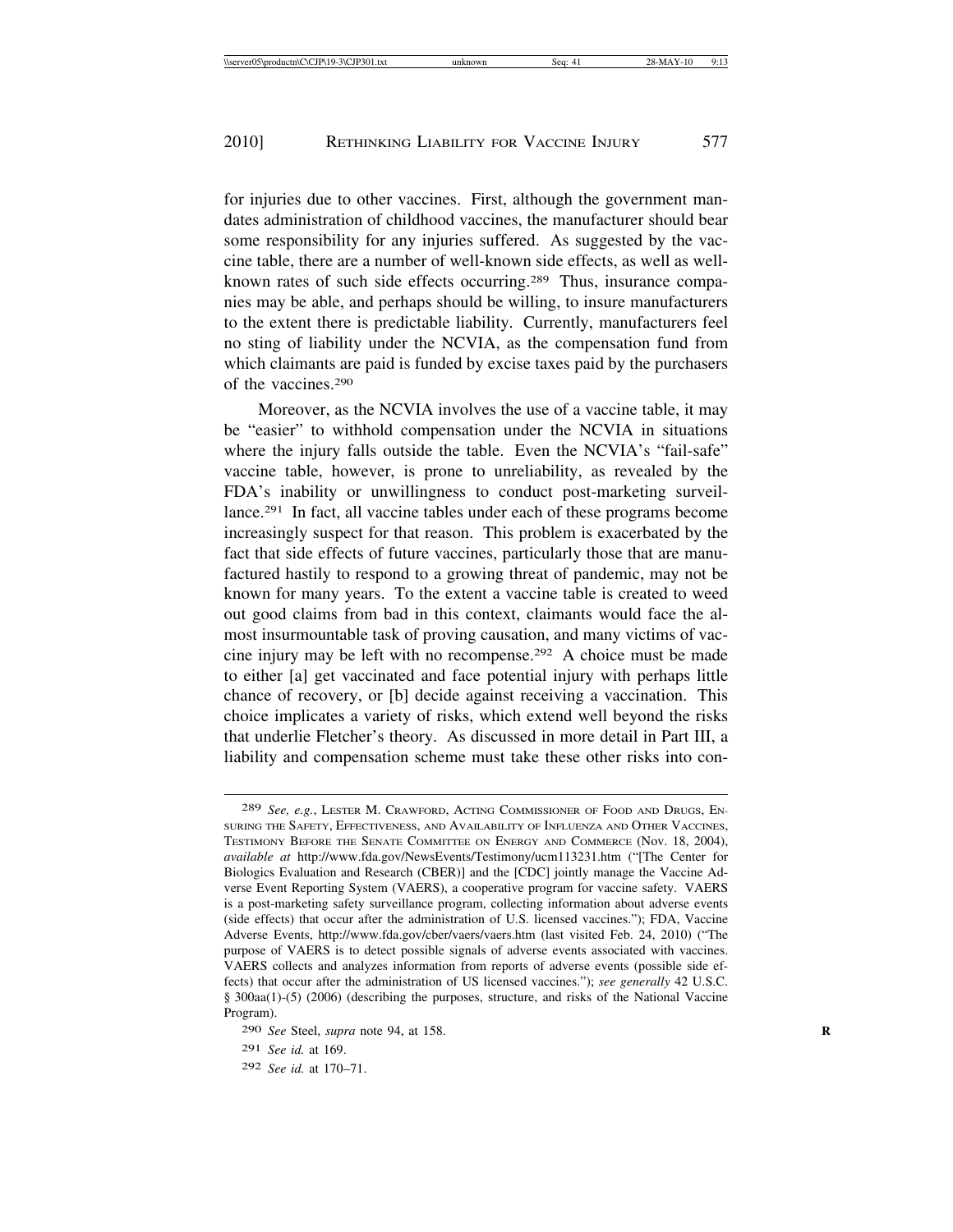sideration if it is to encompass the spectrum of risks created in this context.

Although NCVIA's vaccine table may streamline the proceedings for certain claimants because causation is presumed, others have significant difficulties proving their case. Certainly, a plaintiff who brings a tort claim against a vaccine manufacturer may encounter difficulty establishing that a particular vaccine caused her injury. However, the mechanisms in the NCVIA make proving causation considerably more difficult. While having proven successful at reducing the amount of lawsuits brought against vaccine manufacturers, the Special Masters' discretion in making compensation determinations, as well as the Act's causation requirements, have resulted in the denial of compensation to the majority of persons seeking it.293

As discussed earlier,<sup>294</sup> Special Masters gain their expertise on the job—in the rough and tumble of handling actual NCVIA cases; they are not scientific or medical experts. Yet, anomalously, the NCVIA treats them as though they were. Each Special Master is chosen by a majority of the judges on the U.S. Federal Claims Court<sup>295</sup> and has total jurisdiction over the initial proceedings.296 Although a petitioner may seek review of the Special Master's determination of compensation, and even appeal that review to the U.S. Court of Appeals for the Federal Circuit, the standard of review of these courts is highly deferential to the Special Master's decision.297 The U.S. Federal Claims Court will only set aside the Special Master's decision if it is "arbitrary, capricious, an abuse of discretion, or otherwise not in accordance with law."298 And although the NCVIA imposes no standard of review upon the federal courts of appeal for the Federal Claims Court's review of the Special Master's decision, one such court has determined that the standard should be the same as that of the Federal Claims Court.<sup>299</sup> This highly deferential standard of review of the Special Masters effectively ensures that a Special Master's determination will not be overturned.<sup>300</sup>

Not only has the authority of the Special Masters been called into question, the entire goal of the NCVIA of fair and efficient adjudication

<sup>293</sup> Breen, *supra* note 74, at 320. Despite the fact that between 1988 and 1999 Special **R** Masters have awarded over \$1 billion in damages and attorneys' fees, "more than two-thirds of all claims filed by petitioners ultimately are dismissed." *See id.*; Ridgway, *supra* note 278, at 59; Steel, *supra* note 94, at 146, 168–71. **R**

<sup>294</sup> *See supra* Introduction.B.

<sup>295</sup> 42 U.S.C. § 300aa-12(c)(1) (2006).

<sup>296</sup> *Id.* § 300aa-12(a).

<sup>297</sup> *See* Breen, *supra* note 74, at 322–23. **R**

<sup>298</sup> § 300aa-12(e)(2)(B); *see* Breen, *supra* note 74, at 322. **R**

<sup>299</sup> *See* Breen, *supra* note 74, at 323. **R**

<sup>300</sup> *See id.*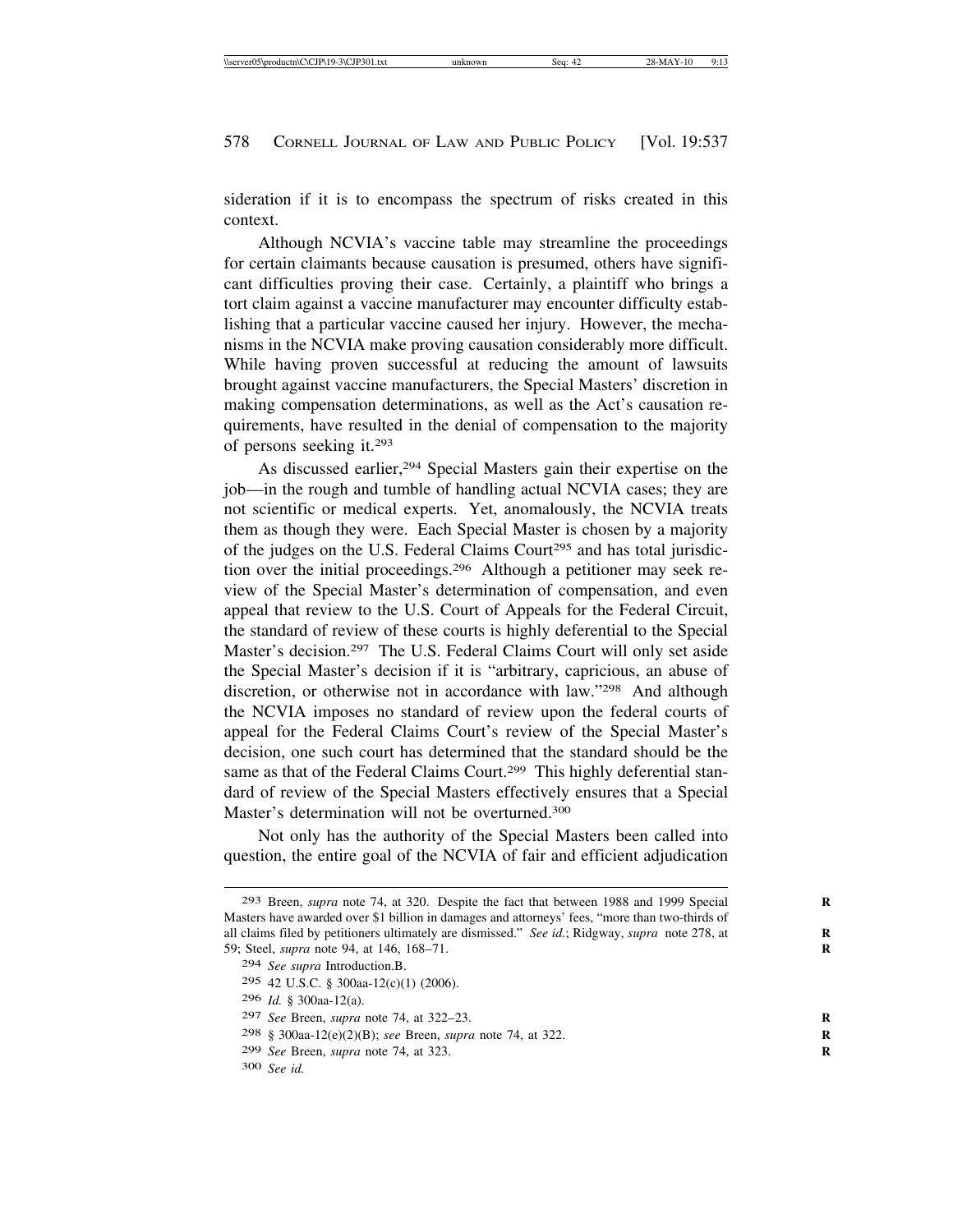of claims has also been criticized.301 The system has become increasingly adversarial, and the government has taken to arguing "aggressive and technical" defenses, comparable to a trial.<sup>302</sup> Similarly, other than for very clear-cut injuries that fall within the Table injuries and time periods, expert testimony is routinely provided to support causation.303 As one commentator has stated:

> After repeated exposure [to certain experts' testimony], Special Masters have developed preferences for or against the testimony of certain experts. In the published opinions, claimants are warned off some experts as being unsuitable for [National Vaccine Injury Compensation Program (NVICP)] cases. At the other extreme, preferred experts receive rich praise in the Special Masters' decisions, and one was singled out to receive hourly consultation fees of \$250 instead of the \$200 HHS rate . . . . Criticism of the tort system often focuses on the arbitrary and irrelevant factors that determine outcomes. The NVICP contains no provision to deflect accusations of the same sort brought against the no-fault claims process.304

This process, therefore, pits experts against one another, and the Special Master—"special" only in the sense that they are an administrative judge employed to hear a single category of controversies—has total discretion to determine whether a compensable injury occurred.<sup>305</sup>

NCVIA's promise of reasonable attorney's fees has also suffered from this heightened adversarialness. The NCVIA allows the Special Master to determine "reasonable attorneys' fees," regardless of whether the claim was decided in favor of the claimant, "if the Special Master determines that the petition was brought in good faith and there was a reasonable basis for the claim for which the petition was brought."306 The attorney is thus required to prove that the fee requested was reasonable.307 However, as these claims have become more adversarial in nature, attorneys have spent many more hours on them than was initially anticipated.308 As such, Special Masters have determined in some cases

<sup>301</sup> *See id.* at 320; *see also* H.R. REP. NO. 99-908, at 12 (1986) (describing congressional goals in passing the NCVIA).

<sup>302</sup> *See* Steel, *supra* note 94, at 159–60. **R**

<sup>303</sup> Ridgway, *supra* note 278, at 68. **R**

<sup>304</sup> *Id*. at 69.

<sup>305</sup> *See* Steel *supra* note 94, at 169. **R**

<sup>306</sup> 42 U.S.C. § 300aa-15(e) (2006).

<sup>307</sup> Steel *supra* note 94, at 161. **R**

<sup>308</sup> *See id.* at 162.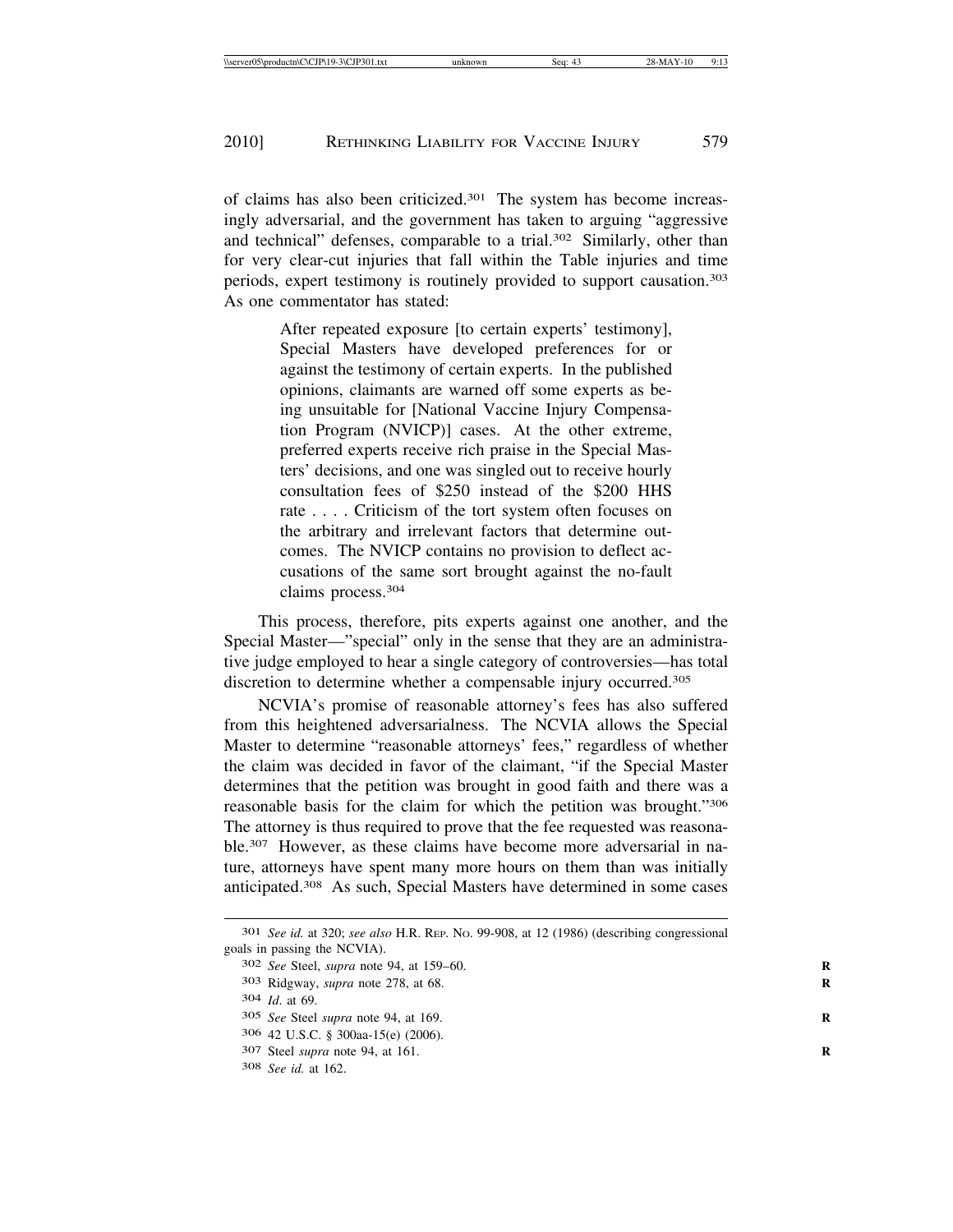that the attorney's fee was not reasonable.309 Moreover, if a claimant wants the Special Master's decision reviewed, and then appeals that review, the attorney will not be compensated until a final decision has been reached.310 As a result, many attorneys are now reluctant to take NCVIA cases.311

Similarly, attorneys pay for the expert witness testimony, which is necessary to establish causation in many cases; thus, the expert cannot get paid until all of the subsequent judicial reviews have been exhausted.312 And since the Special Master has discretion to determine that the fee paid to an expert was not reasonable, and thus, decide not to compensate the attorney for having paid the fee, an attorney takes a very large risk in securing expert testimony.<sup>313</sup> Some attorneys have chosen to hire a less qualified, and therefore, less expensive expert, which can prove to be risky to the claimant's case.314 Finally, an attorney is only paid under the program by the HHS if the claimant chooses the Special Master's award; if the claimant rejects this award and files a civil tort action, the attorney can only recover if the claimant is successful at trial.315 This system effectively places the attorney's interests at odds with the claimant's interests.<sup>316</sup>

Finally, although the NCVIA may adequately compensate claimants in that it provides recovery for all incurred and future expenses, as well as actual and anticipated loss of earnings, it also provides for certain caps on awards, such as death benefits and pain and suffering317—and it covers no injuries that are suffered in vitro when an expectant mother receives a vaccine.318 Arguably, the caps on those awards should be increased from what was established twenty years ago,<sup>319</sup> death benefits should be significantly enhanced, the scope of covered vaccines should be expanded, and the vaccination of expectant mothers encompassed.

<sup>317</sup> 42 U.S.C. § 300aa–15 (2006). <sup>318</sup> *Compare* Rooks v. Sec'y of Dep't of Health & Human Servs., 35 Fed. Cl. 1, 12 (1996) (finding that Congress intended to provide compensation for injuries stemming from in utero receipt of vaccines), *with* Steven L. Schooner, *The Future: Scrutinizing the Empirical Case for the Court of Federal Claims*, 71 GEO. WASH. L. REV. 714, 734 (2003) (quoting special master who followed *Rooks* as a matter of preference but noted that decisions of U.S. Court of Federal Claims are not binding on special masters).

319 *See* Jaclyn Shoshana Levine, *The National Vaccine Injury Compensation Program: Can It Still Protect an Essential Technology?*, 4 B.U. J. SCI. & TECH. L. 9 ¶ 77 (1998).

<sup>309</sup> *See id.*

<sup>310</sup> *See id.* at 160–61.

<sup>311</sup> *Cf. id.* at 161 ("The prospect of postponed attorney fees may make some attorneys wary of pursuing a long and expensive appeals process."). <sup>312</sup> *See id.* at 166.

<sup>313</sup> *See id.*

<sup>314</sup> *See id.* at 166–67.

<sup>315</sup> *See id.* at 165.

<sup>316</sup> *See id.*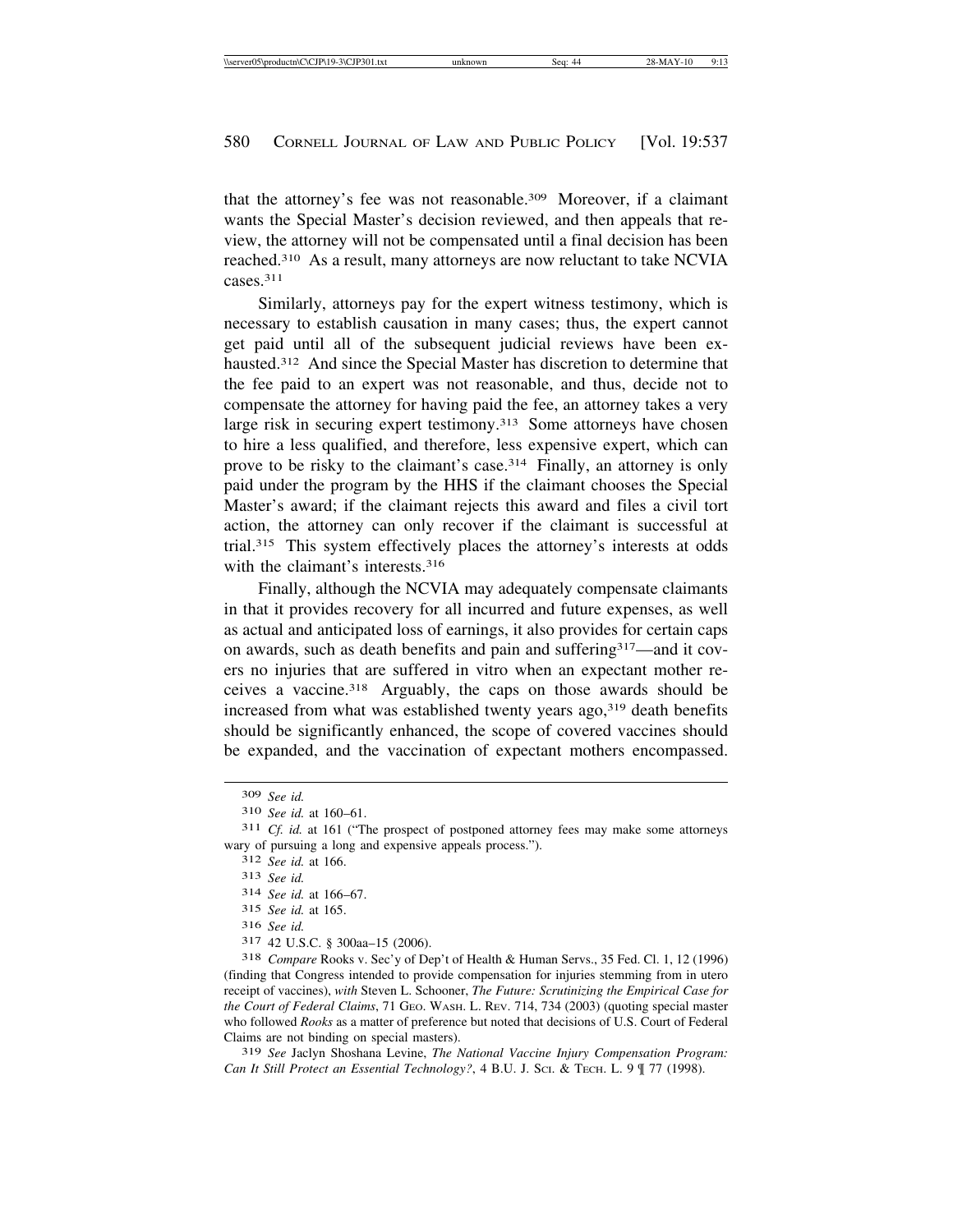This certainly seems possible, as the fund from which these benefits are paid currently has a balance of over \$2 billion.320 Moreover, a renewed profitability of vaccines to the pharmaceutical industry, such as Gardasil and DNA-based vaccines under current development, augur a more than adequate industry source from which a compensation fund—or even more usefully, a comprehensive vaccine policy implementation fund may be maintained. These ideas are further developed in Part III*.*

In sum, while these programs arguably serve laudable goals, they are exactly that: goal oriented. They serve to further instrumentalist interests, rather than taking a more principled approach. They also were targeted on a fairly narrow aspect of vaccine policy—the protestations of pharmaceutical companies that they would get out of the vaccine business entirely unless Congress immunized their vaccine products from products liability claims. As such, the statutory programs are not destinations, but rather, milestones on the road travelled since the introduction of vaccination in colonial America towards a coherent national vaccine policy that achieves the optimal balance of stakeholder interests in congruence with the overarching legal principles in this area that must be accounted for if vaccine injury in particular and vaccine policy in general is to be reasoned and effective. Outlining the parameters of such a holistic vaccine policy, and exploring the principles that must undergird it, are what we now take up in Part III.

# III. RETHINKING THE MODEL FOR VACCINE-INJURY REGULATION: A PARADIGM FOR CONGRESSIONAL ACTION

### A. *Introduction*

As Professor Thomas O. McGarity recently observed in his book *The Preemption War*, "Congress is the only institution that can bring an end to the preemption war"—and, as we contend here, prevent that war from making the twenty-first century world of vaccination its latest front—"for the simple reason that Congress is the only institution with the power to preempt."321 Congress should, therefore, take up the question of FDA preemption generally—and the related question of the current statutory preemption by the NCVIA and similar laws specifically and do so with special regard to vaccines. The time for rethinking vaccine liability has come, given the confluence of legal, medical, and historical developments of the last decade. It is our concern in this section to suggest a thought-paradigm for Congress.

<sup>320</sup> *See* U.S. DEP'T OF TREASURY, BUREAU OF PUB. DEBT, VACCINE INJURY COMPENSA-TION REPORTS 7–8 (Jan. 2010), ftp://ftp.publicdebt.treas.gov/dfi/tfmb/dfivi0110.pdf. <sup>321</sup> MCGARITY, *supra* note 187, at 247. **<sup>R</sup>**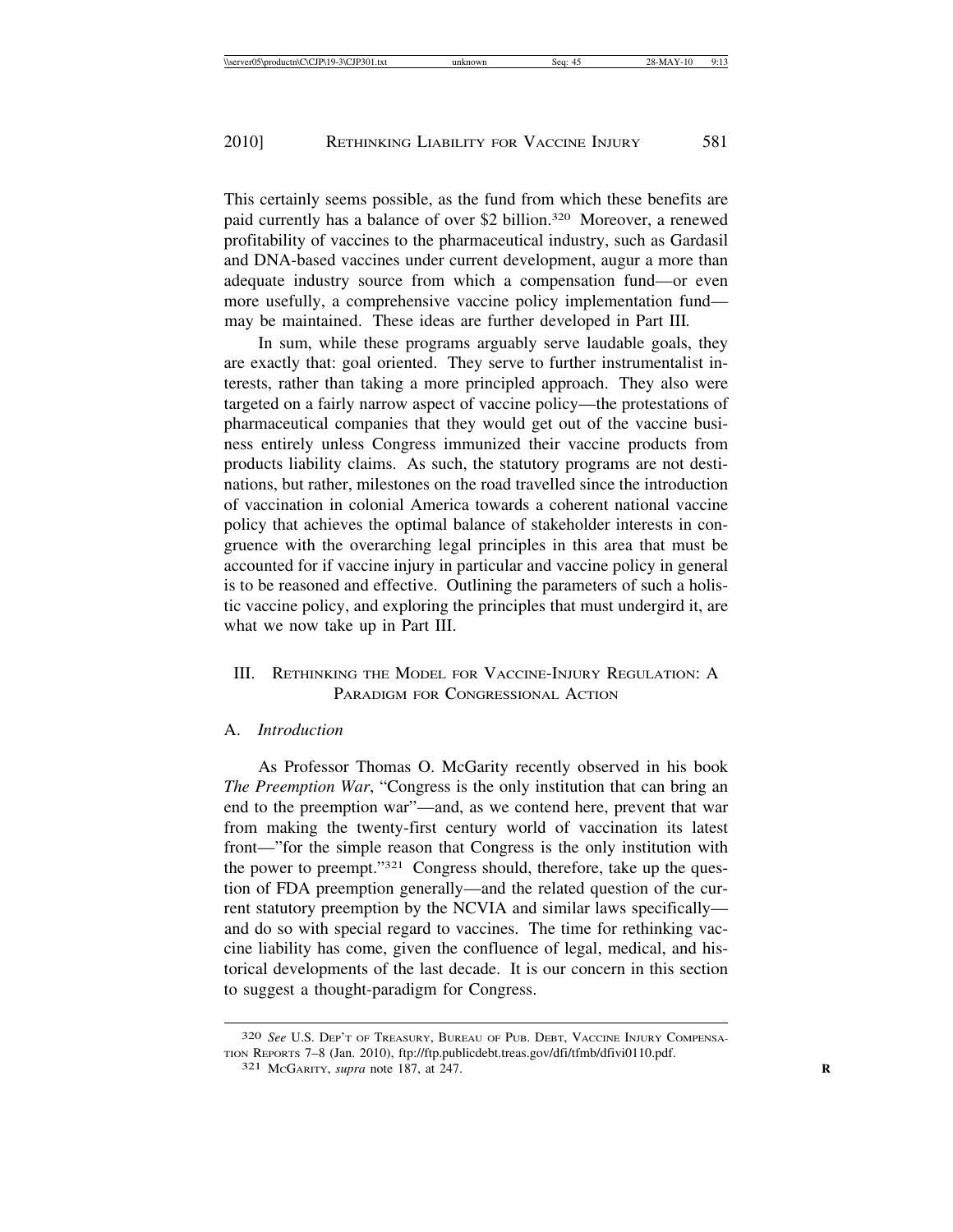# B. *Using Principles and a Dépecage Approach to Begin the Rethinking of Approaches to Vaccine-Injury Liability*

## 1. Principles

The nonreciprocal risk theory calls into question some aspects of the current congressional schemes in use or proposed to deal with vaccinecaused injuries.322 Each of these schemes distorts the nature of the risks—both reciprocal and nonreciprocal—in favor of vaccine manufacturers and the federal government.<sup>323</sup> These bills strike a balance at various points along a risk continuum in favor of a governmental interest in widespread vaccination by incentivizing the pharmaceutical industry with liability sieves—and in some of the legislation—outright shields.<sup>324</sup>

The nonreciprocal risk theory also calls into question the "tort-reform" effort du jour—the activist wielding of federal preemption.325 The balance is struck, of course, at the expense of each individual member of the public that is subjected to vaccine-associated risks; and the subset of individuals that actually suffer when the risks eventuate in their case. This is fairly typical of the tort-reform movement.<sup>326</sup>

However, in the vaccine cases, we are not speaking merely of the risks posed to individuals by the vaccines created by manufacturers and mandated by legislatures and public health administrative agencies. The picture is more complex. Unlike the typical case of consumer products, vaccines are not simply disposal goods, luxury items, or commodities of convenience. The risk analysis must take into account a larger set of risk-causers and risk-exposed because of the very fact that we have more than binary relationships between, for example, manufacturers and consumers. Reciprocity must be viewed not in the monochromatic, illustrative risk-creating pairs analysis that characterized the examples Fletcher used in his iconic article<sup>327</sup>—i.e., the risk that the manufacturers of vaccines pose to the vaccinated consumer versus the risk that the vaccinated consumer poses to the manufacturer. Rather, the risk must be viewed in a much more complex—and confusing—confluence of risks.

For example, vaccines reduce the risk that each of us, as individuals, poses to every other individual in our community<sup>328</sup> and, on a more attenuated yet palpable level due to modern car and air travel, to our state

<sup>322</sup> *See* Fletcher, *supra* note 29, at 572 (discussing nonreciprocal risks); Kathleen E. **R** Payne, *Linking Tort Reform to Fairness and Moral Values*, 1995 DET. C. L. REV. 1207, 1228 (1995) (discussing nonreciprocal risks in medical malpractice cases). <sup>323</sup> *See* Payne, *supra* note 322, at 1224, 1228. **<sup>R</sup>**

<sup>324</sup> *See supra* Part II.B.

<sup>325</sup> *See* Payne, *supra* note 322, at 1227–33. **R**

<sup>327</sup> Fletcher, *supra* note 29, at 572.

<sup>328</sup> *See* Ctrs. for Disease Control & Prevention, Vaccines: How Vaccines Prevent Disease, http://www.cdc.gov/vaccines/vac-gen/howvpd.htm#why (last visited Feb. 24, 2010); Nat'l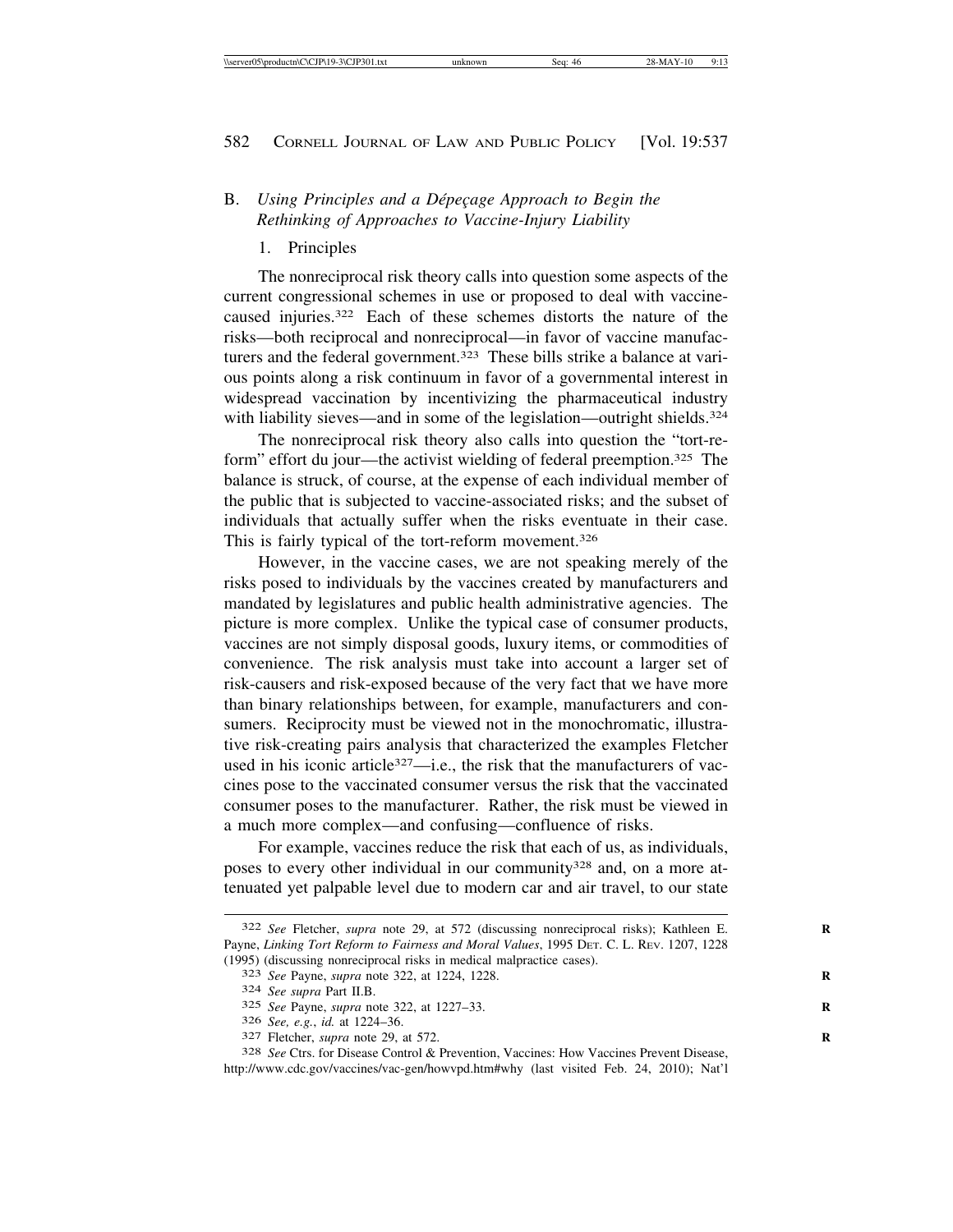and the nation as extended communities.<sup>329</sup> The risk calculus here is particularly challenging, because it requires a zero-sum arrangement: either we are all vaccinated, to protect us from being carriers or victims of disease, or we are not, subjecting ourselves to the risk of being a carrier or victim, and all others, potentially, of being infected by us and becoming carriers and victims. This confluence of risk also includes the risk that an unvaccinated person, or groups of persons, pose to society as a whole (and, in some cases, the risk that the vaccinated pose to unvaccinated or not recently vaccinated persons because of the "shedding" effects of some live-virus vaccines<sup>330</sup>), versus the risk society poses to that unvaccinated individual or group. To that extent, the risks might appear reciprocal.331

Such appearances are misleading. While binary pairs of risks may suggest that the problem is susceptible to characterization as reciprocal risks, closer scrutiny reveals the fallacy of such comforting simplicity. The risks are far more complex than that. They are linked not by pure reciprocity pairs, but rather, in a polycentrism that weaves interconnections. For example, the entity creating the vaccine-injury risk to individuals is not merely another person in the victim's space-time. Instead, that entity is composed of a collection of entities, in addition to the phar-

Inst. of Allergy & Infectious Diseases, Vaccines: Vaccine Benefits, http://www3.niaid.nih.gov/ topics/vaccines/understanding/vaccineBenefits.htm (last visited Feb. 24, 2010).

<sup>329</sup> The notorious instance in 2007 of an individual suffering from drug-resistant tuberculosis who engaged in inter-continental and trans-national travel while infected and contagious brought the globalization of infectious disease into sharp relief. *See, e.g.*, Felice Batlan, *Law in the Time of Cholera: Disease, State Power, and Quarantines Past and Future*, 80 TEMP. L. REV. 53, 58 n.22 (2007); David P. Fidler et al., *Through the Quarantine Looking Glass: Drug-Resistant Tuberculosis and Public Health Governance, Law, and Ethics,* 35 J.L. MED. & ETH-ICS 616, 617–18 (2007); L. Masae Kawamura, Op-Ed., *Have Germs Will Travel*, N.Y. TIMES, June 2, 2007, at A13. <sup>330</sup> *See* Minn. Dep't of Health, Infectious Disease Epidemiology, Live Attenuated Influ-

enza Vaccine (LAIV): A Safe and Effective Choice, http://health.minnesota.gov/divs/idepc/ diseases/flu/hcp/vaccine/laiv.html#shed (discussing the risks of virus shedding after vaccination). <sup>331</sup> On the other hand, with some illnesses, there are subpopulations of individuals who

are much more likely to come in contact with the disease in their work and life. *See* Ctrs. for Disease Control & Prevention, Disease Listing: Anthrax General Information, http://www.cdc. gov/nczved/dfbmd/disease\_listing/anthrax\_gi.html#common (last visited Feb. 24, 2010). Such subpopulations pose greater risks of spreading disease than others in the population present of spreading it to them. *Id.* Anthrax is a paradigm example:

Anthrax is most common in agricultural regions where it occurs in animals. These include South and Central America, Southern and Eastern Europe, Asia, Africa, the Caribbean, and the Middle East. When anthrax affects humans, it is usually due to an occupational exposure to infected animals or their products. Workers who are exposed to dead animals and animal products from other countries where anthrax is more common may become infected with B. anthracis (industrial anthrax). Anthrax outbreaks occur in the United States on an annual basis in livestock and wild game animals such as deer.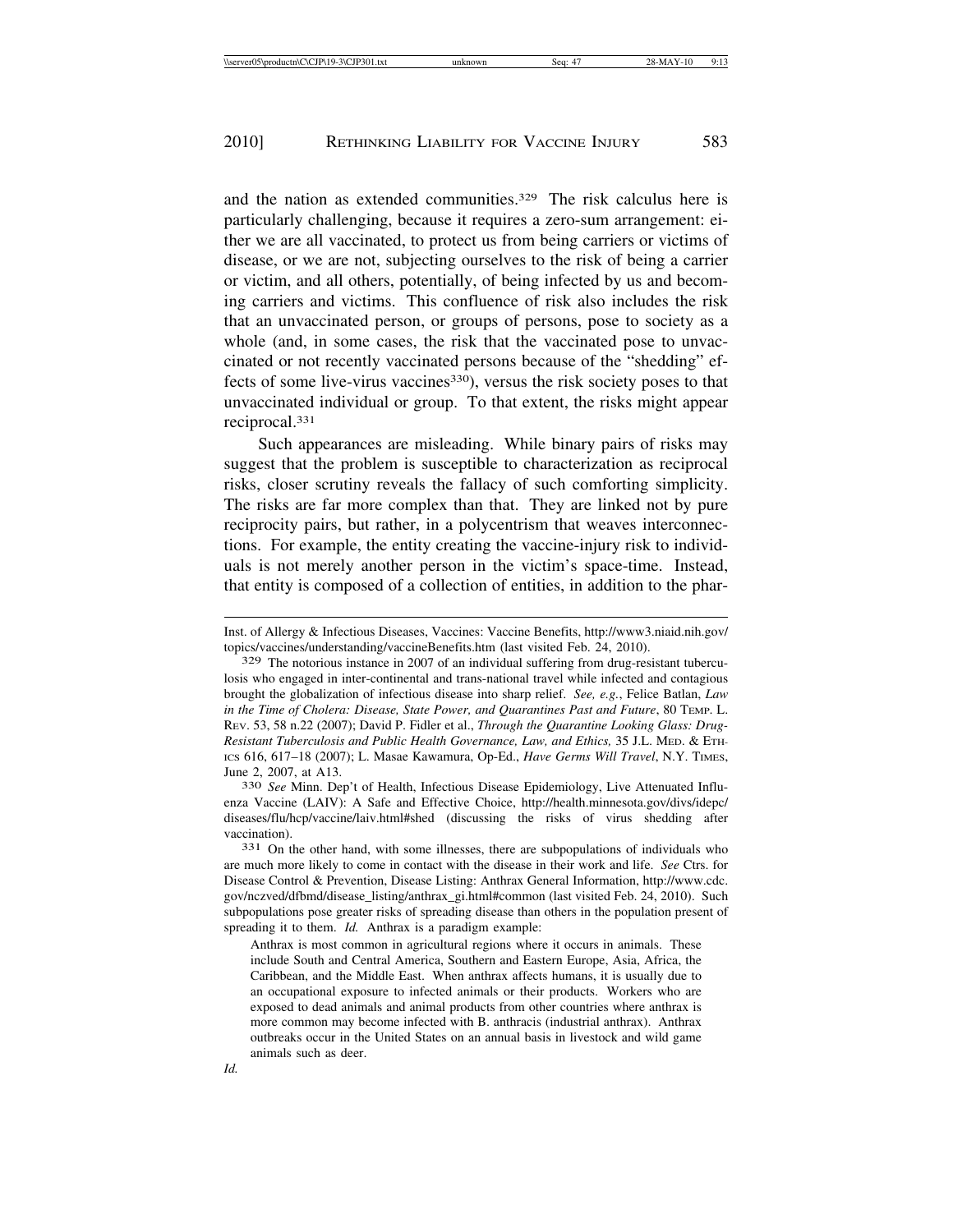maceutical entities which design, manufacture, and/or distribute the vaccine. This collection of entities includes representatives of the militaryindustrial complex, research laboratories, public health agencies and officials, government officials, administering medical professionals, and the medical profession generally. These players engage in disparate, yet integrally interconnected activities, the sum total of which is to require individuals to confront the risk of taking the vaccine. The interaction of these players varies by such circumstances as [a] the specific disease to be prevented, [b] the specific variety and functionality of the vaccine at issue (live-virus, killed-virus, culture medium (e.g. kidney cells of monkeys, as Salk's vaccine was, or chicken egg embryos, the common method for the last 40 years), and the addition of adjuvants), as well as the circumstances of the vaccine's marketing, field testing, approval process, governmental adoption or mandate, and systematic distribution. Furthermore, the risks of infection and contagion posed by the individual and posed by the societal group are different than the risks created by the vaccine work of developers, manufacturers, distributors, physicians, and public health authorities who mandate particular vaccines or approve particular vaccines.

It is evident, therefore, upon closer examination that the relationships are too heterogeneous, and their intersections too polycentric, to admit of fine distinction and categorization of real-world vaccine-to-injury encounters. Because of the peculiar, multi-layered nature of the risk-reciprocity analysis, we must work with an approximation of the typical risk reciprocities created in the aggregate by the operation and interplay of these forces. Recognizing, then, that we are dealing at best with a proxy for the existence of risks and the constituencies affected by them is critical to the construction of a tenable assessment model.

But there is more here to consider. As noted above, the riskcalculus when various systems of liability allocation and dispute resolution are at play—as they have been, historically, in the vaccine products liability area since the 1980s—the adjudicatory process itself becomes an extension of the tort injury and the limitations that the régime imposes operate as an extension of the risk to person. The relationship among the principles underlying such procedural régimes is worth fleshing out.

Scholars typically view corrective justice as a principle underlying the substantive aims of tort law.332 That principle intersects with the

<sup>332</sup> *See, e.g.*, Jules L. Coleman, *The Practice of Corrective Justice*, *in* PHILOSOPHICAL FOUNDATIONS OF TORT LAW 53 (David G. Owen ed., 1995); Jules L. Coleman, RISKS AND WRONGS 361–85 (1992); DAN B. DOBBS, THE LAW OF TORTS 13–16 (2000); ERNEST J. WEINRIB, THE IDEA OF PRIVATE LAW 84-113 (1995); Fletcher, *supra* note 29, at 538; Keating, *supra* note 30, at 195 ("Tort scholarship on the law of negligence has long been torn between **R** two competing conceptions. One of these conceptions—the corrective justice conception holds that negligence law is (and should be) an articulation of our ordinary moral conceptions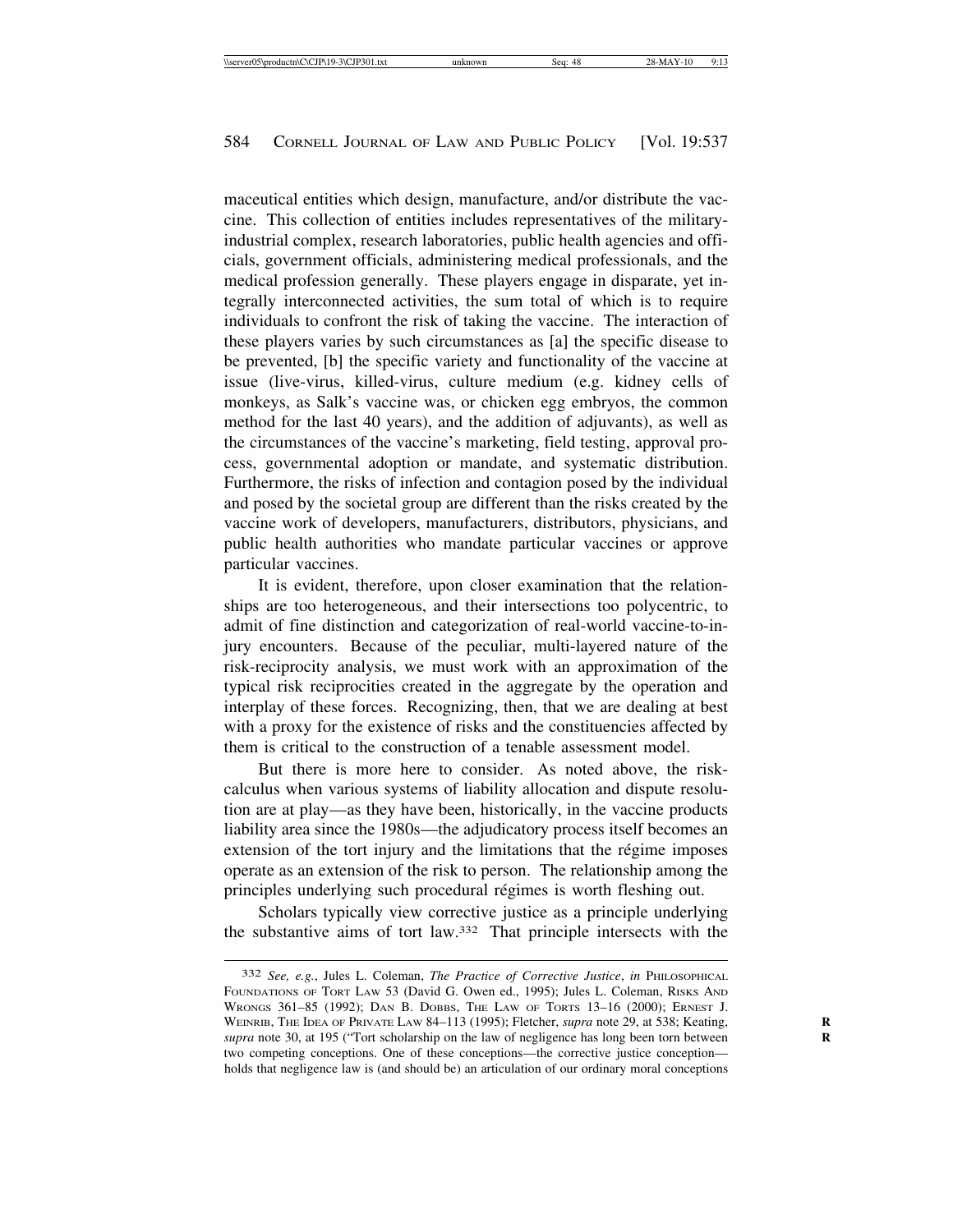broader principle of what is called enterprise regulation.333 What we typically describe as tort law are substantive rules that emanate from one or both of those principles. The rules of law we choose to apply should reify the corrective justice and enterprise regulation principles in a Dworkinian model.334 Those principles justify the rules for framing and pursuing a tort cause of action.

To use Dworkin's lexicon, the enterprise regulation principle delineates those situations in which it is appropriate for the state to apply its coercive rules to shape corporate activity and to provide remedies for the effects of non-conforming corporate activity.335 The enterprise regulation principle defines the categories of cases in which a state may legitimately impose its positive rules of law. This is particularly so when an alleged tortfeasor—such as a vaccine maker—is licensed by the government to manufacture and distribute a particular product.

There is a third principle that must be recognized for vaccine liability: the "Social Compact or Society Principle,"336 which embodies the

*proach to Achieve Tort Reform and Preserve Corrective Justice in Medical Malpractice Cases*, 71 U. PITT. L. REV. 1, 27 diag.1 (2009) [hereinafter Van Detta, *Dialogue with a Neurosurgeon*]; *see also* Jeffrey A. Van Detta, *Justice Restored: Using a Preservation-of-Court-Access Approach to Replace Forum Non Conveniens in Five International Product-Injury Cases*, 28 NW. J. INT'L L. & BUS. 53 (2003) [hereinafter Van Detta, *Justice Restored*]; Jeffrey A. Van Detta, *The Irony of Instrumentalism: Using Dworkin's Principle-Rule Distinction to Reconceptualize Metaphorically a Substance-Procedure Dissonance Exemplified by Forum Non Conveniens Dismissals in International Product Injury Cases*, 87 MARQ. L. REV. 425, 441–45 (2004) [hereinafter Van Detta, *The Irony of Instrumentalism*]. <sup>334</sup> *See* Ronald M. Dworkin, *Model of Rules, in* TAKING RIGHTS SERIOUSLY 14 (1978);

RONALD DWORKIN, A MATTER OF PRINCIPLE 147 (1978); Kenneth J. Kress, *Legal Reasoning and Coherence Theories: Dworkin's Rights Thesis, Retroactivity, and the Linear Order of Decisions*, 72 CAL. L. REV. 369, 373 (1984) ("Dworkin's objections [to an entirely rule-bound view of law] are motivated by the need to provide principled justification for the State's use of coercion and force in enforcing judgments."); Eric Dorkin, Note, *Debunking Integrity's "Equality Advantage": The Absence of Coordination in Ronald Dworkin's Law's Empire*, 83 IOWA L. REV. 1071, 1080 (1997–1998) ("Within Dworkin's jurisprudence, principles have a descriptive and a normative function. Principles simultaneously explain (descriptive) and justify (normative) the legal practice within a particular community").

335 *See* Ronald M. Dworkin, *The Model of Rules*, 35 U. CHI. L. REV. 14 (1967–1968).

336 *See* THOMAS HOBBES, LEVIATHAN: PARTS ONE AND TWO (Herbert W. Scheider ed., Liberal Arts Press, 1958) (1651); JOHN LOCKE, THE SECOND TREATISE OF GOVERNMENT (Thomas P. Peardon ed., Liberal Arts Press, 1952) (1689); JEAN-JACQUES ROUSSEAU, THE

of agency and responsibility, carelessness and wrongdoing, harm and reparation."); Richard A. Posner, *The Concept of Corrective Justice in Recent Theories of Tort Law*, 10 J. LEGAL STUD. 187, 188 (1981); Susan Randall, *Corrective Justice And The Torts Process*, 27 IND. L. REV. 1 (1993) ("Corrective justice stands in direct opposition to instrumental views of tort law, positing a moral foundation of and rationale for the present system of tort law."); Alan Schwartz, *Responsibility and Tort Liability*, 97 ETHICS 270, 270 (1986); Gary T. Schwartz, *Mixed Theories of Tort Law: Affirming Both Deterrence and Corrective Justice*, 75 TEX. L. REV. 1801, 1801 (1997); Catharine Pierce Wells, *Corrective Justice and Corporate Tort Liability*, 69 S. CAL. L. REV. 1769, 1769 (1996); Catharine Pierce Wells, *Tort Law as Corrective Justice: A Pragmatic Justification for Jury Adjudication*, 88 MICH. L. REV. 2348, 2348 (1990).<br><sup>333</sup> *See* Jeffrey A. Van Detta, *Dialogue with a Neurosurgeon: Toward a Dépeçage Ap-*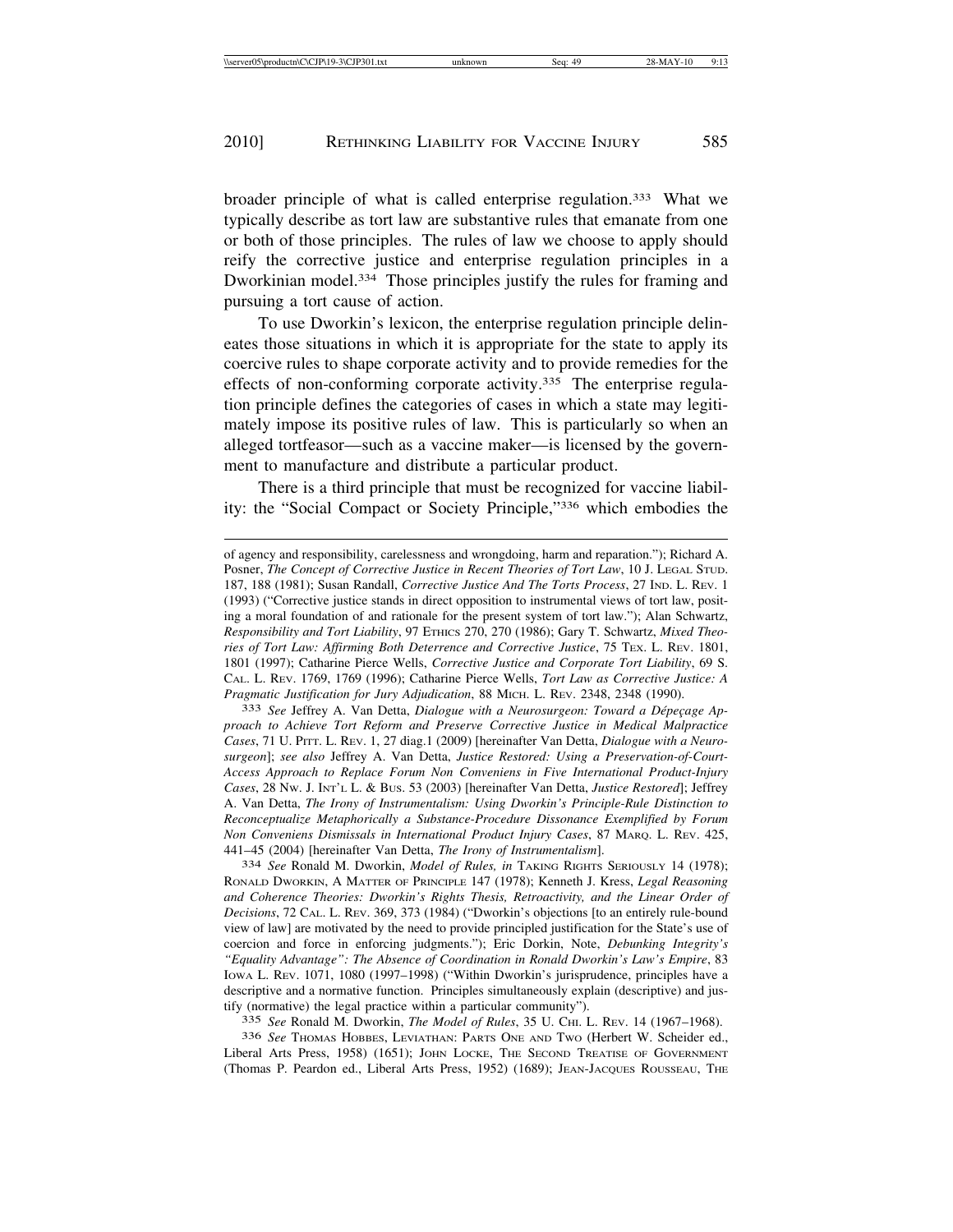post-Enlightenment philosophical view that civil society is organized to create the security needed to enjoy life, liberty, property, and the pursuit of happiness. In such a system of reciprocal benefits, social theory extracts from the individual certain sacrifices of life, liberty, and property in the benefit both of the individual and the common good. Such sacrifices include paying taxes, military service, jury service, and public health measures—such as vaccination—in which an individual is asked to sacrifice some of his or her liberty and health in a group enterprise to preserve the health and liberty of all members of society as a whole, including that individual.337 The inherent duality in the nation of benefits and obligations—including the obligation to incur risks to the individual in pursuit of societal goals—makes the evaluation of scenarios of individual sacrifice for what is perceived as the social good potentially complex as an equation of polycentric decisions.338

We may get a better understanding of the intersection of these three principles in vaccine-injury cases by resorting to the following visual metaphors. The first diagram is a visual metaphor illustrating the polycentric nature of the relationships among communicable disease, vaccination, and vaccine-related injuries. Decisions made in one domain may have effects that produce significant results in another. Because the cause-and-effect relationship of disease, vaccination, and injury is not necessarily linear, but may produce differing but overlapping results as demonstrated in Diagram No. 1, the great flaw in a one-size-fits-all approach to vaccine injuries is that it tends to obscure the polycentric nature of these decisions, producing results that are incoherent and dissonant when considered in light of the three over-arching legal principles implicated by vaccines.

The second diagram is a visual metaphor useful in elucidating the polycentric relationships from the perspective of the three relevant legal principles themselves. Diagram No. 2 presents the zones of isolation and intersection among the three principles as they are invoked in scenarios—i.e., "litigation events"—combining four risk-related variables of

SOCIAL CONTRACT, OR PRINCIPLES OF POLITICAL RIGHT (Henry J. Tozer trans., Swan Sonnenschein & Co., 1905) (1762); Joseph H. Kary, *Contract Law and the Social Contract: What* Legal History Can Teach Us About the Political Theory of Hobbes and Locke, 31 OTTAWA L. REV. 73 (2000).

<sup>337</sup> *See, e.g.*, CHRISTOPHER G. TIEDEMAN, TREATISE ON STATE AND FEDERAL CONTROL OF PERSONS AND PROPERTY IN THE UNITED STATES CONSIDERED FROM BOTH A CIVIL AND CRIMI-NAL STANDPOINT 39 (1900); *see generally* Jeffrey A. Van Detta, Comment, *Compelling Governmental Interest Jurisprudence of the Burger Court: A New Perspective on Roe v. Wade, 50* ALB. L. REV. 675 (1986).

<sup>338</sup> *See, e.g.*, RANDY BARNETT, RESTORING THE LOST CONSTITUTION: THE PRESUMPTION OF LIBERTY 44–45, 336–38 (Princeton, 2004); *see also* GEORGE WILLIAM WINTERBURN, THE VALUE OF VACCINATION: A NON-PARTISAN REVIEW OF ITS HISTORY AND RESULTS 145–50 (expressing contrarian view, suggestive of polycentrism).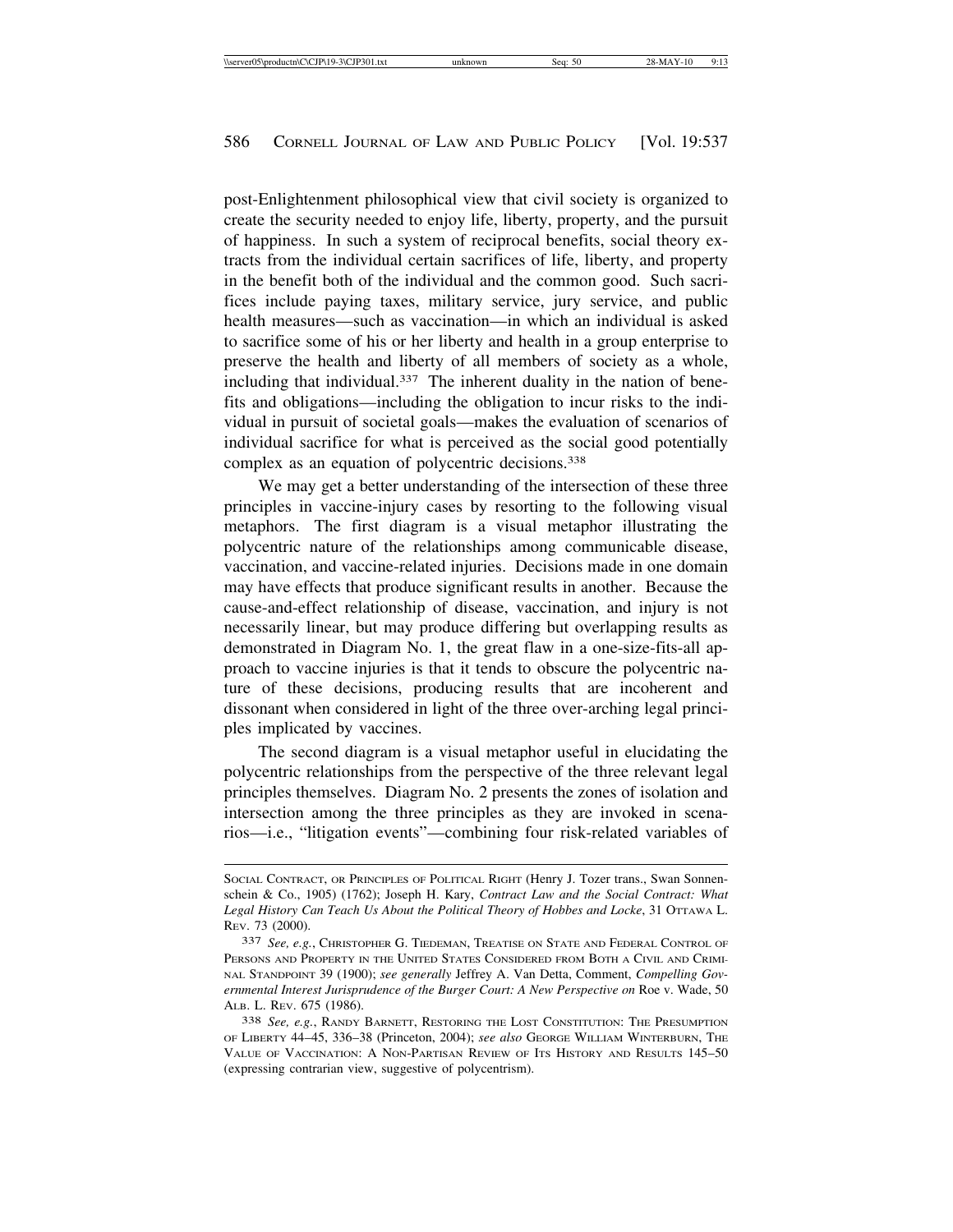knowledge and prospective exercise of care, in which vaccine risks are classified as unknown, or unknown and preventable, or unpreventable with the exercise of reasonable care. Together, these diagrams provide a snapshot of the theoretical and intellectual bases for the more subtle evaluation of liability rules and public policy choices undertaken in Part III.B.2, below, and the model we develop in Part III.B.3 below for classifying vaccine injuries and considering alternatives for resolving those injuries, as well as for preventing them in the first place.

## DIAGRAM No. 1

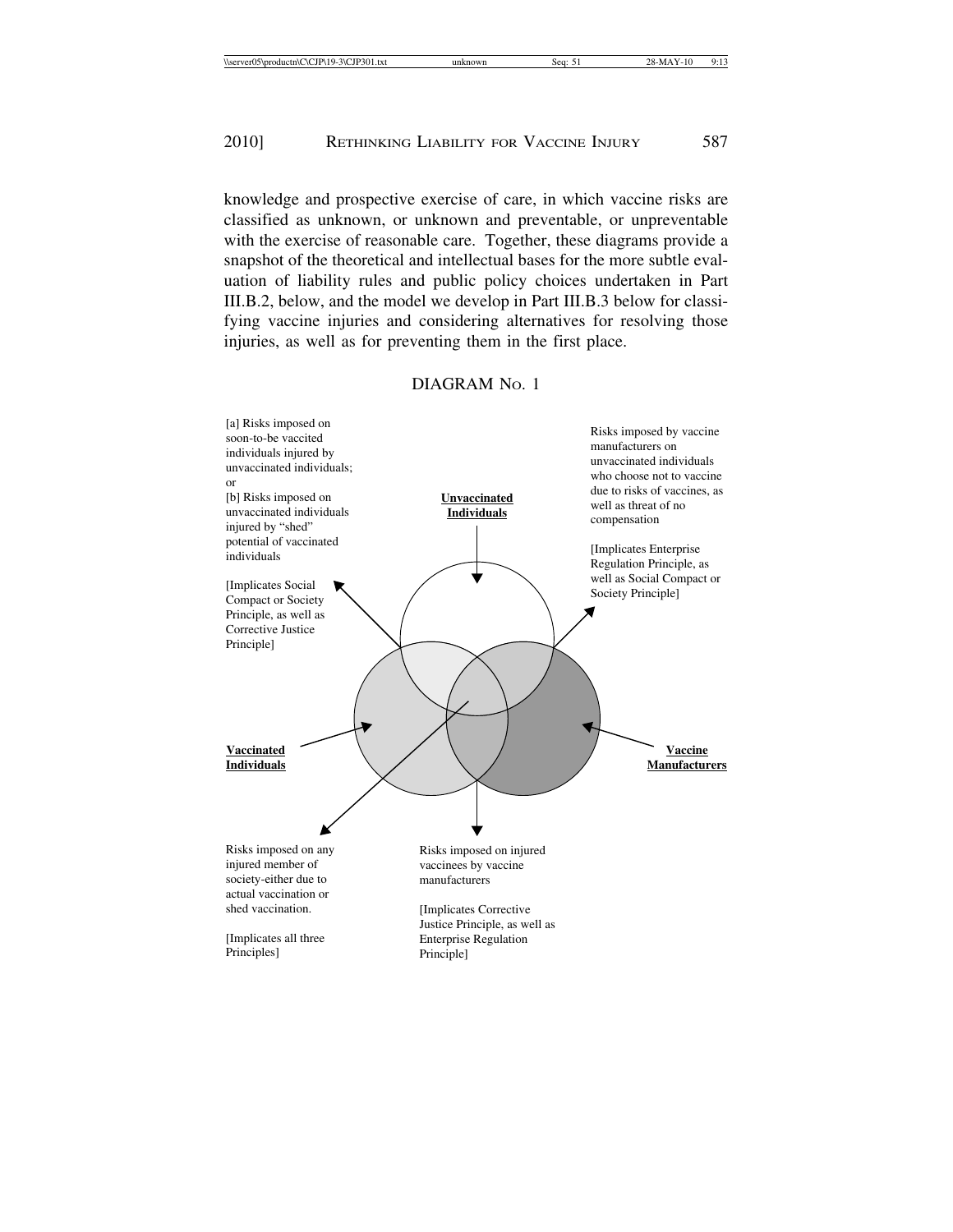

DIAGRAM NO. 2

$$
\frac{1}{2}
$$

Operative facts of litigation events fall within the domains of the Corrective Justice principle and the Social Compact principle but outside domain of Enterprise Regulation principle corresponds to known vaccine risks that cannot be prevented with the exercise of reasonable care and, at the limb of the Enterprise Regulations Principle domain, corresponds to unknown vaccine risks that cannot be eliminated with the exercise of reasonable care.



Operative facts of litigation events fall within domain of Corrective Justice, Social Compact, (and Enterprise Regulation principles)—corresponds to known vaccine risks preventable by exercise of reasonable care.

$$
\begin{array}{|c|c|}\hline \\ X \\ \hline \end{array}
$$

Operative facts of litigation fall within corrective Justice and Social Compact domains but on limb of intersection with domains of Enterprise Regulation principles—corresponds to unknown vaccine risks that cannot be discovered with reasonable care.

Operative facts of the litigation event fall within common domain of Enterprise Regulation and Corrective Justice principles, but outside of Social Compact principle's domain. Corresponds with no class of risks created by vaccines, because all vaccine matters implicate the Social Compact principle.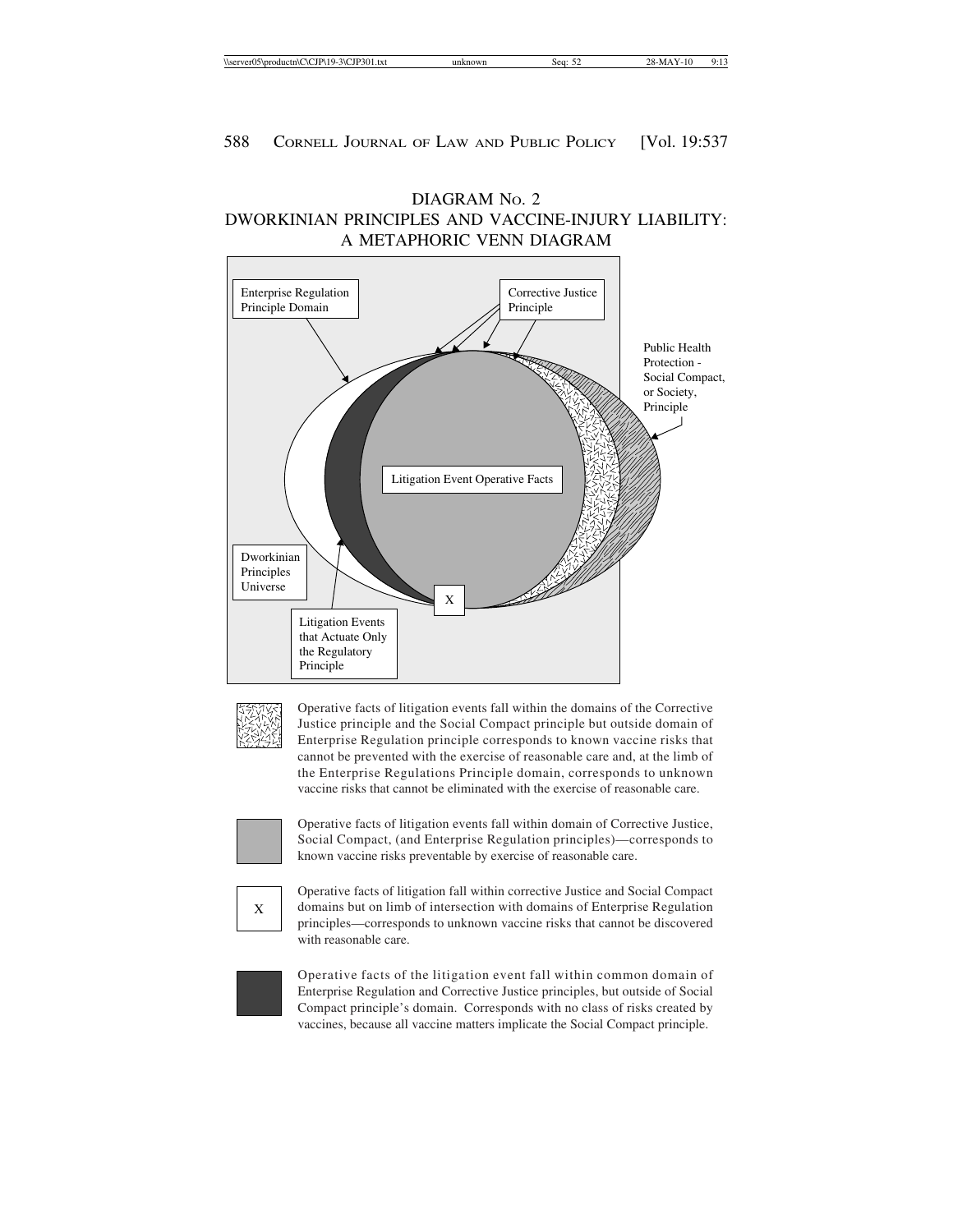### 2. Choices

Two critical factors separate consideration of vaccine liability from other kinds of drugs, devices, or pharmaceuticals asserted to be therapeutic but attended with harmful risks. First, vaccine injuries are unique. Vaccines are used not to treat those sick, those portending signs of illness, or even those having necessarily been exposed to illness under identifiable circumstances, and thus at a cognizable risk. Vaccines, to the contrary, are given to those who are presumably healthy—risking making them sick now as a prophylaxis to more serious illness later.

Second, unlike other therapeutic pharmaceuticals, many vaccines are mandated as a function of public policy, and administered in blanket vaccination programs that cover entire groups of similarly situated individuals—e.g., school age children or persons entering military service. There is in such programmatic administration little to no individualized assessment, and next to no element of patient choice.

Thus analysis of vaccine liability involves layers of policy, politics, and status that differentiate it from most product liability issues. And to the extent vaccines are mandated, it invokes the very political powerlessness of groups—e.g., children, immigrants, and rank-and-file soldiers as paradigmatically represented by the immigrant Mary O'Brien, who although forced to endure a painful smallpox vaccine to which she did not actually consent, was held to consent merely by her presence and by her politically powerless immigrant social status.<sup>339</sup>

The public policy choices that have confronted Congress and the courts in dealing with vaccine-related injuries have generally not been discussed in terms of principle or in terms of the two critical factors discussed above that separate vaccine liability issues from other tort and products-liability issues. Typically, the analysis begins—and ends with an instrumentalist view of outcomes, rather than the foundations for those outcomes. The outcomes of a vaccine policy analysis—whether based on instrumentalism or upon overarching principles of law—can be reduced to six rule outcomes:

- 1) immunity of vaccine manufacturers and suppliers;
- 2) partial immunity of vaccine manufacturers and suppliers;
- 3) defining liability of vaccine manufacturers and suppliers as limited to instances in which their acts or omissions do not meet the low standard of "ordinary" or "reasonable" care;
- 4) defining liability of vaccine manufacturers and suppliers as limited to instances in which their acts or omissions do not meet

<sup>339</sup> *See, e.g.*, Jody Amour, *Just Deserts: Narrative, Perspective, Choice, and Blame*, 57 U. PITT. L. REV. 525, 530–35 (1996) (discussing the teaching of O'Brien v. Cunard S.S. Lines, 154 Mass. 272, 28 N.E. 266 (1891)).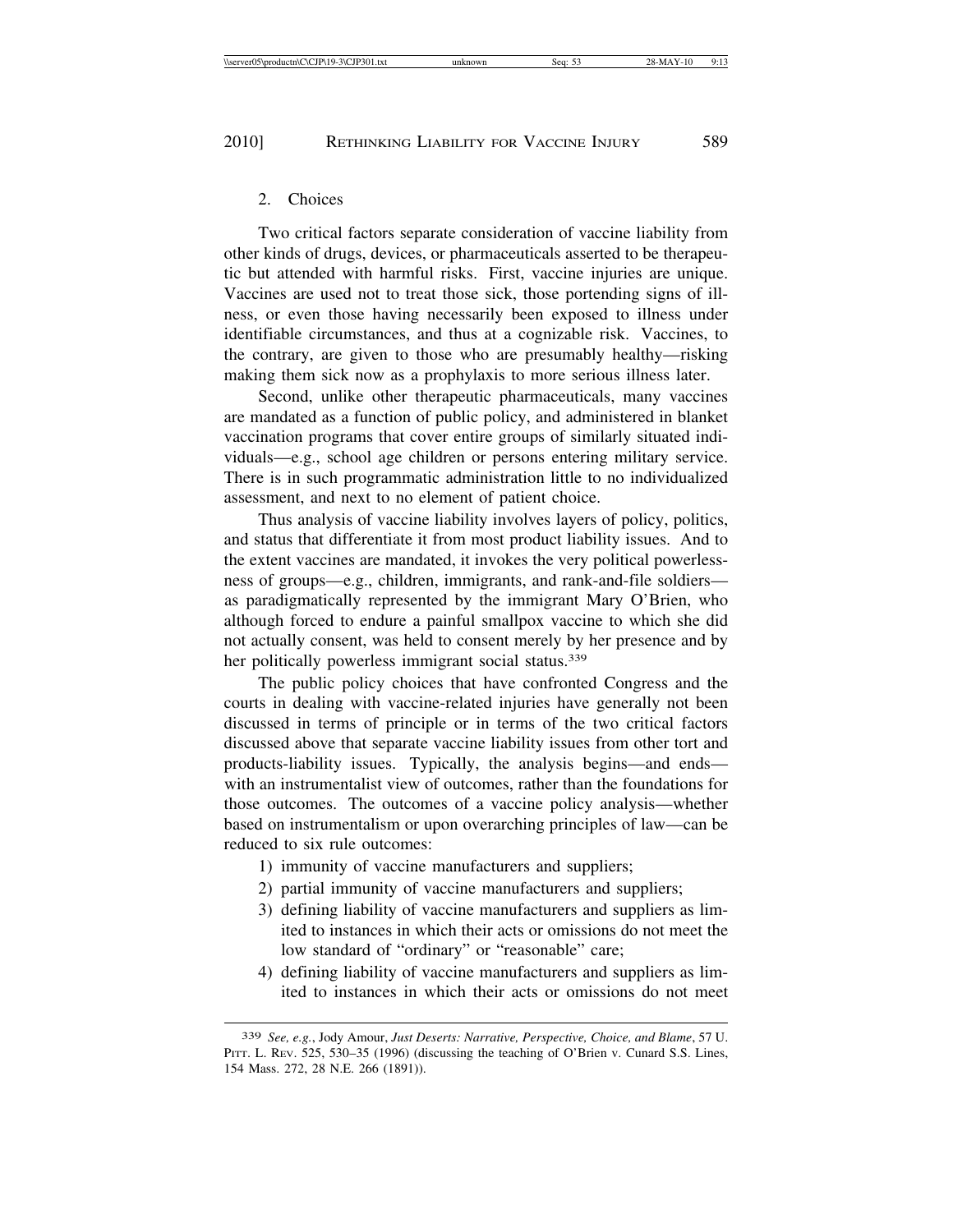some heightened standard of care—a standard of care higher than reasonable care but lower than "the highest possible degree of care";

- 5) defining liability of vaccine manufacturers and suppliers as encompassing any instance in which their acts or omissions do not meet "the highest possible degree of care";
- 6) imposing strict liability on vaccine manufacturers and suppliers for any injury causally connected to administration of a vaccine.

This sixth rule outcome eliminates any evaluation of the acts or omissions of vaccine manufacturers and suppliers; the care they did, or did not, exercise becomes legally irrelevant. The inquiry shifts entirely to causation, and the strict liability rule will have a scope of operation directly circumscribed by the causation rule adopted as the standard:

- a) liability only when the vaccine is proven to be the "but for" cause of an injury;
- b) liability if the vaccine is proven to be a "substantial factor" in the cause of the injury. Causation can be proven under this rule even if other contributing, non-vaccine causes exist;
- c) liability if the vaccine is proven to be "a factor" in the cause of the injury. Causation can be proven under this standard by simply proving that the vaccine was a factor—among possibly many known, or unknown, factors—contributing to a vaccine injury.

Of course, these three basic, competing causation standards admit of further variations by the assignment of burdens of proof, the adoption of presumptions (either for or against causation), and the standard of proof imposed (e.g., preponderance of the evidence, or clear and convincing evidence).

In addition to the choices to be made among these six rule outcomes, there are also choices to be made about both the adjudicatory forum and the adjudicatory form in which the chosen rule outcomes will be applied. The adjudicatory fora include courts of general jurisdiction, courts of special jurisdiction, government-facilitated arbitration, privately facilitated arbitration, administrative agency adjudication, or administrative agency preemption. The forms of adjudication include trial by jury, trial by judge, trial by administrative law judge, determination by a panel of scientific experts, arbitration, or no adjudication because of prior administrative agency determinations that are given preemptive effect.

The problem of how to adjudicate and compensate vaccine injuries involves the tension between, and overlapping considerations of, the three relevant principles. The complexity of this interaction multiplies because of the tangle between the societal interest and the interest of the vaccine injury recipient, with simultaneous identities as [1] autonomous persons meriting protection from both [a] the target disease as well as [b]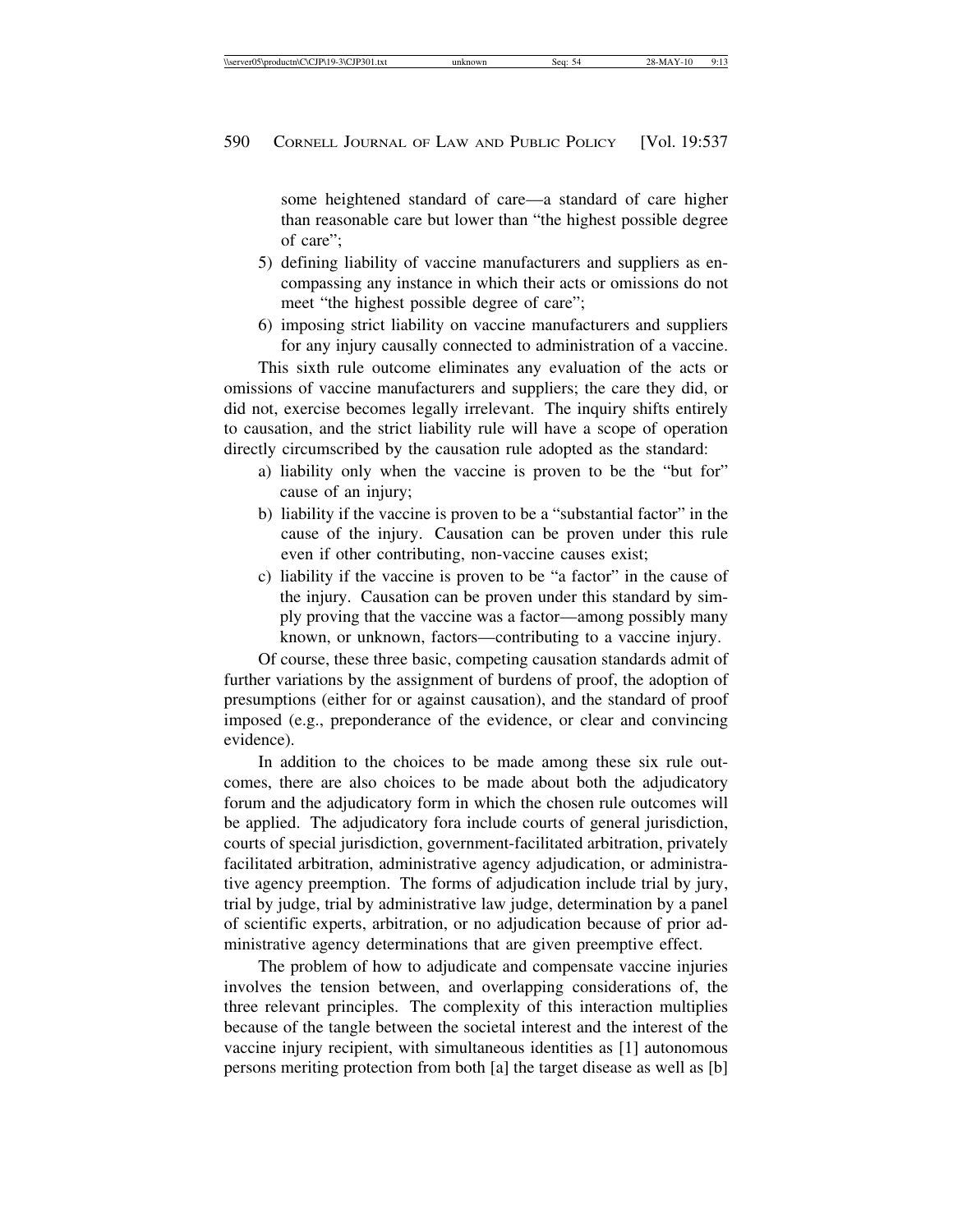vaccine injury; as well as [2] members of the group to be protected from the disease by the vaccine. The contours and boundaries of these principles, and their applicability, when considered from the varied perspectives of the simultaneous identities are so difficult to isolate in a neat and clean pattern that it seems clear that we have on our hands a polycentric decisional paradigm that does not admit of easy answers—but is nonetheless vulnerable to the excess of overemphasis that comes from focusing on a particular identity perspective or underlying principle to the diminution, or even exclusion, of others. Thus, [it] focuses too much on enterprise regulation, corrective justice, and the injured individual's autonomy to argue that the process of vaccine manufacture "should and could be perfect"340—i.e., that both the public expects, and the law should demand, perfection in vaccination. Similarly, the societal principle would be unfairly ascendant over the corrective justice and enterprise regulation principles and group identities to immunize the vaccine industry from liability and the obligation of compensation for vaccine injury.

Between these extremes lie two sets of complicating factors. First, there is the peculiar and multi-layered nature of the risk-reciprocity analysis identified above when applying Fletcher's theory. Second, there is a problem that already troubles many vaccine-injury claimants under present régimes: causation. The elusive problem of causation dominates all but the most well-documented and directly discernible vaccine-injuries.341 The experience under the NCVIA is emblematic of what the experience is like generally in the realm of state and federal tort litigation as well. Recently, a student attorney who volunteered in representing vaccine claimants before the vaccine court under the NCVIA noted a number of serious problems faced by claimants who must prove causein-fact—even under the somewhat more generous "substantial factor" standard—to make out a vaccine injury claim.342 The difficulties come in six principle areas: [1] availability to claimants of the kind of evidence to prove causation that either has not been developed by the government or industry, or is within their hands and not available to claimants; [2] nature of the evidence needed, since "vaccines generally do not leave 'footprints,' or pathological markers, on the body that prove causation;" [3] failure of the government or industry to regularly conduct epidemiological studies, which would be "the next-best form of evidence"; [4]

<sup>340</sup> OFFIT, THE CUTTER INCIDENT, *supra* note 31, at 141–42. **R**

<sup>341</sup> *See, e.g.*, Kathleen A. Strong, Note, *Proving Causation Under the Vaccine Injury Act: A New Approach for a New Day*, 75 GEO. WASH. L. REV. 426, 445–48 (noting that claimants under the NCVIA who must establish causation succeed only in only 13% of cases; and, due to changes in the vaccine injury table made under the auspices of HHS, 90% of claims filed under NCVIA now fall into the category of cases in which cause is not presumed, but rather, claimants must bear the burden of proving cause in fact).

<sup>342</sup> *See id.*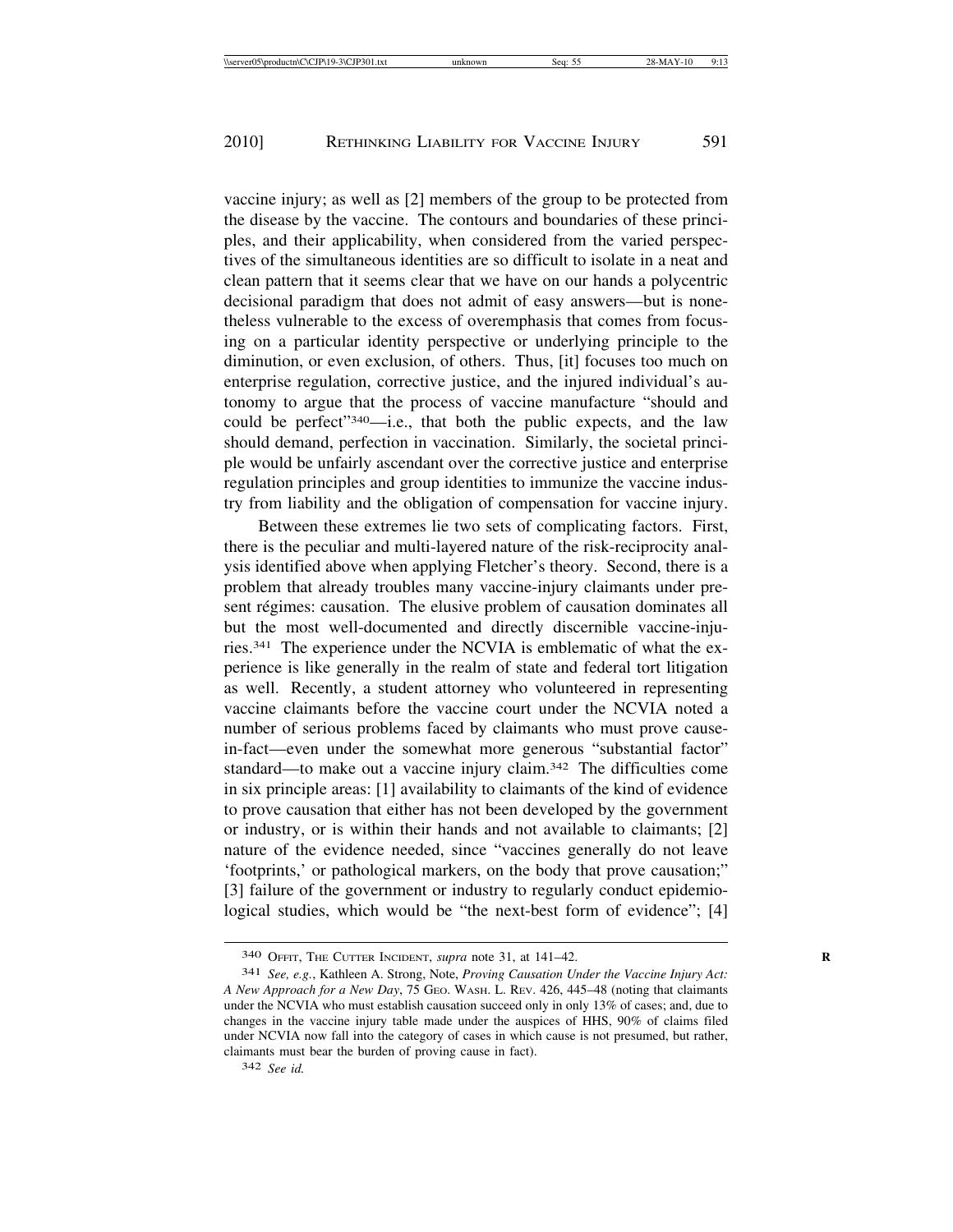clinical, rather than epidemiological, nature of the evidence that typically is available; [5] disagreement by judges over "whether circumstantial evidence alone can satisfy a petitioner's preponderance of the evidence burden, or whether some direct evidence is required"; [6] the much heightened transactional costs of making causation a duel to the death in the great majority of vaccine claims—which has resulted in "[t]he intent of the program [being] lost because the government lawyers want to defeat every claim at all costs and for any reason. . . .[so that] [t]here is now no difference in the level of litigation than if the case were in state or federal court."343

The next step in our process of rethinking vaccine liability, therefore, is to discern more carefully and delineate more precisely how these two unique characteristics should be addressed. The first step we take in that direction is to rethink whether all vaccine injuries should be treated alike for purposes of this analysis—or whether, at least initially, we ought to consider whether the interplay of corrective justice, enterprise regulation, and social compact principles require a more categorical approach that refines the injuries that vaccines may cause into classes based on attendant risks and their degree of foreseeability.

3. *Dépeçage* Classification: The Method of Sorting Choices by Scenarios and the Implications of the Relevant Principles

To begin evaluating these issues, it will assist us to look more deeply at the kinds—or, as we prefer to call them, "classes"—of injuries that vaccines may cause. The classes at which we look are not defined symptomatically, anatomically, or systemically. Rather, the classes of vaccine injury we examine are based on the following combination of variables—characteristics relating to the risk(s) they present to the vaccinated—that are more pertinent to a legal analysis, rather than a strictly medical one:

- 1. The state of knowledge regarding the injury—i.e., is it known or unknown?
- 2. The probability with which the injury occurs—i.e., is it significant or remote?
- 3. The avoidability of the injury—i.e., can it be eliminated at all, and if so, by what level of care?

Few commentators—or legislators, for that matter—have approached the question of tort liability generally, or vaccine-related injury liability specifically, from the perspective of what the principles animating tort law rules may counsel. Rather, commentators tend to espouse a single approach as "the" answer, typically looking at the ends rather than

<sup>343</sup> *See id.* (citations omitted).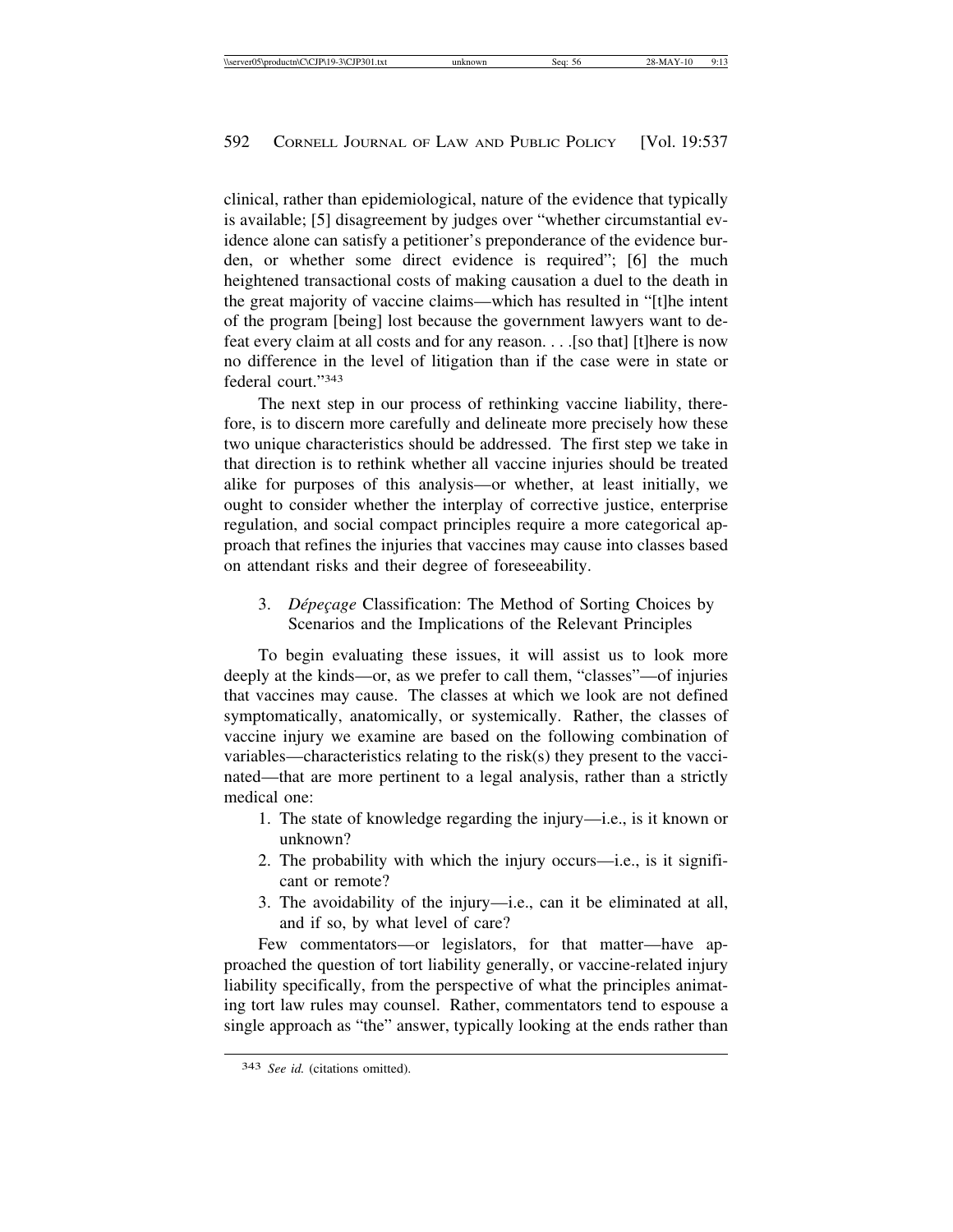the means. This variety of reasoning, however, has not led to coherent results; rather, it has produced prodigious debate and analytic dissonance. There is, however, an approach available to Congress to make reasoned, well-informed choices in this area—and to aspire to more innovative approaches better adapted both to the unique context of vaccine injury and of the governmental compulsion behind many vaccines. The liability schemes and compensation offered for vaccine-related injuries calls for a subtler and more finely-tuned analytic approach: one that the co-author has called a "dépeçage approach."344

The dépeçage approach to rethinking tort liability is particularly well-suited for decisional processes that are polycentric in nature. One of us demonstrated this process with respect to classifying and evaluating medical malpractice in complex neurosurgery by various classes of injuries and how relevant legal principles counsel rule-making (for liability and remedy) individualized to the particular interests and their balance inherent in each separate class of injury.<sup>345</sup> The following is a chart summary of one dépeçage model that legislators may use in considering how to allocate risks, burdens, and costs among the individuals and groups who comprise the stakeholders in vaccine liability issues:

<sup>344</sup> Dépeçage refers to interstate or international cases in which choice-of-law questions have arisen with respect to more than one issue. *See* Willis L. M. Reese, *Dépeçage: A Common Phenomenon in Choice of Law*, 73 COLUM. L. REV. 58, 58 (1973). Rather than simply apply one state's or nation's law as a one-size-fits-all answer, dépeçage indicates more subtlety and concern for competing state interests by separately analyzing, under the relevant choiceof-law rules, the appropriate choice of law on an issue-by-issue approach. *See* SYMEON C. SYMEONIDES ET AL., CONFLICT OF LAWS: AMERICAN, COMPARATIVE, INTERNATIONAL 128 & n.1 (1998); Van Detta, *Dialogue with a Neurosurgeon*, *supra* note 333, at 3–4. **R**

<sup>345</sup> *See* Van Detta, *Dialogue with a Neurosurgeon*, *supra* note 333, at 42–50. **R**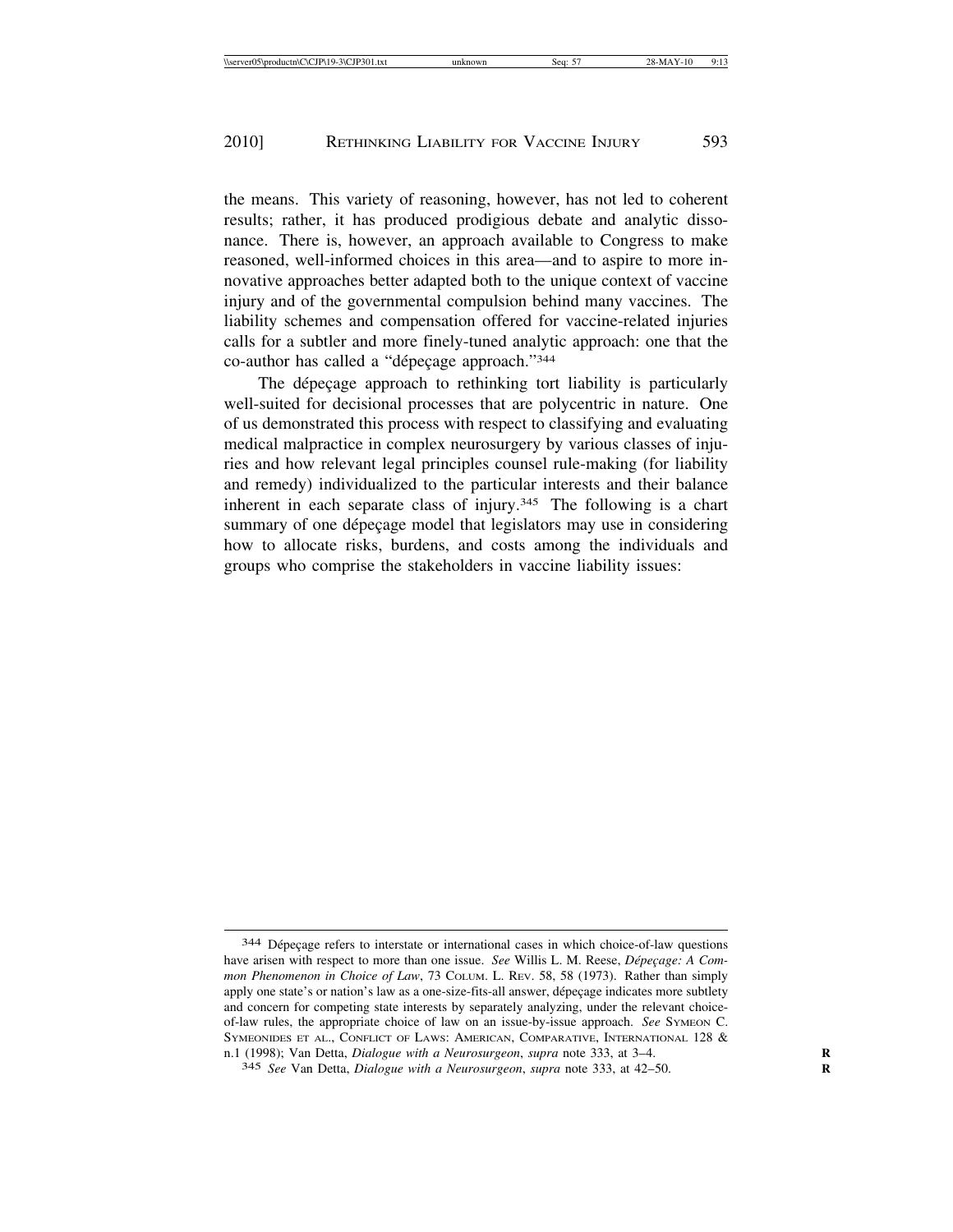# Dépeçage Model for Classification of Vaccine Injuries and **Resolution Issues for Vaccine Claims Arising from Each Injury Principles and Resolution Issues**

|                                                                                                                                 | <b>Enterprise</b><br><b>Regulation</b>                                                                                                                                                                                                                                                                                                                                               | <b>Corrective Justice</b>                                                                                                                                                                                                                                                                            | Social Compact, or<br><b>Societal Principle</b>                                                                                                                                                                                                                                                                                                                                                                                                                                       |
|---------------------------------------------------------------------------------------------------------------------------------|--------------------------------------------------------------------------------------------------------------------------------------------------------------------------------------------------------------------------------------------------------------------------------------------------------------------------------------------------------------------------------------|------------------------------------------------------------------------------------------------------------------------------------------------------------------------------------------------------------------------------------------------------------------------------------------------------|---------------------------------------------------------------------------------------------------------------------------------------------------------------------------------------------------------------------------------------------------------------------------------------------------------------------------------------------------------------------------------------------------------------------------------------------------------------------------------------|
| Class 1<br>Injury risk known,<br>probability significant,<br>and cannot be elimi-<br>nated with all reason-<br>able care.       | Most effectively<br>accomplished by<br>administrative over-<br>sight (FDA) and vol-<br>untary industry<br>competence with ade-<br>quate labeling and<br>warning. Safety of<br>individual must be<br>balanced against tai-<br>loring of regulation so<br>that vaccine manufac-<br>ture and further<br>refinement does not<br>become untenable<br>from investor view-<br>point.        | Persons harmed by<br>the vaccine have pal-<br>pable injuries that<br>merit compensation.<br>The question remains<br>how to establish the<br>entitlement? Proof of<br>causation is most sig-<br>nificant hurdle.                                                                                      | Is vaccine necessary<br>to protect the public<br>at large? Is the risk<br>of vaccination to each<br>recipient outweighed<br>by the risk to the<br>group if the vaccine is<br>not mandatory, or at<br>least widespread?                                                                                                                                                                                                                                                                |
| Class <sub>2</sub><br>Injury risk known,<br>probability remote,<br>and cannot be elimi-<br>nated with all reason-<br>able care. | Controlling for remote<br>risks involves tracking<br>to determine [a] if<br>they are really so<br>remote-experience<br>may fall differently<br>and [b] developing<br>profile of bio-socio-<br>logical factors of<br>those most susceptible<br>to eventuation of risk.<br>Global data gathering,<br>analysis, strategic<br>modeling, and dissem-<br>inating of paradigms<br>in field. | Persons harmed by<br>the vaccine have pal-<br>pable injuries that<br>merit compensation.<br>The question remains<br>how to establish the<br>entitlement? Proof of<br>causation is most sig-<br>nificant hurdle. Cau-<br>sation of proofs is<br>even more problem-<br>atic in this class of<br>cases. | The balance in Class<br>2 may differ from<br>Class 1. If the immi-<br>nence of the risk of<br>the illness, either to<br>individual or to group<br>is substantial, then<br>that may often out-<br>weigh the more<br>remote risk of vaccine<br>injury. Although the<br>calibration is always<br>in question because<br>the causation of vac-<br>cine injury may later<br>become evident (if or)<br>when relevant epide-<br>miological data is col-<br>lected and properly<br>evaluated. |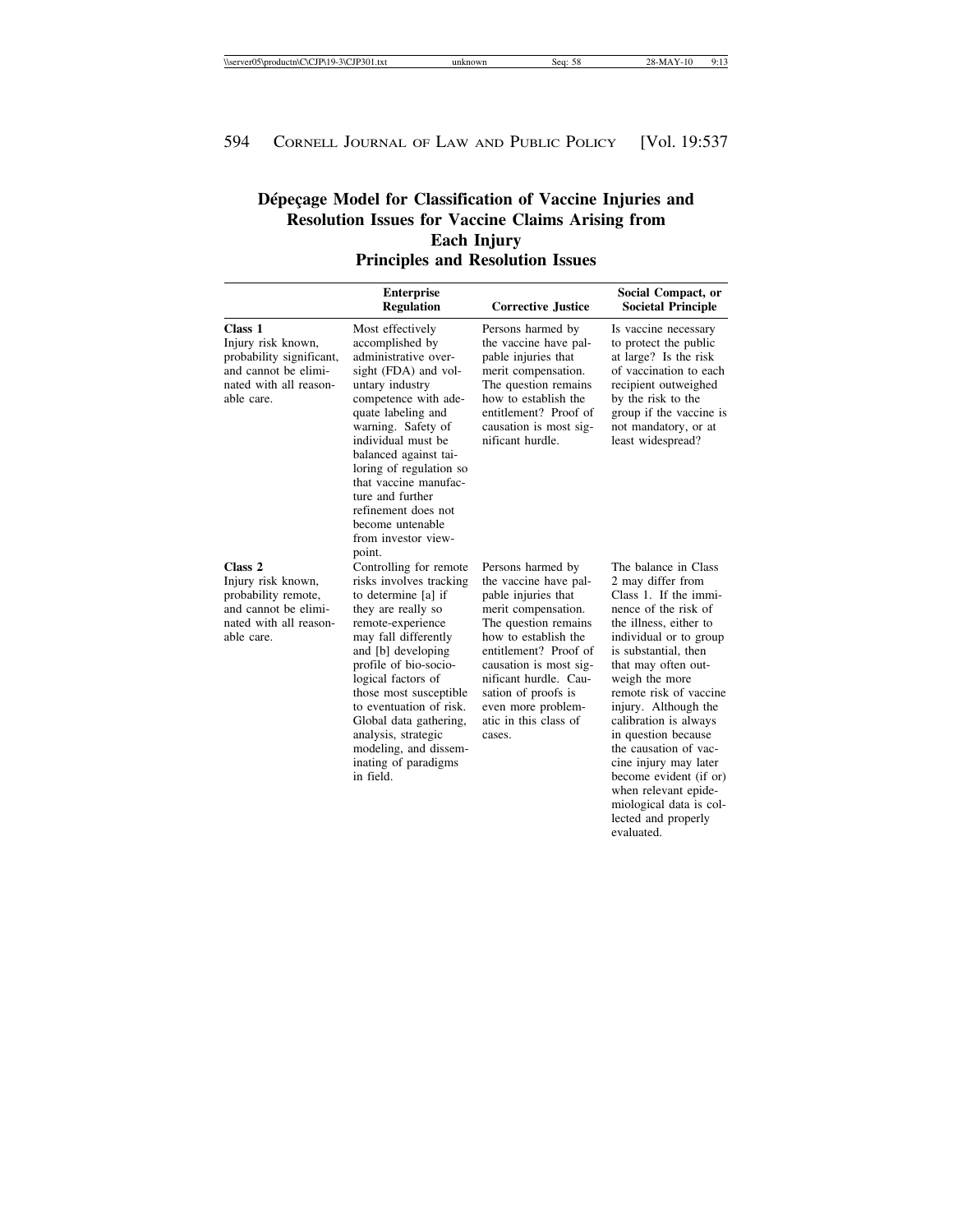probability significant, the expense of elimi-<br>
and can be eliminated nating known risks merit compensation. Interest in disease and can be eliminated nating known risks merit compensation.<br>by exercise of at least that are not remote The compensation by exercise of at least that are not remote The compensation control and prevention reasonable care. and can feasibly be interest is particularly and the individual's

**Class 3** Business must be Persons harmed by The balance in Class

Injury risk known, encouraged to bear the vaccine have pal- 3 is typically the closinterest is particularly eliminated. strong where the risk welfare (which is prothey expect to tected by the enterencounter in vaccine prise regulation and eventuates in actual ciples). When a injury because the potential injury is manufacturer fails to both known and exercise the degree of avoidable through the reasonable care likely exercise of reasonable to eliminate the care, or a higher, yet known risk and [b] is attainable, level of nonreciprocal—i.e., vigilance, the ratio<br>absent the manufac-<br>between the individendcare, the risk to the diminished. Dependvaccine recipient con- ing on the severity of sented to undertake is the target illness and<br>magnified substantities its communicability, tially. Causation is the societal risk may less problematic in not so far outweigh this class of cases the individual combecause there is suffi- pensation for injury cient, pre-injury data can justifiably be limlinkage. efits of the vaccine *in*

**Class 4** Cases at the margin Even in cases of the The balance in Class Injury risk known, push the economics of economic margin of 4 cases between soci-Injury risk known, push the economics of economic margin of 4 cases between soci-<br>probability remote, the enterprise regula-<br>the enterprise princi-<br>ety's interest in disprobability remote, the enterprise regula-<br>and can be eliminated tion to the edge. Rel-<br>ple, the corrective jus-<br>ase control and tion to the edge. Rel-<br>
ele, the corrective jus-<br>
ease control and<br>
the evention, and the<br>
exerction and the by exercise of at least evance of the tice principle still prevention, and the reasonable care. The enterprise principle applies that persons enterprise regulation enterprise principle applies that persons enterprise regulation could be measured by harmed by a vaccine and corrective justice could be measured by harmed by a vaccine and corrective justice<br>the U.S. v. Carroll have palpable injuries principles' protection have palpable injuries principles' protection<br>that merit compensa-<br>of individual welfare *Towing* formula—is that merit compensa- of individual welfare the burden of exercis- tion. As with Class 3 is not as close as the the burden of exercis-<br>tion. As with Class 3 is not as close as the reasonable care to injuries, the compen-<br>balance in Class 3 injuries, the compen-<br>sation interest is par-<br>cases. Although the justified by its propor- ticularly strong where risk of injury in Class tionality to the remote the risk they expect to 4 cases is more<br>probability of the encounter in vaccine remote, it is both injury considered and administration [a] seeable and preventathe gravity of the eventuates in actual ble by the exercise of harm in those injury because the the same level of care instances where the manufacturer fails to as we require of remote risk actually exercise the degree of motorists and amuseeventuates in harm? reasonable care likely ment park operators. Regulation becomes to eliminate the When a potential risk more relevant as the known risk and [b] is is both known and particular injury in ponreciprocal—i.e., avoidable, even if question poses a absent the manufac-<br>lower burden to avoid urer's reasonable there must be some and/or an increased care, the risk to the obligation to exercise gravity of harm. vaccine recipient con- at least reasonable magnified substan-

administration [a] corrective justice prinabsent the manufac-<br>turer's reasonable and group risks is and group risks is its communicability, establishing the causal ited by the social ben*toto*.

probability of the encounter in vaccine remote, it is both foresented to undertake is care to avoid the risk.<br>magnified substan-<br>While the societal

avoid a remote injury sation interest is parparticular injury in nonreciprocal—i.e., question poses a absent the manufaclower burden to avoid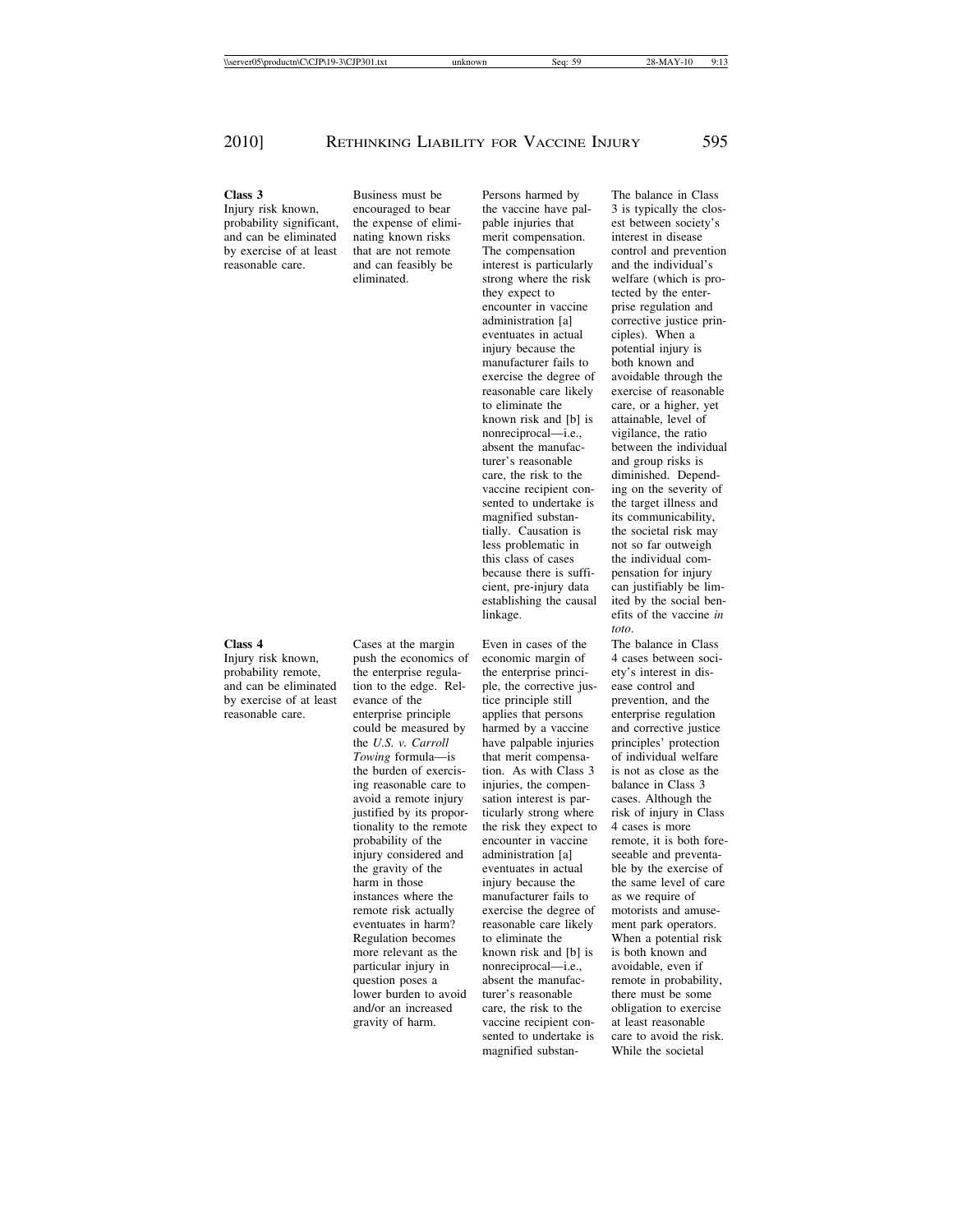less problematic in the disease outweighs cient, pre-injury data makes the production<br>establishing the causal and distribution of the establishing the causal linkage. vaccine untenable,

but could be discov- unknown shifts the were not reasonably tions exists for every ered by exercise of at regulatory paradigm foreseeable normally kind of drug or vac-<br>least reasonable care. from the issue of the have not been cine. Only time ove from the issue of the have not been cine. Only time over vaccine industry to afforded compensation the course of distribuvaccine industry to afforded compensation take reasonable care in this tort system. tion in the field will to discover risks that However, where the reveal the full set of but will eventuate in care to discover product. In almost the future. The rele- unknown risks more any conceivable case, vant principle is rec-<br>
likely than not would the interest of society<br>
ognized in the famous have unearthed infor- as a whole, and the ognized in the famous have unearthed inforcase, *The T.J. Hooper*, mation that might rea- health interest of indithat an industry will sonably have been viduals, strongly out-<br>not be allowed to rest used in time to pre- weighs the risk of an upon the laurels of the vent a particular vic-<br>states' good state of tim's injury, enduring an unfo states' good state of tim's injury, enduring an unforeknowledge, and must compensation for that seen risk. However, maintain reasonable victim is appropriate. the risk to society of care in efforts to find having unvaccinated and recognize tangible members or an inconimprovements to sistent vaccine prosafety. Regulation in gram does not so far this class of cases is outweigh the individparticularly important ual risk that compenbecause the risk of sation for injury<br>continuing to adminis-<br>should be denied exercising reasonable<br>
care to identify new the vaccine benefits of the vaccine<br>  $\frac{1}{2}$  in toto—particularly care to identify new risks during its post- where reasonable care approval period cre- would have led to the ates a substantial identification of the nonreciprocal risk in unknown risk. This vaccine recipients. **factor** also raises the

palpable injuries that unknown complicavictim is appropriate. the risk to society of

tially. Causation is interest in preventing this class of cases the imposing legal lia-<br>because there is suffi-<br>bility to an extent that bility to an extent that<br>makes the production that interest is not so strong as to displace the victims' compensation interest which can be maintained without disadvantaging the public vaccine program-particularly were the injury's remoteness suggest a low number of claims. **Class 5** The starting point of Persons injured by The possibility of Injury risk unknown, this class of risks as palpable injuries that unknown complic are as yet unknown, exercise of reasonable risks presented by any used in time to pre- weighs the risk of any continuing to adminis-<br>ter a vaccine without<br>ter a vaccine without<br>the should be denied because of the societal ter a vaccine without<br>
term is because of the societal<br>
benefits of the vaccine<br>
benefits of the vaccine societal interest from the perspective of creating and funding the programs needed to identify such risks as early as possible in the post-approval, field use of the vaccine.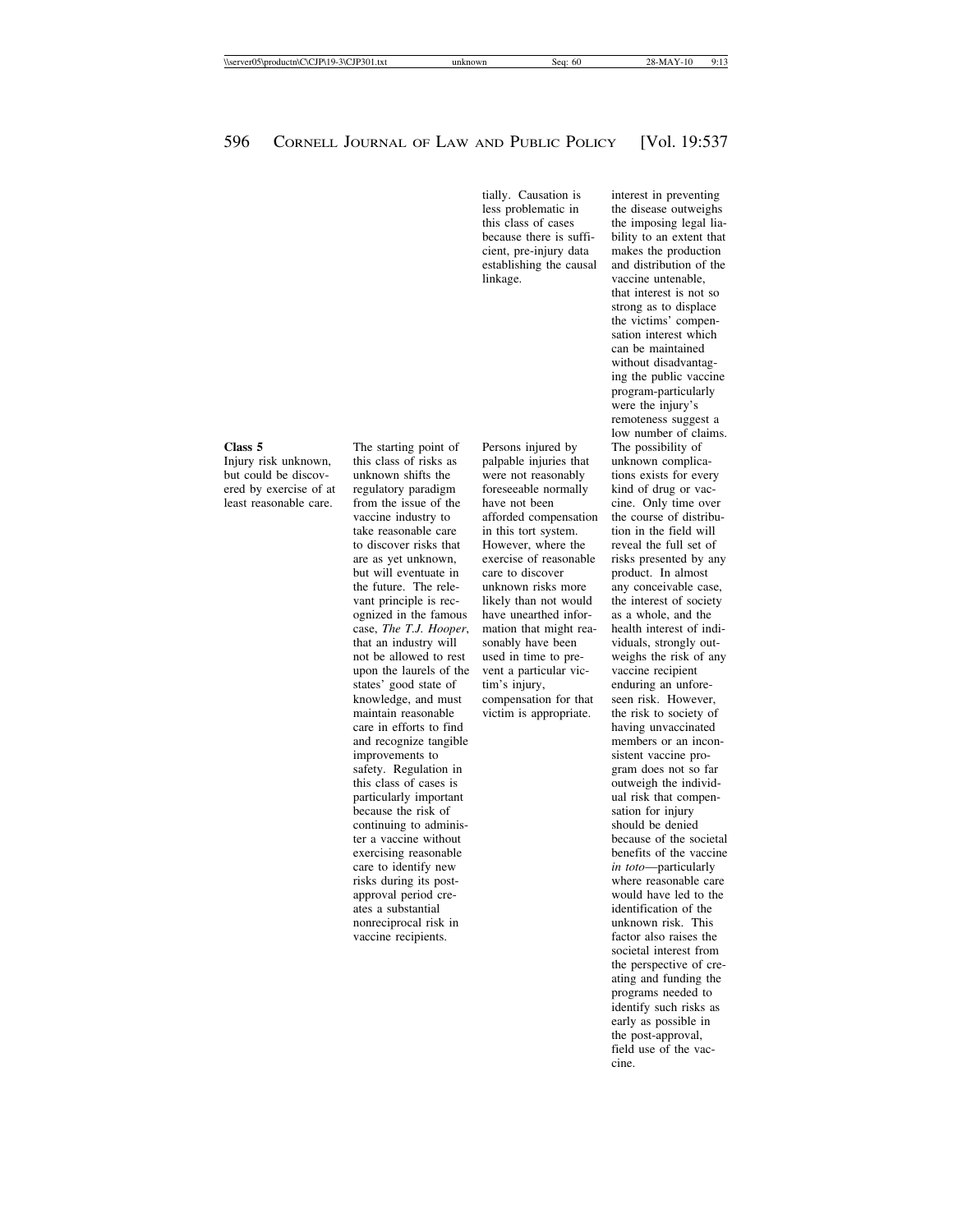even by exercise of principle. The other unknowable ex ante reasonable care. Classes involve mea-<br>have traditionally not actual harm. Thus, pable injuries that strict liability régime injuries, corrective<br>
(always liability). justice may, like the model, by itself, inad-<br>
when viewed in the equate to reach a series are a subset of the aggregate. In that model of fair distribu-<br>
sense, application of tion of harm among this principle, just as those who benefit with the other two from the relevant<br>risks.<sup>346</sup> principles, militates<br>not for a régime of

**Class 6** This class of cases Persons injured by The possibility of Injury risk unknown, presents a sui generis palpable injuries unknown complica-<br>but could have not issue for applying the whose risk is both tions exists for ever issue for applying the whose risk is both tions exists for every have been discovered enterprise regulation unknown and kind of drug or vac-<br>even by exercise of principle. The other unknowable ex ante cine. Only time over sures of manufactur- been afforded com- tion in the field will ers' reasonableness— pensation in the tort reveal the full set of i.e., in knowledge of system. This is par- risks presented by any risk, or prediction of ticularly so when no product. In almost risk. In Class 6, rea- amount of vigilance any conceivable case, sonable care—indeed, on the part of the the interest of society care of any level— tortfeasor would result as a whole, and the plays no role whatso- in detection and pre- health interest of indiever. The risks in this vention of the harm. viduals, strongly outclass are unknown However, persons weighs the risk of any and unknowable until harmed by vaccines vaccine recipient they eventuate in continue to have pal-<br>actual harm. Thus, pable injuries that seen risk. However, traditional notions of merit compensation. the risk to society of regulating an enter- It is arguable that the having unvaccinated prise to compel more individual assumes a members or an inconresponsible conduct greater risk in submit- sistent vaccine prodo not figure into the ting to vaccination gram does not so far equation. The ques- than does the vac- outweigh the individtion here is whether cine's progenitors. ual risk that compenthe enterprise should However, the risk to sation for injury bear the harm caused society averted by should be denied by its product—basi- vaccination compli- because of the societal cally a choice cates the equation. benefits of the vaccine between a negligence Given the severity and *in toto*. This is argua-<br>régime (and thus no life-long nature of ble the case even régime (and thus no life-long nature of ble the case even<br>liability) versus a many vaccine-related where no amount of liability) versus a many vaccine-related where no amount of strict liability régime injuries, corrective care would protect the justice may, like the vaccinated from risk, Considerations here enterprise principle, because the group most clearly and require here an analy-<br>markedly make the sis based on fair dis-<br>outweighs the indinonreciprocal risk tribution of risks. $347$  ual health interest

the course of distribuoutweighs the individnot for a régime of no liability, but rather for one based on fairly distributing burdens of harm among those who benefit from the risk-creating activ $ity.348$ 

346 *See* Gregory C. Keating, *Rawlsian Fairness and Regime Choice in the Law of Accidents*, 72 FORDHAM L. REV. 1857, 1860–62, 1870–80 (2004). <sup>347</sup> *See id.* <sup>348</sup> *See id.*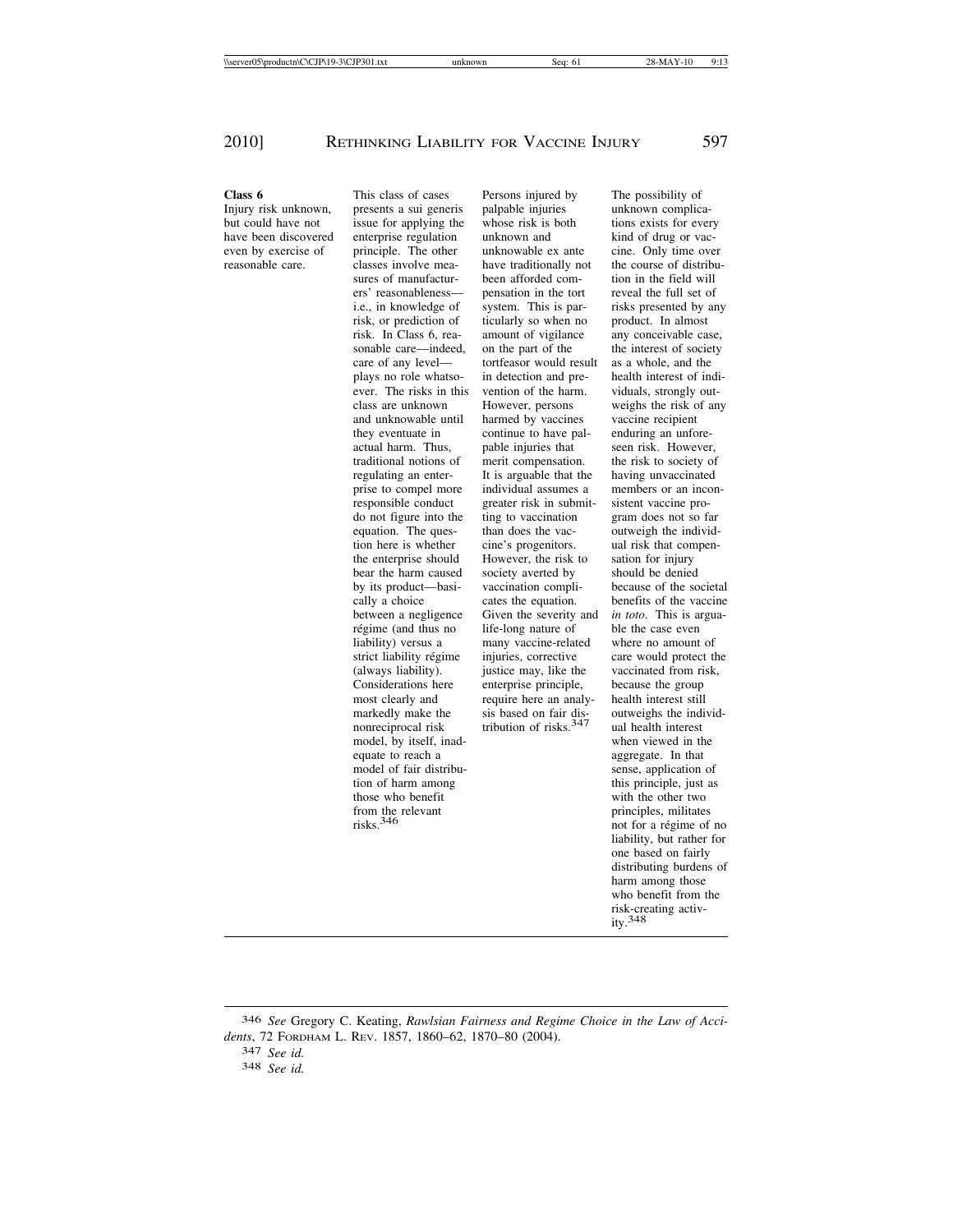Having set out in this schematic form the classes of risk and considerations they raise under each of three relevant tort-law principles, it will be helpful to comment further on each class with the objective of determining a methodology for transcending the simple two-risk nonreciprocal risk model—risks shared exclusively between tort victim and tortfeasor—and establishing a new realm to accommodate the additional problems posed by multi-risk, multi-player, polycentric decision-making processes—a realm in which we may cogently rethink vaccine-injury liability.

# a. Class One Risks—In Which the Injury Risk is Known, Its Probability Significant, and It *Cannot Be* Eliminated with All Reasonable Care

The Pasteur rabies vaccine is the classic example involving Class One risks. It is cited in the commentary to the Restatement (Second) of Torts Section 402A as an example of a vaccine that is "unavoidably unsafe" because of its inherent, serious side effects,<sup>349</sup> yet persons bitten by rabid animals submitted to it because the disease was still worse (100%

A more modern example is the Sabin live-virus polio vaccine, of which a federal court observed:

[T]he vaccine was unavoidably unsafe because the live poliomyelitis virus, which is the essence of the vaccine, always presented the danger of causing poliomyelitis. It also found that Wyeth had enclosed a circular warning of the danger with the vaccine. Using its two-step analysis, the court held that the vaccine's usefulness prevention of paralysis far outweighs the statistically miniscule risk that the vaccine may cause poliomyelitis. Thus, it is not unreasonably dangerous per se.

Needham v. White Labs., 639 F.2d 394, 401 (7th Cir. 1981) (describing the holding in Reyes v. Wyeth Labs., 498 F.2d 1264 (5th Cir. 1974), *cert. denied*, 419 U.S. 1096 (1974)).

<sup>349</sup> RESTATEMENT (SECOND) OF TORTS, § 402A cmt. k (1965).

The Pasteur rabies vaccine, administered without any means to confirm that the patient exposed to rabies actually has rabies (since that can only be confirmed in post-mortem dissection), can both cause rabies as well as encephalomyelitis. *See, e.g.*, G. K. Schlenska, *Neurological Complications Following Rabies Duck Embryo Vaccination*, 214 J. NEUROL. 71, 71–74 (1976). Medical scientists began recording data in the 1880s that suggested that the actual number of deaths from rabies increased after the introduction of the prophylactic vaccine deaths from rabies or encephalomyelitis occurred at a higher rate among the exposed and vaccinated than previously among the exposed and unvaccinated. *See, e.g.*, Scientific Anti-Vivisectionism, Rabies Vaccine, http://www.freewebs.com/scientific\_anti\_vivisectionism16/ rabiesvaccine.htm (last visited Feb. 13, 2010); *see generally* GERALD L. GEISON, THE PRIVATE SCIENCE OF LOUIS PASTEUR (1995) (discussing Pasteur's development of the rabies vaccine). The Pasteur vaccine was developed before the rabies virus had even been identified and isolated, making contamination or insufficient inactivation, impossible to detect; and later, even after further refinement, problems adhered because of "the presence of the myelin component in nervous tissue [in which the vaccine was cultured] . . . has resulted in severe neuroparalytic adverse reactions and even death." Deborah J. Briggs et al., *Vaccines*, in RABIES 371, 372, 380 (Alan C. Jackson & William H. Wunner eds. 2002). Along with a far more precise understanding of the rabies virus itself, new generations of rabies vaccines have significantly reduced these risks. *See id*. at 380–394.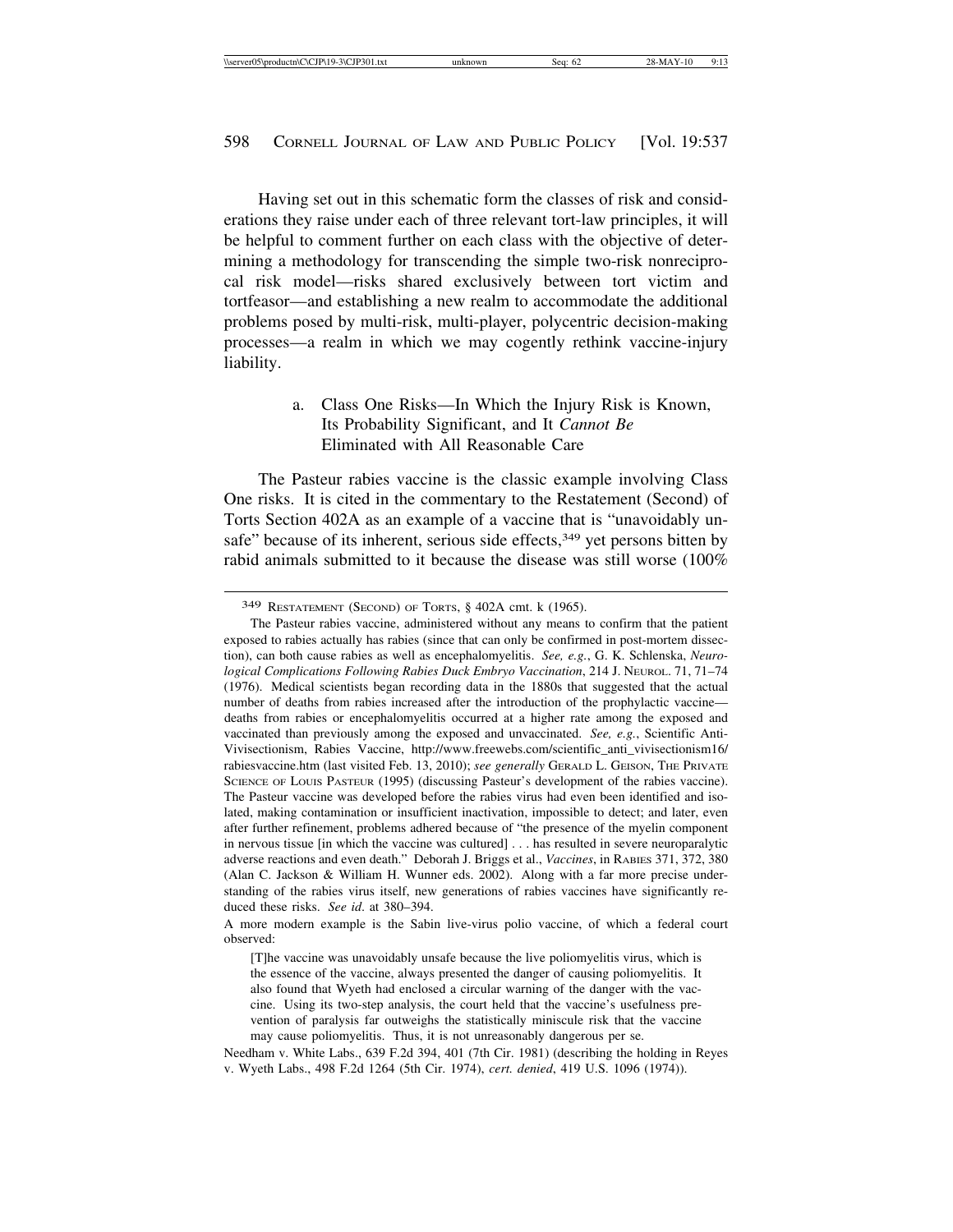fatal) than the cure.<sup>350</sup> According to the Restatement, such products, provided that they are properly prepared, are effective, yet present "a reasonable risk," and accompanied by warnings of that risk, expose their makers and distributors to no liability.<sup>351</sup> Deciding to make such products available, which have terrible risks along with important benefits, is ultimately a mixed question of science and policy that inevitably must be made in the administrative sphere (FDA), and cannot be effectively regulated by post-injury lawsuits. All three principles—enterprise, corrective justice, and societal—are in play to be balanced after consideration of many factors by administrators. The agency must consider whether its mandates (such as for labeling and warning) suffice to vindicate the enterprise regulation principle, while calibrating the right balance between safety of potential recipients with tailoring of regulation so that vaccine manufacture and further refinement does not become untenable from investor viewpoint. Yet, despite the often "life-and-death" conundrum presented by unavoidably unsafe products, the corrective justice principle instructs us that persons harmed by the vaccine have palpable injuries that merit compensation. Thus, a policy tension arises between the corrective justice and societal principles expressed in the questions: Is the vaccine necessary to protect the public at large? Is the risk of vaccination to each recipient outweighed by the risk to the group if the vaccine is not mandatory, or at least widespread?

If we view this Class from the perspective of the risks posed between manufacturer and recipient, it is clear that the risk is nonreciprocal and that the recipient is put at a greater risk—particularly because that risk is significant and cannot be eliminated. However, if we view this Class in light of additional risks—the risk posed to the non-recipient by the disease, the risk the disease poses to other members of society, the risk that the non-recipient poses of communicating the disease to other members of society, the risks between a government that mandates vaccination and the risk of vaccination to unvaccinated, the risks between government that does not mandate the vaccination and the risk of disease posed to society—the picture becomes too polycentric to permit coherent resolution under Fletcher's theory alone.

<sup>350</sup> *See* RESTATEMENT (SECOND) OF TORTS, § 402A cmt. k (1965); *see, e.g.*, Allison v. Merck & Co., Inc., 878 P.2d 948, 953 (Nev. 1994).

<sup>351</sup> *See* RESTATEMENT (SECOND) OF TORTS, § 402A cmt. k (1965). However, theories of liability have been recognized when the warnings are not communicated to the vaccine recipient. *See, e.g.*, *Reyes*, 498 F.2d at 1273.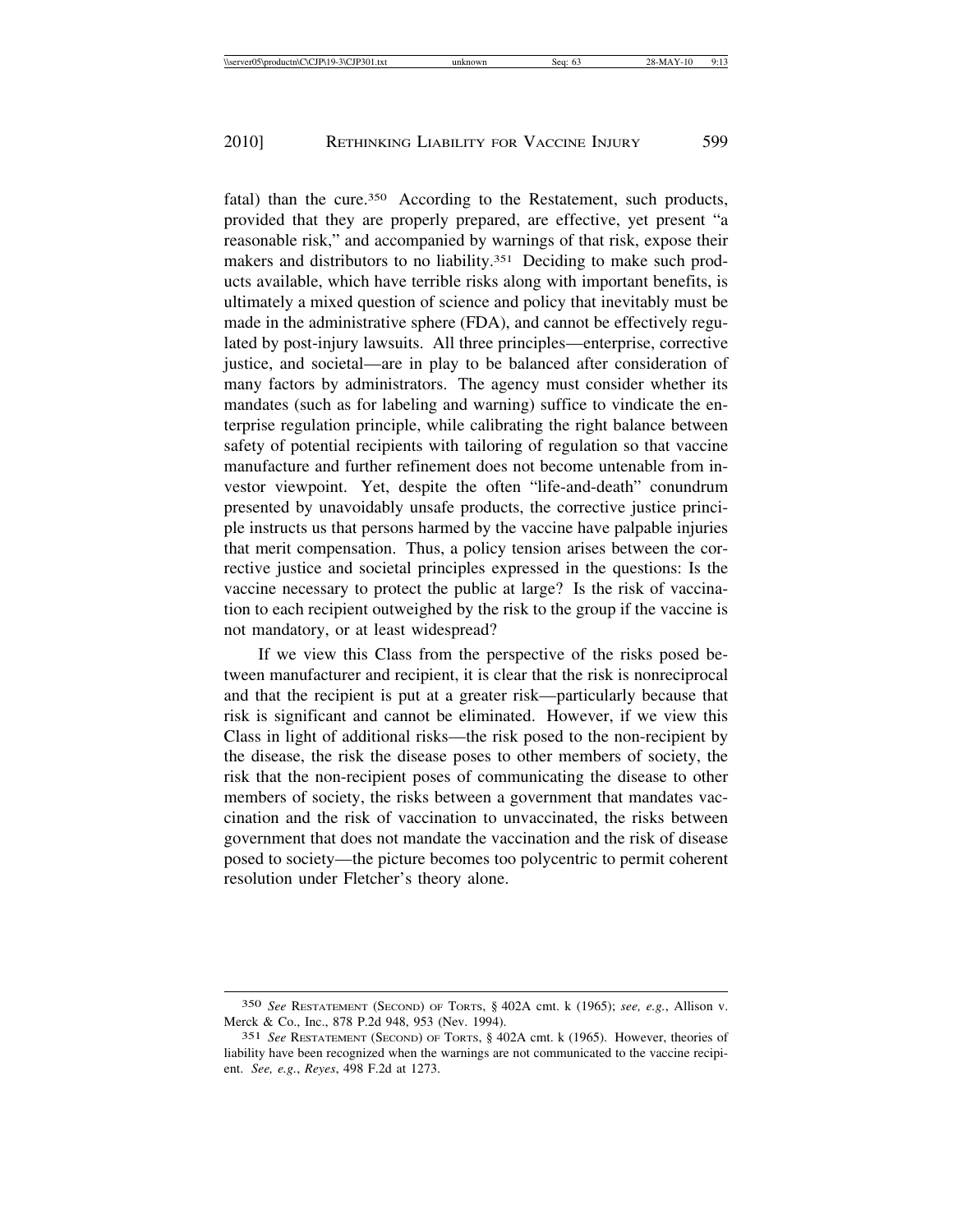# b. Class Two Risks—In Which the Injury Risk is Known, Its Probability Remote, and *Cannot Be* Eliminated with All Reasonable Care

Oral polio vaccine (OPV) presents the textbook example of the Class Two risk. As originally conceived by Dr. Albert Sabin, the bitter rival of Jonas Salk, OPV uses weakened (i.e., "attenuated" in vaccine terminology) but live polio virus to stimulate immunity.352 OPV offered greater ease in large-scale polio eradication campaigns, afforded a longlasting immunity, and more rapidly stamps out the virus in newly-vaccinated communities by a process called "shedding," in which live, but attenuated, virus excreted by the vaccinated exposes the unvaccinated to polio and triggers their immune systems to develop antibodies, producing what is called "herd" immunity.<sup>353</sup> When properly manufactured according to industry standards, OPV still carried a one in 2.4 million risk of causing Vaccine-Associated Paralytic Polio (VAPP) in recipients.354 "Because Sabin strains contain the live polio virus, there is a risk that either a recipient or a contact could develop polio."355 The risk rate of a non-vaccinated person contracting VAPP from live virus shed by a vaccine is discernible but even more remote than the risk of VAPP developing in recipients—approximately one in six million.356

When applied to Class Two risk scenarios, the principles strike a balance that favors vaccination and compensation, with warnings of the risks—particularly where there are vaccination choices, as there are in the case of the safer, but more expensive and complicated, Salk killedvirus injected polio vaccine versus the Sabin live-virus oral polio vaccine. Enterprise regulation here commands controlling for remote risks by tracking actual results in the field and continuously recalibrating the risk assessments with two definite goals in mind. First, risks at one time found to be remote may, as field use of the vaccine generates more epidemiological data, be found much more probable across a broad population than scientists had at first thought. Second, that additional

<sup>352</sup> *See, e.g.*, MARTIN G. MYERS, M.D. & DIEGO PINEDA, DO VACCINES CAUSE THAT?: A GUIDE FOR EVALUATING VACCINE SAFETY CONCERNS 26 (2008).

<sup>353</sup> *See id.* at 26–28.

<sup>354</sup> *See id.* at 27. In the 1970s, the CDC apparently was estimating this number as 1 in 20 million. *See* Plummer v. Lederle Labs., 819 F.2d 349, 352 (2d Cir. 1987). Subsequent data apparently shows that VAPP is a greater risk than the CDC thought it to be in the early 1970s. *See id.* at 26–27 (stating that "about 1 out of 2.4 million doses of OPV distributed in the United States cause vaccine-associated paralytic polio (VAPP)").

<sup>355</sup> Loge v. United States, 662 F.2d 1268, 1270 (8th Cir. 1981). As the Court of Appeals for the Eighth Circuit noted, "Mrs. Loge was exposed to the shed virus in 1976 after a doctor inoculated her infant son Todd with Orimune. Within one month after her son's inoculation, Mrs. Loge was stricken with a vaccine-associated case of poliomyelitis, Type 2. As a result, she is now a paraplegic." *Id.*

<sup>356</sup> *See Plummer*, 819 F.2d at 352.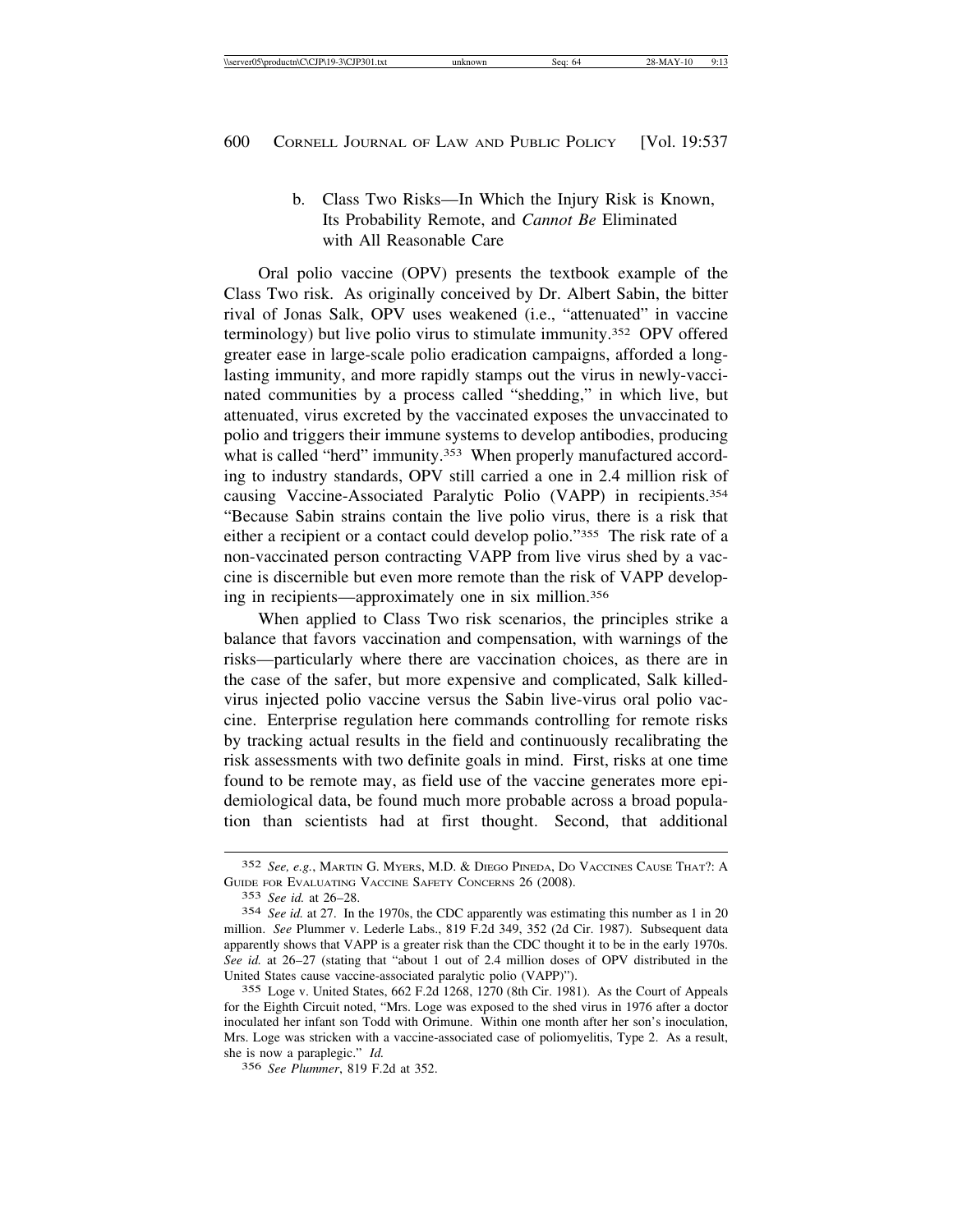information will also allow the development and refinement of a biosociological factor profile of those most susceptible to eventuation of risk, which should serve to identify those most in need of risk warnings and for whom the vaccine development community should develop alternatives.357 Global data gathering, analysis, strategic modeling, and disseminating of paradigms in field are critical components. The essence of addressing Class Two risks is, as reflected in numerous vaccine-injury cases of the 1970s and 1980s, creating and disseminating proper warnings of the remote risks.358

As in the other Classes of injury, the corrective justice principle compels us to recognize that persons harmed by the vaccine have palpable injuries that merit compensation. The societal principle more strongly compels the public policy decision to expose large groups of people to the remote risk of harm over a large number of vaccine administrations to ensure the health of many more persons who, without the vaccine, would be at a statistically greater risk of harm from the disease in the absence of programmatic vaccination. The equipoise between the principles favoring compensation for victims and broad reach of vaccination can be delicate—as those who emphasize the severe compression of

358 *See, e.g.*, Graham v. American Cyanamid Co., 350 F.3d 496 (6th Cir. 2003); MYERS & PINEDA, *supra* note 352, at 19 & n.1; *Plummer*, 819 F.2 at 349; Reyes v. Wyeth Labs., 498 **R** F.2d 1264 (5th Cir. 1980). *See also* ARTHUR ALLEN, VACCINE: THE CONTROVERSIAL STORY OF MEDICINE'S GREATEST LIFE SAVER 264–65 (2008). Of course, meaningful warnings of remote risks are difficult for non-statisticians to interpret and contextualize. *See generally* JOHN ALLEN PAULOS, INNUMERACY: MATHEMATICAL ILLITERACY AND ITS CONSEQUENCES (1988).

<sup>357</sup> The concept of "adequate warning" is a murky one in the area of vaccines. A serious question arises whether a layperson—or even a non-specialist physician—can truly make an intelligent choice to receive, or to forego if permitted by law, a vaccine, especially where the risks of harm have probabilities in the ranges of uncommon to remote to unknown—i.e., "Do I know too little about the unknown risks to take the risk?" Lawyers have used patient consent as a convenient legal dodge around the tougher issues of both science, as well as morality. Questions of whether a vaccinee's consent is genuinely [1] informed and [2] voluntary indeed present issues to manufacturers, physicians, and public health care agencies that are of a moral dimension, closely allied to legal notions of duress, unconscionability, and innocent/negligent misrepresentation. Such issues require an extended treatment drawing on sources outside of law. *See, e.g.*, KENT GREENAWALT, CONFLICTS OF LAW AND MORALITY, 207–25 (1989). They are beyond the scope of our mission in this Article. Therefore, we will treat the question of patient consent to receive a vaccine as a non-relevant factor in the classification of risk or application of enterprise regulation, corrective justice, and social compact principles to the scenarios in those various classifications. Suffice it to say that since many of the vaccines are compulsory since they are required either for admittance to the country or for school attendance, with itself is required, consent would not figure much in the kind of analysis we undertake here. For a general and informative aspect of the historical, moral, and legal considerations surrounding the question of consent and balancing of risks to individuals in the trials of vaccines and other biological products during the twentieth century, see generally SYDNEY A. HALPERN, LESSER HARMS: THE MORALITY OF RISK IN MEDICAL RESEARCH (2004).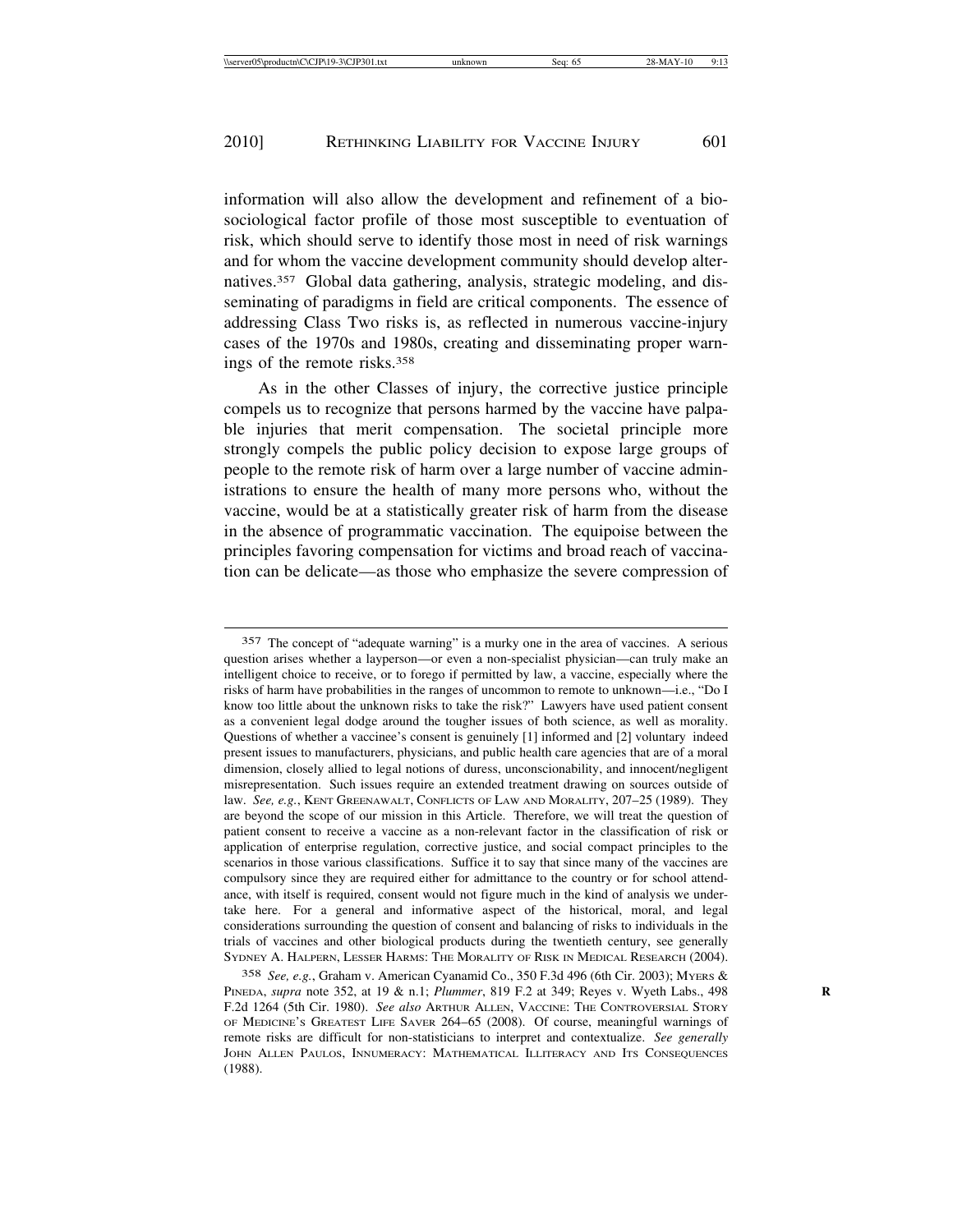players in the vaccine industry since the 1950s consistently point out.359 The question remains how to establish the entitlement? Proof of causation is the most significant hurdle.360 Causation proof is even more problematic in this class of cases precisely because statistically remote risks will not appear until many vaccine doses are administered for a period of years—or even decades—and even then, it may take even more vaccinations and adverse events to establish the statistical significance to overcome objections that the causal link is equally as well explained by coincidence.361

The balance in Class Two may differ from Class One. If the imminence of the risk of the illness, either to individual or to group, is substantial, that may often outweigh the more remote risk of vaccine injury—although the calibration is always in question because the causation of vaccine injury may later become evident when—and if—relevant epidemiological data is collected and properly evaluated.

If we view this Class from the perspective of the risks posed between manufacturer and recipient, it is clear that the risk is nonreciprocal and that the recipient is put at a greater risk—particularly since the risks at issue in Class Two cannot be eliminated—but the small possibility of the risk eventuating into actual harm pushes the notion of nonreciprocity to its conceptual limits. The risk may even be so minute as to lack statistical significance for comparison purposes. In addition, as with the risks in the other Classes, we must view Class Two risks in light of additional risks—the risk posed to the non-recipient by the disease, the risk the disease poses to other members of society, the risk that the non-recipient poses of communicating the disease to other members of society, the risks between a government that mandates vaccination and the risk of vaccination to unvaccinated, and the risks between no mandated vaccination and the risk of disease posed to society. The remote risk of harm to

<sup>359</sup> *See* OFFIT, THE CUTTER INCIDENT, *supra* note 31, at 181–83. Others reject Offit's **R** attribution of blame to facts—or fears—of products liability, and cite other economic issues i.e., limited profitability from providing a product that most consumers use only once, that is complicated to develop, test, and manufacture, and that cannot be sold at a premium price like "designer" pharmaceuticals. *See* ALLEN, *supra* note 358, at 426-35.

<sup>360</sup> *See* MYERS & PENADA, *supra* note 352, at 48–74. Under a protocol developed by the **R** Institute of Medicine (IOM) within the National Academy of Sciences (NAS), both non-profit, non-government, private associations, causation categories were developed. *Id.* These causation categories are: [1] No Evidence (complee absence of clinical or epidemiological evidence); [2] Evidence Is Inadequate To Accept Or Reject A Causal Relationship (i.e., sparse, conflicting, at best merely suggestive); [3] Evidence Favors Rejection Of A Causal Relationship; [4] Evidence Favors Acceptance Of A Causal Relationship (i.e., evidence is strong and generally convincing—but not to a degree sufficient to characterize the link as unequivocal or established); [5] Evidence Establishes A Causal Relationship (i.e., evidence unequivocally shows causal link between a vaccine and an injury). *Id*. at 72–73. Compare the discussion of the options for the legal approach to causation at Part III.B.2 *supra*.

<sup>361</sup> *See* ALLEN, *supra* note 358, at 325. **R**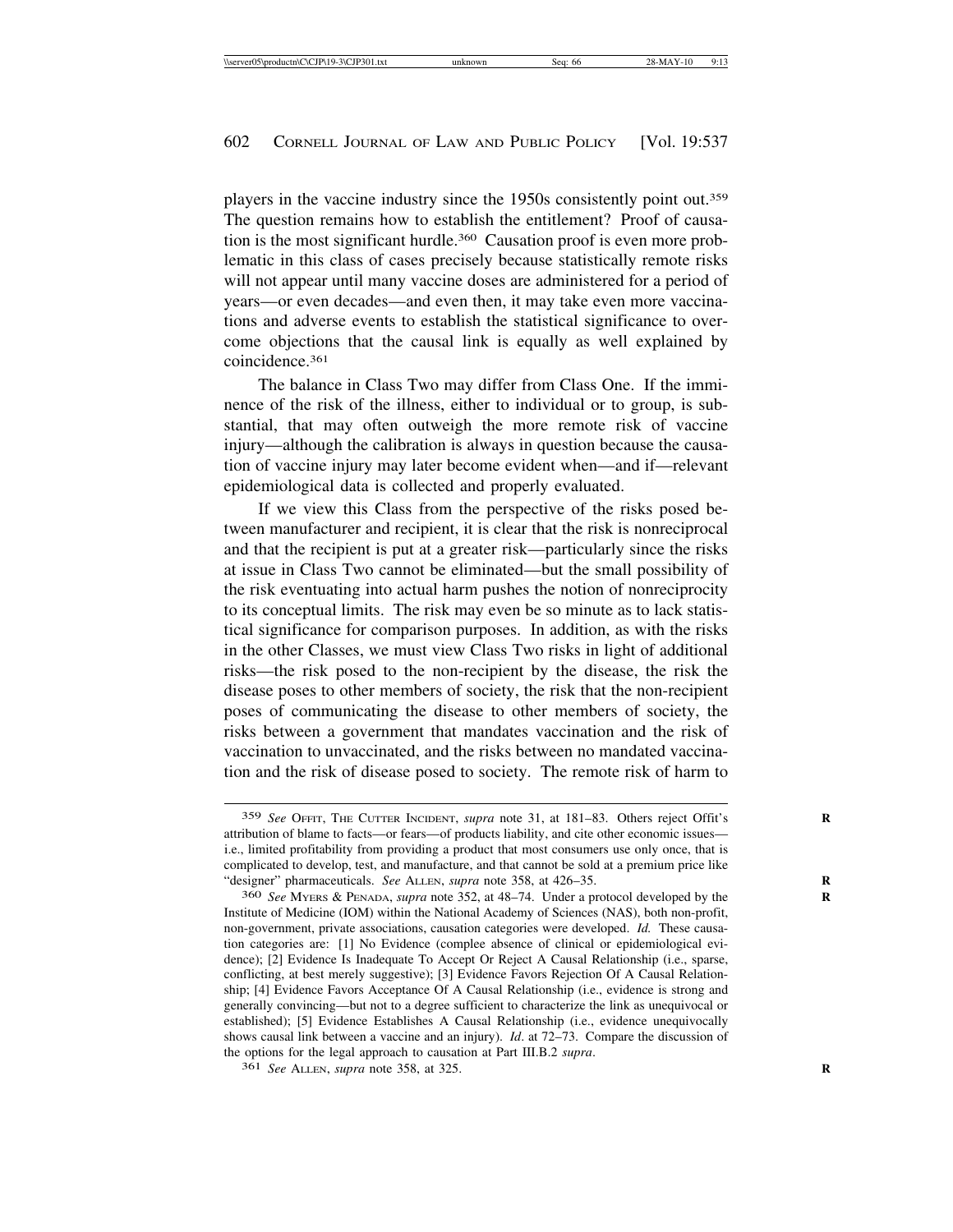the vaccinee seems least compelling when compared to other risks, such as the risk of the illness to the vaccinee, the risk to society if the vaccine is not used. Pure reciprocity alone, between manufacturer and vaccinee, is hardly sufficient as the sole basis on which to predicate questions of liability and compensation for Class Two risks. When the additional risks are factored into the picture, we once again have a portrait of polycentrism that will not admit of resolution under Fletcher's theory alone.

> c. Class Three Risks—In Which the Injury Risk is Known, Its Probability Significant, and *Can Be* Eliminated by Exercise of at Least Reasonable Care

The paradigmatic Class Three risk is exemplified by the manufacturer process and quality-control errors in what has become known as "the Cutter Incident."362 Cutter Laboratories was one of six companies licensed by the federal government to make the first production run of the Salk killed-virus polio vaccine.<sup>363</sup> The risk of some viruses not being killed in the production process (and thus capable of actually causing polio in vaccinated persons) was well-known to researchers and pharmaceutical companies.364 The protocols developed for manufacturing of the vaccine called both for a filtration process designed to capture and remove live polio viruses from the vaccine and a testing process to ascertain whether that in fact happened.365 In production, Cutter Laboratories made errors at both critical stages of the process.<sup>366</sup> These errors resulted in the production of 120,000 doses of polio vaccine that contained live polio virus.<sup>367</sup> Of the children who received the vaccine, 40,000 developed abortive poliomyelitis (a form of the disease that does not involve the central nervous system), fifty-six developed paralytic poliomyelitis, and five children died as a result of polio infection.368 The live virus that the Cutter vaccine carried was more potent than the naturally occurring polio virus, and it also was shed in the excretions of the vaccinated.369 That resulted in a considerable secondary exposure to parents, other adults, and children.<sup>370</sup> As one writer summarized the widening ripple from the Cutter Laboratories error:

<sup>362</sup> *See* Nathanson & Langmuir, *supra* note 31, at 29–30; *see generally* OFFIT, THE CUT- **R** TER INCIDENT, *supra* note 31. **R**

<sup>363</sup> OFFIT, THE CUTTER INCIDENT, *supra* note 31, at 62. **R**

<sup>364</sup> *See id.* at 48–51.

<sup>365</sup> *Id.* at 47–48.

<sup>366</sup> *Id.* at 62–65.

<sup>367</sup> *Id.* at 87.

<sup>368</sup> *Id.* at 86–87 (citing Nathanson & Langumuir, *supra* note 31). **R**

<sup>369</sup> OFFIT, THE CUTTER INCIDENT, *supra* note 31, at 85–89. **R**

<sup>370</sup> *Id.*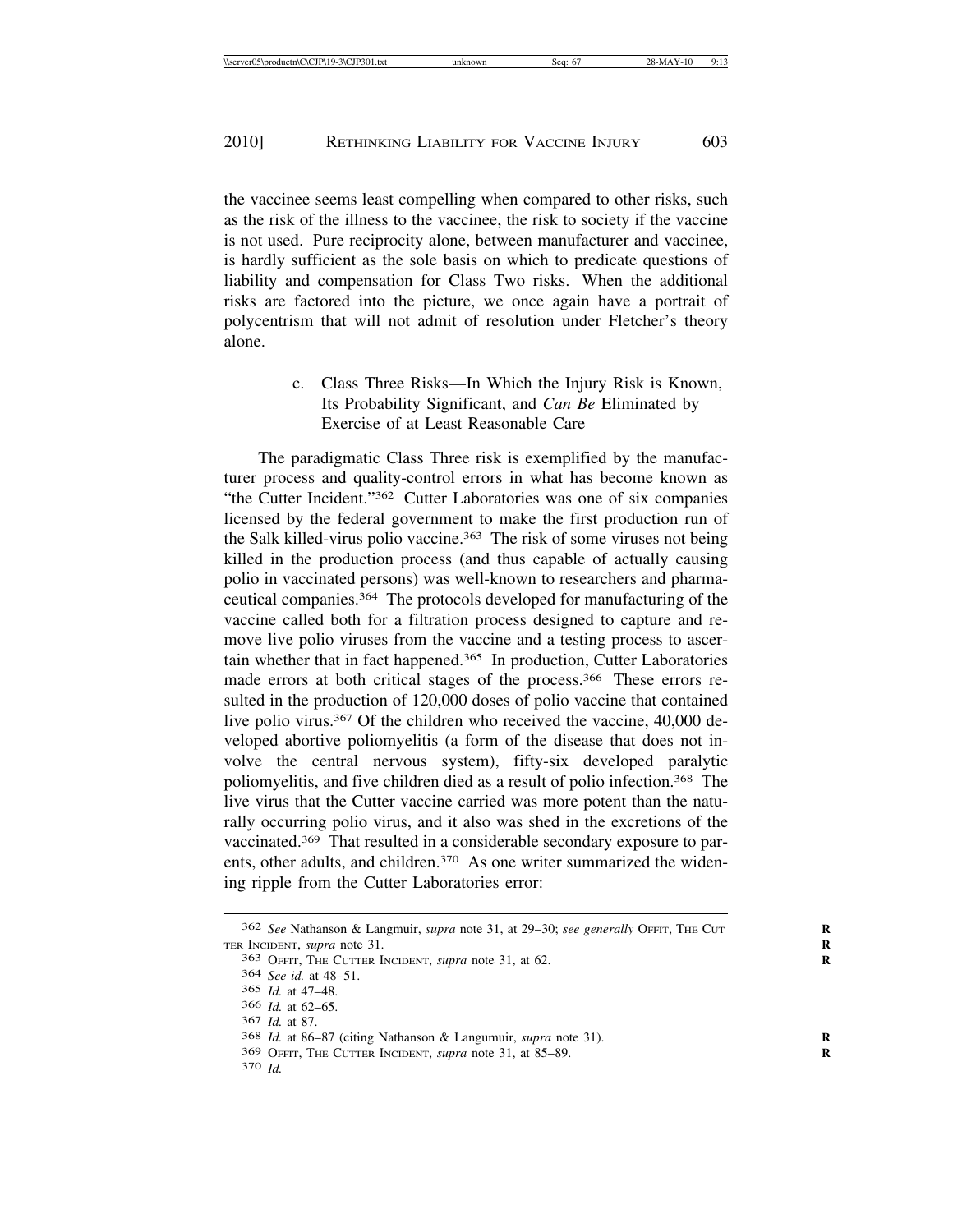[I]t is likely that the Mahoney virus present in Cutter's vaccine infected at least 100,000 family and community contacts. In the end, at least 220,000 people were infected with live polio virus contained in Cutter's vaccine; 70,000 developed muscle weakness, 164 were severely paralyzed, and 10 were killed. Seventy-five percent of Cutter's victims were paralyzed for the rest of their lives.371

Production problems had plagued Cutter's manufacture—one-third of the vaccine lots of the original production failed tests that looked for rogue active virus, and for some of these failed lots, Cutter repeated the formaldehyde process that was supposed to kill any live polio virus and re-submitted it for approval and distribution.372 The risk here was wellknown—previous live-virus and killed-virus vaccines had been developed and tested independently by the researches Kolmer and Brodie in 1934, and both vaccines appeared to cause polio in an alarming number of otherwise healthy children.373 Jonas Salk, the killed-vaccine's developer, was quite aware of this, and developed an elaborate protocol for production to insure that this very kind of thing did not recur.374 As Dr. Paul Offit, a former vaccine research scientist and current, prolific author on vaccine-related issues who closely studied the Cutter Incident with information from a variety of perspectives, noted, "Cutter did many things wrong, and it didn't have the internal expertise that was available to other companies [like Eli Lilly and Parke-Davis]. . . . [I]t made a vaccine that was far more dangerous than any other polio vaccine made in the United States or in the world."375

Class Three scenarios involve recognized risks that can be eliminated. As the Cutter Incident suggests, the specifics of such cases may not necessarily be simple or cut and dry. There may be complications such as a significant one in the Cutter Incident that the federal government shared responsibility by signing off on a vaccine-batch testing methodology that was not sufficient to detect all batches of vaccine that

<sup>371</sup> *Id.* at 89 <sup>372</sup> *Id.* at 90. <sup>373</sup> *Id.* at 14–18. As Offit notes, "[t]he vaccine trials of John Kolmer and Maurice Brodie had a chilling effect on polio vaccine research. Twenty years passed before anyone dared to try again." *Id*. at 18. <sup>374</sup> *Id.* at 59–61

<sup>375</sup> OFFIT, THE CUTTER INCIDENT, *supra* note 31, at 114. Offit attributes many errors to **R** Cutter's production process, including: [1] failing to use the appropriate filters during the formaldehyde treatment process; *id.* at 106; [2] "let[ting] filtered virus sit in the refrigerator for long periods before inactivating it with formaldehyde . . . caus[ing] fine clumps of monkey kidney cell debris to form on the bottoms of the flasks[;]" *id*. at 110; [3] failing to determine how long to treat the virus with formaldehyde so as to ensure elimination of the live virus; *id*. at 111–13.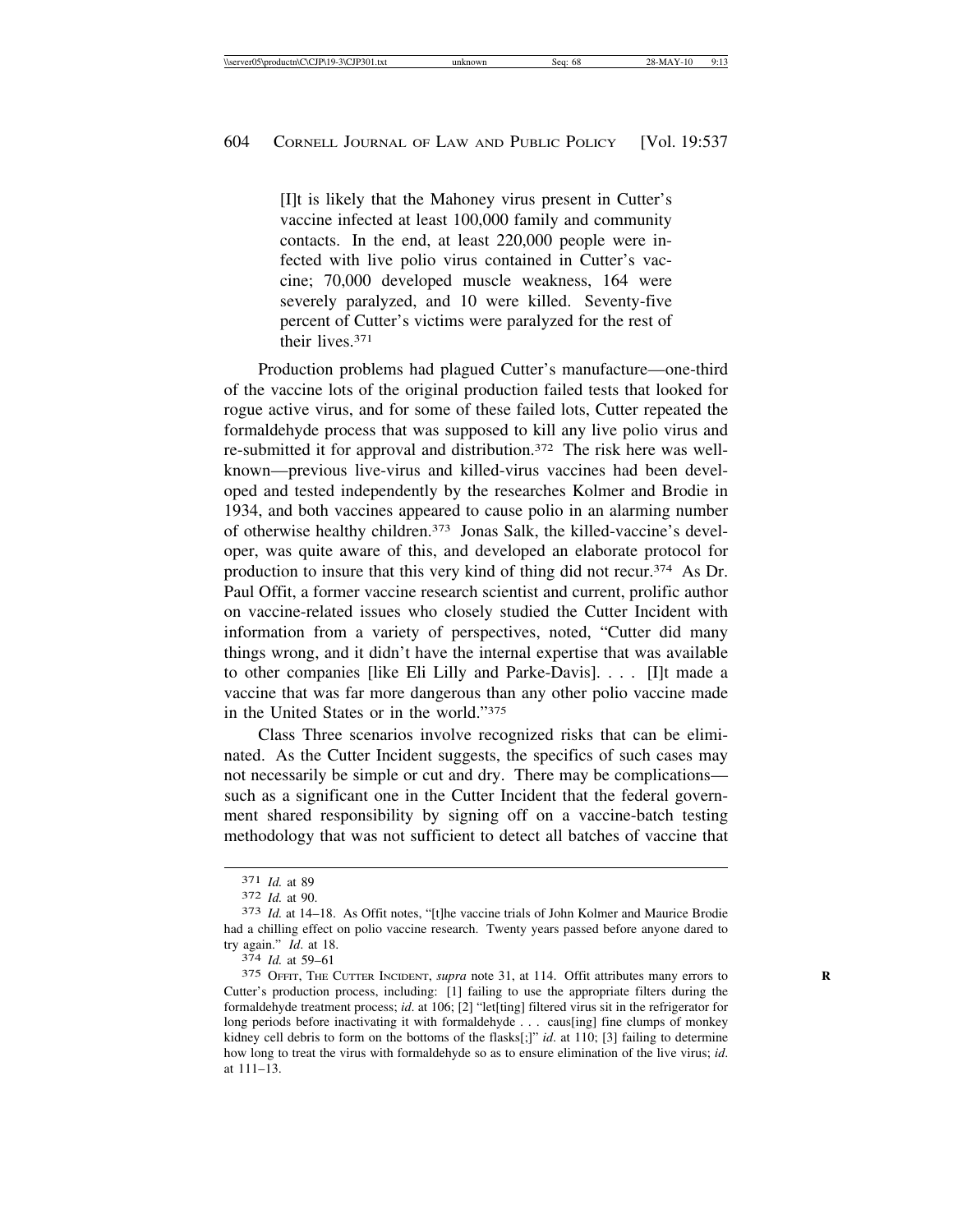might have live virus, by not recognizing the challenges of taking Salk's techniques for limited, trial vaccine production and rapidly implementing them into much larger scale production, and by not proceeding more carefully and slowly until a margin of reliable safety had been established.

In these circumstances, however, both business and government, when it partners with business, must be encouraged to bear the expense of eliminating known risks that are not remote and can feasibly be eliminated. As the jury's verdict in the *Gottsdanker* case reflects,<sup>376</sup> the corrective justice principle supports the idea that persons harmed by a vaccine have palpable injuries that merit compensation. The compensation interest is particularly strong where the risk they expect to encounter in vaccine administration [a] eventuates in actual injury because the manufacturer fails to exercise the degree of reasonable care likely to eliminate the known risk and [b] is nonreciprocal—i.e., absent the manufacturer's reasonable care, the risk the vaccine recipient consented to undertake is magnified substantially. Causation is less problematic in this class of cases because there is sufficient, pre-injury data establishing the causal linkage—there was ultimately little doubt in the Cutter vaccine-injury cases what had caused the victims' polio, despite Cutter's unconvincing efforts to argue otherwise.377

The somewhat simpler picture when looking at the scenario only though the lens of enterprise regulation and corrective justice becomes more complicated when we add the perspective of the societal principle. The balance in Class Three is typically the closest between society's interest in disease control and prevention and the individual's welfare (which is protected by the enterprise regulation and corrective justice principles). When a potential injury is both known and avoidable through the exercise of reasonable care, or a higher, yet attainable, level of vigilance, the ratio between the individual and group risks is diminished. Depending on the severity of the target illness and its communicability, the societal risk may not so far outweigh the individual compensation for injury which may otherwise justifiably be limited by the social benefits of the vaccine *in toto*. That surely was the case for the polio vaccine; for though it received great publicity due to President Roosevelt, his former law partner Basil O'Connor, and the organization he founded, The March of Dimes, polio was not nearly as common or communicable as many other diseases of childhood at the time.378

If we view this Class from the perspective of the risks posed between manufacturer and recipient, it is clear that the risk is nonreciprocal

<sup>376</sup> *Id.* at 150. <sup>377</sup> *Id.* at 142–47. <sup>378</sup> *See* DAVID M. OSHINSKY, POLIO: AN AMERICAN STORY 45, 53–91 (2005).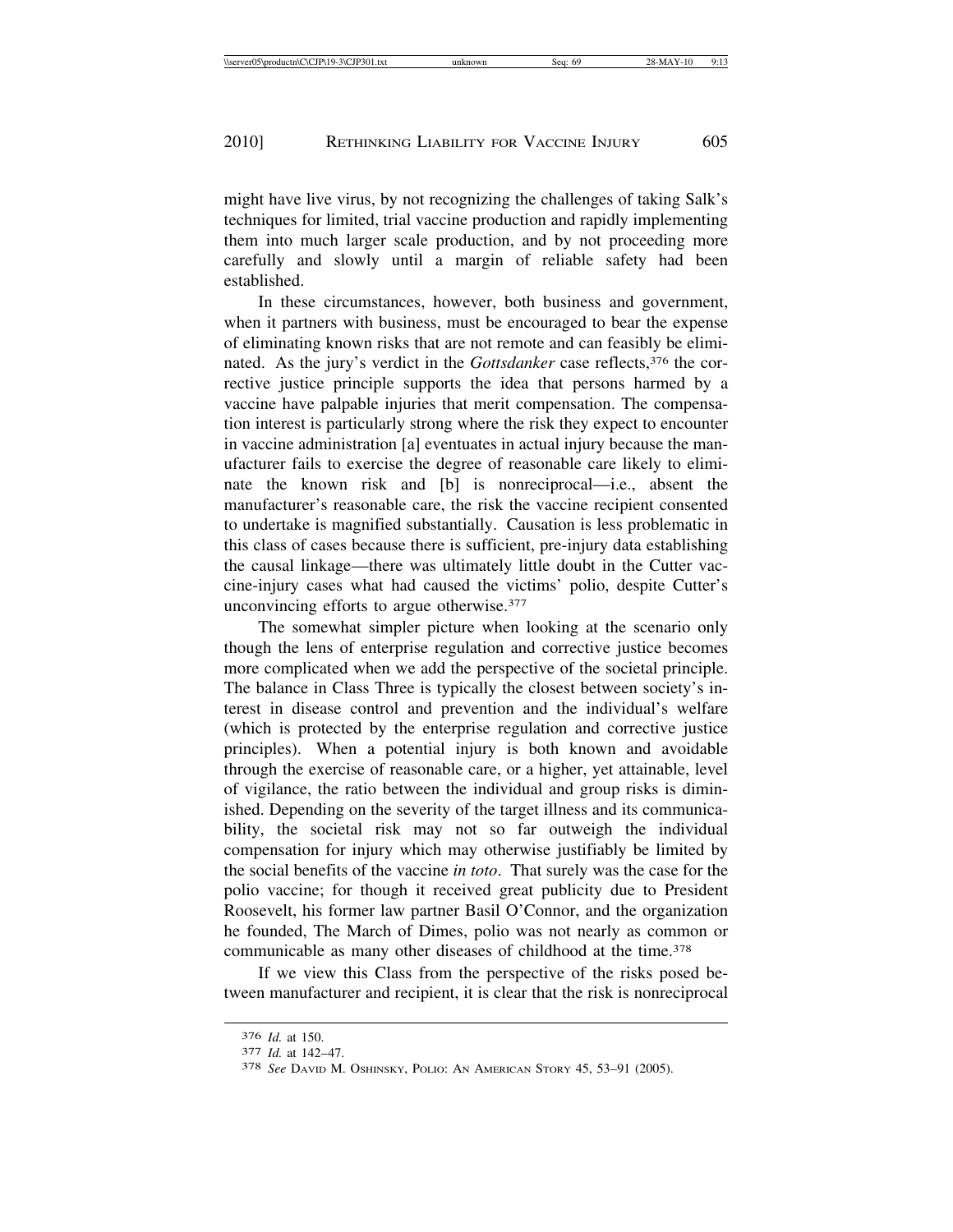and that the recipient is put at a greater risk—particularly because that risk is significant and cannot be eliminated. However, just as in the case of Class One and Class Two risks, if we view this Class in light of additional risks—the risk posed to the non-recipient by the disease, the risk the disease poses to other members of society, the risk that the non-recipient poses of communicating the disease to other members of society, the risks between a government that mandates vaccination and the risk of vaccination to unvaccinated, the risks between government that does not mandate the vaccination and the risk of disease posed to society, the picture, once again, becomes too polycentric to permit coherent resolution under Fletcher's theory alone.

# d. Class Four Risks—In Which Injury Risk is Known, Its Probability Remote, and *Can Be* Eliminated by Exercise of at Least Reasonable Care

The question of whether an expectant mother can safely—both for herself and her in vitro child—take a vaccine provides a ready example of Class Four risks. The Advisory Committee on Immunization Practices (ACIP) states that "the risk of a developing fetus being harmed by vaccination of the mother during pregnancy is only theoretical."379 Of this heady realm of remote risks, the current medical consensus is that risk from inactivated viral or bacterial vaccine is less than that from vaccines, such as the Mumps-Measles-Rubella (MMR) or varicella, which are made from live attenuated viruses.380 The injury is readily preventable—pregnant women should not get the vaccine while pregnant.<sup>381</sup> Of course, this raises the possibility that an unvaccinated woman could contract mumps, measles, rubella, or varicella (i.e., "chickenpox")—three of which demonstrably pose a real risk to the development and post-partum health of the child.<sup>382</sup> Similarly, though no link has yet to be scientifically established, the elimination of thimerisol (a mercury compound) as a preservative in vaccines after 2001 addressed and eliminated the risk

<sup>379</sup> MYERS & PINEDA, *supra* note 352, at 210–11. **R**

<sup>380</sup> *See id*. at 211; *see also* ADVISORY COMMITTEE ON IMMUNIZATION PRACTICES WORK-GROUP ON THE USE OF VACCINES DURING PREGNANCY AND BREASTFEEDING, GUIDING PRINCI-PLES FOR DEVELOPMENT OF ACIP RECOMMENDATIONS FOR VACCINATION DURING PREGNANCY AND BREASTFEEDING 1 (2008), *available at* http://www.cdc.gov/vaccines/recs/ACIP/down loads/preg-principles05-01-08.pdf (noting paucity of data, theoretical concerns, and FDA classification of risks to pregnant women). The Secretary of the U.S. Department of Health and Human Services selects a panel of 15 members, based on perceived vaccine expertise, to advise the government on vaccine policy. *See* Ctrs. for Disease Control & Prevention, Advisory Committee on Immunization Practices (ACIP), http://www.cdc.gov/vaccines/recs/ACIP/default.htm (last visited Feb. 24, 2010).

<sup>381</sup> *See* MYERS & PINEDA, *supra* note 352, at 212. **R**

<sup>382</sup> *See id.* at 212–14.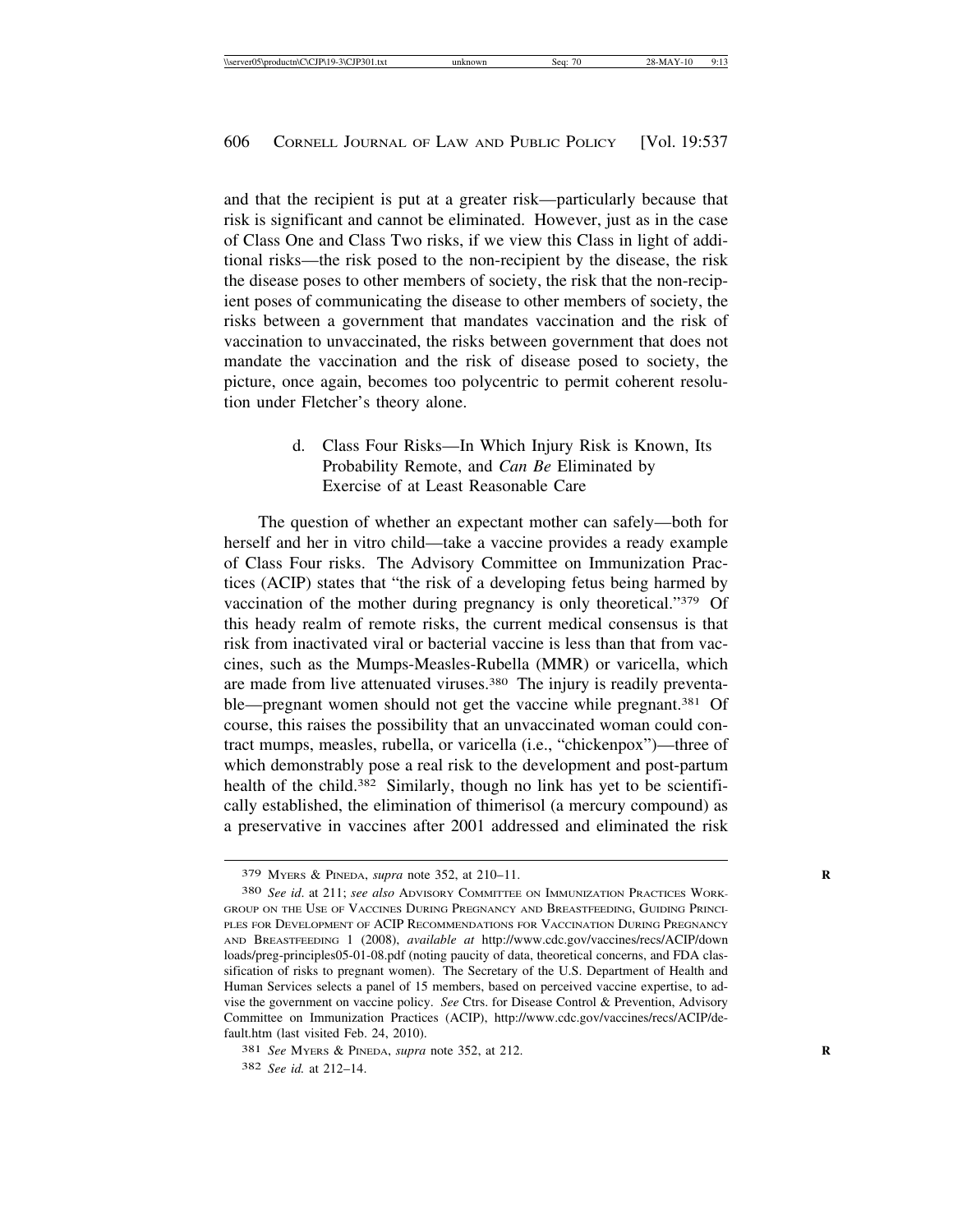that vaccination could cause the condition of autism.383 Yet that move did create a cost for a leading vaccine maker, Wyeth, which closed its Diptheria-Tetanus-Pertussis (DPT) vaccine manufacturing plant and withdrew from DPT vaccine production rather than retrofit the existing production facility to a thimerisol-free production process.384

Cases at this margin push the economics of enterprise regulation to the edge. How much precaution is required and at what price to the benefit and efficacy of the activity or product? This is at the heart of the so-called "Learned Hand" formula, a metaphor for cost-benefit analysis that he suggested in *United States v. Carroll Towing.*385 Relevance of the enterprise principle could be measured by the Hand formula, expressing it in the form of the following question—is the burden of exercising reasonable care to avoid a remote injury justified by its proportionality to the remote probability of the injury considered and the gravity of the harm in those instances where the remote risk actually eventuates in harm?

Regulation becomes more relevant as the particular injury in question poses a lower burden of avoidance, an increased gravity of harm, or both. Even in cases at the economic margin of the enterprise principle, the corrective justice principle still demands for persons harmed by a vaccine that their palpable injuries be compensated. As with Class Three injuries, the compensation interest is particularly strong where the risk they expect to encounter in vaccine administration [a] eventuates in actual injury because the manufacturer fails to exercise the degree of reasonable care likely to eliminate the known risk and [b] is nonreciprocal—i.e., absent the manufacturer's reasonable care, the risk the vaccine recipient consented to undertake is magnified substantially. Causation, however, is more problematic in this class of cases because the rarity of the injury may make it difficult, if not sometimes impossible, to have pre-injury data sufficient to satisfy the statistical and scientific demands for causation evidence.

The balance in Class Four cases between society's interest in disease control and prevention, and the enterprise regulation and corrective justice principles' protection of individual welfare is not as close as the balance in Class Three cases. Although the risk of injury in Class Four cases is more remote, it is both foreseeable and preventable by the exer-

<sup>383</sup> *See id*. at 148–74; *see generally* PAUL A. OFFIT, M.D., AUTISM'S FALSE PROPHETS: BAD SCIENCE, RISKY MEDICINE, AND THE SEARCH FOR A CURE 71–73, 102 (2008). <sup>384</sup> ALLEN, *supra* note 358, at 412, 425. As Allen notes, a significant factor in Wyeth's **<sup>R</sup>**

decision was that Aventis and GlaxoSmithKline "were coming out with products that combined DPT with hepatitis B or Hib in a single convenient shot, and Wyeth wasn't interested in regearing to make thimerosal-free shots in a factory that it believed was obsolete," to produce a DPT-only vaccine that was on the way to being redundant. *Id*. at 412.

<sup>385</sup> 159 F.2d 169 (2d. Cir. 1947).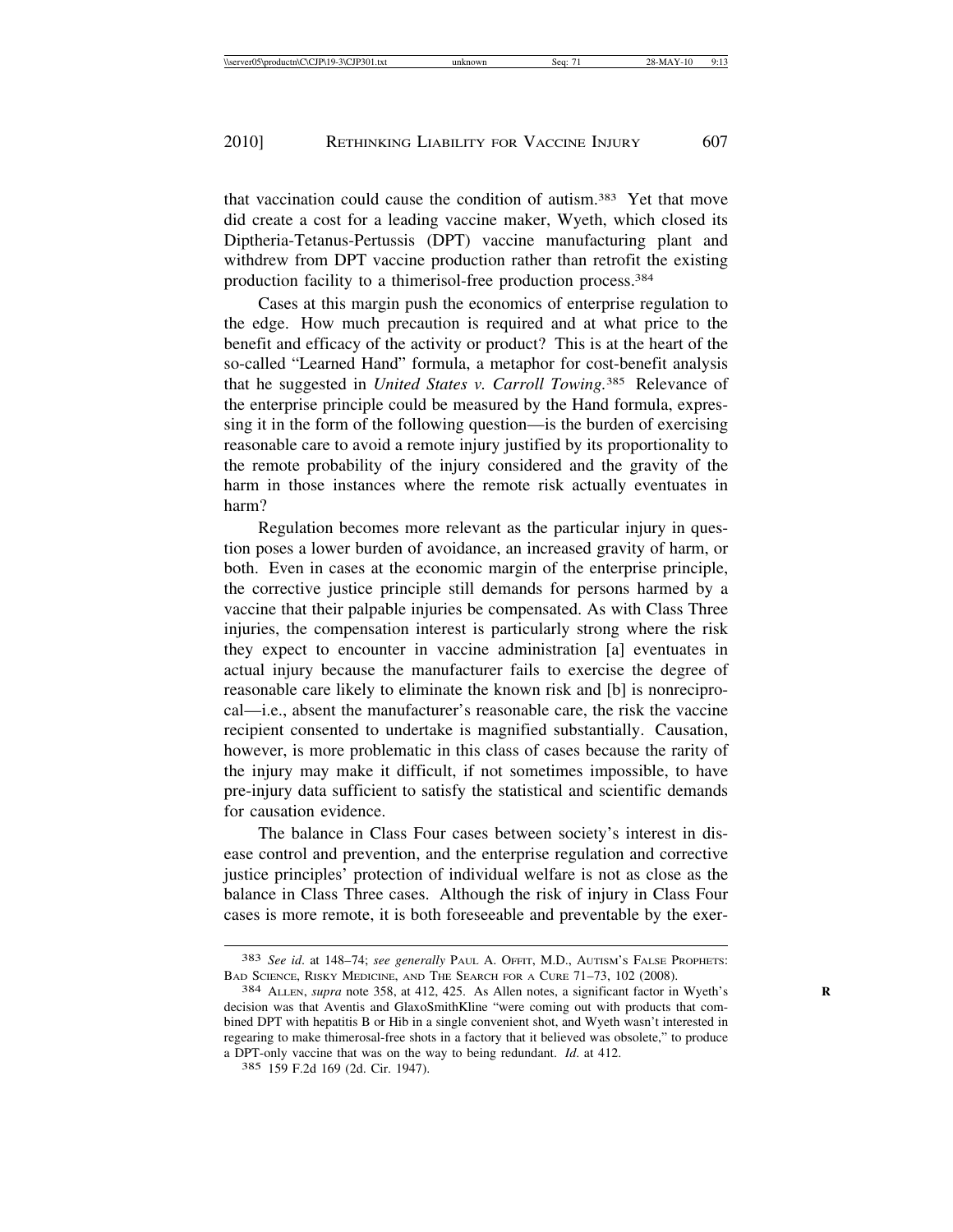cise of the same level of care as we require of motorists and amusement park operators. When a potential risk is both known and avoidable, even if remote in probability, there must be some obligation to exercise at least reasonable care to avoid the risk. While the societal interest in preventing the disease outweighs imposing legal liability to an extent that makes the production and distribution of the vaccine untenable, that interest is not so strong as to displace the victims' compensation interest, which can be maintained without disadvantaging the public vaccine program—particularly where the injury's remoteness suggests a low number of claims. Yet, the precise resolution of these competing principles into concrete policies and rules once again involves a substantial set of polycentric decisions—and once again, while the nonreciprocal risk theory can guide our thinking, the polycentric nature of the problem is not entirely resolvable on nonreciprocal risk grounds alone.

> e. Class Five Risks—In Which the Injury Risk is *Un*known, but *Could Be* Discovered by Exercise of at Least Reasonable Care

The line between Class Five and Class Six risks is a very fine one it involves classic "Monday morning quarterbacking." It is very difficult in many cases to determine whether something that was not discovered was foreseeable—or not—and at what point in the past to stake the determination. Deciding in the present what should have been foreseen in the past is always a tricky business, even if judges and juries are asked to do this every day in garden-variety negligence cases. But vaccine injuries, particularly those not foreseen at the time a vaccine was designed, approved, and administered, are much more complex factually and causally than ordinary negligence cases. Vaccines are not developed in a vacuum as just another pharmaceutical product. They most often are developed in response to a felt and urgent societal need.386 The decisions that go into the scope of research and risk-planning when vaccines are made—i.e., how far afield we look for potential complications and side effects—will vary depending on the state of medical and other scientific knowledge at the time the vaccine is developed.387 Since that is an ever-

<sup>386</sup> *See* ALLEN, *supra* note 358, at 14–17. **R**

<sup>387</sup> A good example of this comes from the history of polio vaccine research. In the early 1900s, medical science had not isolated the microorganism that causes polio. In 1908, the famous blood-type discoverer, Karl Landsteiner, identified the virus. Rockefeller Medical Institute researcher Simon Flexner then set about designing a vaccine. His efforts were hampered, however, because he could not foresee that there might be other strains of the polio virus, not just the one Landsteiner had identified, and therefore, anything he developed would be insufficient to provide adequate protection to vaccinees. *See* OSHINSKY, *supra* note 378, at 12–19. Flexner also could not foresee that his research subject—the rhesus monkey "is one of the rare primates that cannot contract polio through oral feeding" and "the only sure way to infect this species is to shoot poliovirus directly to its brain or spinal cord, as Flexner had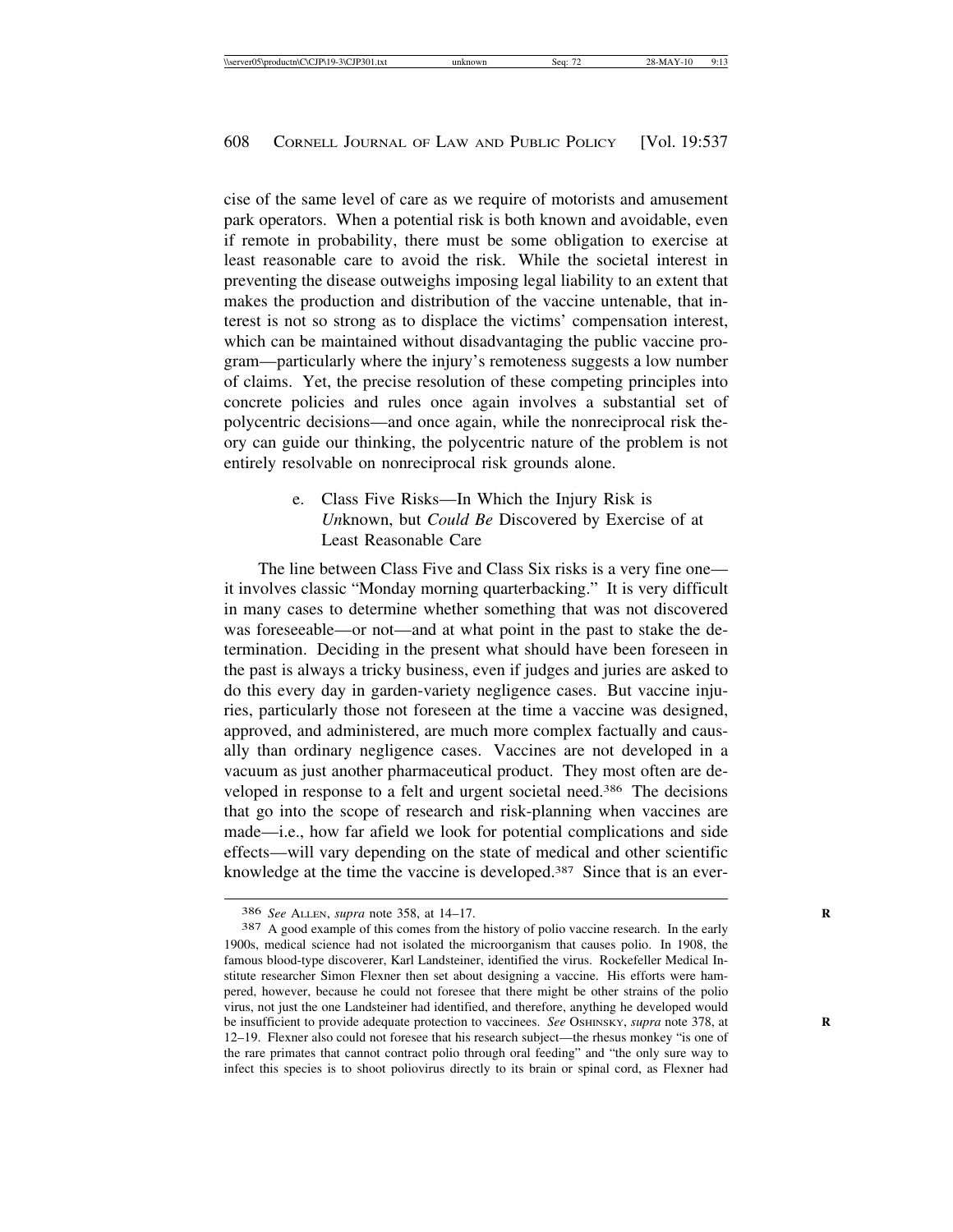evolving body of context, the point in time when foreseeability can be assigned is critical to determining whether an unknown risk could have been discovered sufficiently in advance of a vaccination injury that it would have been predicted and prevented.388

An example that demonstrates the fineness of the line separating Class Five and Six risks comes, once again, from the paradigm of polio vaccine research. Polio research scientists at the major pharmaceutical companies and the National Institutes for Health (NIH) realized that by cultivating polio viruses in the kidney tissue of monkeys, a theoretical risk was created that one or more simian viruses might make their way into the vaccine and, thus, into human populations.389 In 1954, Eli Lilly's researchers commenced work to classify the simian viruses they found in monkey kidney tissues.390 The number escalated to forty such monkey-specific viruses when in 1959 a NIH researcher identified SV40 (i.e., Simian Virus number 40), which she found strongly correlated with fatal cancerous tumors in newborn hamsters injected with kidney tissue extract containing SV40.391 Researchers erroneously concluded that SV40 was a risk for transmission only through the Sabin vaccine; in fact, it was also transmitted by the Salk vaccine (since it was resistant to the formaldehyde that had been designed to kill the polio virus—not the unknown SV40).<sup>392</sup> "This meant that close to 100 million American children had been inadvertently exposed to SV40 in the years between 1954 and 1963, when the government began to carefully screen all new lots of polio vaccine for simian virus."393

Of course, it would hardly seem foreseeable that SV40, hitherto unknown, would be imparted by polio vaccines into human populations, at

390 *See id.* at 40–42.

done"—would lead him to make a series of incorrect "discoveries" about the nature and behavior of polio that would dominate polio studies over the next forty years and seriously hamper the effort to create a vaccine. *Id.* at 18–19.<br><sup>388</sup> *See, e.g.*, MYERS & PINEDA, *supra* note 352, at 56–60 (discussing the adverse effects

caused by the rotavirus vaccine).

<sup>389</sup> *See* DEBBIE BOOKCHIN & JIM SCHUMACHER, THE VIRUS AND THE VACCINE: THE TRUE STORY OF A CANCER-CAUSING MONKEY VIRUS, CONTAMINATED POLIO VACCINE, AND THE MILLIONS OF AMERICANS EXPOSED 72 (2004).

<sup>391</sup> There is still considerable debate about whether SV40, which unquestionably causes fatal cancerous tumors in a variety of laboratory animals, is a cause of human cancer. *See* ALLEN, *supra* note 358, at 209–13 (noting the continuing controversy and that "[p]olymerase chain reaction, a sensitive molecular detection test, has found SV-40 in many types of cancerous cells"); *compare* OSHINSKY, *supra* note 378, at 281–82 (noting NIH's position in 2003 **R** before Congres that "numerous" epidemiological studies "found no correlation between human cancers, including mesothelioma, and exposure to SV40" and that "[a]t this time," NIH's view "is that the body of evidence is inconclusive as to the role of SV40 in the development of [human] cancer") *with* BOOKCHIN & SCHUMACHER, *supra* note 389 (marshalling contrary information and argument that SV40 is a human carcinogen).

<sup>392</sup> *See* OSHINSKY, *supra* note 378, at 281. **R**

<sup>393</sup> *Id.*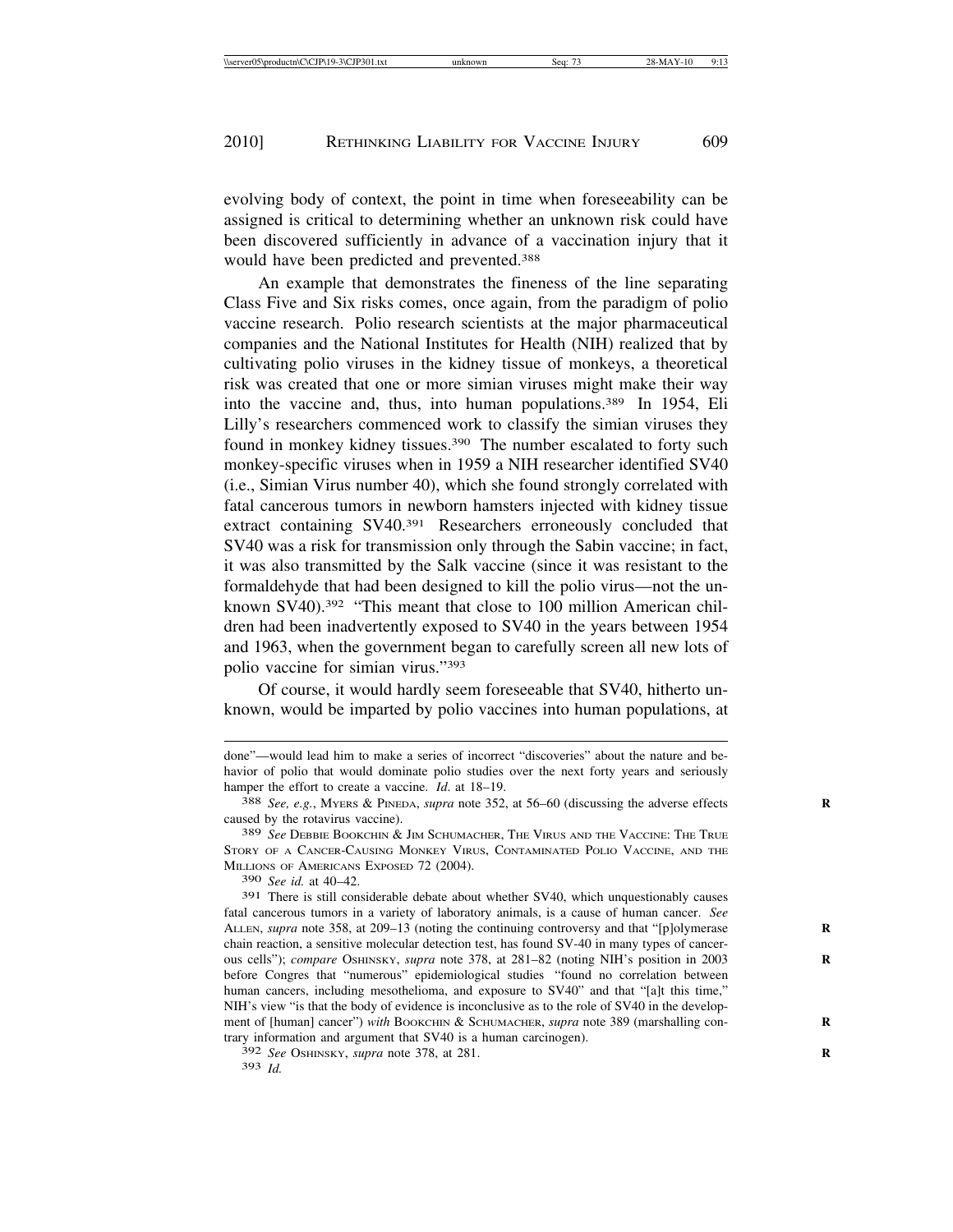least at the time the first polio vaccines were introduced. But researchers were concerned about "unintended consequences" of the polio vaccine and the possibility of transferring viruses from monkeys to humans even before the Salk vaccine's FDA approval.394 Still, the vaccines continued to be administered—even after SV40 was isolated and suggested as a cause of cancer.395 Further research was not undertaken at the time, in part because both Salk and Sabin deemed SV40 as "harmless."396 Thus, there is ground in this scenario to find a point in time during the polio vaccination campaign when the government and pharmaceutical manufacturers made the conscious decision to risk exposing vaccinees to unknown—and as time passed, known—simian viruses, and, after 1959, to the specific risk that SV40 may be a human carcinogen.

How can this kind of risk be assessed under the dictating principles and in light of nonreciprocal risk theory? The starting point of this class of risks—as unknown—shifts the regulatory paradigm from the issue of the vaccine industry to take reasonable measures to eliminate known risks, to using reasonable care to discover risks that are as yet unknown, but will eventuate in the future. The relevant principle is recognized in the famous case, *The T.J. Hooper*, 397 that an industry will not be allowed to rest upon the laurels of the status quo state of knowledge. Rather, it must maintain reasonable care in efforts to find and recognize tangible improvements to safety.398 Regulation in this class of cases is particularly important because the risk of continuing to administer a vaccine without exercising reasonable care to identify new risks during its postapproval period creates a substantial nonreciprocal risk in vaccine recipients.399

The corrective justice principle continues to have the same compelling role in this class of cases as in the others. Persons harmed by palpable injuries that were not reasonably foreseeable have normally not been

<sup>394</sup> *See* ALLEN, *supra* note 358, at 209 ("[T]he measures designed to protect the world **R** from polio may, in their turn, for allw e know, lead to some other quite unexpected consequence which may be to man's disadvantage, a contemporary of the vaccine trials wrote.").

<sup>395</sup> *See* OSHINSKY, *supra* note 378, at 281. **R**

<sup>396</sup> *See id.*

<sup>397</sup> 60 F.2d 737 (2d Cir. 1932).

<sup>398</sup> *See id.* at 740.

<sup>399</sup> *See, e.g.*, MYERS & PINEDA, *supra* note 352, at 57. **R**

In July 1999, after approximately 1 million children had been immunized with the vaccine, the Centers for Disease Control and Prevention (CDC) recommended that people temporarily stop immunizing infants with RotaShield. The CDC was concerned that the vaccine might be causing a serious bowel diseased called intussusception, because an unexpected number of cases of this condition (15) had been reported in children who had received the vaccine.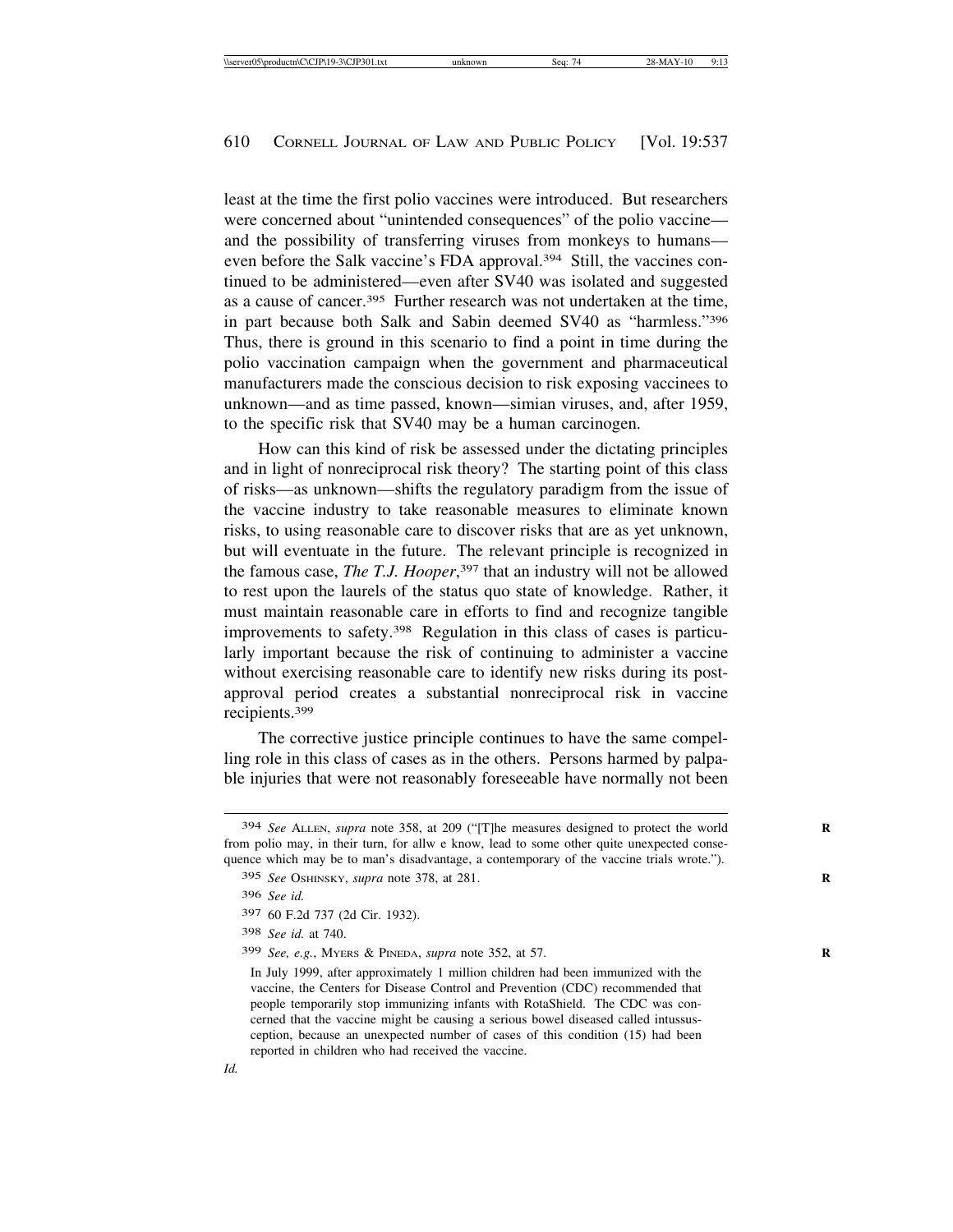afforded compensation in the tort system.400 However, where the exercise of reasonable care to discover unknown risks would have unearthed, more likely than not, information that might reasonably have been used in time to prevent a particular victim's injury, compensation for that victim is appropriate.<sup>401</sup>

The possibility of unknown complications exists for every kind of drug or vaccine. Only time over the course of distribution in the field will reveal the full set of risks presented by any product, particularly vaccines.402 In almost any conceivable case, the interest of society as a whole, and the health interest of individuals, strongly outweighs the risk of any vaccine recipient enduring an unforeseen risk. However, the risk to society of having unvaccinated members or an inconsistent vaccine program does not so far outweigh the individual risk that compensation for injury should be denied because of the societal benefits of the vaccine *in toto*—particularly where reasonable care would have led to the identification of the unknown risk. This factor also raises the societal interest from the perspective of creating and funding the programs needed to identify such risks as early as possible in the post-approval, field use of the vaccine.

Once again, the precise resolution of these competing principles into concrete policies and rules involves a substantial set of polycentric decisions—and once again, while the nonreciprocal risk theory can guide our thinking, the polycentric nature of the problem is not entirely resolvable on nonreciprocal risk grounds alone.

<sup>400</sup> *Cf.* Weirum v. RKO General, Inc., 539 P.2d 36 (Cal. 1975) (finding liability precisely because the injury was foreseeable).

<sup>401</sup> *See* The T.J. Hooper, 50 F.2d 737 (2d. Cir. 1932).

<sup>402</sup> The breadth and depth of clinical trials and controlled field testing is one of the key factors in determining the learning curve on any new vaccine introduced. *See* ALLEN, *supra* note 358, at 429–31; JULIE MILSTIEN & BRENDA CANDRIES, THE ECONOMICS OF VACCINE DEVELOPMENT AND IMPLEMENTATION: CHANGES OVER THE PAST 20 YEARS, (2001), at 6–9, *available at* http://www.who.int/immunization\_supply/introduction/economics\_vaccineproduction.pdf. Trials must not only be large enough (some, for example, over 100,000 persons) to demonstrate a vaccine's efficacy; to adequately put the developers on a course to uncover the unknown risks, they must also be large enough to detect statistically significant increases in harms. *See id.* at 6–7. For illustration, Milstien describes how even after a 10,000-person clinical trial, RotaShield, "a tetravalent rhesus-based recombinant rotavirus vaccine licensed by the FDA," was linked to "increased reports of intussusception in recipients of the vaccine" after 1.8 million doses, an "event could not have been picked up in any reasonably-sized clinical trial." *Id*. at 7–8. Today's vaccines demand far more comprehensive clinical and field trials than the polio vaccine developers undertook—12 to 15 years of development at a cost to the developer approaching \$1 billion. *See The Vaccine Industry: An Overview*, VAC-CINEETHICS.ORG, http://www.vaccineethics.org/issue\_briefs/industry.php (last visited Feb. 13, 2010).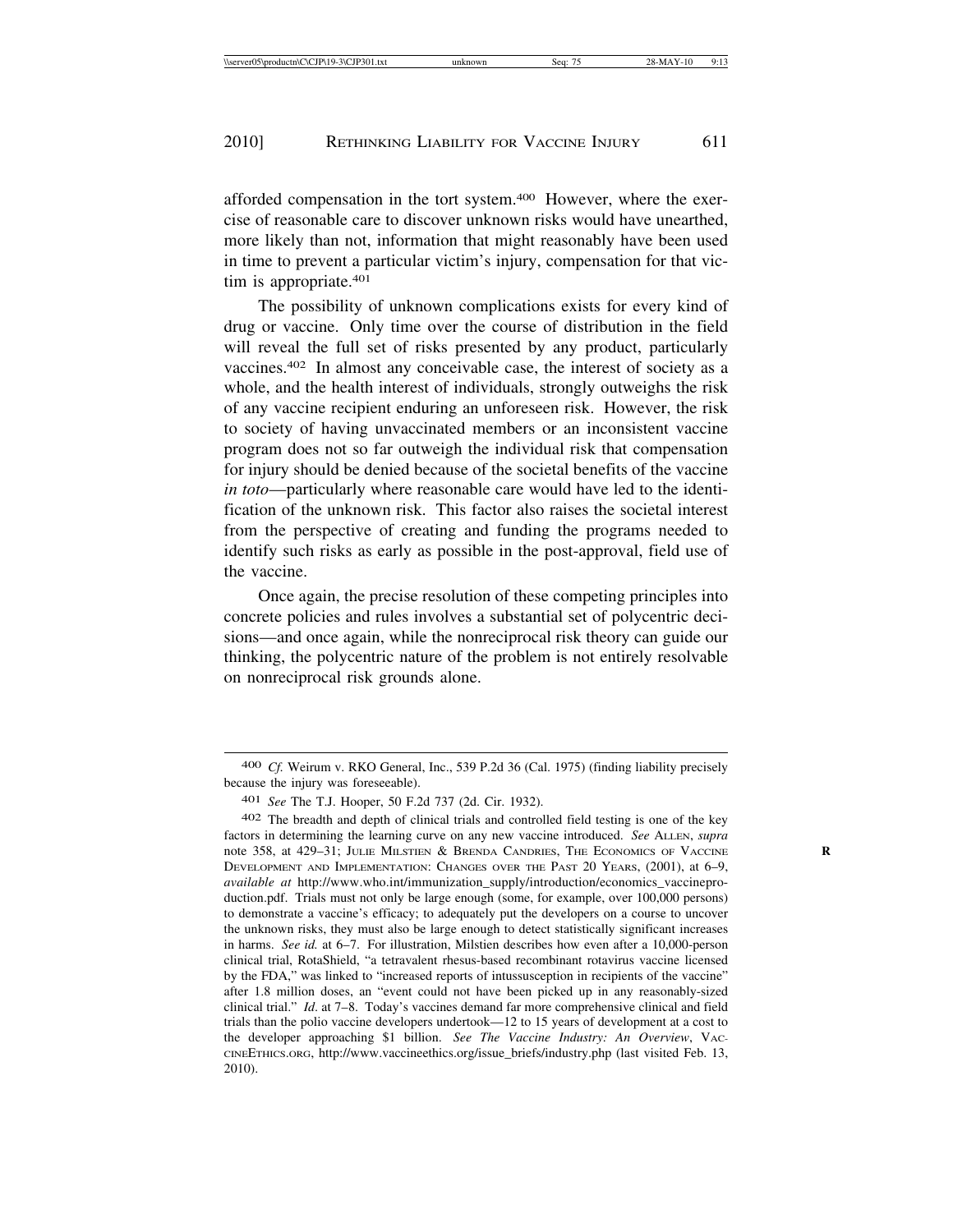f. Class Six Risks—In Which the Injury Risk is *Un*known, but Could *Not* Have Been Discovered Even by Exercise of Reasonable Care

This Class of cases presents a *sui generis* issue for applying the enterprise regulation principle. The other classes involve measures of manufacturers' reasonableness—in knowledge of a risk, precaution against a risk, or prediction of a risk. In Class Six, reasonable care indeed, care of any level—plays no role whatsoever. The risks in this Class are unknown and unknowable until they eventuate in actual harm. Thus, traditional notions of regulating an enterprise to compel more responsible conduct do not figure into the equation. The question here is whether the enterprise should bear the harm caused by its product—basically a choice between a negligence régime (and thus no liability) versus a strict liability régime (always liability). Considerations here most clearly and markedly make the nonreciprocal risk model, by itself, inadequate to reach a model of fair distribution of harm among those who benefit from the relevant risks.403

Persons injured by palpable injuries whose risk is both unknown and unknowable *ex ante* have traditionally not been afforded compensation in the tort system. This is particularly so when no amount of vigilance on the part of the tortfeasor would result in detection and prevention of the harm. However, persons harmed by vaccines continue to have palpable injuries that merit compensation under principles of corrective justice.

From the nonreciprocal risk perspective, it is arguable that the individual assumes a greater risk in submitting to vaccination than does the vaccine's progenitors. Yet the risk to society averted by vaccination and thereby effectuating the societal principle—complicates the equation. Focusing on reciprocity of risk may in this Class, as in the others, lead us into a Gordian knot of polycentric decisions. That does, however, end our effort to rethink vaccine liability in a stalemate among worthy principles of tort law or with resort only to an end-run instrumentalist solution. Recently, Professor Gregory Keating proposed a rethinking of Fletcher's theory itself to create a practical paradigm for making principled decisions about how the law should deal with injury.404 As Professor Keating succinctly states, his approach "argue[s] against Fletcher's identification of fairness in the choice between negligence and strict liability with the presence or absence of reciprocity of risk, and in favor of focusing on the fair distribution of" harms—or "the costs of accidental injury among those who benefit from the imposition of the underlying

<sup>403</sup> *See* Keating, *supra* note 346, at 1860. **R**

<sup>404</sup> *Id.* at 1858.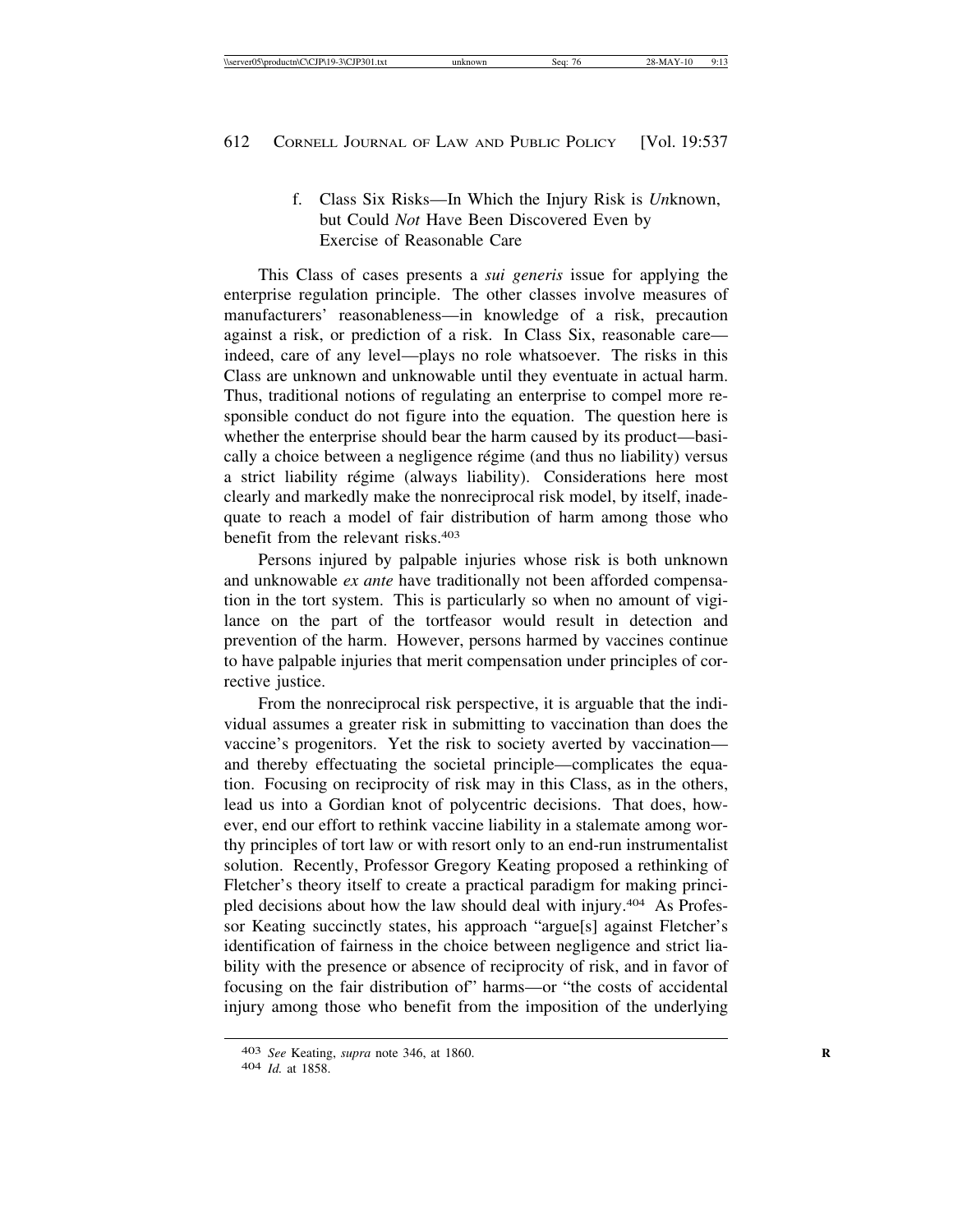risks."405 In so doing, Professor Keating's approach, which we shall call "distribution of the costs of nonreciprocal harms" based on notions of "reciprocity of harms,"406 gives us a more philosophically sophisticated approach to grapple with injuries that result from the polycentric nature inherent in complex public policy and science decisions.

Given the severity and life-long nature of many vaccine-related injuries, corrective justice may, like the enterprise principle, require here an analysis based on fair distribution of harms among those who benefit from the risky activities that created them.<sup>407</sup> The possibility of unknown complications exists for every kind of drug or vaccine. Only time over the course of distribution in the field will reveal the full set of risks presented by any product. In almost any conceivable case, the interest of society as a whole, and the health interest of individuals, strongly outweighs the risk of any vaccine recipient enduring an unforeseen risk. However, the risk to society of having unvaccinated members or an inconsistent vaccine program does not so far outweigh the individual risk that compensation for injury should be denied because of the societal benefits of the vaccine *in toto*. This is arguably the case even where no amount of care would protect the vaccinated from risk, because the group health interest still outweighs the individual health interest when viewed in the aggregate. In that sense, application of this principle, just as with the other two principles, militates not for a régime of no-liability, but rather, for one based on fairly distributing burdens of harm among those who benefit from the risk-creating activity.408

In the following subsection, we discuss how Congress might use the perspective afforded by Professor Keating's transformation of nonreciprocal risk theory into the "distribution of the costs of harms" approach to identify parameters of a comprehensive policy—not just for vaccine liability—but for vaccine research, development, approval, distribution, and injury compensation as an integrated program.

# C. *Implications of a "Distribution of the Costs of Nonreciprocal Harms" Approach to Rethinking Vaccine-Injury Liability*

1. Beyond Nonreciprocal Risks to Nonreciprocal Harms

The basis for Professor Keating's approach is explained extensively in his article,409 and will not be repeated here. Instead, we will explain how his approach extends—and supersedes—basic nonreciprocal risk theory for the context of polycentric problems. We will then, in the spirit

<sup>405</sup> *Id*. <sup>406</sup> *Id*. at 1859. <sup>407</sup> *See id*. <sup>408</sup> *See id*. <sup>409</sup> *See id.*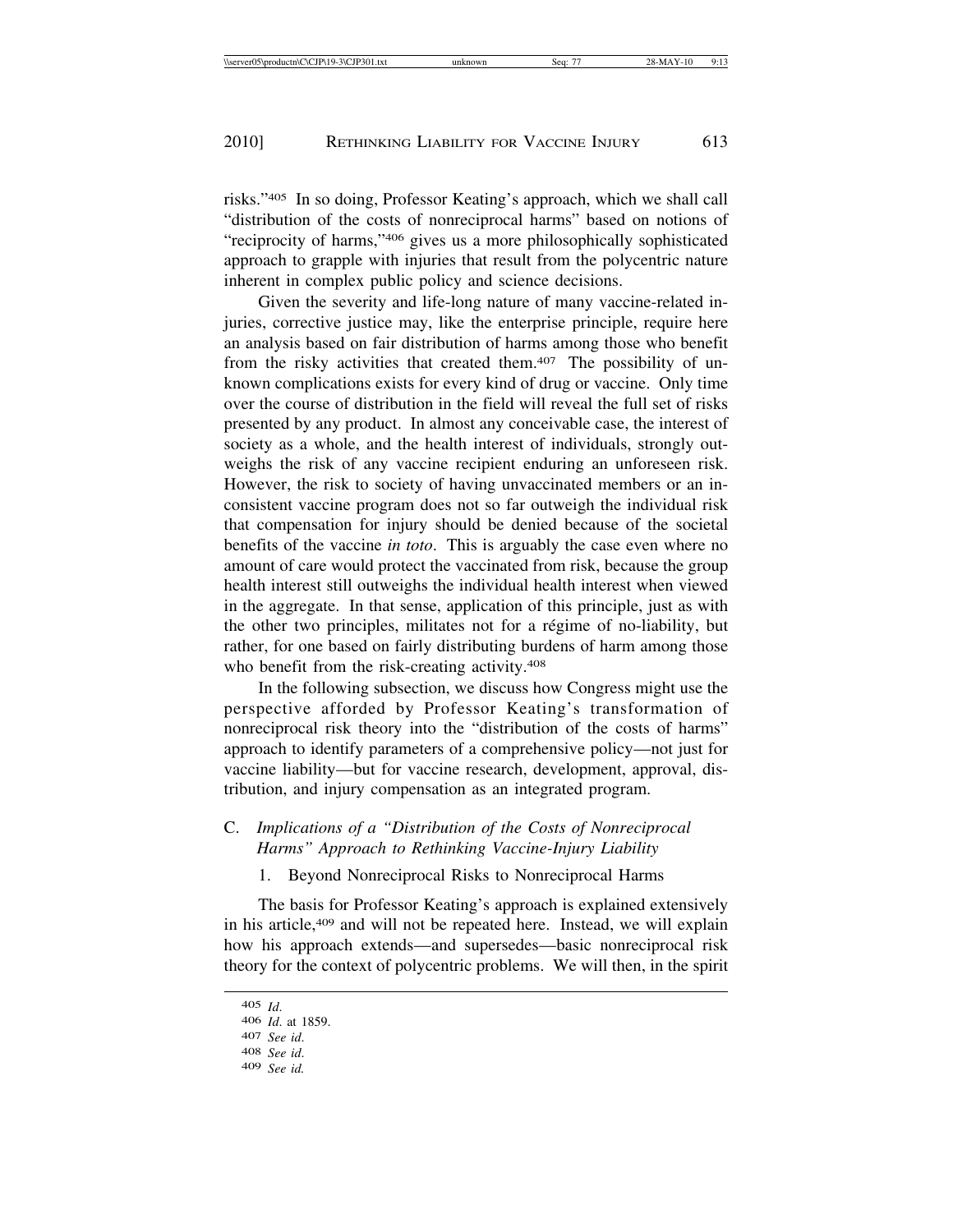of that approach, suggest generally that the vaccine area be re-thought by Congress holistically, and state specifically a number of features that we believe should be adopted consistent with the theory of "distribution of the costs of nonreciprocal harms."

In his critique of Fletcher, Keating notes that starting and ending with Fletcher's emphasis on risk reciprocity advances the ultimate solution of the cost of injuries little beyond "a common law régime which resembles the common law of accidents at the turn of the twentieth century"410—trapping us within a framework that, as "a kind of nostalgia," shuts us off from exploring solutions "both within and beyond the tort law of accidents" and from "seeing a wide variety of administrative schemes" as part of "an agenda for progress and reform."<sup>411</sup>

This is particularly the case where "[t]he diverse aims of a plurality of persons" are involved—as they are in the Six Classes of vaccine-injury risk we have developed—because those aims "cannot be converted into a single scale, so that we may make collectively the same kinds of judgments that we each make individually."<sup>412</sup> While "[t]he reasonableness of risk impositions . . . turns on the way that the impositions reconcile the competing claims of liberty and security,"413 risk impositions in polycentric policy matters like vaccination "arise against a background of mutually beneficial cooperative conduct among"414 persons who inhabit simultaneously "'communities of risk'" (wherein "potential injurers are also potential victims"—i.e., infectors of and the infected with a vaccine-targeted disease)415 and inter-community risk position (wherein "[r]isks are imposed by members of one community on members of another community when potential injurers and potential victims engage in distinct activities, which do not impose equivalent risks on one another"—i.e., the community of the unvaccinated, the community of those to be vaccinated, the community of vaccine manufacturers, and the community of governmental public policy regulators).<sup>416</sup>

In mediating fairness in this context, the legal approach cannot aspire to eliminate the nonreciprocal nature of inter-community risks, which are—as we have seen in specific taxonomy of vaccine injuries reasonable risk impositions because, consistent with the Social Compact Principle, "those risks are to the long-run advantage of the prospective victims that they imperil, but not mutually beneficial in the strong sense

<sup>410</sup> *Id.* at 1860. 411 *Id*. 412 *Id*. at 1866. 413 *Id*. at 1868. 414 *Id*. at 1872. 415 *Id.* at 1873. 416 *Id*. at 1874.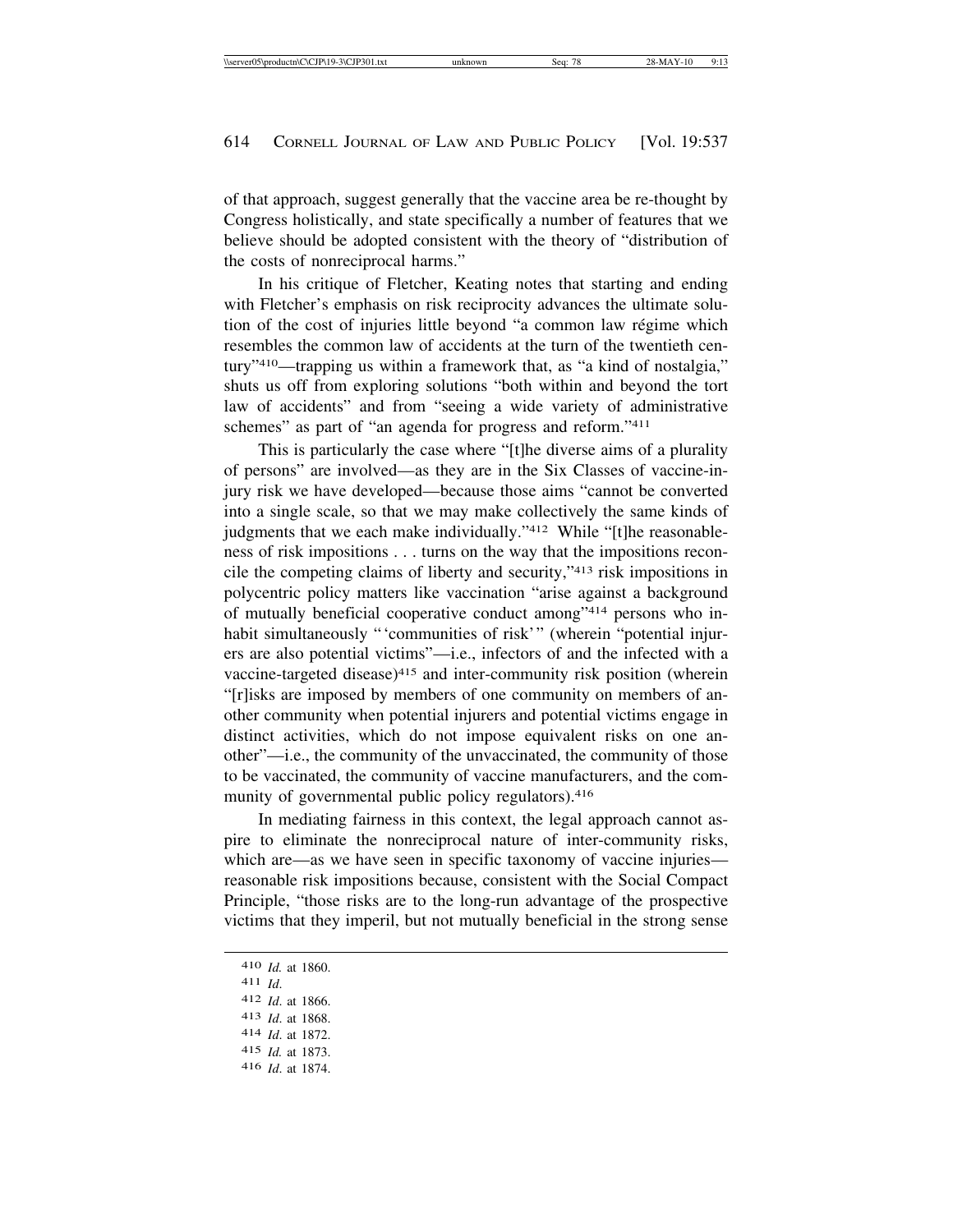that reciprocal risks are."417 The general conduct underlying these risks—the creation of vaccines and the mandate of general vaccination to prevent disease transmission both to society and to the individuals of whom it is comprised—is not itself unjustifiable or unreasonable.<sup>418</sup>

We do not want law to discourage vaccination and thereby encourage disease epidemics, but law would do precisely that if it were to treat the vaccination programs as creating unreasonable risks. To the contrary, the nonreciprocity of risk does not answer the central question that liability for vaccine injury must address: What is "a fair distribution of *harm*"?419 As Professor Keating notes, "the distribution of harm is more important than the distribution of risk" because, among other things, "[i]t is the ripening of risk into harm—not the chance of such ripening—that is the real burden of risk."420 According to Professor Keating:

> Risk rarely impairs the ability to pursue a conception of the good over the course of a complete life. It is harm physical injury and death—that wreaks havoc with people's lives. Risk can be fairly distributed, even when the costs of the accidental harm which results from that risk is unfairly concentrated, and the distribution of harm matters more than the distribution of risk. Fairness requires that those who benefit equally from the imposition of a risk share equally in the burden of that risk the loss of life, limb, and property that is its cost.421

It therefore is that "the costs of harm, if not harm itself, may be fairly distributed by the enterprise form of strict liability."422 Enterprise liability, however, has become a somewhat loaded—and distorted—term in debates about public policy and tort law; it has been looked at primarily as a form of redistribution of wealth.423 We prefer to view the matter in the broader sense of determining the scope of financial responsibility for harms among risk communities—as the fair distribution of harms, i.e., "the fair distribution of the costs of accidental injury among those who benefit from the imposition of the underlying risks."<sup>424</sup> We call this approach the "distribution of the costs of nonreciprocal harms" based on notions of "reciprocity of harms."425 As we observed in Part III.B.3.

<sup>417</sup> *Id*. at 1881. <sup>418</sup> *Id*. at 1883. <sup>419</sup> *Id*. at 1884. <sup>420</sup> *Id*. <sup>421</sup> *Id.* <sup>422</sup> *Id*. at 1886. <sup>423</sup> *See, e.g.*, *id.* at 1897 n.85. <sup>424</sup> *Id.* at 1858. 425 *Id*. at 1859.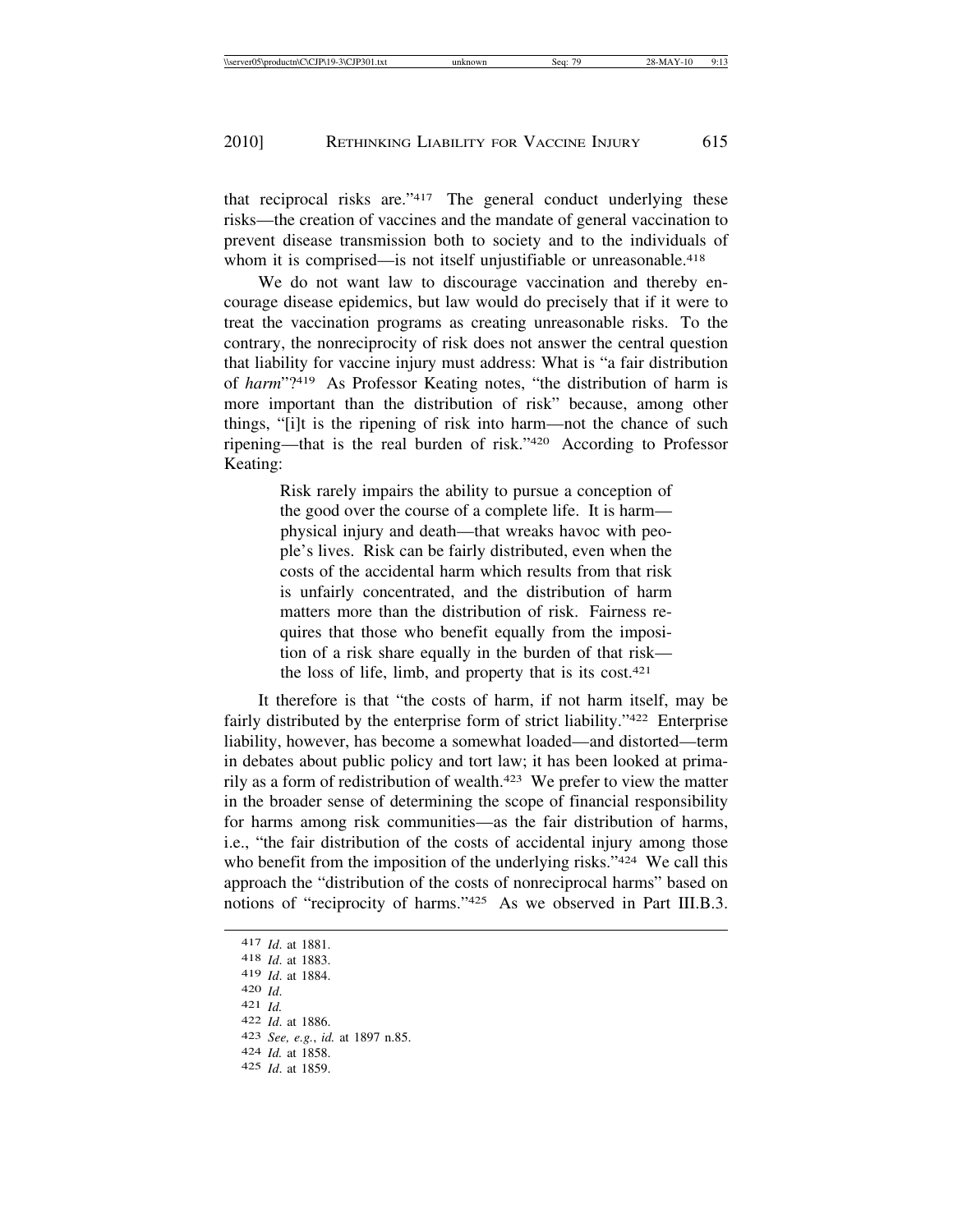above, this approach give us a more philosophically sophisticated approach to grapple with injuries that result from the polycentric decisions inherent in complex decisions of public policy and science.

2. Distribution of the Costs of Vaccine-Injuries and Broader Policy Implications

Considering the question of vaccine injury liability as a question of fair distribution of the costs of the risks of harm generated by vaccines and vaccination programs allows us to sharpen the inquiry we undertook using Fletcher's theory. By looking at the problem as one of fair distribution of the costs of harm rather than imposition of tort liability on those who create nonreciprocal risks, we open out the paradigm beyond the confines of tort law liability adjudications and into the realm of a more holistic perspective. That perspective starts from the question "of who benefits—of what relevant community of benefit is or ought to be for purposes of apportioning the costs of accidents."426 The answer to that question is not a legal one, in the sense of being the ineluctable product of our application of the principles of enterprise regulation, corrective justice, and social compact. Rather, the consideration of that question "*can* be given such widely varying construction, so that fixing the proper scope" of the community of benefit (which would be called "the enterprise" in the parlance of enterprise liability theory) would be a "normative and political judgment."427

"Judgments about communities of benefit," observes Professor Keating, "are eminently political judgments about how we should order our lives in common."428 Indeed, "[b]ecause risky activities radiate their benefits out across a variety of actors, and because the boundaries of communities of risk may be fixed in narrower and broader ways, the idea of fairness can give rise to industry-and society-wide liability as well as to enterprise liability in tort."429

The distribution of the costs of nonreciprocal harms approach opens up new horizons in policy setting. It opens the opportunity for Congress, making political decisions guided by principle, to consider vaccine injury within a broader policy context for vaccines and vaccination generally, outside of tort law, outside of a narrow view of protecting vaccine makers from bankruptcy versus compensating those who either fall within a vaccine injury-table or can summon the scientific resources to prove that

<sup>426</sup> *Id*. at 1907. As Professor Keating observes, "[i]dentifying the relevant community of benefit and burden—the relevant enterprise—is a standing challenge for any form of enterprise liability. *Id*. at 1906. <sup>427</sup> *Id.* at 1907. <sup>428</sup> *Id.*

<sup>429</sup> *Id*.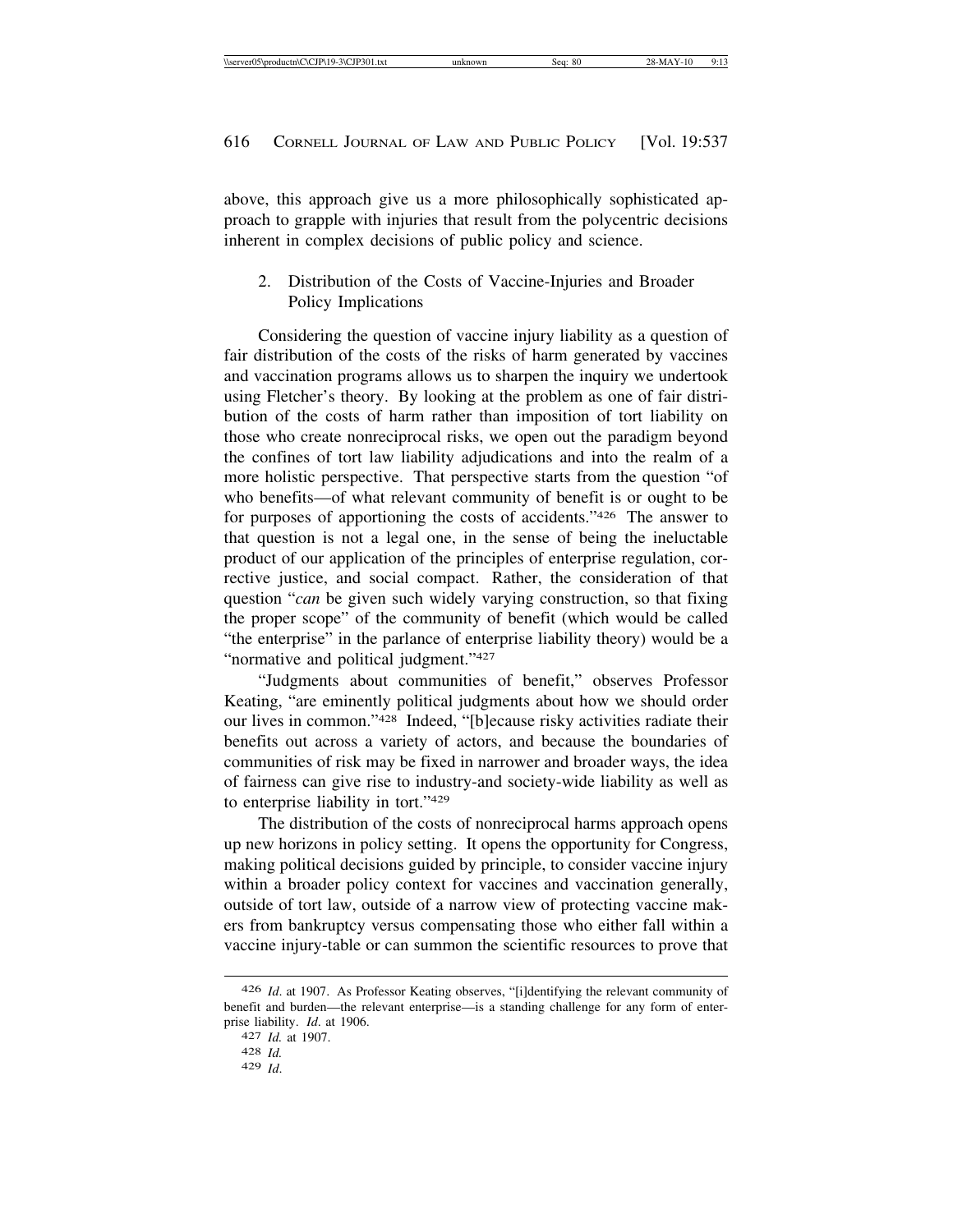a specific administration of a specific vaccine was the but-for cause of a specific injury. In the following subsection, we propose that Congress recognize that vaccine-injury liability is not a *sui generis* question, but rather, merely a subset of issues within the larger need for establishing a comprehensive domestic vaccine policy—a holistic approach to planning the nation's vaccine strategy, identifying the need for new vaccines and modifications to existing vaccines, providing coordinated and efficient research and development, ensuring the cost-effective and high-quality manufacture and distribution of vaccines, enhancing the reporting and quality of reporting of suspected vaccine-related injuries, changing the notion of compensation from lump-sum money payments to individualized long-term care and rehabilitation for individuals who may have been injured by vaccines, and establishing a source for funding, not merely for compensation for vaccine-injuries, but for a comprehensive program for vaccine development, delivery, monitoring, and continuous improvement.

### 3. Toward a Holistic National Vaccine Policy

Using the analytic tools we propose, Congress can rethink not only how to deal with vaccine injuries, but also how, as part of the same process, to rethink our national policy towards vaccination. Until now, much of vaccine policy has been made either by ad hoc federal efforts or by the states. Although an impressive network of regulation has been created in this patchwork process, the threats of global pandemics, vaccine shortages, fewer pharmaceutical companies working on vaccines, and rising costs of supporting systematic vaccination programs demand that Congress step back and take the look at the big picture with the objective of creating a coherent, coordinated, and compatible vaccine policy for all aspects of vaccines and vaccination.430 In this subsection, we outline some of the important issues that deserve congressional attention and suggest some specific features within a national vaccine policy that would, in its implementation, maximize the important principles we have discussed at length.

<sup>430</sup> Others have called for intra-sector and international collaboration on vaccine research, development, and administration, but at a much more conceptual and soft-focused level. *See, e.g.*, Gary R. Noble, *The Promise of Vaccines and the Influenza Shortage of 2004—Public and Private Partnerships*, *in* ETHICS AND THE PHARMACEUTICAL INDUSTRY 352–60 (Michael A. Santorro & Thomas E. Gorrie, eds., 2005) (calling for intra-sector and international collaboration on vaccine research, development, and administration, but at a much more conceptual and soft-focused level).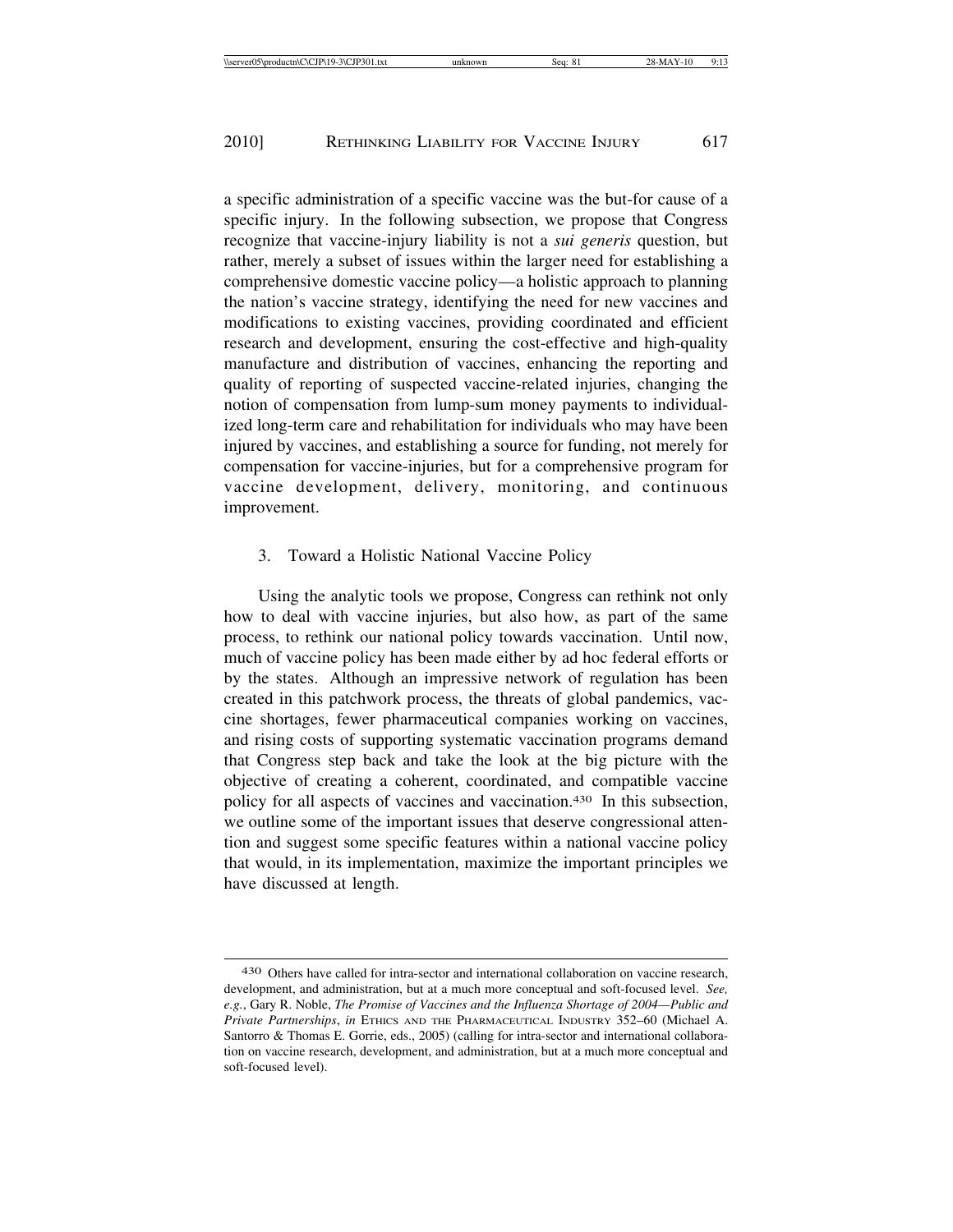a. From Vaccine-Injury Claims to a Comprehensive National Vaccine Policy

The resolution of vaccine-injury claims should be thought of as an integral part of vaccine research and development. The presentation of claims should be encouraged not just for purposes of compensating the injured. Claims presentation should become an integral, matter-ofcourse step in a government-industry coordinated effort in pursuit of continuous improvement in vaccine efficacy and vaccine safety. Only when the government and industry (whose combined and intertwined efforts in the vaccine area we shall call "the government-industry vaccine complex") are not on the defensive against claims, but rather, welcoming of them as part of a holistic vaccine program, can the approach to vaccine injuries be brought out of the swamp created by the caricature of the problem in the self-proclaimed battle lines of "tort reformists" pitted against "trial lawyers."

Such caricatures actually impede an intelligent discussion of liability. For example, Dr. Paul Offit appears to blame tort liability for the consolidation of manufacturers in the vaccine market: "The revolution in liability law—designed to coerce companies to make safer products by threatening financial punishment—was causing companies to abandon safe products vital to the nation's health."431 However, the state of the vaccine industry is the result of much more complicated—and important—factors than potential vaccine liability, as Offit appears to concede: "Unfortunately, despite protections afforded by the National Vaccine Injury Compensation Program, pharmaceutical companies are gradually abandoning vaccines."432 Vaccine manufacturers have shown a very pragmatic way of dealing with their liability experience—they pass on those expenses by raising the per-dose cost of the vaccine.433 This is an example of how the "narrow" view of vaccine liability encourages policy-makers to overlook the complexity of the context—which in the case of the government–industry vaccine complex is the result of other, more significant factors:

> Liability was no doubt a problem and an expense, and it was easy to trash the trial lawyers, unless you happened to be defended by one. But lawsuits were not, in fact, the main force that had winnowed out vaccine makers. The trouble with the American vaccine system was that the safe, effective shots we relied upon to protect us

<sup>431</sup> OFFIT, THE CUTTER INCIDENT, *supra* note 31, at 182 **R**

<sup>432</sup> *Id*. <sup>433</sup> *See id.* at 181 (noting that after a wave of pertussis vaccine-injury suits in the 1970s and 1980s, the pharmaceutical manufacturers raised the per-dose cost from seventeen *cents* to eleven *dollars*).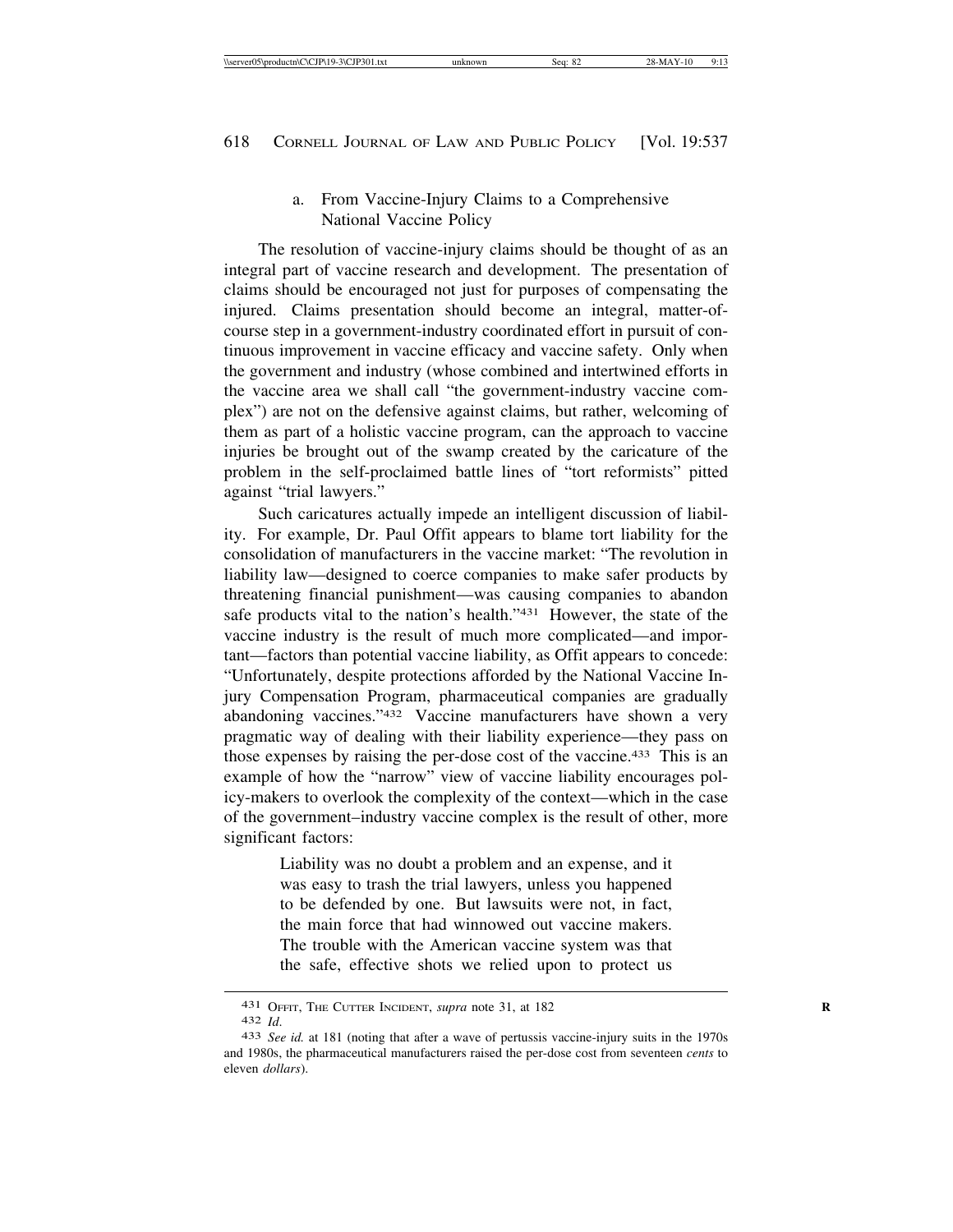from the scourges of infectious disease were expensive and difficult to make—yet they had to be cheap enough to be widely used or they would not protect the community. Vaccines were square pegs that didn't fit into the triangular holes of market capitalism.434

Thus, consolidation of players among pharmaceutical companies engaged in vaccine manufacture, let alone research and development of new vaccines, were reduced because "'these firms were getting out of the business because it wasn't profitable'" enough for their management and their shareholders.435 Indeed, the one-time nature of the transaction poses a particular problem when viewed from philosophy of the business enterprise that exalts maximizing of profits above all other objectives: "'[P]reventive medicine isn't too popular, because after you vaccinate people that's it, right?'"436 As another federal official put it, "'You could develop the tenth cholesterol drug and make a zillion dollars even if you have a lot of competition. If you make a vaccine all you're doing is asking for trouble. There are a few dedicated people who will do it but it's not a born winner.'"437 As Arthur Allen observes:

> The transformation of the vaccine industry reflected trends in the overall transformation of late-twentiethcentury American industry in general. Pharmaceutical companies expanded, merged, consolidated, and cast off less profitable ventures, including "loss leaders" like vaccines. Biologicals barely qualified as footnotes in the official histories of these firms. Vaccines were rarely blockbusters; in 2005, they made up 10 percent or less of the sales of the four big companies. These remaining firms had long historic commitments to vaccines.438

There are, as Allen observes, "many complex reasons why vaccine making incurred so many risks and made relatively meager profits": [1] "The organisms were fickle"; [2] it is expensive and time consuming to wait for an outbreak of a disease to test a vaccine's power on people; [3] some vaccines, like those for the flu, may have to be reformulated each year because flu strains, and their relative prevalence, change from year to year; [4] vaccine "producers ha[ve] no idea how much vaccine" will be purchased by public health sector; [5] in many instances, vaccines are

438 *Id*. at 428.

<sup>434</sup> ALLEN, *supra* note 358, at 426. **R**

<sup>435</sup> *Id*. at 427 (quoting former federal vaccine licensing officer Don Hill).

<sup>436</sup> *Id*.

<sup>437</sup> *Id*. at 427–28 (quoting Allen's interview with Paul Parkman, May 2004).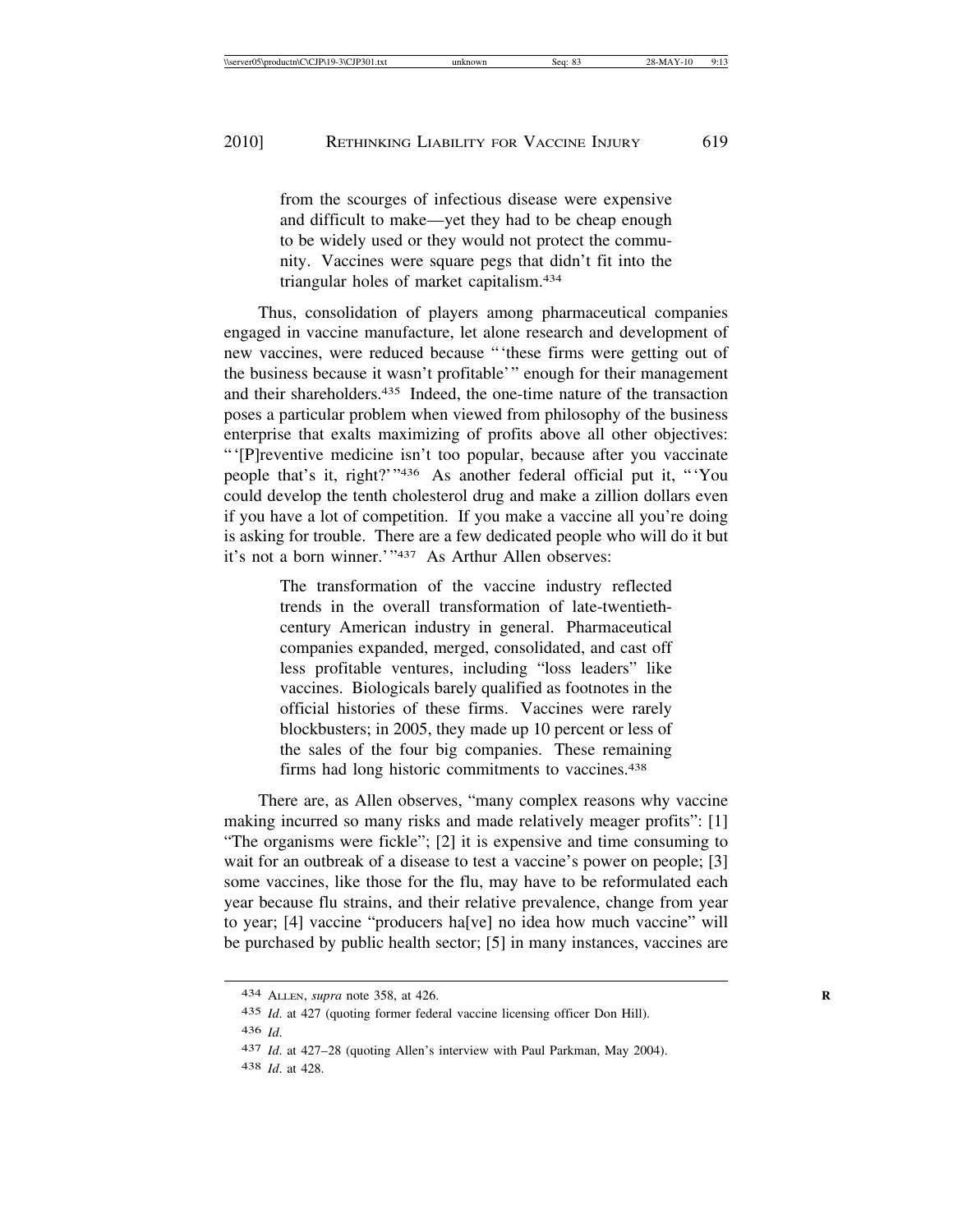purchased by a single buyer: the federal government. This inherently puts pressure on the price of a vaccine.<sup>439</sup>

We must substantially change the terms of this conversation if vaccination is to continue providing the most stabilizing public health criterion in human history.440 We do not need an ad hoc approach to specific vaccines, federal regulators, vaccine funding, distribution channels, and strategic planning for vaccine-responsive disease—these must become facets of a comprehensive vaccine policy crafted by Congress.

This approach has not received much attention in the law review literature, but it has been the subject of recommendations to Congress by the Congressional Research Service (CRS). CRS has called upon Congress to legislate a comprehensive vaccine policy—which starts with unifying vaccine matters in an administrative agency dedicated to dealing with strategic vaccine planning. As it stands, vaccines are regulated, in overlapping fashion, by a hodgepodge of nearly a dozen federal agencies and their sub-agencies. As a 2005 report to Congress describes it:

> [T]here is no central authority for vaccine policy within the federal government. In the Department of Health and Human Services (HHS), the National Vaccine Program Office (NVPO) coordinates vaccine-related activities and the FDA is responsible for the regulation of human vaccines and other biologics.

> The FDA—mostly within its Center for Biologics Evaluation and Research (CBER)—bears the responsibility for vaccine regulation, primarily under the authorities granted the Secretary of HHS in the Federal Food, Drug and Cosmetic Act and the Public Health Service Act. To receive a license from FDA to market a vaccine, the sponsor (often the manufacturer) must demonstrate to the satisfaction of FDA that the product is safe and effective for human use. Data to support those claims come, primarily, from clinical trials. Once a product is approved, the sponsor must comply with detailed Good Manufacturing Practices (GMPs) and regulations concerning the surveillance of adverse reactions among individuals receiving the vaccine. FDA policies regarding vaccine approval are similar to FDA policies for prescription drugs.

<sup>439</sup> *Id.* at 428–30.

<sup>440</sup> *See* Edward Greg Koski, *Renegotiating the Grand Bargain—Balancing Prices, Profits, People, and Principles, in* SANTORRO & GORRIE, *supra* note 430, at 393–403. **R**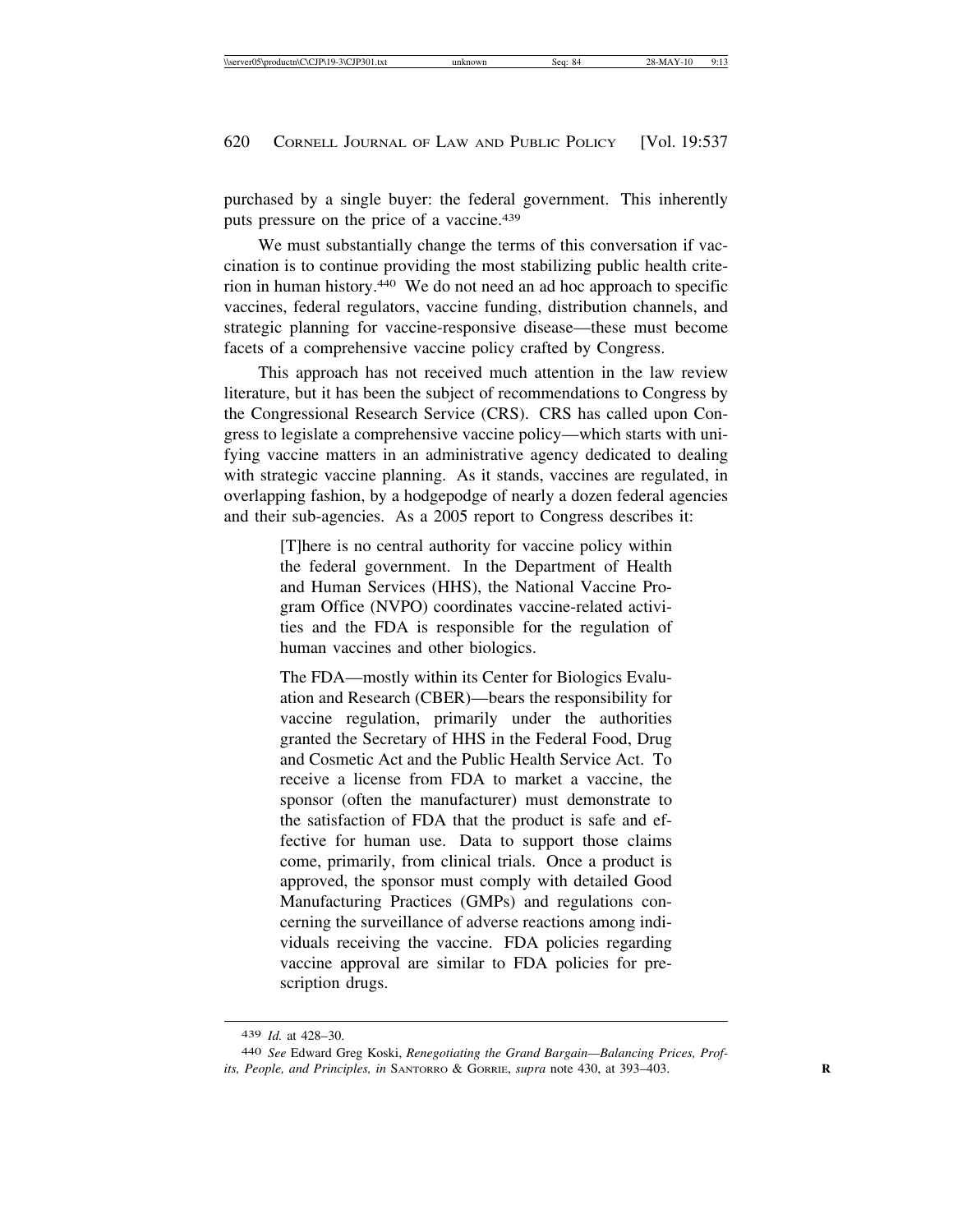The National Institutes of Health (NIH) conducts intramural vaccine research and development and funds research in universities. For example, the CDC, charged with protecting the health and safety of the population, houses the National Immunization Program (NIP) and its ACIP, which work to coordinate nationwide activities, including the Vaccines for Children (VFC) program and the state immunization grants program. Following a congressional directive in P.L. 99-660, in 1986 HHS established a National Vaccine Program within the Public Health Service's Office of the Assistant Secretary for Health to coordinate vaccine research, development, safety and efficacy testing, and production and procurement across federal agencies. Transferred organizationally in 1994 to CDC and then back to HHS, the National Vaccine Program Office manages the Inter-Agency Vaccine Group and the National Vaccine Advisory Committee, and works toward achieving the National Vaccine Plan [published in 1994], which involves "pursuing the prevention of infectious diseases through immunizations," maintains the Strategic –National Stockpile (SNS), which includes some vaccines against bioterror agents. The National Vaccine Injury Compensation Program (VICP), which is jointly administered by the Health Resources and Services Administration (HRSA), where it is located, and the U.S. Court of Federal Claims and the U.S. Department of Justice, "provides compensation for injuries judged to have been caused by certain vaccines." Also administered from HRSA is the Smallpox Vaccine Injury Compensation Program, set up in 2003.441

It would seem to go without saying that consolidating these farflung aspects of vaccine policy-making and regulation into a single agency dedicated to that task would create circumstances far more favorable to develop a comprehensive policy of vaccine strategy. In addition, the potential conflicts of interests of advisory committees to the

<sup>441</sup> SUSAN THAUL, CONGR. RESEARCH SERV., VACCINE POLICY ISSUES 3–4 (2005), *available at* http://www.fas.org/sgp/crs/misc/RL31793.pdf (text and footnotes combined). The web of regulators, however, doesn't stop there. Other regulators include: The Department of Defense, the Department of Veterans Affairs, the U.S. Agency for International Development, and state and local governments. *Id*. at 4.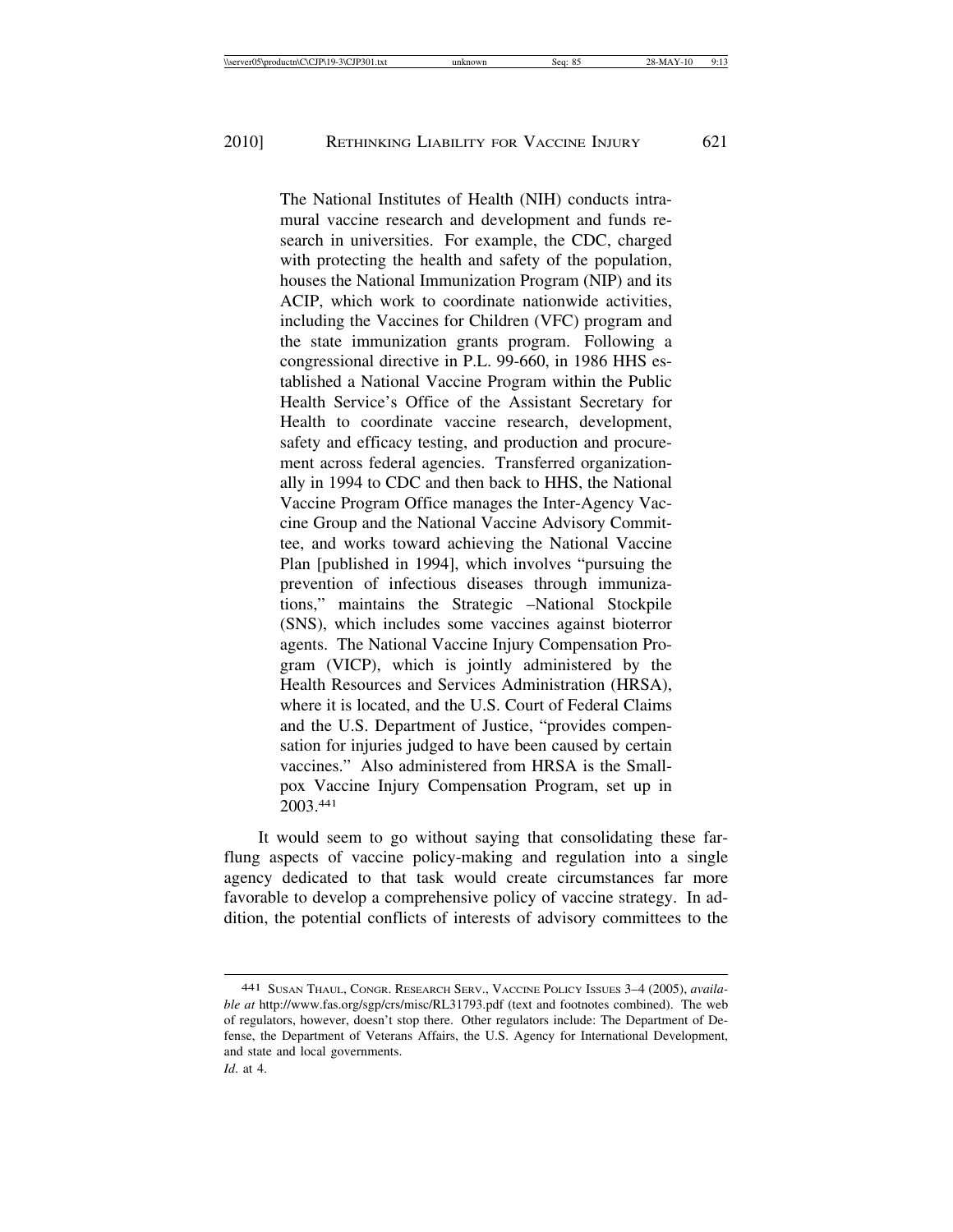various federal agencies regulating vaccines may diminish should one agency be responsible for overall vaccine regulation.

To this end, the Institute of Medicine (IOM) has called for the creation of a National Vaccine Authority.442 The envisioned agency would quarterback all aspects of vaccine research, development, production, distribution, and acquisition, and would provide a centralized vaccine production facility to be operated by contractors—including those currently engaged in vaccine manufacture and other innovators who might be willing to join and have something to offer under these more wellcontrolled economies of vaccine production.443

1) Define the need

2) Assess the market

- 3) Establish priorities for U.S. CVI vaccine development in conjunction with the global CVI
	- 4) Characterize desired vaccine products

5) Assemble intellectual property rights

6) Advance CVI product development through the private sector

7) Conduct in-house vaccine-related research and development

8) Assist companies in the production of pilot lots of vaccine

9) Support clinical testing and field trials of candidate vaccines

10) Transfer CVI-related vaccine technology to developing country manufacturers

11) Train U.S. and overseas nationals in the principles of vaccine development, pilot manufacture, and quality control

12) Arrange and contribute to the procurement of NVA vaccines

13) Evaluate and redefine needs

14) Represent the United States in international CVI forums, such as the Consultative Group

15) Conduct in-house vaccine-related research and development

16) Assisting companies – particularly small biotechnology firms— in the production of pilot lots of vaccines

17) Arranging and contributing to the procurement of National Vaccine Authority vaccines

18) Producing vaccines when market forces are not sufficient to facilitate large-scale production

19) Facilitating communications among relevant contributors to vaccine research and development, including academic research efforts, manufacturers, regulatory agencies, and the public. The Authority should not interfere in any way with public or private research or development efforts to create new vaccines. It should be available to assist such efforts when opportunities arise

20) Interacting with other public and private entities to assure a timely and effective system for storage and distribution of appropriate vaccines

<sup>442</sup> Institute of Medicine Council, Statement on Vaccine Development, in STACEY L. KNOBLER ET AL., BIOLOGICAL THREATS AND TERRORISM: ASSESSING THE SCIENCE AND RE-SPONSE CAPABILITIES, 264–68 (2002), *available at* http://www.nap.edu/openbook.php?record\_ id=10290&page=262. <sup>443</sup> *Id*. Among the IOM's suggestions, the tasks of the National Vaccine Agency (NVA)

would encompass—in addition to "identify[ing] mechanisms to expand current forms of liability protection for the adverse effects of vaccines, including expansion of federal efforts for indemnification of manufacturers"— developing a coherently and integrally related set of functions which currently are scattered to the four winds (if they are even currently addressed at all), including: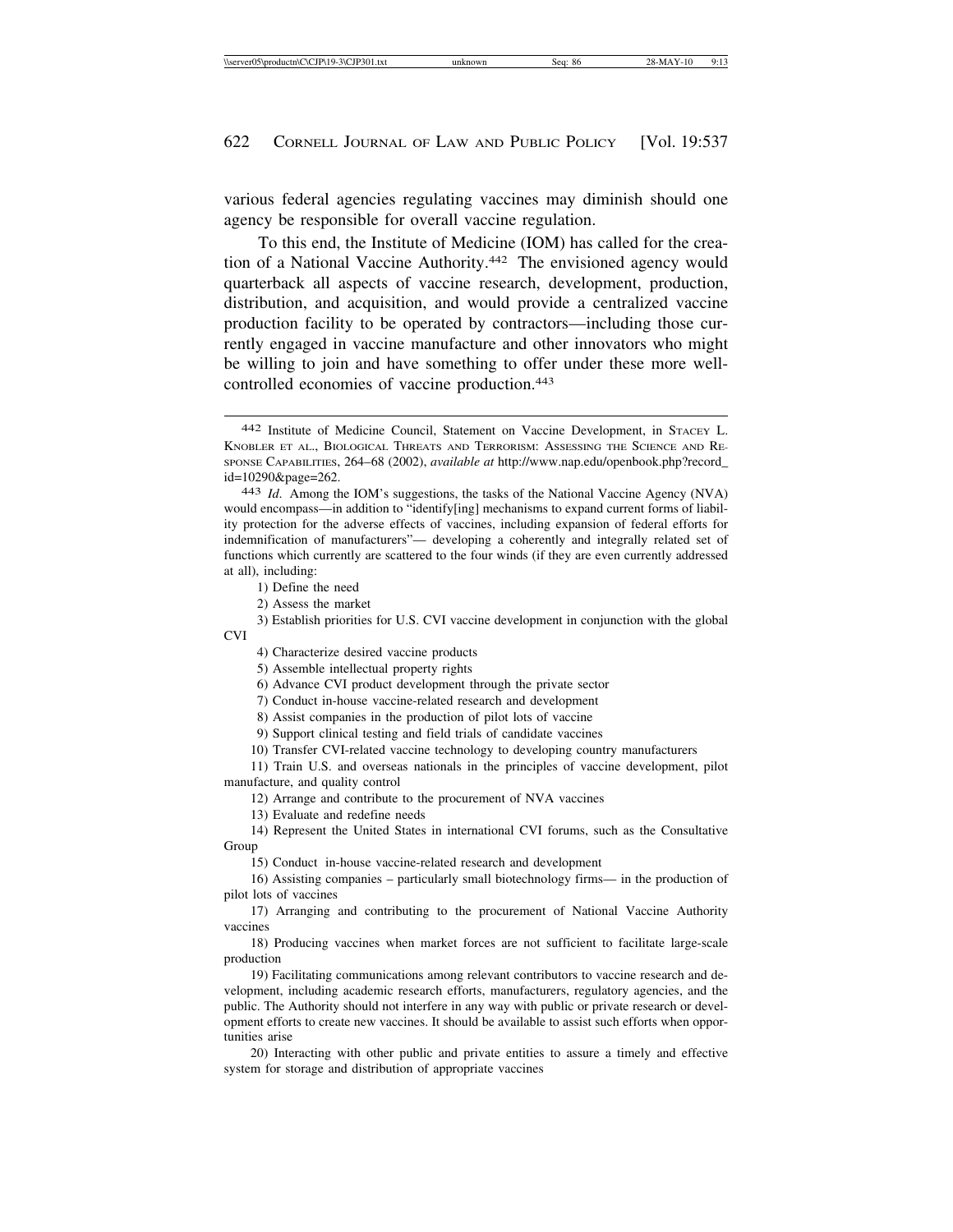Consolidating numerous vaccine-related services is the foundation for effective and enduring solutions to liability and other inter-related challenges facing government-industry vaccine complex. In particular, the optimal approach to the polycentric quandary of vaccine-injury liability is to refine and expand the NCVIA program by eliminating resort to courts (other than one appeal of right for a vaccine Special Master's determination) and by expanding its coverage to all vaccines.444 Some might argue that this would be unfairly detrimental to claimants. To the contrary, by making three other significant adjustments in the program as to the required proof of injury, damages caps, and funding source for the program (and the NVA generally)—the question of vaccine injury is taken out of tort law entirely<sup>445</sup> and inserted, instead, into the public health context in which it has always belonged.<sup>446</sup> Specifics of these and other features—of an NVA program are discussed in the following subsections.

#### b. Causation and Determination

Compelling claimants of vaccine injury to prove causation<sup>447</sup> has been a major stumbling block that has hampered NCVIA's success as an alternative to—and in our proposal, the replacement for—litigation.448 The nature of proving causation is extraordinarily difficult for vaccine

<sup>21)</sup> Creating a government-owned, contractor-operated national vaccine facility. The IOM Council believes this is one in a spectrum of public-private ventures by which a NVA could facilitate development and production of needed vaccines. The conduct of research, development, production, and distribution of vaccines in such a facility should be the responsibility of a private contractor selected by a competitive bidding process. This effort should not preclude other collaborations with private contractors in other public-private projects. Funding for such a facility will initially require a substantial financial investment. Although a major priority for this facility would be to develop vaccines necessary to protect American troops and for use against bioterrorism, the facility also should be charged with production of other vaccines that are in scarce supply and would not otherwise be provided in the public or private sectors. In some cases in which there are few private sector uses, the facility would become the principal source of such vaccines. In other cases, a variety of public and private partnerships could be undertaken to produce needed vaccines.

*See id.* <sup>444</sup> Other points ripe to be addressed by amendment including those made in our comparison of the original Swine-Flu Act and the NCVIA. *See supra* Parts II.A., II.B.

<sup>445</sup> *See* Keating, *supra* note 346, at 1907 (referring to "abolish[ing] tort law entirely and **R** replac[ing] it with a New-Zealand style scheme of society-wide liability").

<sup>446</sup> As such, cases like Holder v. Abbot Labs., 444 F.3d 383 (5th Cir. 2006), which permitted parents of vaccine-injured children to bypass the NCVIA process and sue the suppliers of preservatives to vaccine manufacturers in state or federal court on the reasoning that a preservative contained in childhood vaccines was only a "component of vaccine," not a vaccine, and therefore, parents' claims against preservative manufacturers for vaccine-related injuries to their children were not governed by NCVIA, 42 U.S.C. § 300aa-11(a), need to be legislatively overruled. <sup>447</sup> *See* 42 U.S.C. § 300aa-13(a) (2000). <sup>448</sup> Strong, *supra* note 341, at 430, 437–38, 441–48. **<sup>R</sup>**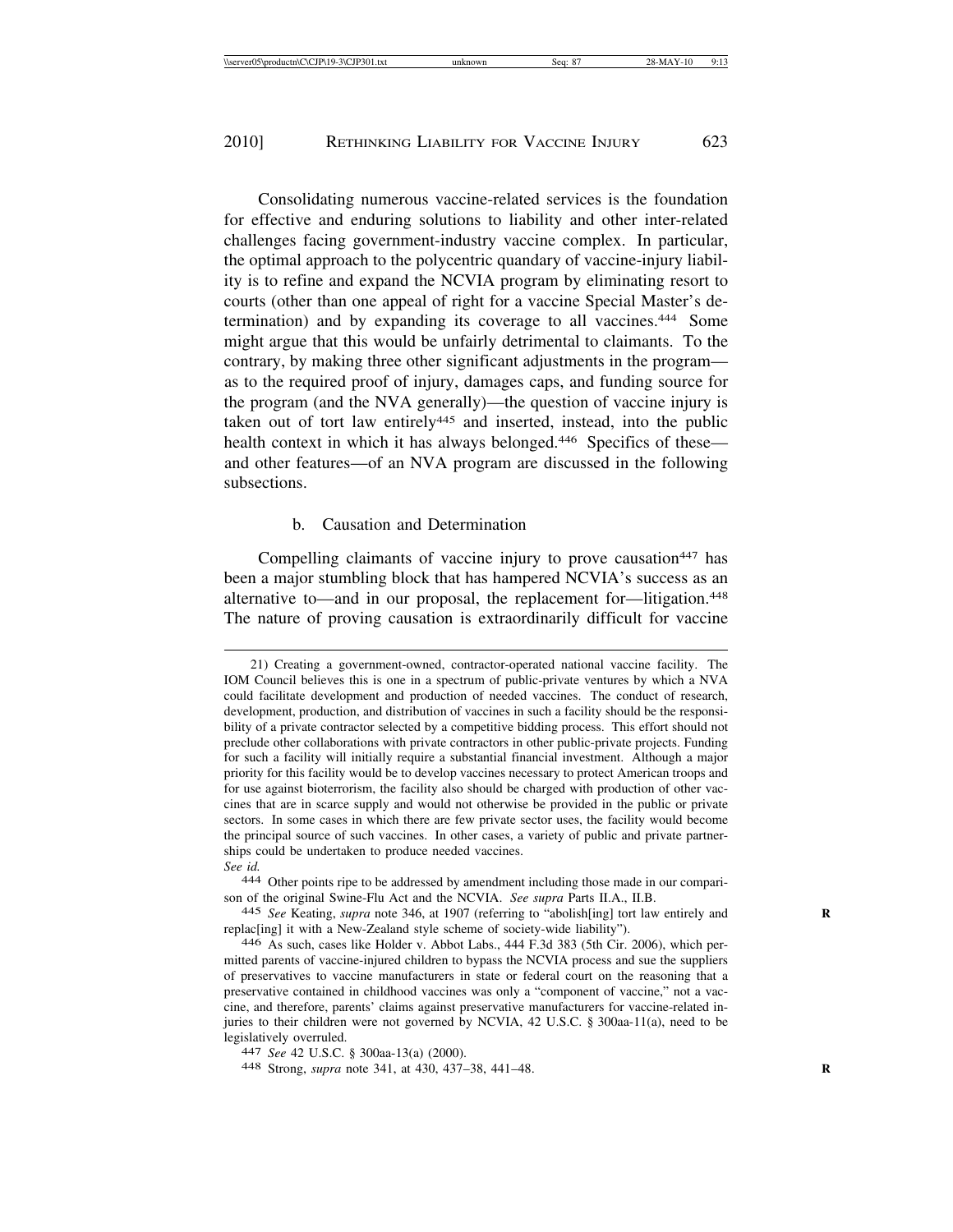claimants who lack the resources, scientific knowledge, and institutional bench strength to unravel the complex bodily and chemical functions underlying vaccine injuries that on their face are probative of cause and effect.449 At least one writer, who has assisted with representation of vaccine-injury claimants under the NCVIA, proposes that claimants not be required to meet an almost insurmountable burden of proving that a vaccine caused their injuries by a preponderance of the evidence, but rather—and in the spirit of the legislative history of the original NCVIA in 1986—that Congress adopt a "benefit of the doubt" standard.450 The proposal is well motivated—but does it really go far enough? For one thing, the standard does not make clear whether we are talking about giving the claimant the benefit of the doubt that she has shown "but for" causation or "substantial factor" causation—the traditional tort-law terminology for the stricter and less-strict standards. Surely it would seem that the Act favors a "substantial factor" formulation, for, as the Federal Circuit has noted, in "the system created by Congress, . . . close calls regarding causation are resolved in favor of injured claimants."451 The Federal Circuit's articulation of the NCVIA burden appears closer to substantial-factor than but-for test.452

However, in the "distribution of the costs of harms resulting from nonreciprocal risks" in which we have examined vaccine liability, the focus on distributing the costs of harm, instead of on coercive punishment of "wrongdoers" and tortfeasors, "relax[es] the fairly stiff requirement of causation characteristic of negligence liability in tort."453

450 *See* Strong, *supra* note 341, at 452, 457. **R**

453 Keating, *supra* note 346, at 1890. As Professor Keating articulates the theoretical **R** underpinnings of this argument, "[f]airness favors dispersing the costs of blameless accidents among all who create similar risks of such accidents"—both blameless accidents and accidents caused by wrongdoers should be "pooled." *Id*. at 1897. Professor Keating elaborates on the rationale for de-emphasizing causation:

This last argument of fairness highlights both the fact that enterprise liability relaxes the requirement of causation, and also the fact that the logic of fairness at work in enterprise liability criticizes—as arbitrary and unfair—the traditional tort insistence

<sup>449</sup> *See id*. at 437, 441–48; *see also* Hodges v. Sec'y of Dep't of Health & Human Servs., 9 F.3d 958, 961 (Fed. Cir. 1993) (claimant's burden of proving causation in cases where injuries do not fall within the Vaccine Injury Table "is heavy indeed" and requires "heavy lifting" claimant); Gordon Shemin, Comment, *Mercury Rising: The Omnibus Autism Proceeding and What Families Should Know Before Rushing Out of Vaccine Court*, 58 AM. U. L. REV. 459, 474–76 (2007).

<sup>451</sup> Capizzano v. Sec'y of Dep' of Health & Human Servs., 440 F.3d 1317, 1324 (Fed. Cir. 2006).

<sup>452</sup> *See id*. (citation omitted). The Federal Circuit expressly endorsed the substantial factor test in both Table Injury and non–Table cases, but noted that for non-Table cases, "in order to show that the vaccine was a substantial factor in bringing about the injury, the petitioner must show 'a medical theory causally connecting the vaccination and the injury.' There must be a 'logical sequence of cause and effect showing that the vaccination was the reason for the injury.'" Shyface v. Sec'y of Dep't of Health & Human Servs., 165 F.3d 1344, 1352–53 (Fed. Cir. 1999) (citations omitted).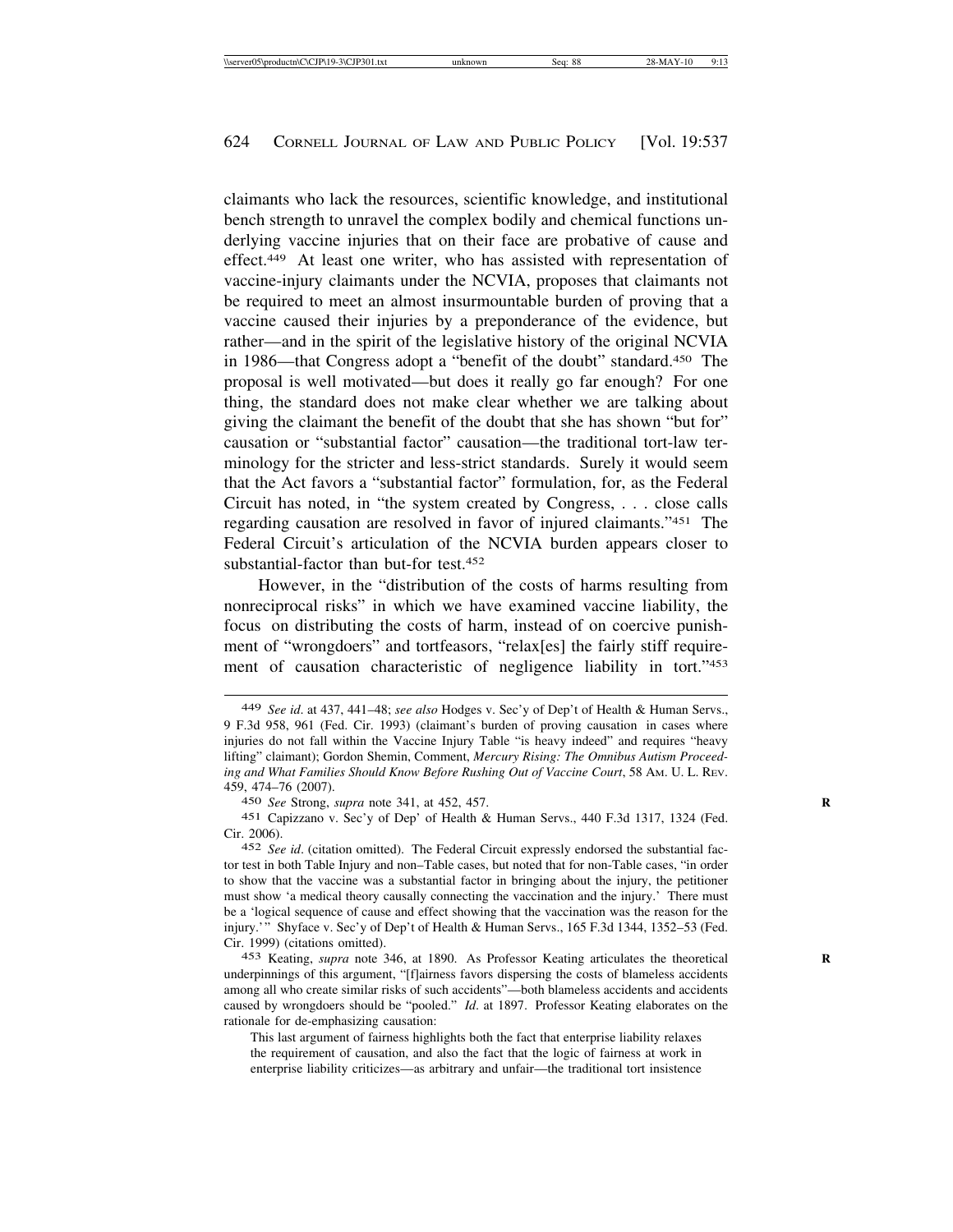Responsibility for discrete acts of negligence is not the appropriate model; rather, in the model of vaccine injury liability, we argue that the focus is on the integrity of the individual within a vaccine policy of integrity. Consistent with that objective, we think the better course is to change the emphasis on the burden of proof rule to reflect a true "closecalls" intent by shifting the burden to the government in vaccine injury proceedings to prove by a preponderance of the evidence that the claimant's injury was *not* caused by a vaccine. Particularly with the powerful resources of an NVA as we have envisioned it, the government would be in a far better position to efficiently and effectively marshal the scientific, epidemiological studies data to rebut a prima facie presumption of causation. Of course, claimants would still need to satisfy a preliminary burden to show that they received the vaccine and the time frame within which the alleged injury occurred and medical diagnosis and confirmation of the injury was made—much as NCVIA claimants currently do in establishing their eligibility to proceed under so-called Injury Table claims.454 In fact, the current causation standard as articulated by the Federal Circuit might well still provide a fair screening device if implemented as the claimant's prima facie case under a burden of production of evidence—with the government having the burden to rebut a presumption of causation by a preponderance of the evidence.<sup>455</sup> Although this is a subtle change, it is important in setting a pro-compensation atmosphere for an expanded vaccine injury-program, and one that should ameliorate some of the daunting complexities facing claimants, reduce the large amount of attorneys' fees expended by claimants and indemnified by the Vaccine Injury Fund, and incentivize the government to undertake an aggressive, proactive program of epidemiological studies in order to be ready to defend against vaccine injury claims.

Even with modified causation, the NCVIA's adjudicatory process needs to be amended as part of a comprehensive national vaccine policy. All vaccine-injury claims need to proceed under the auspices of a vac-

*Id*.

on a fairly rigid sort of causation. When cause and cause alone distinguishes those who injure from those who do not, luck and luck alone distinguishes those who bear liability from those who escape it. Insisting on actual causation of harm as a necessary condition of liability when luck and luck alone determines who causes harm is arbitrary and unjustifiable. There is no good reason why a person unfortunate enough to have her carelessness issue in massive injury should bear massive loss, while many others who have been identically culpable are spared all responsibility.

<sup>454</sup> *See* 42 U.S.C. § 300aa-11(c)(1)(C)(i)–13(a)(1)(B) (2006); Strong, *supra* note 341, at **R** 437 (noting that the government "can still defeat a petitioner's claim, however, if it can prove by a preponderance of the evidence that the petitioner's injury was actually due to "factors unrelated" to the vaccine").

<sup>455</sup> This is similar to the burden borne by the government currently in rebutting presumptions of causation arising in claims made under the Injury Table of the NCVIA. *See, e.g.*, *Shyface*, 165 F.3d at 1344 (quoting 42 U.S.C. § 300aa-13(a)(2)).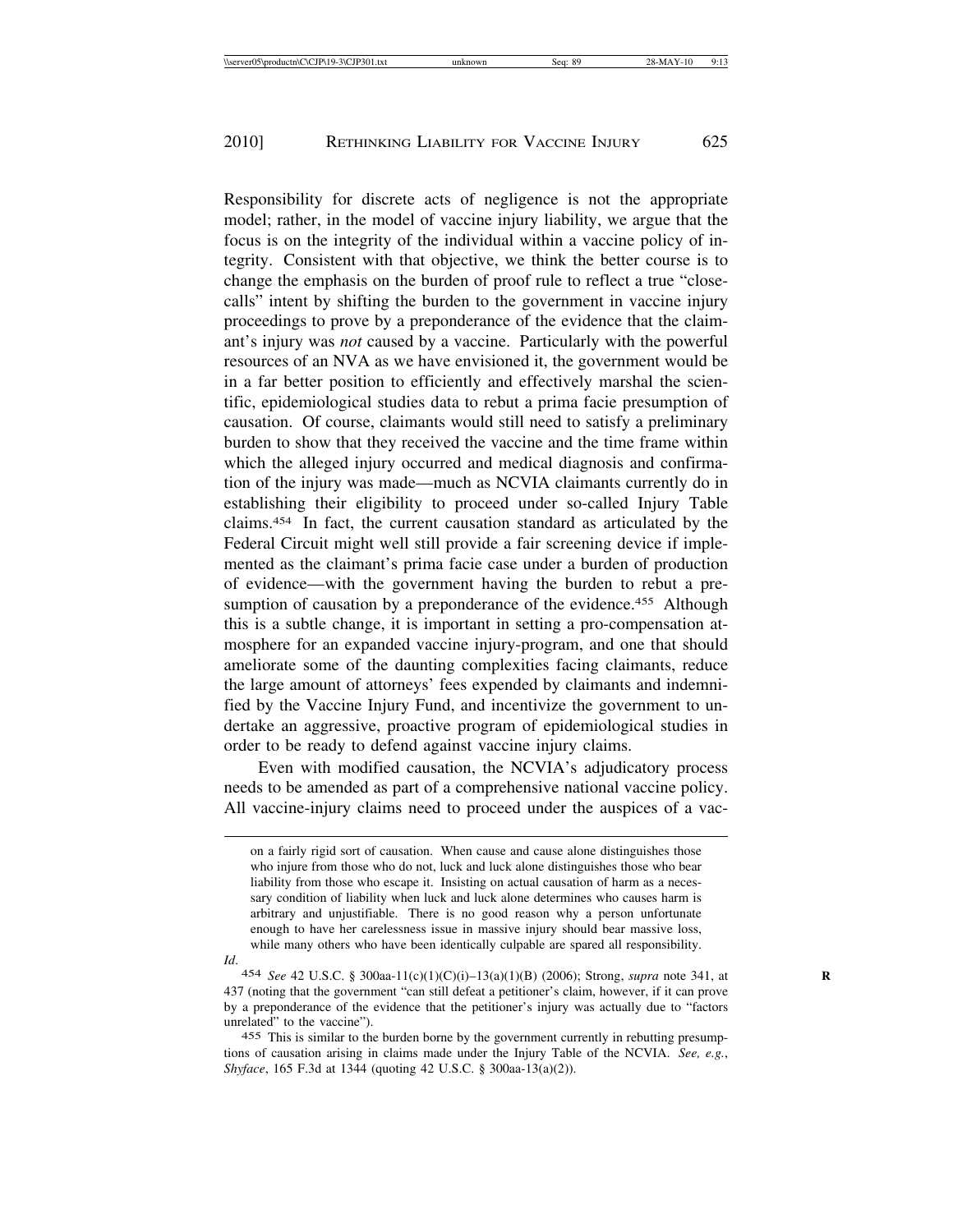cine injury court constituted by the NVA. There should be no suits in either the federal or state courts. The challenging issues of vaccine cause-and-effect need to be entrusted to a process that is far more sophisticated for making such determinations, has heightened expertise requirements for the adjudicators, and provides stakeholders for the injured and for the governmental-industrial vaccine complex to have an equal choice in the selection of the ultimate decision makers in an arbitral process. The qualifications for Special Masters should be set at a level of expertise relevant to the kinds of issues facing vaccine-injury adjudicators. Buy-in to the exclusive adjudicatory system will be enhanced if the NVA provides that both stakeholders for the injured and for the governmentalindustrial vaccine complex get to designate a scientific expert willing to serve as an arbitrator on a vaccine panel (a "vaccine-injury board of adjustment") and deliberate with a highly qualified Special Master appointed by the NVA to each case. This will put the decision of difficult questions of science into the hands of true experts, but will allow the parties to have input into the deliberations by having experts of their choosing serve on an adjudication panel as "requested Special Masters" to decide the case along with the Special Master designated by the NVA. This process is similar to the appointment both of system boards of adjustment under the Railway Labor Act and of the tradition of "tripartite medical review boards developed in safety-sensitive industries years ago to permit medical professionals to make an informed determination of whether an individual meets the medical qualifications for employment,"456 which, one of us has previously demonstrated, provides an excellent structure for the composition of expert panels to arbitrate technical claims involving medical and allied sciences.457

# c. Information

A comprehensive vaccine policy requires the gathering and careful assessment of millions of vaccinations in the United States. and abroad. Although the federal government has made some significant efforts in the last 20 years to improve the collection of data, there is much that an NVA, with a sufficient budget, could do to vastly improve the data needed to assess vaccine safety and vaccine injury risk. As *U.S. News &*

<sup>456</sup> Jeffrey A. Van Detta, *"Typhoid Mary" Meets the ADA: A Case Study of the "Direct Threat" Standard Under the Americans With Disabilities Act*, 22 HARV. J. L. & PUB. POL'Y 849, 944–945, 949 (1999).

<sup>457</sup> *See id.* at 936–58 (advocating a "'bold stroke' . . . to designate the tripartite medical review process" used in safety-sensitive industries for years in determining fitness-for-duty questions "as the means by which 'direct threat' determinations are made in safety-sensitive occupations and industries," rather than entrusting direct-threat cases arising under the Americans with Disabilities Act to judges or juries).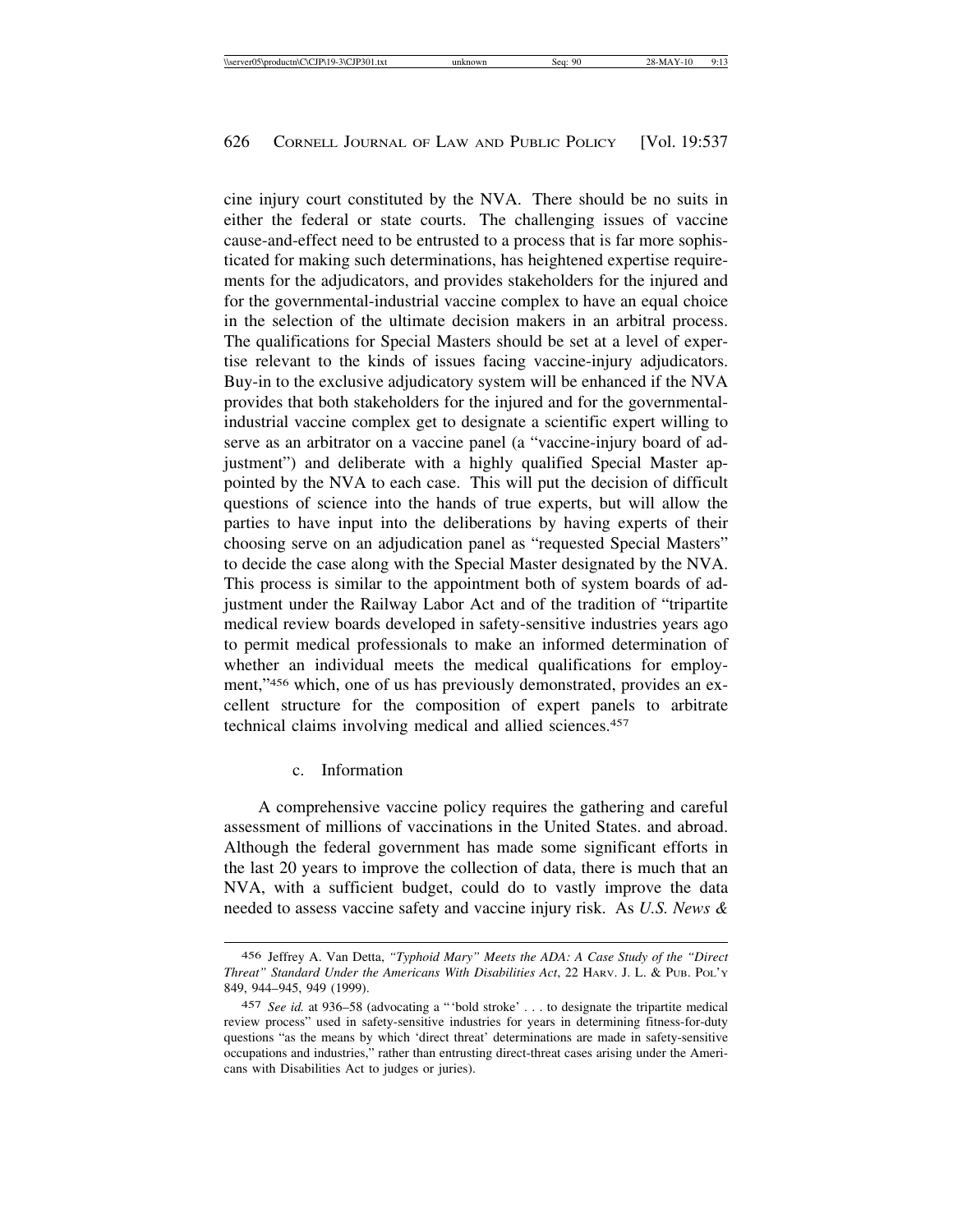*World Report* described last year, the two-tiered data collection system utilized by all of the federal regulators identified above in Part I.B.:

> The CDC's current system of detecting rare problems is hit or miss. Perhaps the crudest tool is the Vaccine Adverse Event Reporting system, which relies on doctors and patients to file a report if they suspect symptoms have been caused by a vaccine. Many problems filed with VAERS have nothing to do with vaccinations; real adverse events often go unreported. A better monitoring system, the agency's Vaccine Safety Datalink, regularly scans 5.5 million anonymous health records provided by managed care organizations to see whether new vaccines are associated with a spike in certain conditions.458

The Vaccine Safety Datalink (VSD) has proven the more useful tool of the two for policy planning purposes, but because it encompasses only vaccinees who belong to health maintenance organizations, and even then only those primarily in the West and Southwest, it is incomplete.459 While VSD has flaws, it provides more refined data than VAERS. At least one physician has reported that to test the credulity of the VAERS process, he submitted a vaccine injury report that stated that after taking a certain vaccine, he was transformed into the "Incredible Hulk."460 The report was accepted, and after alerting CDC of his test, he was told that the report would remain in the system—and part of data compilations that use the VAERS database—until he formally requested in writing that it be removed.461 A recent study in a leading pediatrics journal concluded after an exhaustive analysis of VAERS reports related to autism that many who report autism events appear to be coordinating with vaccinees or their families who seek to influence the database to support their positions in litigation.462 A commentator on that study observed

460 *See* How Vaccine Litigation Distorts the VAERS Database, http://scienceblogs.com/ insolence/2008/01/how\_vaccine\_litigation\_distorts\_the\_vaer.php (Jan. 18, 2008, 8:30 EST).

<sup>458</sup> Deborah Kotz, *Vaccines Get New Scrutiny: Vaccinations are Supersafe, but Maybe Not All at Once, or for Certain Children*, U.S. NEWS & WORLD REP., Nov. 11, 2008, at 3.

<sup>459</sup> *See* OFFIT, AUTISM'S FALSE PROPHETSM, *supra* note 383, at 91; MYERS & PINEDA, **R** *supra* note 352, at 62–66. Myers and Pineda note that only eight large HMOs post patient **R** records to the VSD, covering only 5.5 million participants in the states of Washington, Oregon, California, Colorado, Minnesota, and Massachusetts. *Id.* at 62. They also discuss five significant limitations on the usefulness of VDS data because of the limited sample, numerically and geographically, and because of the HMO context, which leaves "few non-vaccinated people for comprehensive comparisons." *Id*. at 65.

<sup>461</sup> *See id.*

<sup>462</sup> *See* Michael J. Goodman, PhD & James Nordin, MD, MPH, *Vaccine Adverse Event Reporting System Reporting Source: A Possible Source of Bias in Longitudinal Studies,* 117 PEDIATICS 387-90 (2006). Another important function of the NVA would be to do a much more thorough job of educating the public of why vaccines are necessary than the CDC and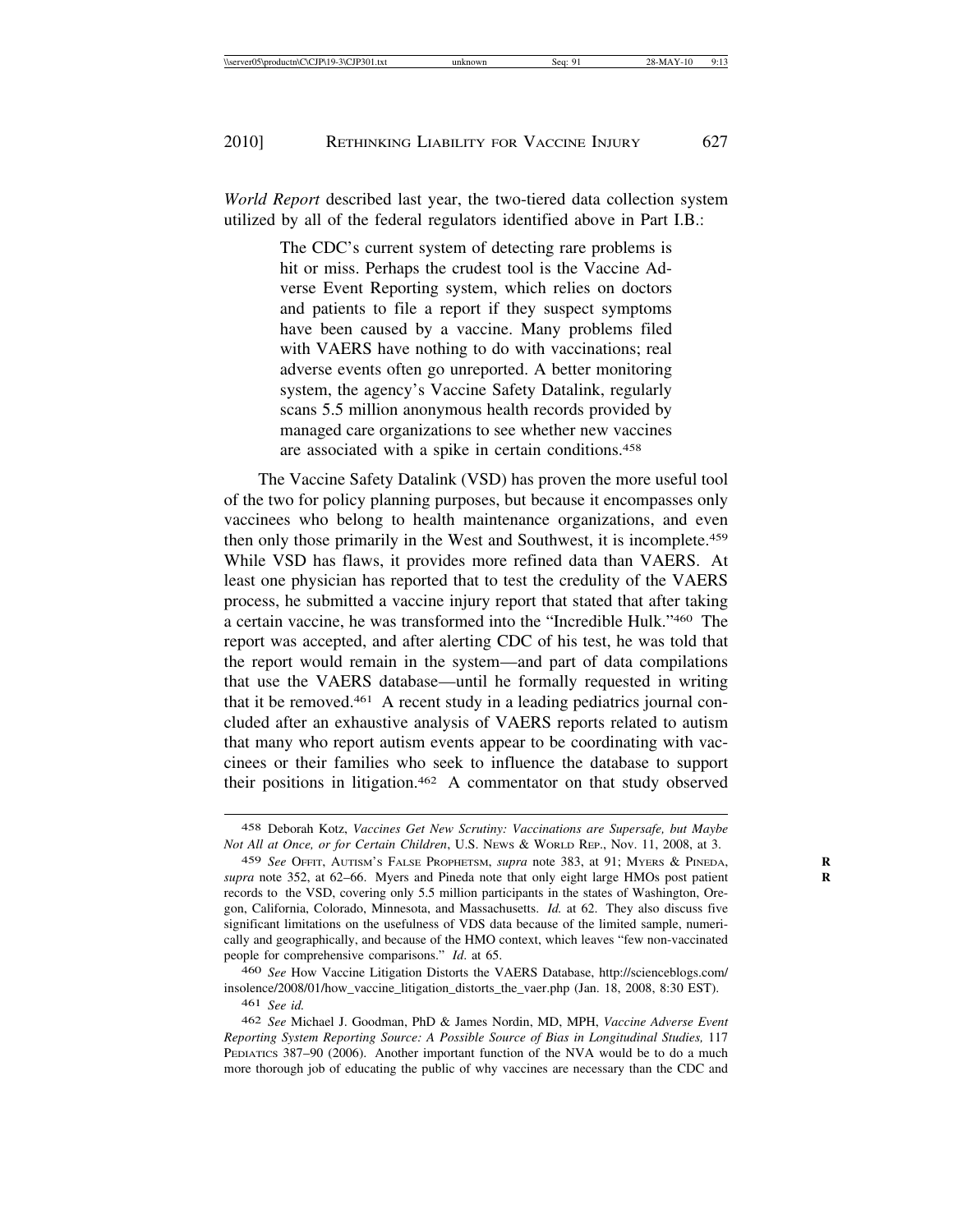that VAERS was never designed to be a tool for establishing vaccine policy:

> This study once again hammers home the inherent unreliability of the VAERS database as a tool for longitudinal studies of the rate of vaccine-related complications. Not only can anyone access it and enter reports without verification, but there is no denominator, which means testing for causality is not even possible with VAERS.

> The VAERS database may serve a very important function as an early warning system for potential vaccinerelated complications that were not picked up in initial clinical trials used to gain FDA approval, but it was never intended to be a means of following the rates of these complications in a longitudinal fashion. Even if it had been, the ease with which the rate of entry of various complications can be influenced by media hype and activists, as well as the indiscriminate use of the database by litigants, long ago destroyed any usefulness that VAERS might have had for such a purpose.463

Therefore, it is critical that NVA devote substantial expertise, time, and resources to create a truly useful national reporting system and database. This may require proposing that Congress enact special exemptions from HIPAA restrictions<sup>464</sup> in order to optimize the usefulness of the database in policy making—and as an agreed upon information source for assessing vaccine-injury claims. In addition, the NVA will need to develop responsible protocols for using data generated from any source. Misapplication and misuse of vaccine-related data poses serious problems for a coherent national vaccine policy.465

other current federal agencies have done. *See* Stephen Novella, Pockets of Vaccine Non-Compliance in California, Apr. 1, 2009, http://www.sciencebasedmedicine.org/?p=436.

<sup>463</sup> How Vaccine Litigation Distorts the VAERS Database, *supra* note 460. **R**

<sup>464</sup> *See id.*; MYERS & PINEDA, *supra* note 352, at 65–66. **R**

<sup>465</sup> *See* ALLEN, *supra* note 358, at 318–26. Allen's trenchant observation nicely encapsu- **R** lates the data-use problem:

The vaccine safety system established by [the CDC] . . . was a wonderful tool, but it was a dangerous one, too, a sorcerer's apprentice that cranked out the data *in the absence of a social agreement about how to assess the answers it produced*. If the Vaccine Safety Datalink spat out an equation of risk for a vaccine, what did you do with that? If no amount of risk is acceptable, how could we possible convince drug companies to sink millions into developing vaccines that were almost sure to have at least *some* risk? How decided what level of risk was acceptable?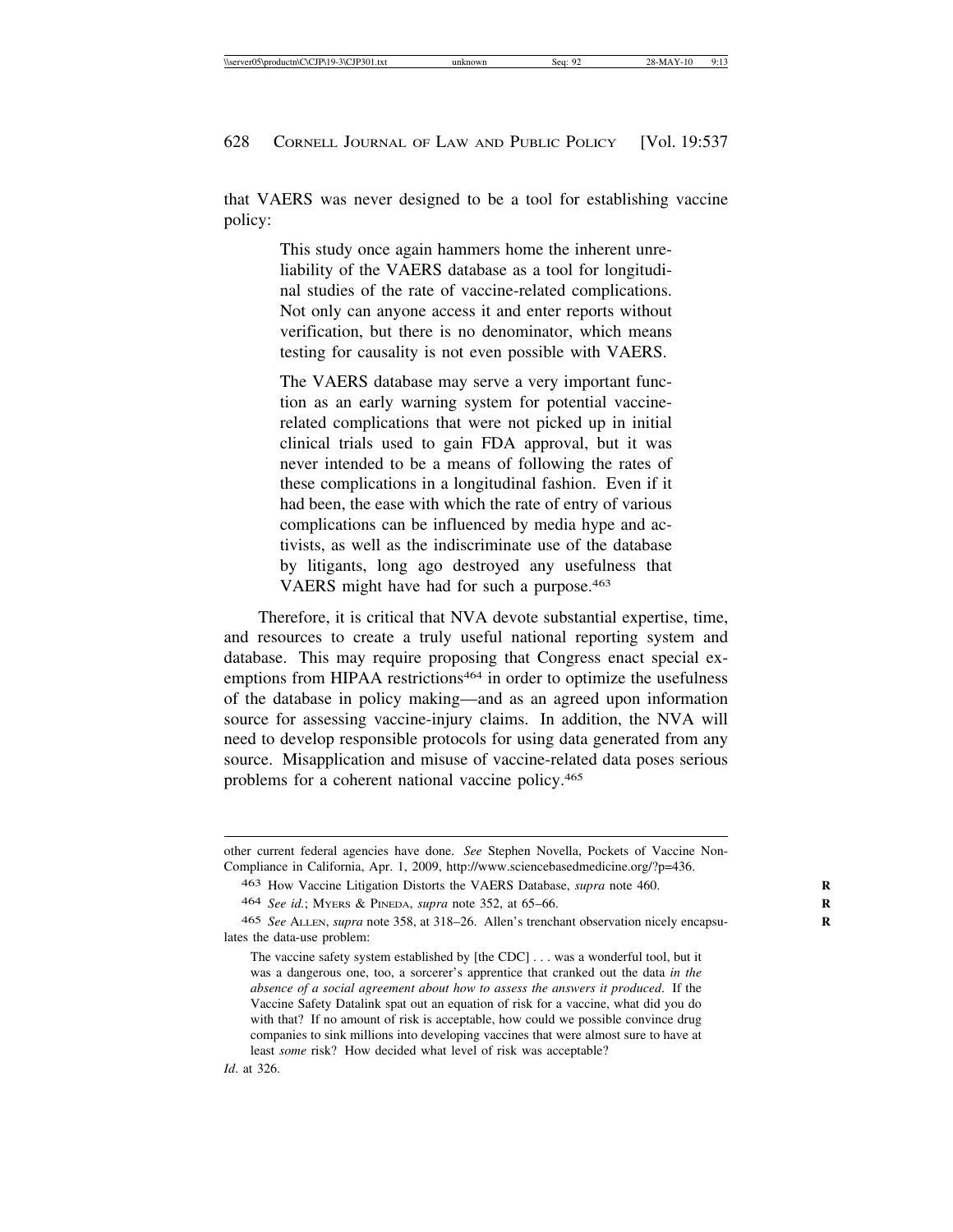#### d. Services Instead of Payouts

One of the problems with the NCVIA program that does not receive a great deal of attention in law journals is the form of relief that is available to claimants whose claims are sustained. We have discussed these limitations in Part I.466

At least one anti-vaccine advocacy group, the National Vaccine Information Center, has objected to the way in which the prospective monetary awards for care are structured, as its president testified before Congress, because they are no more than "the Program's best guess of what the child will require for life," because "no one can precisely predict what the future needs of a vaccine-injured child will be or what future technologies or therapies may contribute to their care."467 Vaccine injuries tend to be serious, long-lasting, and debilitating. A perusal of the NCVIA Injury Table, listing just the most well-settled complications of the childhood vaccines which it encompasses, makes that clear.468 Rather than putting parents or caretakers in the position of having to risk private investment advice for lump sums, or having to be supervised (and bear fiduciary duties) in the long-term management of ear-marked annuities—an approach more consistent with our examination of the animating principles and the fair distribution of the costs of vaccine-caused harms—Congress should legislate a Vaccine-Injury Care and Rehabilitation Program (VICRP). The purpose of a VICRP would be to reduce the emotional, temporal, and financial strains on vaccinees and their families who must deal with the long term effects of serious vaccine injuries.469 Those whose claims for vaccine injury are sustained under the revised adjudicatory system we have proposed should be given a choice between a one-time, lump sum payment with caps developed by the NVA in proportion to the present costs of dealing with the injury; or—a far better option—opting into the managed health-care, rehabilitation, and occupational therapy programs offered by a VICRP. The Department of Veterans Services programs provide the conceptual model

<sup>466</sup> *See* U.S. Dep't of Health & Human Services, Health Res. & Serv. Administration, National Vaccine Injury Compensation Program, Filing a Claim With the VICP, http://www. hrsa.gov/vaccinecompensation/filing\_claim.htm (last visited Feb. 13, 2010).

<sup>467</sup> *See* BARBARA LOE FISHER, NAT'L VACCINE INFORMATION CTR., TESTIMONY BEFORE THE HOUSE SUBCOMMITTEE ON CRIMINAL JUSTICE, DRUG POLICY AND HUMAN RESOURCES, Sept. 28, 1999, *available at* http://www.nvic.org/injury-compensation/congresstestimony.aspx.

<sup>468</sup> *See* U.S. Dep't of Health & Human Services, Health Res. & Serv. Administration, National Vaccine Injury Compensation Program, Vaccine Injury Table, http://www.hrsa.gov/ vaccinecompensation/table.htm (last visited Feb. 13, 2010).

<sup>469</sup> Familial stress and financial ruin in dealing with post-vaccination injuries are well described at ALLEN, *supra* note 358, at 371-400; OFFIT, AUTISM's FALSE PROPHETS, *supra* note 383, at 225-28; James R. Laidler, M.D., *Through The Looking Glass: My Involvement With Autism Quackery*, AUTISM WATCH, http://www.autism-watch.org/about/bio2.shtml (last visited Feb. 13, 2010).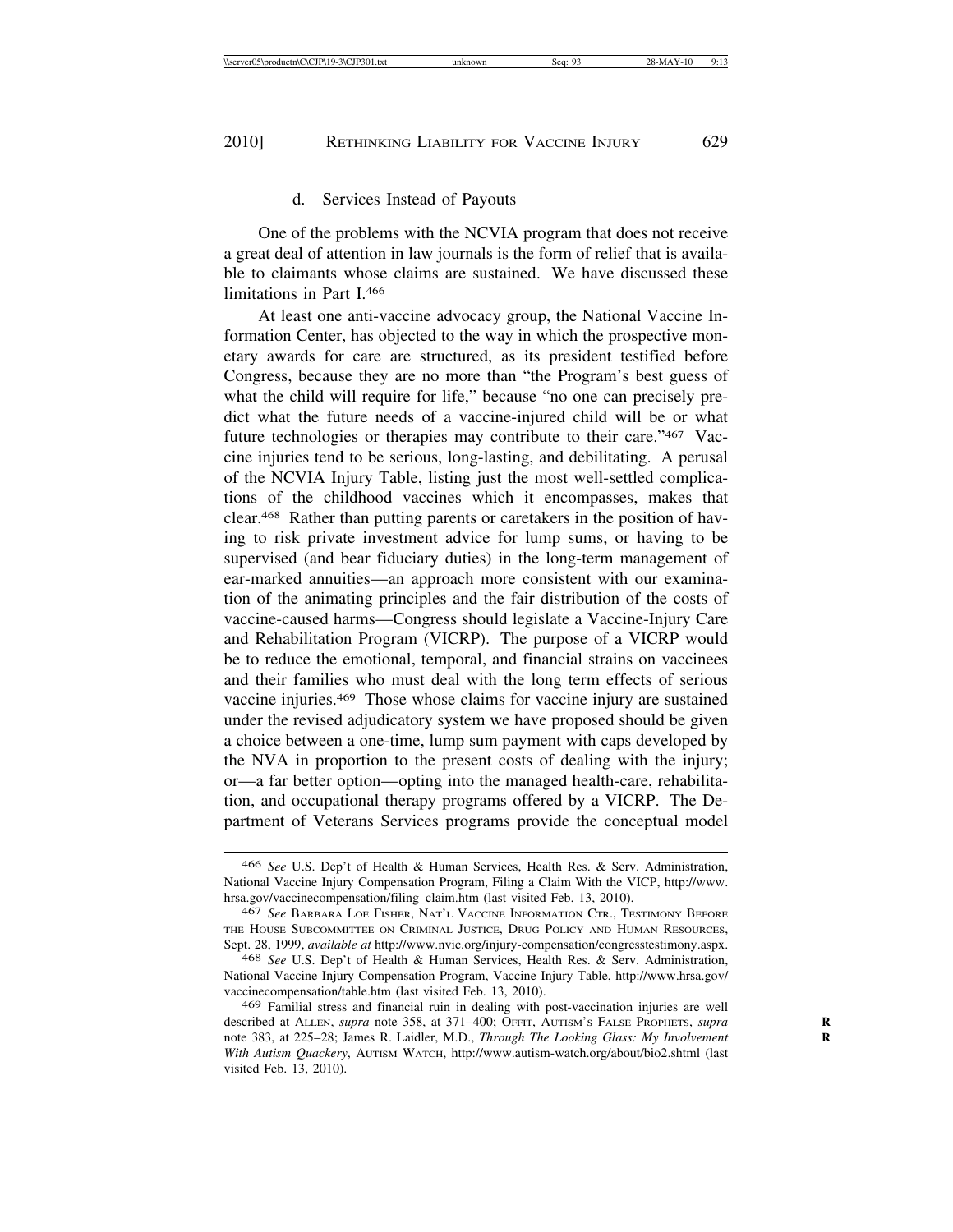for such a comprehensive VICRP program.470 Furthermore, that model is particularly appropriate—one can certainly see an analogy in the sacrifices that individual military personnel make both on behalf of themselves and the security society as a whole to the sacrifices made by those who submit to vaccines;<sup>471</sup> and viewed from that perspective, such systems are strong realizations of the three principles we have examined in this Article. Such a program would vindicate each of the three principles, and be consistent with the "distribution of the costs of nonreciprocal harms" approach. Funding for such an ambitious program, however, should, consistent with the enterprise regulation and societal principles, come primarily from the pharmaceutical industry itself, rather than principally from tax revenues, as described in the next subsection.

e. Funding—A Modest Proposal for a "Donative Excise"

Currently, compensation for vaccine injury—provided the vaccine is a "childhood" vaccine, is administered to a child after birth, and is on the table of covered vaccines—is drawn from the National Vaccine Injury Compensation Fund, into which taxes of 75 cents per dose of vaccine paid by purchasers of vaccine have amassed \$2.5 billion, and since 1988 has paid a total of \$1.79 billion to 2,365 claimants (while paying no compensation to 1,154 claimants), whose attorneys were awarded \$67 million in statutory attorneys' fees, and denying compensation 2,229 claimants, whose attorneys were awarded \$41 million in statutory attorneys' fees.472

<sup>470</sup> *See, e.g.*, Michael J. Jackonis et al., *War, Its Aftermath, and U.S. Health Policy: Toward a Comprehensive Health Program for America's Military Personnel, Veterans, and Their Families*, 36 J.L. MED. & ETHICS 677, 679–81 (2008) (describing programs); Donna Lee Yesner & Stephen Ruscus, *Selling Medical Supplies and Services Through the Department of Veterans Affairs Federal Supply Schedule Program*, 37 PUB. CONT. L.J. 489, 489 & n.2 (2008);.<br><sup>471</sup> *See Jackonis et al., <i>supra* note 470, at 678. The analogy between the purpose and

function of Veterans compensation programs to the NCVIA is also extensively discussed by Strong, *supra* note 341, at 452–59. Of course, in application, the Veterans process is far from perfect; and the NVA can learn from its shortcomings and mistakes. *See, e.g.*, Amy N. Fairweather, *Compromised Care: The Limited Availability and Questionable Quality of Health Care for Recent Veterans*, HUM. RTS., Spring 2008, at 2; Rory E. Riley, *Preservation, Modification, or Transformation? The Current State of the Department of Veterans Affairs Disability Benefits Adjudication Process and Why Congress Should Modify, Rather Than Maintain or Completely Redesign, the Current System*, 18 FED. CIR. B.J. 1 (2008); Howard Roitman, *Overview of Veterans Administration Disability Law,* NEV. LAW., Nov. 2008, at 6; Scott Simonson, Note, *Back From War—A Battle For Benefits: Reforming VA's Disability Ratings System for Veterans with Post-Traumatic Stress Disorder*, 50 ARIZ. L. REV. 1177 (2008); Cynthia L. Williams, *The Continuous Readiness Process and Compliance: Ensuring Compliance Program Effectiveness in the Veterans Health Administration*, J. HEALTH CARE COMPLIANCE, Jan.–Feb. 2008, at 65. . <sup>472</sup> *See* Regina Moreland, *National Vaccine Injury Compensation Program: The Potential*

*Impact of* Cedillo *for Vaccine-Related Autism Cases*, 29 J. LEGAL MED. 363, 368–69 (2008); HRSA, National Vaccine Injury Compensation Program, Statistics Report, Jan. 20, 2009, http:/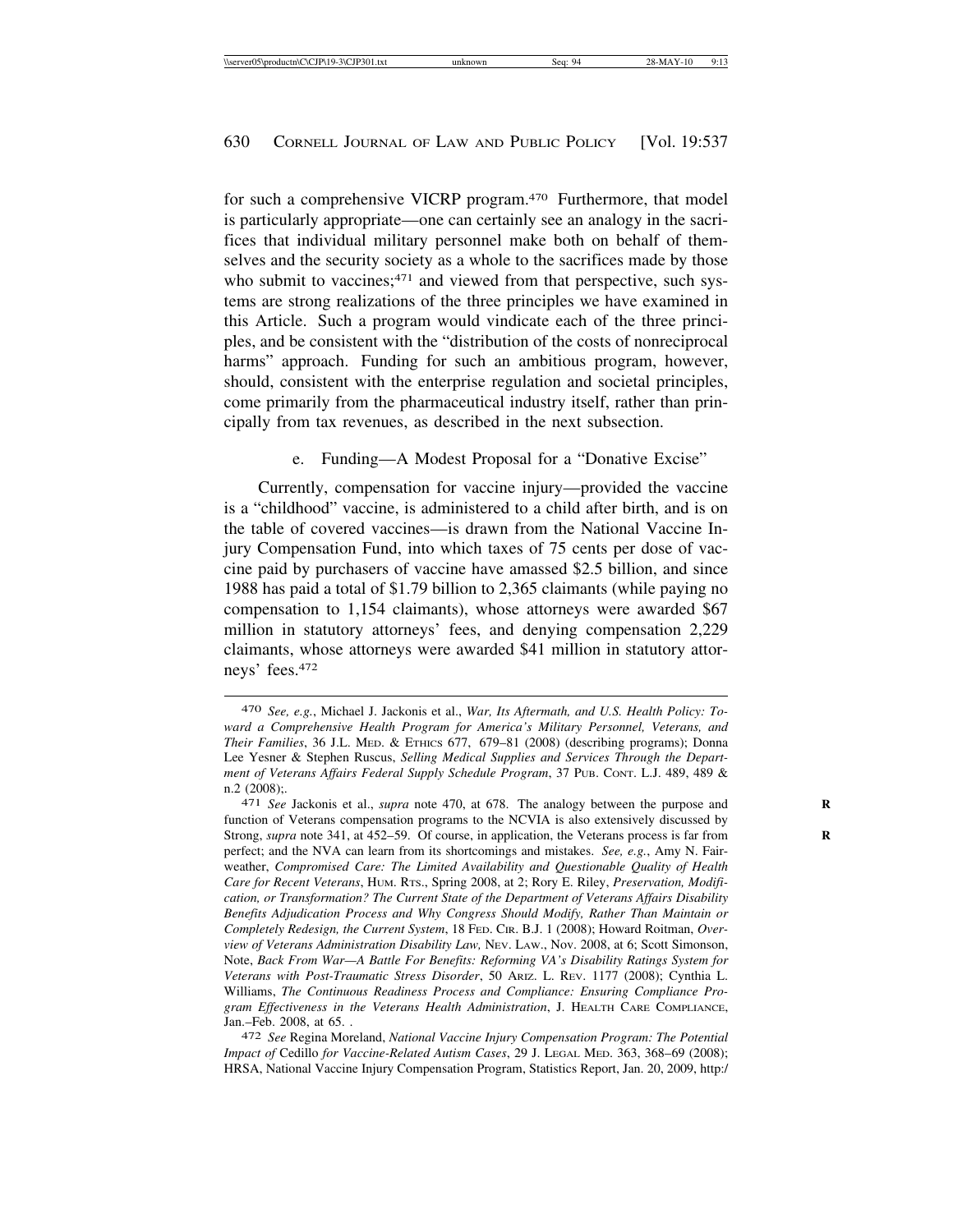The modest proposal that we make to fund the comprehensive vaccine policy program to be administered by the NVA is a different kind of revenue-raising device than the current per-dose vaccine surcharge. While the Societal Principle supports maintaining that as one (but not the only) source of vaccine-injury compensation, it also supports a broader distribution of the costs of the nonreciprocal risk of vaccine injuries. We propose that the enabling legislation for the comprehensive program provide that most of its funding come out of a contribution—one that the applicable tax laws can be amended to treat as a deductible charitable donation—from the profits that every pharmaceutical manufacturers derive from FDA-approved products that are not on the World Health Organization's list of essential drugs.473 Congress could amend the Food and Drug Act to require that any pharmaceutical company that has one or more FDA-approved drugs, or has an application pending for FDA-approval of one or more drugs, must make the annual contribution to retain approval or to have applications processed. By directing the contributions towards drugs that are not "essential" within the WHO parameters, such a measure would not endanger the public health—particularly since the lure of profitability of so many non-essential drugs would overcome any company's hesitance or resistance to making the contribution.474 Simply put, there is still so much money in developing and manufacturing non-essential drugs that an excise from those profits would have negligible effect on drug availability—and, because the excise would be targeting only WHO non-essential drugs, there would be no pretext for increasing the price of or disrupting the supply of truly essential medicines, as defined by the WHO.<sup>475</sup>

<sup>/</sup>www.hrsa.gov/vaccinecompensation/statistics\_report.htm. Moreland asserts that, including autism-claims, the Fund is facing up to 5,000 new claims which, she alleges, could bankrupt the Fund, particularly if autism becomes a compensated injury. *Id*. at 369–70.

<sup>473</sup> For the latest list on the World Health Organization's website, separated by adult and pediatric medicines, see WHO, WHO Model Lists of Essential Medicines, http://www.who. int/medicines/publications/essentialmedicines/en/ (last visited Feb. 13, 2010).

<sup>474</sup> *The Lancet* published a detailed study of the pharmaceutical industry in 2002 that noted high profitability and year 2000 sales by "leading companies exceed[ing] U.S. \$320 billion," of which "[o]ver 46% of the market value was from" North American sales. David Henry & Joel Lexchin, *The Pharmaceutical Industry as a Medicines Provider*, 360 LANCET 1590, 1591–92 (2002).

<sup>475</sup> Some might question whether it would be constitutional—i.e., within Congress's interstate commerce powers or violative of the Equal Protection or Due Process Clauses—to impose such a "cover charge" for access to mandatory FDA processes. We have decided that extended explorations of the constitutionality of aspects of their comprehensive national vaccine program proposal are beyond the scope of this Article—we may take them up in a subsequent article. However, for now, we offer the following observations: Since the standard of judicial scrutiny of such matters asks simply whether Congress is regulating interstate commerce, as opposed to local commercial activity, and has a rational basis for imposing the requirement and making distinctions among essential drugs, non-essential drugs, and vaccines, it appears unassailable that congressional action of this sort would pass muster under the Com-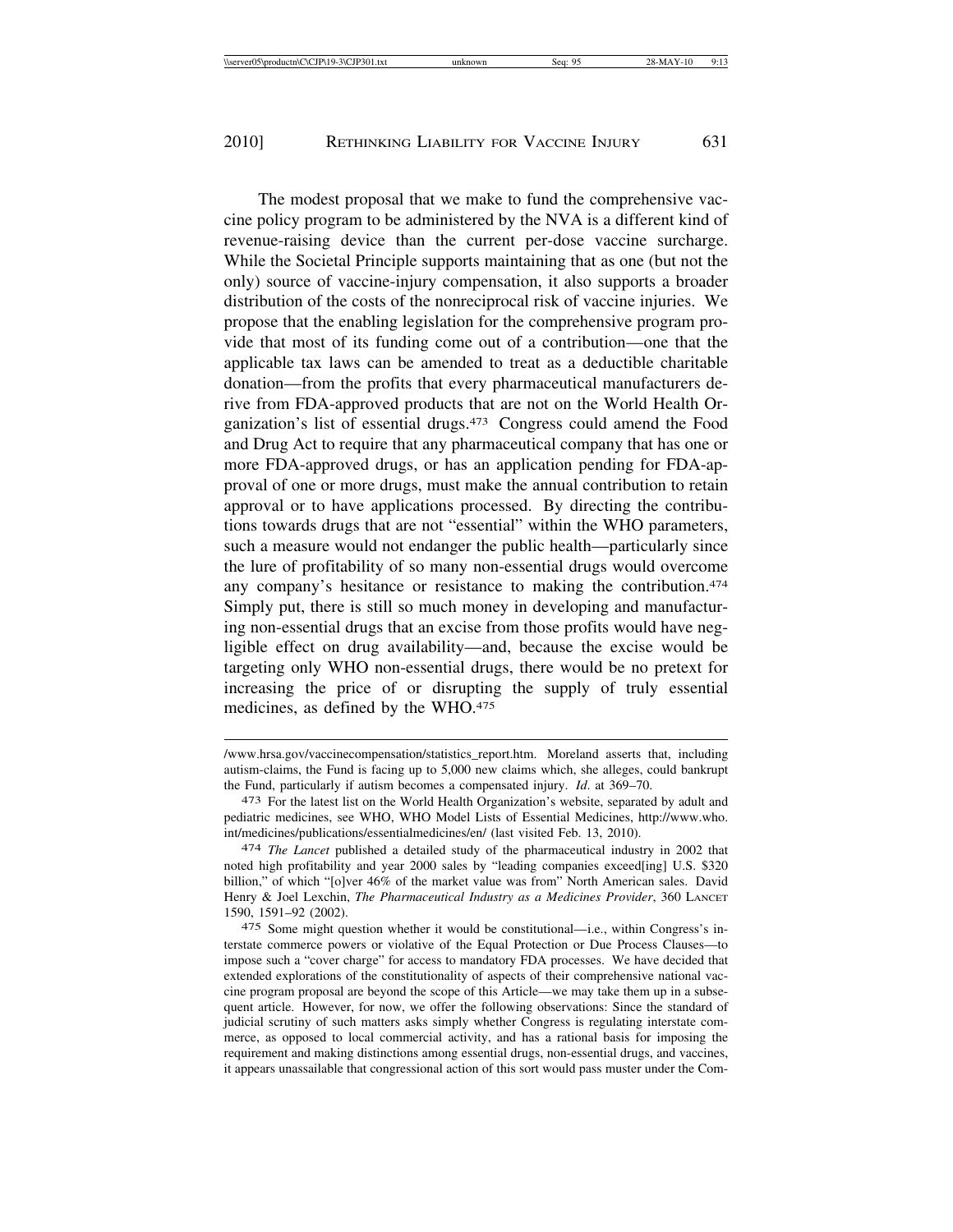In addition, the pharmaceutical industry spends over \$30 billion annually in advertising and in direct-marketing of new drugs to consumers.476 This is a dubious practice at best.477 Congress members and consumer advocates have warned that "drug ads are intended to prompt people to diagnose themselves with chronic quality-of-life problems like insomnia or restless leg syndrome; lead people to pressure their doctors for prescriptions for expensive brand-name drugs to treat these conditions; and steer people away from cheaper generic pills."478 In addition to vast sums for television and print ads, even internet direct-advertising has become a \$2 billion industry expenditure.<sup>479</sup> Congress should seriously consider extending the donative excise we propose to this wellspring of finance, the engine that drives up sales of non-essential, designer drugs.480

This proposal would have distinct advantages. For instance, great concern has been expressed over the financial impact of autism claims on the current vaccine injury fund. With some 5,000 autism claims pending, and the average non-autism award under the NCVIA approaching \$800,000, serious questions are raised about maintaining the fund's solvency if, at some point in the future, researchers establish one or more links between particular vaccines and the development of autism. To date, that has not happened; and the vaccine court recently rejected any causal connection in three recent cases.<sup>481</sup> However, research is ongo-

478 Natasha Singer, *Citing Risks, Lawmakers Seek to Curb Drug Commercials*, N.Y. TIMES, July 27, 2009, at B1.

479 *See Will Pharma's Big Ad Spend Move Online?*, THE E-MARKETER, Apr. 22, 2008, http://www.emarketer.com/Article.aspx?R=1006199; *Big Pharma Spends More on Advertising than Research and Development, Study Finds*, SCI. DAILY, Jan. 7, 2008, http://www.science daily.com/releases/2008/01/080105140107.htm (noting that advertising expenditures exceeded \$33 billion in 2004 , twice the sum pharmaceutical companies reported spending on R & D during 2004 (citing Marc-André Gagnon & Joel Lexchin, *The Cost of Pushing Pills: A New Estimate of Pharmaceutical Promotion Expenditures in the United States*, PLOS MED., Jan. 3, 2008, http://www.plosmedicine.org/article/info:doi/10.1371/journal.pmed.0050001)).

480 *See* Singer, *supra* note 478, at B6 (including the chart "As Seen on TV—and in Print," **R** which lists the 10 brands on which the most advertising money was spent in 2008, the uses of the drugs and their manufacturers, and the total 2008 sales of each drug).

481 The British medical journal, *The Lancet*, which originally published the study linking the MMR vaccine to autism, formally retracted the study in February 2010. Gardiner Harris, *Journal Retracts 1998 Paper Linking Autism to Vaccines*, N.Y.TIMES, Feb. 3, 2010, at A9. This retraction will likely make establishing causation in autism cases that much more difficult, if not impossible. Moreover, judges recently ruled in three separate cases that there is no

merce Clause as it has been interpreted since Justice Jackson's opinion in *Wickard v. Filburn*, 317 U.S. 111 (1942), as well as under the Due Process and Equal Protection Clauses under the reasoning of the line of precedent extending back to Justice Douglas' opinion in *Williamson v. Lee Optical*, 348 U.S. 483 (1955). Of course, the political practicalities of surmounting industry resistance and strong-arming in lobbies pose much more daunting challenges.

<sup>476</sup> *See* Julie M. Donohue et al., *A Decade of Direct-to-Consumer Advertising of Prescription Drugs*, 357 NEW ENG. J. MED. 673, 673–81 (2007).

<sup>477</sup> *See id.*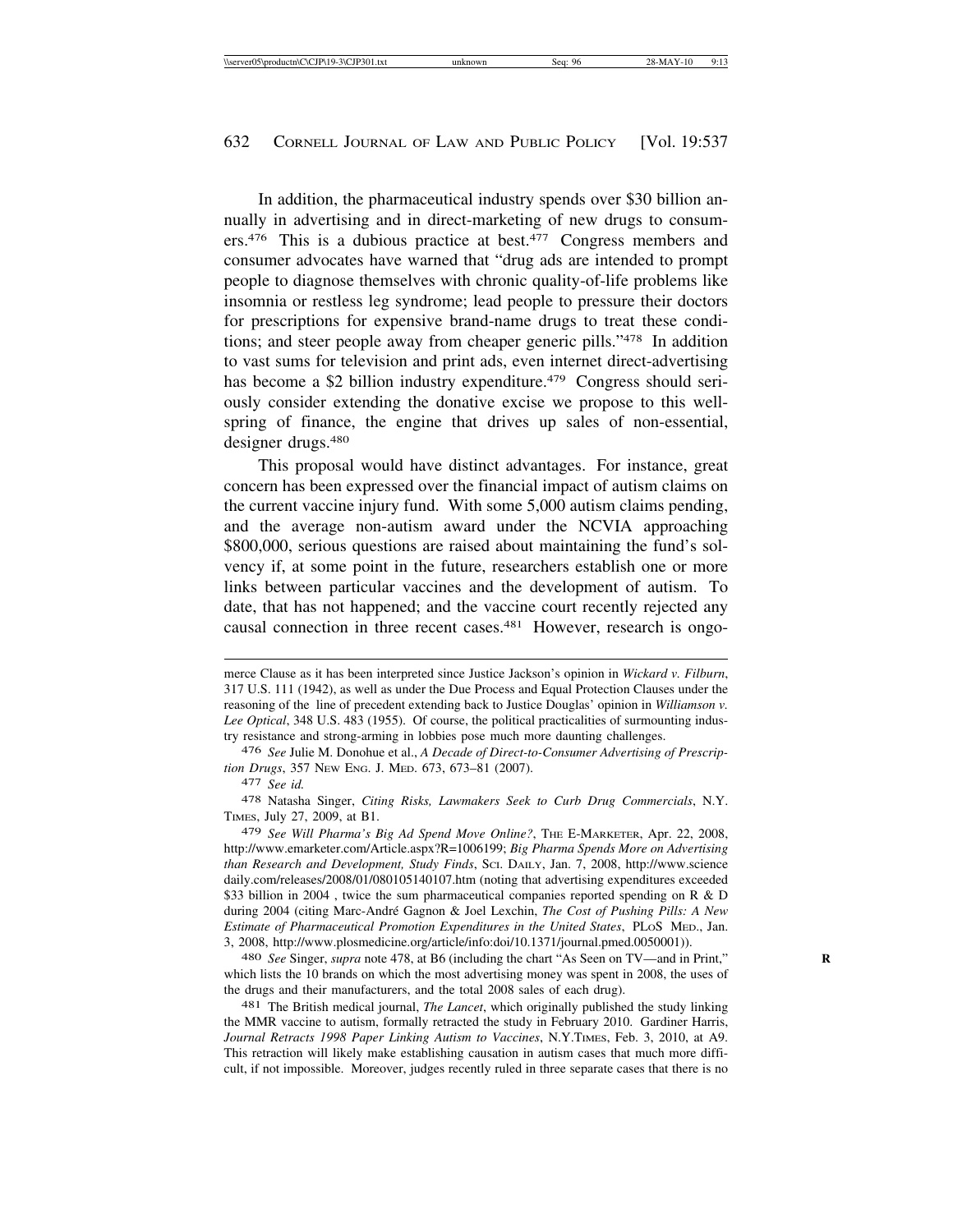ing. Even if such a causal link were established, the NVA could deal with this and preserve solvency by routing such claims exclusively through the VICRP program that we have proposed. Indeed, the main thing that most autistic children—and their parents—need is assistance in the home; learning, occupational, and behavioral therapy; and reliable medical advice. The VICRP can provide that, properly funded by the non-essential prescription profit contribution, rather than paying out large lump sums under the current vaccine injury fund.

Beyond the realm of non-essential drugs, Congress could also extend this donative excise to the incredible profits that are—and will be for some time—generated from the new generation of designer vaccines that target rare or less imminently life-threatening or epidemic-prone diseases. These vaccines are being marketed at astronomical prices—and once again, the sheen of great profitability would hardly be dimmed by requiring the companies and their shareholders benefiting by FDA approval of such vaccines to use some of those profits to maintain the integrity of a holistic vaccine regulatory approach under the direction of the NVA.

A good example of the kind of vaccine whose profit-generating ability could be tapped to help fund a comprehensive national vaccine policy is Gardasil, the latest in vaccines that has reached the public after expensive research and development by the one of the world's largest multinational enterprises in pharmaceuticals, Merck, and which is being sold at prices far above those that current childhood vaccines command.482 Similarly, Sanofi-Aventis expects its recently introduced meningitis vaccine to generate sales approaching \$600 million, and Novartis has a meningitis B vaccine that some financial analysts estimate could reach sales of up to \$3.5 billion annually—more than the entire sales of all traditional children's vaccines in the United States combined.483

causal link between thimerosal and autism. *See* Donald G. McNeil, *3 Rulings Find No Link to Vaccines and Autism*, NYTIMES.COM, Mar. 12, 2010, http://www.nytimes.com/2010/03/13/science/13vaccine.html?emc=eta1.

<sup>482</sup> Garadasil, however, is virtually unique—while no widespread pandemic called for its development and approval, it was raced through the process as if it were. *See* Elisabeth Rosenthal, *Evidence Gap: Drug Makers' Push Leads to Cancer Vaccines' Rise*, N.Y. TIMES, Aug. 19, 2008, at A1.

<sup>483</sup> *See* Jeanne Whalen, *Translating Genes to Drugs: Novartis May Be One of the First to Get a Payoff From Latest Know-How*, WALL ST. J., Dec. 17, 2007, at A12. Meningitis B is not exactly pervasive—worldwide reports of persons annually afflicted range from 20,000 to 80,000, with a 10% mortality rate and, for survivors, long-term brain damage, hearing loss, and limb-function loss. *Id*. Novartis has used gene-mapping technology to find genes that "would direct the body to make proteins that would generate antibodies capable of killing the bacteria" and the researchers "used high-speed computers to home in on 350 such genes on the surface of the bacteria." *Id*. After several years of injecting these proteins into mice, Novartis's researches have "found that several of the proteins stimulated a powerful immune response in mice." *Id*.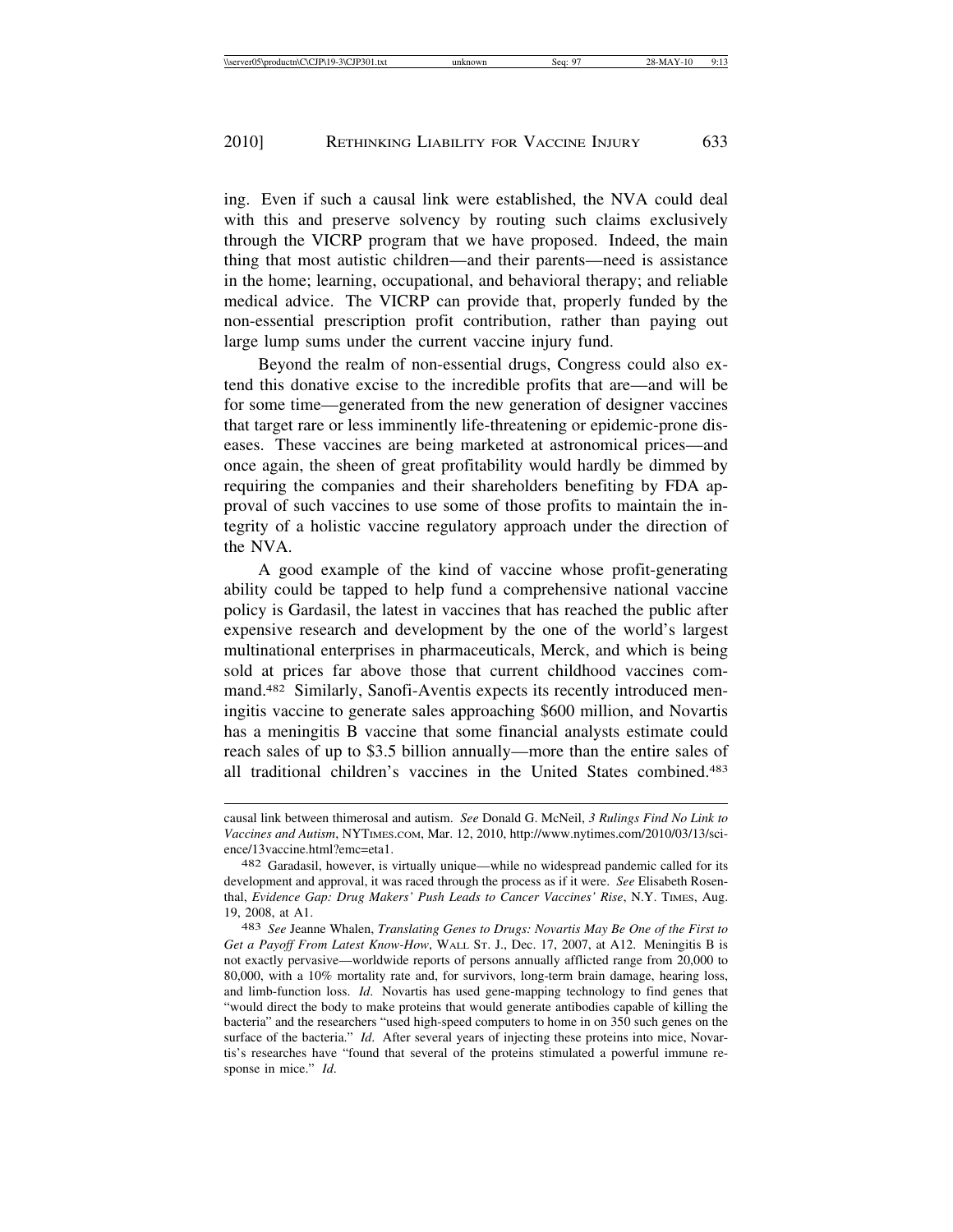Prevnar, a vaccine targeted against infantile pneumonia, meningitis, and assorted ear and blood-stream infections, sold nearly \$2 billion in doses in 2006, and sales continue to rapidly increase.484 Despite traditional poor-mouthing by pharmaceutical concerns with vaccine divisions about the limitations on size and revenue in the vaccine market, industry analysts reviewing these latest vaccines and examining the DNA-based vaccines in development have predicted the vaccine industry "'to more than double' by 2010"—with \$10 billion in sales just by Merck and Wyeth.<sup>485</sup>

Moreover, Congress could take the next step and address the problem of recurring instances of shortages in the basic, yet more price-controlled, vaccines such as flu, diphtheria, tetanus, chickenpox and measles.486 Congress could require pharmaceutical companies with the requisite capital and facilities to remain in, rejoin, or take up vaccine manufacture under the direction of NVA, as a condition of holding or seeking FDA approval of WHO non-essential drugs. This would remove market volatility from a commodity that is not just another product, but rather, a national resource produced in an activity of the highest calling of public service.

To those who may see this as based on over-reaction, exaggeration, or socialism, we need only point out one of many areas where the unregulated discretion of private enterprise to continue or discontinue essential health-care with the trend of the corporate philosophies du jour for maximizing shareholder profit. In July 2009, national reports broke the story that: "[a] global shortage of a radioactive drug crucial to tests for cardiac disease, cancer and kidney function in children is emerging because two aging nuclear reactors that provide most of the world's supply [of the isotope technetium-99m] are shut for repairs."487

Industry has idly permitted this situation despite full knowledge that the isotope—without which the quality of medical care will be "dropp[ed] . . . back into the 1960s"—is "used in more than 40,000 medical procedures *a day* in the United States" alone.<sup>488</sup> The problem is not an inadequacy of technology, or excessive regulation of nuclear reactors, or governmental interference—the problem is the shareholder of pharmaceutical concerns—shareholders who do not share the vision that early twentieth century medical companies exemplify corporate social

<sup>484</sup> *See* Aaron Smith, *Vaccines: Hot "New" Business for Drugmakers*, CNN MONEY.COM, May 30, 2007, http://money.cnn.com/2007/05/30/news/companies/vaccine.

<sup>485</sup> *See id*.

<sup>486</sup> *See, e.g.*, Bernard Wysocki, Jr., *The Lack of Vaccines Goes Beyond Flu Inoculations— Eight Shortages Since 2000; Fewer Shots for Everything from Tetanus to Chickenpox*, WALL ST. J., Dec. 8, 2003, at A1.

<sup>487</sup> Matthew L. Wald, *Radioactive Drug for Medical Tests is in Short Supply*, N.Y. TIMES, July 24, 2009, at A10. <sup>488</sup> *Id*. at A10 (emphasis supplied).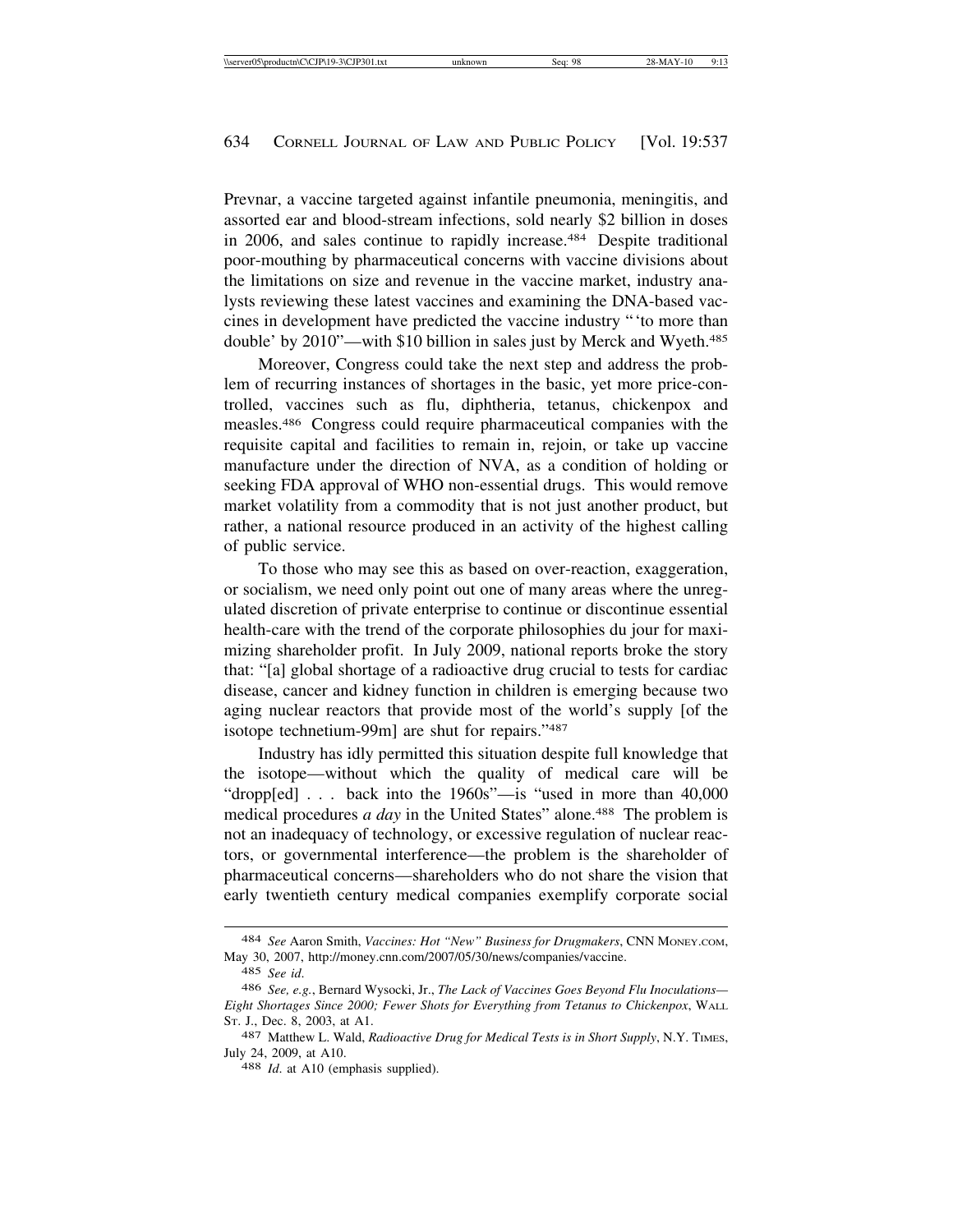responsibility. As Dr. Dale E. Klein, a member of the United States Nuclear Regulatory Commission, recently observed, "a big pharmaceutical company 'can make more on Viagra in two days than on tech-99m in a year.'"489 Without Congress using the gate-key to the FDA approval process as a major incentive, similar problems have occurred—and can be expected to increase—within the vaccine realm.490

As a final note, the federal government's latest vaccine response encouraging the rush manufacturing by pharmaceutical companies of swine-flu vaccine—demonstrates the problems with the current chaotic, fractured approach, both in terms of crafting an effective, holistic vaccine policy—as well as, specifically, figuring out how to handle liability and fund compensation in any manner approaching the fine balances we have established in this Article*.* 491

#### **CONCLUSION**

The problem of vaccine-liability involves clashing interests and polycentric policy decisions. The instrumentalist approach that had placed protecting manufacturers from legal liability as its foremost goal—leading to the NCVIA and more recent FDA-preemption theories—distorts the nature of the issue by shifting the focus away from the relationship of distributing vaccine-injury costs to the larger problem of integrating injury compensation into a coherent national policy of vaccine funding, research, development, distribution, and reporting of complications.

When considered in light of three fundamental principles relevant to developing rules in this area (enterprise regulation, corrective justice, and social compact) and the polycentric nature of dealing with the balancing of those principles in the six classifications of risk into which vaccinerelated injuries can be sorted, the problem is clearly one that requires political policy-making from a holistic perspective. Congress needs to act, and needs to act now, to transcend their previously disjointed and episodic legislative response to a randomly arising assortment of lobby-

<sup>489</sup> *Id*. at A14.

<sup>490</sup> *See, e.g.*, Denise Grady, *Swine Flu Plan Would Put Some at Head of Line for Vaccine*, N.Y. TIMES, July 30, 2009, at A20 (discussing a severe rationing plan recommended by an advisory panel to the CDC "in the likely event that not enough swine flu vaccine will be available to immunize every American in time for the expected surge of cases this fall and winter" and noting that advisory panel members "struggled and argued about what to do if there was a severe shortage of the vaccine and the eligibility requirements had to be drawn even tighter," leaving "some shaking their heads in confusion and dismay"); *see generally* Donald G. McNeil, Jr., *U.S. Declares Health Emergency as Cases of Swine Flu Emerge*, N.Y. TIMES, Apr. 27, 2009, at A1.

<sup>491</sup> *See* Mike Stobbe, *Legal Immunity Set for Swine Flu Vaccine Makers—In Past, Thousands Filed Claims Contending They Suffered Side Effects*, SFGATE.COM, July 17, 2009, http://www.sfgate.com/cgi-bin/article.cgi?f=/N/a/2009/07/17/national/a161229D59.DTL.